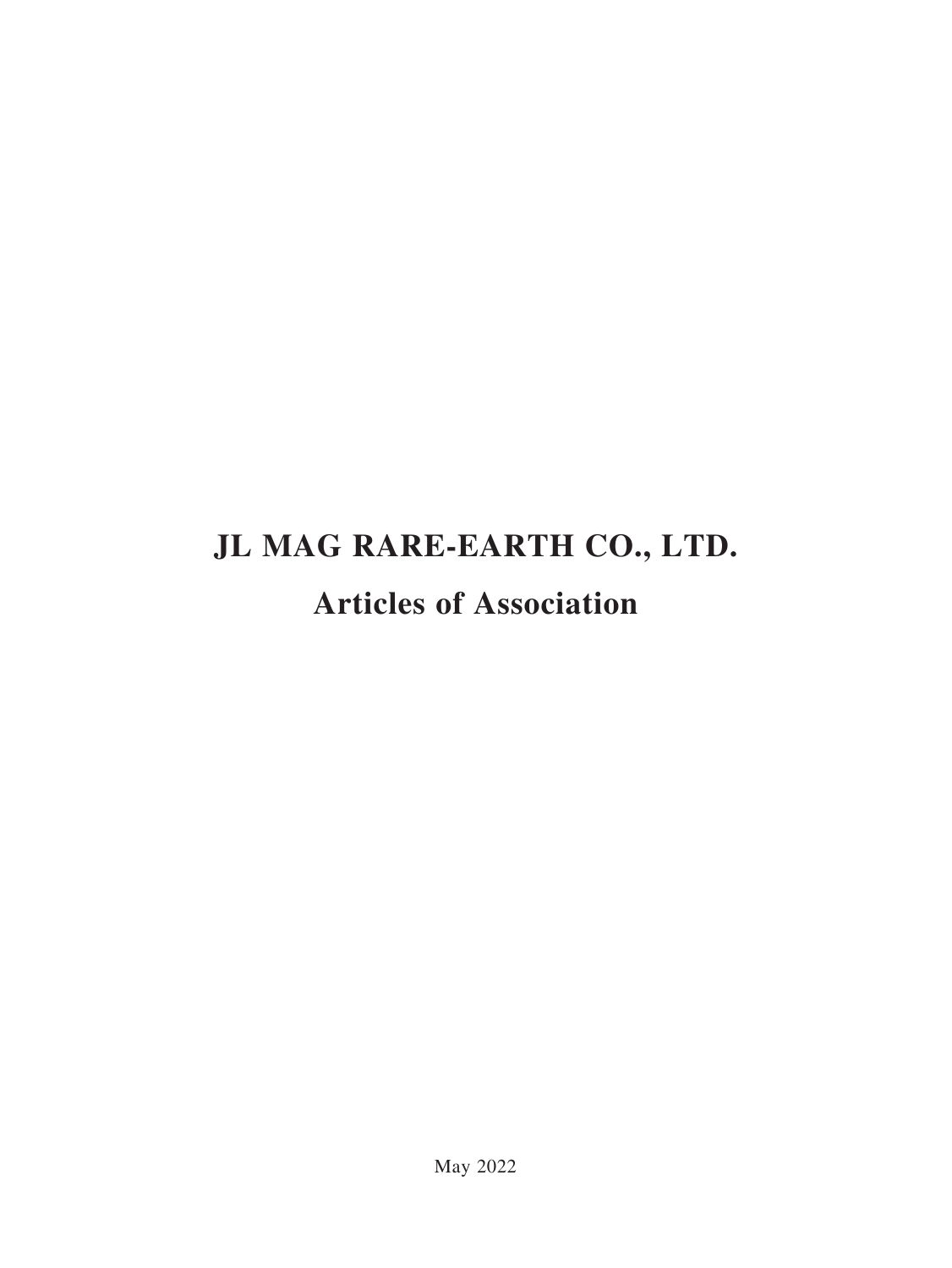| <b>CHAPTER 1</b>  | $\overline{2}$                                                                              |                                                                                                              |                |  |  |
|-------------------|---------------------------------------------------------------------------------------------|--------------------------------------------------------------------------------------------------------------|----------------|--|--|
| <b>CHAPTER 2</b>  | <b>BUSINESS OBJECTIVES AND BUSINESS SCOPE </b><br>$\overline{4}$                            |                                                                                                              |                |  |  |
| <b>CHAPTER 3</b>  | <b>SHARES</b>                                                                               |                                                                                                              | $\overline{4}$ |  |  |
|                   | Section 1                                                                                   |                                                                                                              | $\overline{4}$ |  |  |
|                   | Section 2                                                                                   | Increase, Decrease and Repurchase of Shares                                                                  | 6              |  |  |
|                   | Section 3                                                                                   |                                                                                                              | 9              |  |  |
|                   | Section 4                                                                                   | Financial Assistance for the Purchase of                                                                     |                |  |  |
|                   |                                                                                             | Shares of the Company                                                                                        | 11             |  |  |
|                   | Section 5                                                                                   | Share Certificates and Register of Shareholders                                                              | 12             |  |  |
| <b>CHAPTER 4</b>  |                                                                                             | <b>SHAREHOLDERS AND</b>                                                                                      |                |  |  |
|                   | SHAREHOLDERS' GENERAL MEETING<br>17                                                         |                                                                                                              |                |  |  |
|                   | Section 1                                                                                   |                                                                                                              | 17             |  |  |
|                   | Section 2                                                                                   | General Provisions for the Shareholders' General Meeting                                                     | 21             |  |  |
|                   | Section 3                                                                                   | Convening of Shareholders' General Meetings                                                                  | 26             |  |  |
|                   | Section 4                                                                                   | Proposals and Notices of Shareholders' General Meeting                                                       | 28             |  |  |
|                   | Section 5                                                                                   | The Convening of Shareholders' General Meeting                                                               | 31             |  |  |
|                   | Section 6                                                                                   | Voting and Resolutions at the Shareholders'                                                                  |                |  |  |
|                   |                                                                                             |                                                                                                              | 35             |  |  |
|                   | Section 7                                                                                   | Special Procedures for Voting at Class Meetings                                                              | 40             |  |  |
| <b>CHAPTER 5</b>  | 43                                                                                          |                                                                                                              |                |  |  |
|                   | Section 1                                                                                   | $Directions \dots \dots \dots \dots \dots \dots \dots \dots \dots \dots \dots \dots \dots \dots \dots \dots$ | 43             |  |  |
|                   | Section 2                                                                                   |                                                                                                              | 46             |  |  |
|                   | Section 3                                                                                   | Independent Directors                                                                                        | 52             |  |  |
|                   | Section 4                                                                                   | Special Committees of the Board of Directors                                                                 | 58             |  |  |
|                   | Section 5                                                                                   | Secretary to the Board of Directors                                                                          | 58<br>60       |  |  |
| <b>CHAPTER 6</b>  | <b>GENERAL MANAGER AND OTHER SENIOR MANAGEMENT</b>                                          |                                                                                                              |                |  |  |
| <b>CHAPTER 7</b>  | 62                                                                                          |                                                                                                              |                |  |  |
|                   | Section 1                                                                                   |                                                                                                              | 62             |  |  |
|                   | Section 2                                                                                   |                                                                                                              | 63             |  |  |
| <b>CHAPTER 8</b>  |                                                                                             | <b>QUALIFICATIONS AND OBLIGATIONS OF</b>                                                                     |                |  |  |
|                   |                                                                                             | THE COMPANY'S DIRECTORS, SUPERVISORS AND                                                                     |                |  |  |
|                   |                                                                                             | SENIOR MANAGEMENT                                                                                            | 65             |  |  |
| <b>CHAPTER 9</b>  | FINANCIAL AND ACCOUNTING SYSTEM,                                                            |                                                                                                              |                |  |  |
|                   |                                                                                             | PROFIT DISTRIBUTION AND AUDIT                                                                                | 71             |  |  |
|                   | Section 1                                                                                   | Financial and Accounting System                                                                              | 71             |  |  |
|                   | Section 2                                                                                   |                                                                                                              | 77             |  |  |
|                   | Section 3                                                                                   |                                                                                                              | 77             |  |  |
| <b>CHAPTER 10</b> |                                                                                             | NOTICE AND ANNOUNCEMENT                                                                                      | 80             |  |  |
|                   | Section 1                                                                                   |                                                                                                              | 80             |  |  |
|                   | Section 2                                                                                   |                                                                                                              | 82             |  |  |
| <b>CHAPTER 11</b> | MERGER, DIVISION, CAPITAL INCREASE, CAPITAL<br>REDUCTION, DISSOLUTION AND LIQUIDATION<br>82 |                                                                                                              |                |  |  |
|                   |                                                                                             |                                                                                                              | 82             |  |  |
|                   | Section 1                                                                                   | Merger, Division, Capital Increase and Capital Reduction                                                     | 84             |  |  |
| <b>CHAPTER 12</b> | Section 2                                                                                   |                                                                                                              | 86             |  |  |
| <b>CHAPTER 13</b> | AMENDMENT TO ARTICLES OF ASSOCIATION<br>SETTLEMENT OF DISPUTES                              |                                                                                                              |                |  |  |
| <b>CHAPTER 14</b> |                                                                                             |                                                                                                              | 87<br>88       |  |  |
|                   |                                                                                             | SUPPLEMENTARY ARTICLES                                                                                       |                |  |  |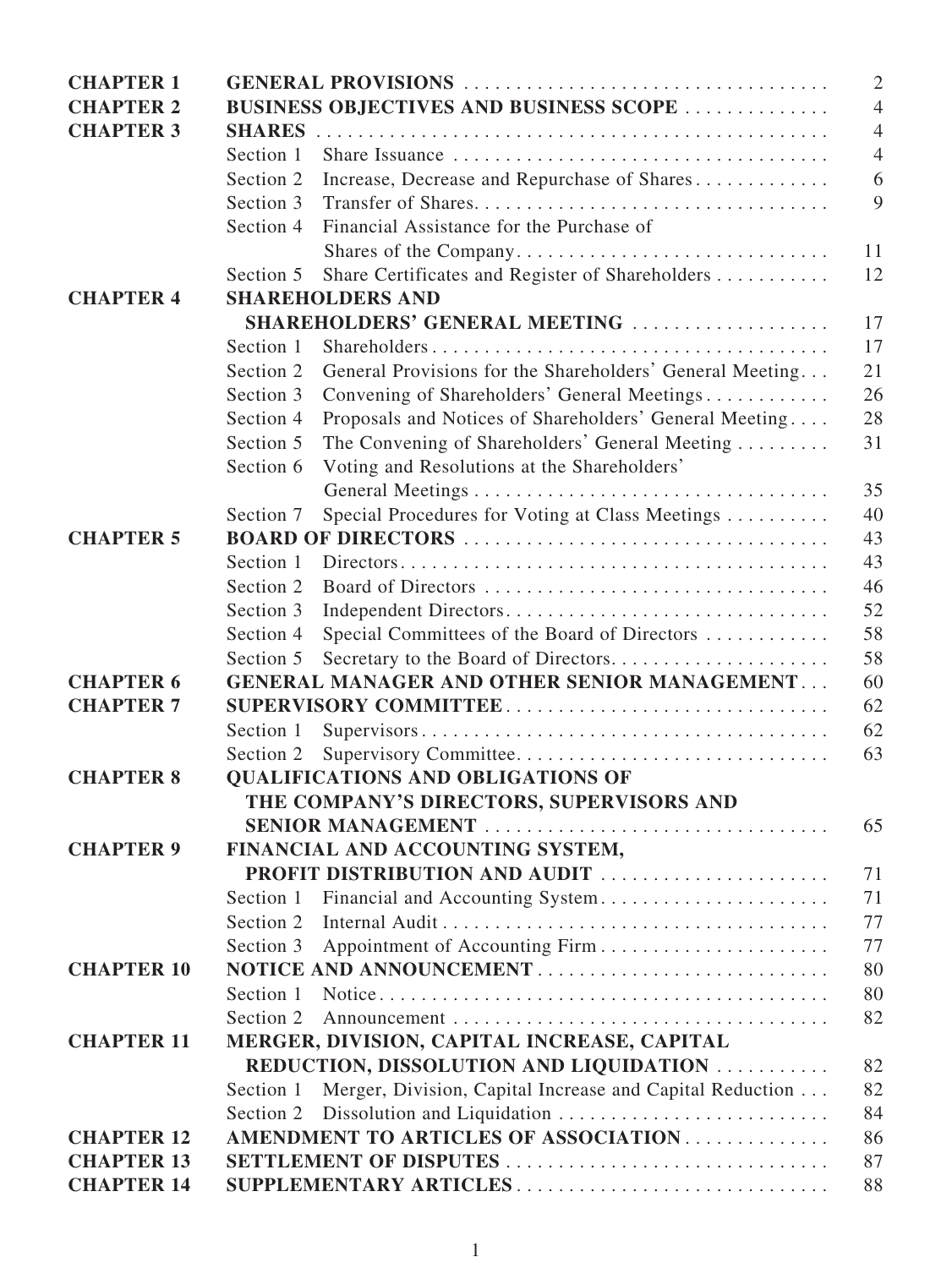# **JL MAG RARE-EARTH CO., LTD. Articles of Association**

# **CHAPTER 1 GENERAL PROVISIONS**

**Article 1** These Articles of Association are formulated, subject to approval from the shareholders' general meeting in accordance with the Company Law of the People's Republic of China (hereafter referred to as the "Company Law"), the Securities Law of the People's Republic of China (hereafter referred to as the "Securities Law"), the Special Regulations of the State Council on the Overseas Offering and Listing of Shares by Joint Stock Limited Companies (hereafter referred to as the "Special Regulations"), the Mandatory Provisions for Articles of Association of Companies Listing Overseas (hereafter referred to as the "Mandatory Provisions"), the Letter of Opinions on Supplements and Amendments to the Articles of Association of Companies Listed in Hong Kong (Zheng Jian Hai Han [1995] No.1), the Reply of the State Council on the Adjustment of the Notice Period of the General Meeting and Other Matters Applicable to the Overseas Listed Companies, and the Rules Governing the Listing of Securities on The Stock Exchange of Hong Kong Limited (hereafter referred to as the "Hong Kong Listing Rules") and other relevant provisions for the purposes of safeguarding the legitimate rights and interests of JL MAG RARE-EARTH CO., LTD.(hereafter referred to as the "Company"), its shareholders and creditors as well as regulating the organization and activities of the Company.

**Article 2** The Company was incorporated as a joint stock limited company in accordance with the Company Law, Special Regulations, and other relevant PRC laws, administrative regulations.

The Company was a joint stock limited company established through the generally converting JL MAG RARE-EARTH CO., LTD. (江西金力永磁科技股份有限公司). It was initiated and established by Jiangxi Ruide Venture Investment Co., Ltd. (江西瑞德創業投資有限公司), Goldwind Investment Holding Co., Ltd. (金風投資控股有限公司), Ganzhou Rare Earth Group Co., Ltd. (贛州稀土集團有限公司), and Xinjiang Qianshi Equity Investment Management Limited Partnership (新疆虔石股權投資管理有限合夥企業), and obtained its business license after it had been registered with Ganzhou City Administration for Industry and Commerce on June 26, 2015. The unified social credit code is 913607006779749909.

**Article 3** On August 23, 2018, pursuant to the approval by China Securities Regulatory Commission (hereinafter referred as to "CSRC"), the Company issued 41,600,000 RMB-denominated ordinary shares for initial public offering. The shares were listed on the Shenzhen Stock Exchange on September 21, 2018.

On November 23, 2021, pursuant to the approval by CSRC, the Company issued 125,466,000 overseas-listed foreign shares in Hong Kong (hereinafter referred to as "H shares"). The H shares were listed on The Stock Exchange of Hong Kong Limited (hereinafter referred to as the "Hong Kong Stock Exchange") on January 14, 2022.

**Article 4** Chinese registered name of the Company: 江西金力永磁科技股份有限公司.

English registered name of the Company: JL MAG RARE-EARTH CO., LTD.

**Article 5** Company address: Ganzhou Economic and Technological Development Zone Industrial Park, Jiangxi. Province Postal Code: 341000. Tel: 0797-8068059. Fax: 0797-8068000.

**Article 6** The registered capital of the Company is RMB836,430,630.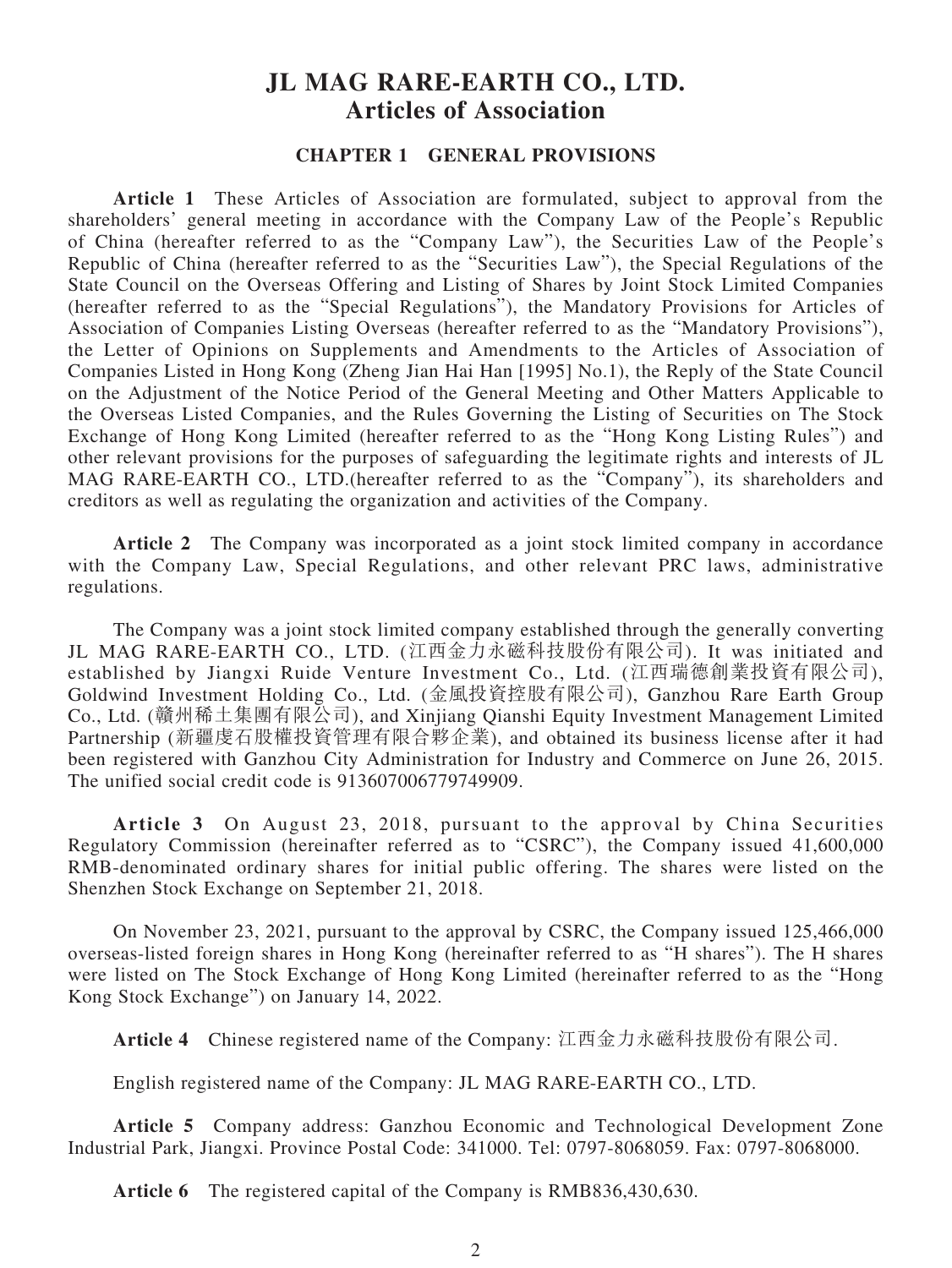**Article 7** The Company is a joint stock limited company with perpetual existence.

**Article 8** The legal representative of the Company is the chairman of the Board of Directors.

**Article 9** Total assets of the Company are divided into shares with same par value per share. The liability of a shareholder of the Company shall be limited to the shares subscribed by that shareholder, and the Company shall hold liable for its debt with all of its assets.

**Article 10** Within the scope permitted by laws and regulations, the Company may invest in other companies with limited liability and joint stock limited companies, and the liabilities of the Company shall be limited to the amount of capital contribution made. Except as otherwise provided by law, a company shall not become a contributor that is jointly and severally liable for the debts of the invested enterprise.

Subject to the approval of the regulatory authority for the examination and approval of companies as authorized by the State Council, the Company may, according to its operation and management needs, conduct investment operations in accordance with the relevant provisions of the Company Law.

**Article 11** These Articles of Association has been reviewed and approved at the shareholders' general meeting of the Company and shall be effective as of the date on which the H shares issued by the Company are listed and traded on the Hong Kong Stock Exchange. From the effective date of these Articles of Association, the original Articles of Association of the Company shall become invalid automatically.

From the date upon which the Company's Articles of Association come into effect, these Articles of Association shall constitute a legally binding document regulating the Company's organization and activities, as well as the rights and obligations between the Company and its shareholders and between the shareholders. From the date upon which these Articles of Association come into effect, they are legally binding upon the Company and its shareholders, directors, supervisors and senior management officers. The aforementioned persons shall be entitled to claim their rights regarding matters related to the Company in accordance with these Articles of Association. Pursuant to these Articles of Association, a shareholder may take a legal action against other shareholders; a shareholder may take a legal action against directors, supervisors, and other senior management officers of the Company; a shareholder may take a legal action against the Company; the Company may take a legal action against the shareholders, directors, supervisors, general manager and other senior management.

The "legal action" referred to in the preceding paragraph includes the initiation of proceedings in a court or application to an arbitration institution for arbitration.

**Article 12** The "senior management officers" referred to in these Articles of Association includes the Company's general manager, deputy general manager, person in charge of finance, secretary to the Board of Directors and other senior management personnel as determined by the Board of Directors.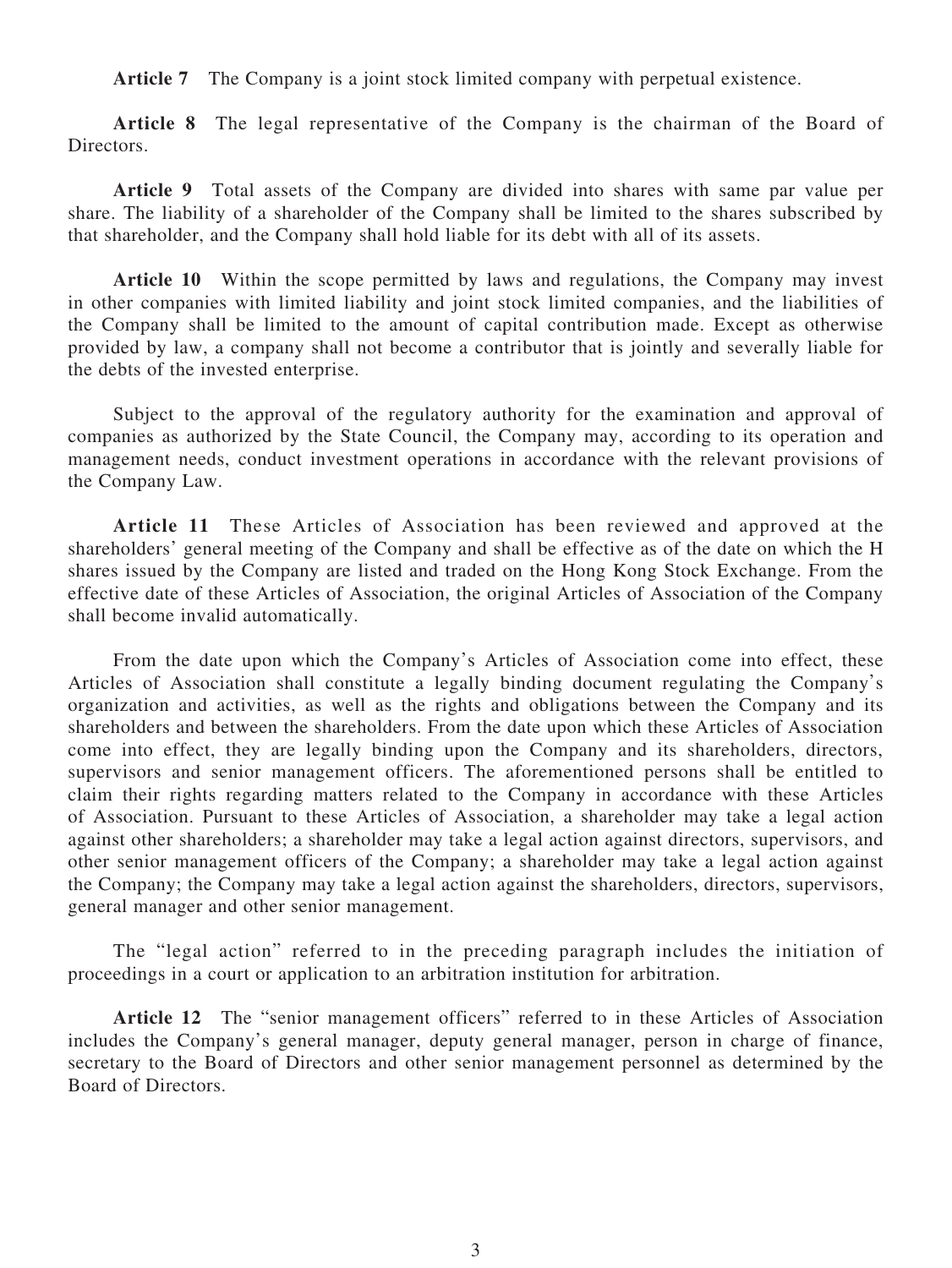#### **CHAPTER 2 BUSINESS OBJECTIVES AND BUSINESS SCOPE**

**Article 13** The business objectives of the Company are: to focus on the fine and further processing of rare earths and the components industry, integrate the advantages of the industrial chain, promote the Company's sustainable and healthy development, create value for customers, realize returns for shareholders, seek well-being for employees, and assume responsibility for society.

**Article 14** Approved by the registration authority with which the Company registered, the business scope of the Company: R&D and production of various magnetic materials and related magnetic components; domestic general trading; self-operation and agency services for the import and export of various commodities and technologies and consulting services for the import and export business (except for goods subject to state trading management).

#### **CHAPTER 3 SHARES**

#### **Section 1 Share Issuance**

**Article 15** The stocks of the Company shall take the form of shares. The Company shall have ordinary shares at all times. The ordinary shares issued by the Company include domestic shares and foreign shares. It may have other kinds of shares according to needs, upon approval of the examination and approval department authorized by the State Council, subject to the requirements of the laws and administrative regulations.

**Article 16** The Company shall issue shares under the principles of openness, fairness and equality and shares of the same class shall carry same rights.

The issuance conditions and price per share of the same class in the same issuance shall be the same; the same price shall be paid for each share subscribed for by any entities or individuals.

**Article 17** All the shares issued by the Company have a par value denominated in RMB which shall be RMB1 for each share.

**Article 18** The Company may, with approval from the CSRC, issue shares to domestic and overseas investors.

For the purpose of the preceding paragraph, the term "overseas investors" shall refer to investors from foreign countries or Hong Kong, Macao or Taiwan that subscribe for shares issued by the Company. The term "domestic investors" shall refer to investors inside the People's Republic of China, excluding the above-mentioned regions, that subscribe for shares issued by the Company.

**Article 19** The shares issued by the Company to domestic investors for subscription in RMB shall be referred to as domestic shares. The shares issued by the Company to overseas investors for subscription in foreign currency shall be referred to as Foreign Shares. Foreign Shares listed overseas shall be referred to as "overseas-listed foreign shares".

"Foreign currencies" referred to in the previous paragraph means the legal currencies of countries or districts outside the PRC which are recognized by the foreign exchange authority of the State and which can be used to make the share price to the Company.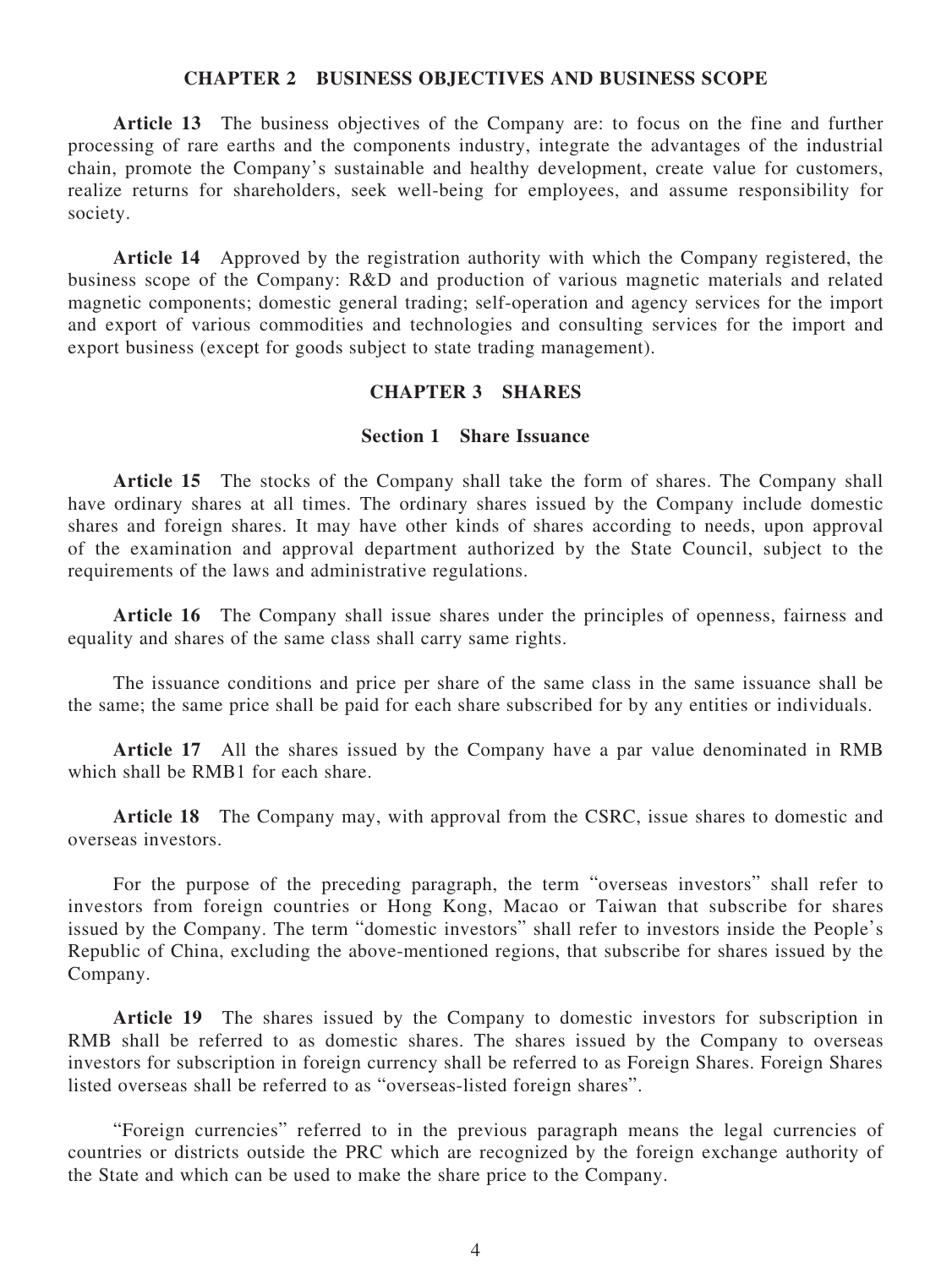Overseas-listed foreign shares issued by the Company and listed on the Hong Kong Stock Exchange are shares which have been admitted for listing on the Hong Kong Stock Exchange, the par value of which is denominated in Renminbi and which are subscribed for and traded in Hong Kong dollars.

Shareholders of domestic shares and shareholders of foreign shares are both ordinary shareholders and shall have the same rights and bear the same obligations.

**Article 20** The domestic-listed domestic shares issued by the Company shall be kept at the Shenzhen Branch of China Securities Depository and Clearing Corporation Limited. H shares issued by the Company shall primarily be put under custody of the Company authorized by the Hong Kong Securities Clearing Company Limited.

**Article 21** The Company was established as a joint stock company through generally converting JL MAG RARE-EARTH CO., LTD. and issued 150,000,000 ordinary shares to the promoters upon the change of the Company's establishment, representing 100% of the total number of ordinary shares issued. The shares of the Company were all subscribed by the promoters, and each promoter subscribed for the shares of the Company with the net assets corresponding to its respective equity interests in JL MAG RARE-EARTH CO., LTD..

The Company's promoters' names, the number and percentage of shares subscribed for are as follows:

| Name of promoter             | <b>Subscriptions</b><br>(ten thousand<br>shares) | Form of capital<br>contributions<br>Shares converted | <b>Contribution</b><br>ratio $%$ | Contribution<br>period |
|------------------------------|--------------------------------------------------|------------------------------------------------------|----------------------------------|------------------------|
| Jiangxi Ruide Venture        |                                                  |                                                      |                                  |                        |
| Investment Co., Ltd.         | 7,560                                            | from net assets                                      | 50.4%                            | June 24, 2015          |
| Goldwind Investment          |                                                  | Shares converted                                     |                                  |                        |
| Holding Co., Ltd.            | 4,590                                            | from net assets                                      | 30.6%                            | June 24, 2015          |
| Ganzhou Rare Earth           |                                                  | Shares converted                                     |                                  |                        |
| Group Co., Ltd.              | 1,350                                            | from net assets                                      | $9\%$                            | June 24, 2015          |
| Xinjiang Qianshi Equity      |                                                  |                                                      |                                  |                        |
| <b>Investment Management</b> |                                                  | Shares converted                                     |                                  |                        |
| Limited Partnership          | 1,500                                            | from net assets                                      | $10\%$                           | June 24, 2015          |
| <b>Total</b>                 | 15,000                                           |                                                      | 100.0%                           |                        |

**Article 22** The total number of shares of the Company is 836,430,630 shares, all of which are ordinary shares, including 710,964,630 shares held by shareholders of domestic- listed domestic shares, accounting for approximately 85% of the total share capital of the Company; 125,466,000 shares held by shareholders of H shares, accounting for approximately 15% of the total share capital of the Company.

Article 23 Upon approval by the securities regulatory authorities of the State Council of the proposal for issue of H shares and domestic shares, the Board of Directors of the Company may make implementation arrangements for such proposal by means of separate issuance.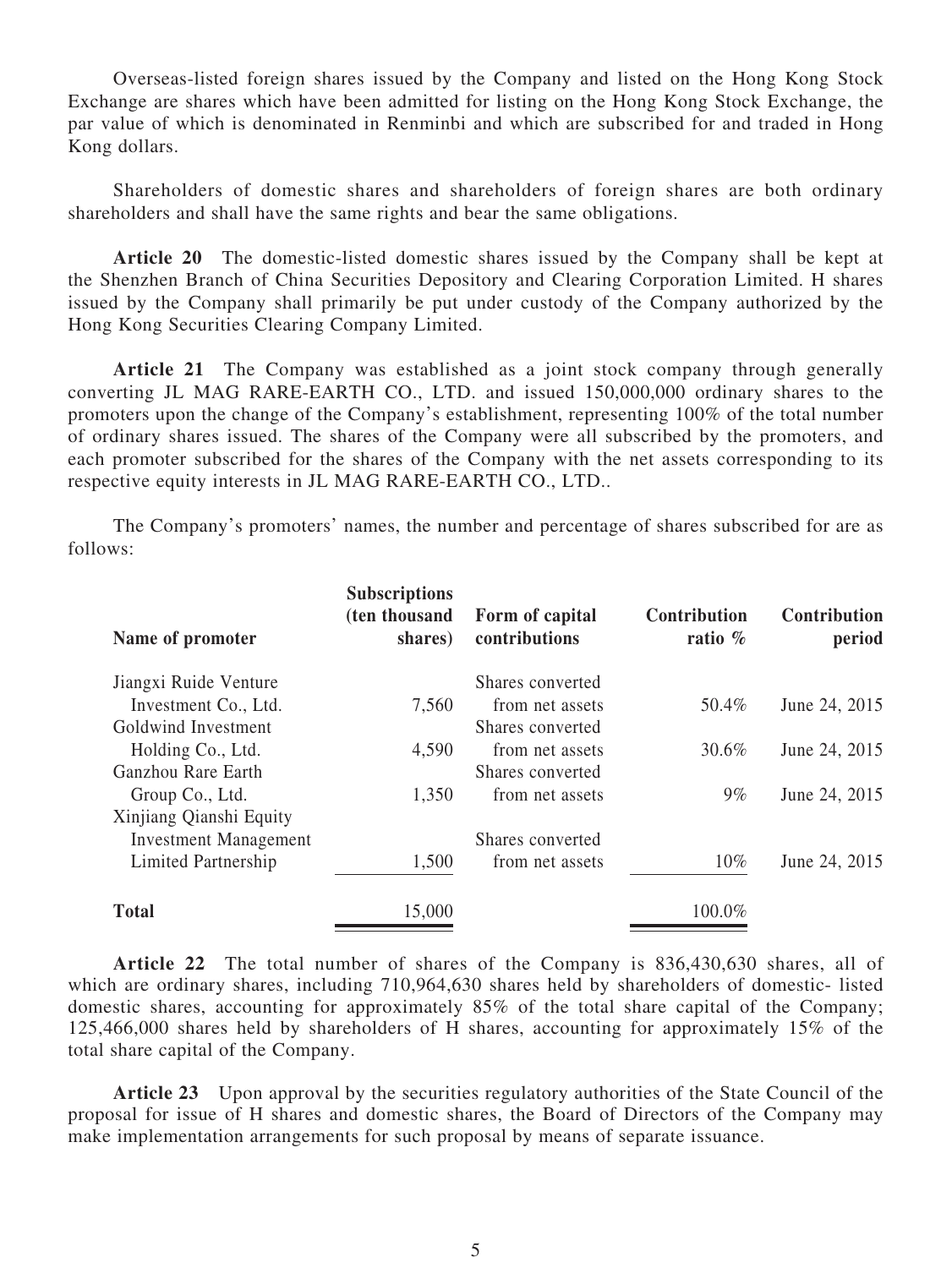The Company's proposal for separate issuance of H shares and domestic shares in accordance with the preceding paragraph may be implemented respectively within 15 months from the date of approval by the securities regulatory authorities of the State Council or the department authorized by the State Council or the validity period of their approval document.

**Article 24** Where the Company issues H shares and domestic shares respectively within the total number of shares defined in the issuance plan, the respective shares shall be subscribed for in full at one time. If they cannot be subscribed for in full at one time under special circumstances, these shares may be issued in several stages subject to the approval by the securities regulatory authorities of the State Council or the department authorized by the State Council.

# **Section 2 Increase, Decrease and Repurchase of Shares**

**Article 25** The Company may, in line with the needs of its operation and development, as well as the requirements of laws and regulations, and by separate resolutions of the shareholders' general meeting, increase its capital by the following means:

- (I) Public issue of shares;
- (II) Non-public issue of shares;
- (III) Placing of new shares to existing shareholders;
- (IV) Bonus issue of shares to existing shareholders;
- (V) Transfer of capital reserve into share capital;
- (VI) Other means approved by laws, administrative regulations and relevant regulatory authorities such as the securities regulatory authority under the State Council and the regulatory authority where the shares of the Company are listed.

The issuance of new shares by the Company shall be approved in accordance with the provisions of the Articles of Association and the listing rules of the place where the Company's shares are listed, and carried out in accordance with the relevant national laws, administrative regulations, departmental regulations and the procedures stipulated in the listing rules of the place where the Company's shares are listed.

**Article 26** The Company may reduce its registered capital. The Company shall reduce its registered capital in accordance with the Company Law and other relevant regulations as well as the procedures set forth in the Articles of Association.

**Article 27** The Company may acquire its shares in accordance with the laws, administrative regulations, departmental rules and regulations, the listing rules of the place where the Company's shares are listed and the provisions of the Articles of Association in the following circumstances:

- (I) Reduction of the registered capital of the Company;
- (II) Merging with other companies holding the shares of the Company;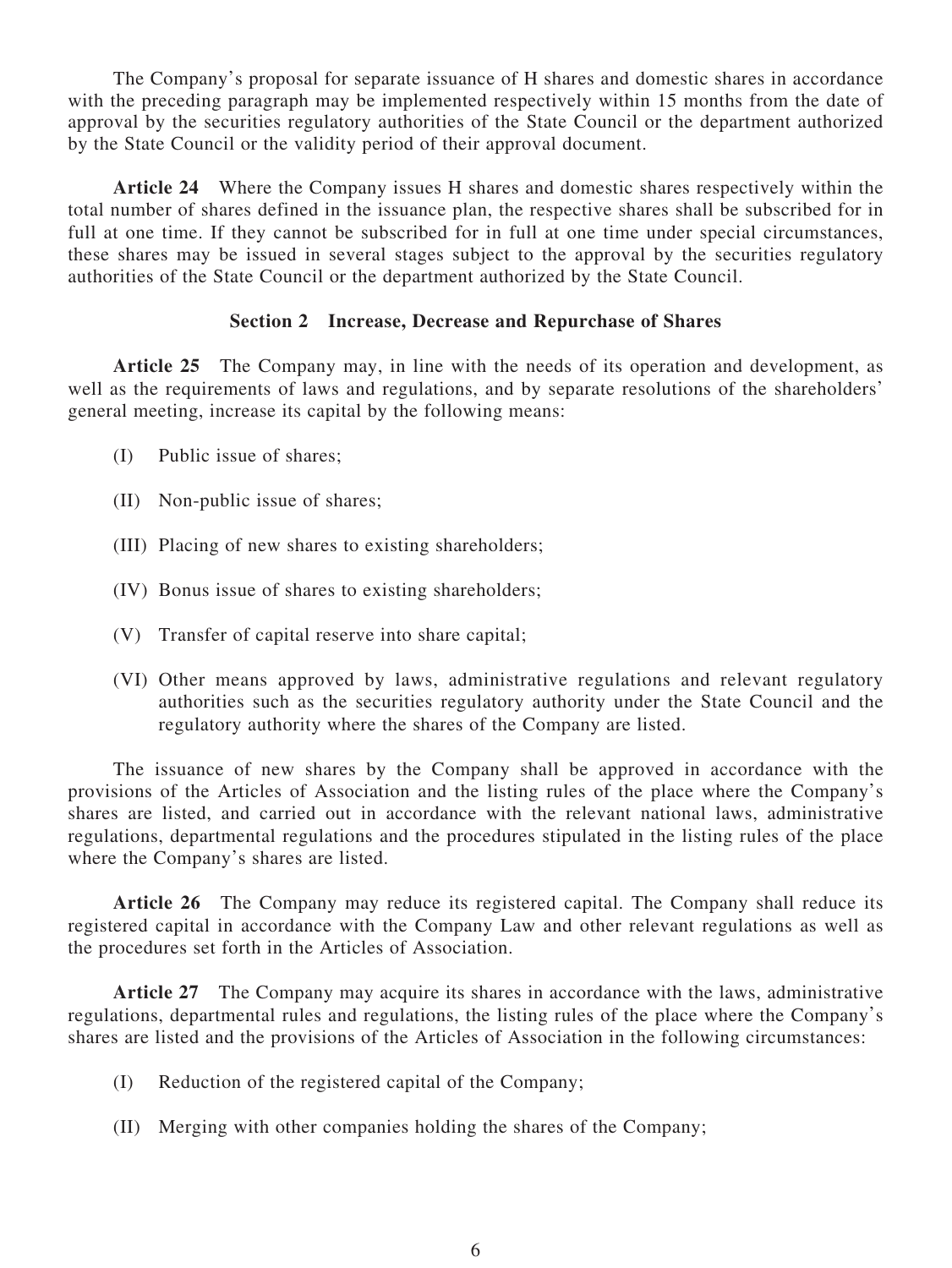- (III) Use of shares for employee shareholding plan or equity incentive;
- (IV) Shareholders requesting the Company to acquire their shares because they disagree on the resolution on the merger or dissolution of the Company passed at the shareholders' general meeting;
- (V) Use of shares for the conversion of corporate bonds issued by the listed company that are convertible into shares;
- (VI) Necessary to safeguard the value of the Company and the interests of the shareholders;
- (VII) Other circumstances permitted by laws and administrative regulations.

The Company shall not acquire its shares except in the circumstances described above.

**Article 28** Where the Company acquires its shares under the circumstances set forth in Clause (I) and (II) of Article 27 of the Articles of Association, a resolution shall be passed at a shareholders' general meeting. Where the Company acquires its shares under the circumstances set forth in Clause (III), (V) and (VI) of Article 27 of the Articles of Association, a resolution shall be passed at a meeting of the Board of Directors attended by two-thirds or more of the Directors. After the Company acquires its shares in accordance with the provisions of Article 27, the Company shall cancel the shares within 10 days from the date of acquisition in the case of Clause (I); transfer or cancel the shares within 6 months in the case of Clause (II) and (IV); transfer or cancel the shares within three years in the case of Clause (III), (V) and (VI) and the total number of shares held by the Company shall not exceed 10% of the total number of issued shares of the Company.

**Article 29** The repurchase of shares by the Company with the approval of the relevant state authorities may be carried out by one of the following means:

- (I) Issuing an offer to repurchase shares to all the shareholders in the same proportion;
- (II) Repurchase through public trading on the stock exchange;
- (III) Repurchase by agreement outside the stock exchange;
- (IV) Other circumstances permitted by laws, administrative regulations and relevant competent authorities.

**Article 30** The Company may acquire its shares through public centralized trading, or by other means approved by laws and regulations, the CSRC and the securities regulatory authority where the Company's shares are listed.

Where the Company acquires its shares under the circumstances set forth in clauses (III), (V) and (VI) of Article 27, it shall do so through public centralized trading.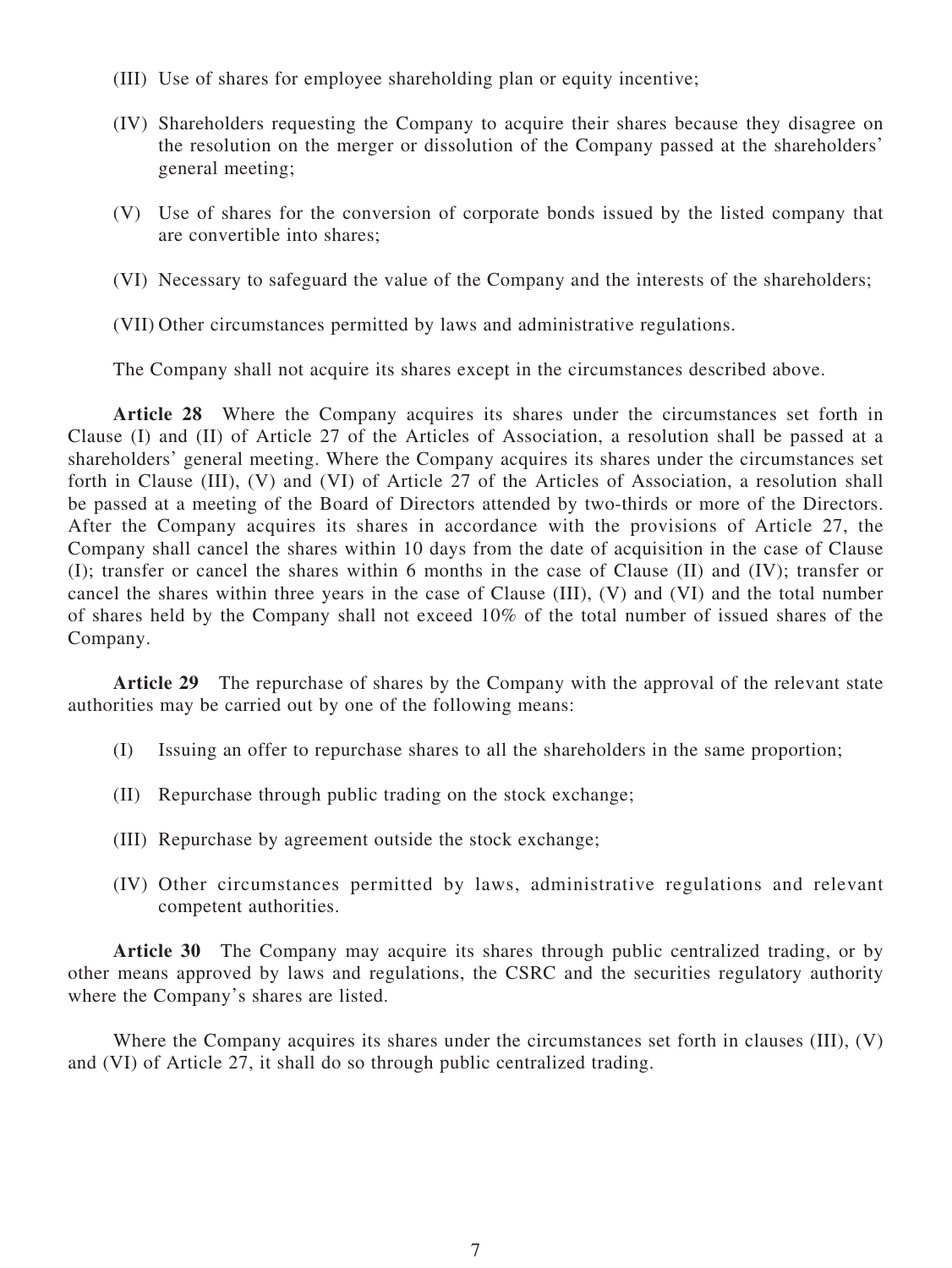**Article 31** When the Company repurchases its shares by agreement outside the stock exchange, it shall be approved in advance by the shareholders' general meeting in accordance with the provisions of the Articles of Association. With the prior approval of the shareholders' general meeting in the same manner, the Company may rescind or change the contract entered into by the aforementioned means or waive any of its rights in the contract.

The contract for the repurchase of shares referred to in the preceding clauses includes but not limited to the agreement to assume the obligation to repurchase shares and to acquire the right to repurchase shares.

The Company may not transfer the contract for the repurchase of its shares or any of the rights provided for in the contract. For the redeemable shares that the Company is entitled to repurchase, the listing rules of the place where the Company's shares are listed shall apply.

**Article 32** With respect to the Company's right to repurchase the redeemable shares, the price shall not exceed a certain limit of maximum price if the redemption is not carried out on the market or through a tender; if the repurchase is carried out through a tender, the relevant tender must be issued to all the shareholders without discrimination.

**Article 33** After the Company has bought back its shares in accordance with the law, it shall, within the period prescribed by laws and administrative regulations, cancel such part of the shares and apply to the original registration authority for registration of changes in its registered capital. The total par value of the cancelled shares shall be written off from the registered capital of the Company.

**Article 34** Unless the Company has entered into liquidation, the repurchase of its issued shares shall comply with the following provisions:

- (I) Should the Company repurchase its shares at par value, the funds therefor shall be deducted from the book balance of the distributable profits of the Company and the proceeds from issue of new shares for the purpose of repurchasing the existing shares.
- (II) Should the Company repurchase its shares at a price higher than their par value, the amount equal to the par value shall be deducted from the book balance of the distributable profits of the Company and proceeds from issue of new shares for the repurchase of the existing shares; and the amount exceeding the par value shall be processed by the following means:
	- 1. if the repurchased shares were issued at par value, the amount shall be deducted from the book balance of the distributable profit of the Company;
	- 2. if the repurchased shares were issued at a price higher than their par value, the amount shall be deducted from the book balance of the distributable profits of the Company and the proceeds from issue of new shares for the repurchase of the existing shares, provided that the amount to be deducted from the proceeds from issue of new shares shall not exceed the total premium received at the time of issue of the existing shares repurchased, nor the amount in the Company's premium account (or capital reserve account) at the time of repurchase (including the amount of the premium for new shares issued);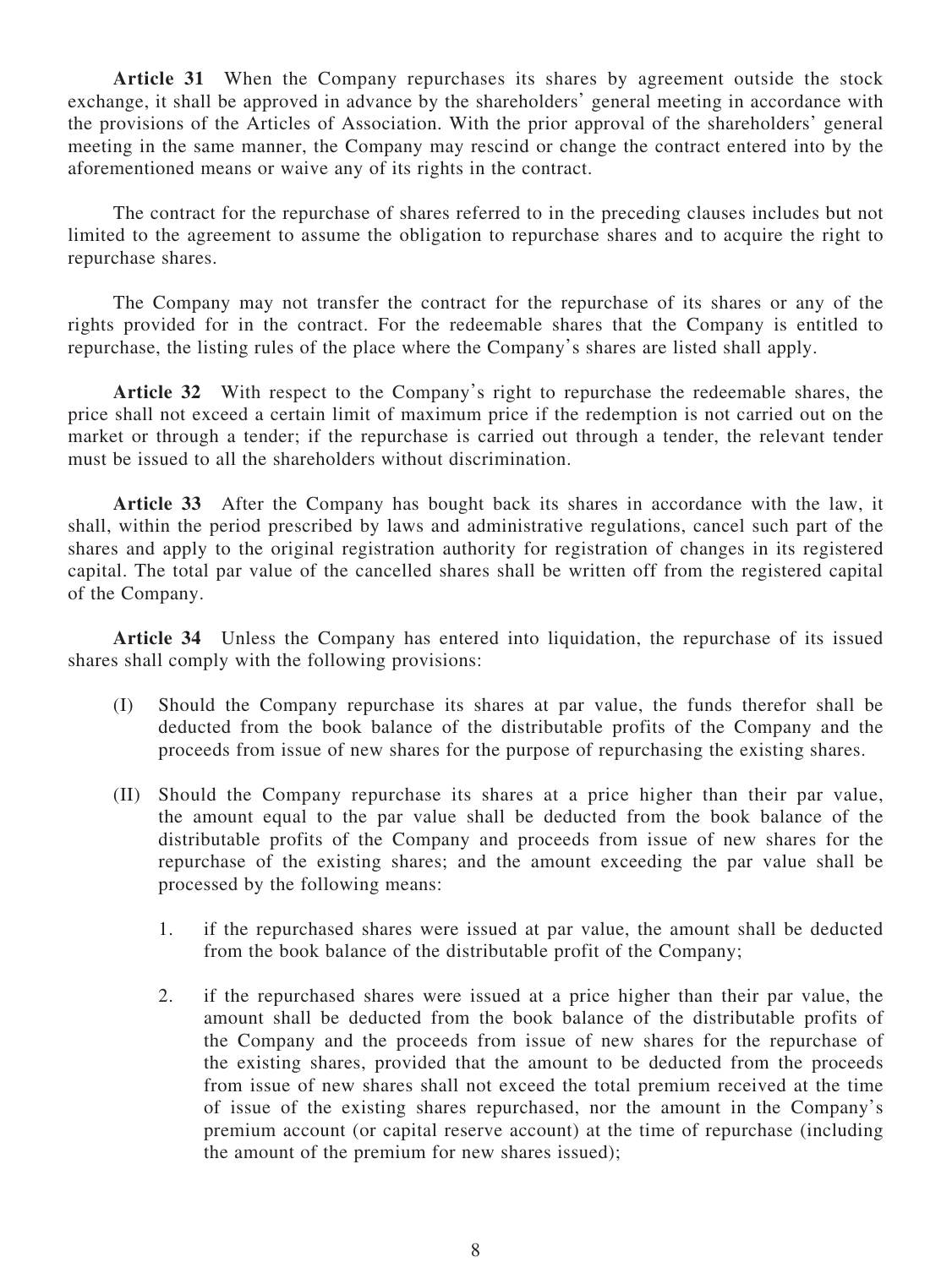- (III) Payments made by the Company for the following purposes shall be charged to the distributable profits of the Company:
	- 1. obtaining the rights to repurchase its shares;
	- 2. revising the contract for the repurchase of its shares;
	- 3. releasing itself from its obligations under the repurchase contract.
- (IV) After the total par value of the cancelled shares is written down from the registered capital of the Company in accordance with the relevant regulations, the amount deducted from the distributable profits for the portion of the par value of the shares to be repurchased shall be credited to the premium account (or capital reserve account) of the Company.

Should the laws, regulations, rules, normative documents and the relevant regulations of the securities supervisory authority where the Company's shares are listed provide otherwise for the financial treatment involved in the aforementioned share repurchase, such provisions shall prevail.

# **Section 3 Transfer of Shares**

**Article 35** Unless otherwise provided in the Company Law and other normative documents, the listing rules of the place where the Company's shares are listed and the Articles of Association, fully paid-up shares of the Company are legally transferrable free of lien.

**Article 36** All H shares which have been fully paid up are freely transferable according to the Articles of Association; provided, unless such transfer complies with the following requirements, the Board of Directors may refuse to acknowledge any instrument of transfer and will not need to provide any reason therefor:

- (I) Instrument of transfer and other documents relating to or affecting the title to any H shares shall be registered, and the expense for registration shall be paid to the Company in an amount as stipulated in the Hong Kong Listing Rules, and the expense shall not exceed the maximum expense as required in the Hong Kong Listing Rules from time to time;
- (II) The transfer instrument involves only the H shares;
- (III) The stamp duty payable on the instrument of transfer has been paid;
- (IV) The relevant share certificates and evidence reasonably required by the Board of Directors showing that the transferor has the rights to transfer such shares shall be provided;
- (V) If the shares are proposed to be transferred to joint holders, the number of such joint shareholders shall not be more than four;
- (VI) The relevant shares are free of any lien in favor of the Company.

If the Board of Directors refuses to register the transfer of shares, the Company shall serve a certificate of refusal of such transfer of shares to the transferor and the transferee within two months from the date when the formal application of such transfer is submitted.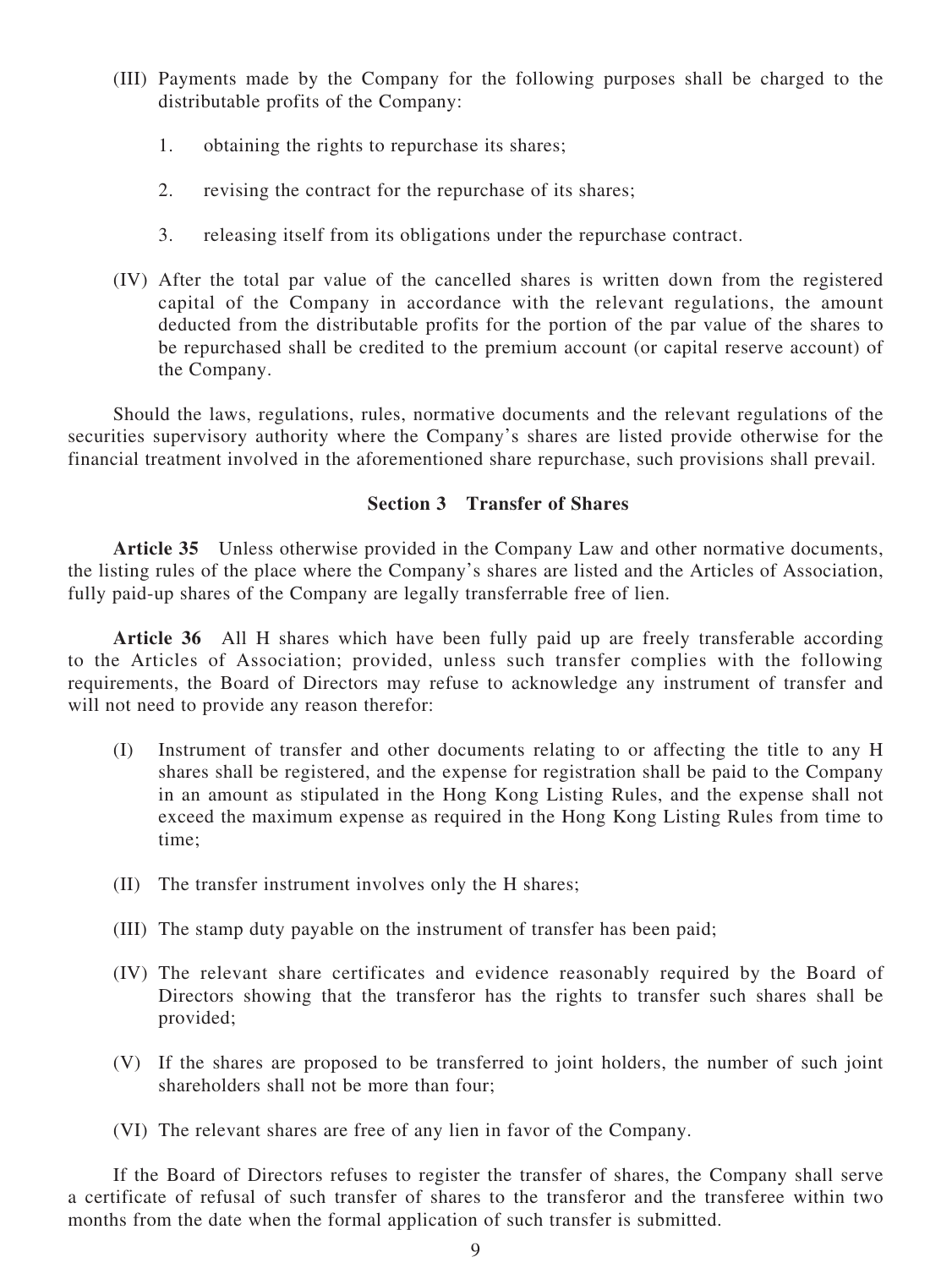**Article 37** All H shares shall be transferred by an instrument in writing in any usual or common form or any other form which the Board of Directors accepts (including the prescribed form or transfer form as required by the Hong Kong Stock Exchange from time to time). The instrument of transfer may only be executed by hand or (if the transferor or the transferee is a company) affixed with the Company's effective seal. If the transferor or the transferee is a recognized clearing house ("Recognized Clearing House") as defined by the relevant regulations of the laws of Hong Kong in effect from time to time or the agent thereof, and the instrument of transfer may be executed by hand or by machine imprinted signatures.

All transfer instruments shall be kept at the legal address of the Company or any address specified by the Board of Directors from time to time.

**Article 38** The Company shall not accept its shares being held as security under a pledge.

**Article 39** Shares held by the promoters in the Company shall not be transferred within one year from the date of incorporation of the Company. Shares issued by the Company before the A share offering shall not be transferred within one year from the date on which the A shares of the Company are listed on a stock exchange.

Directors, supervisors and senior management of the Company shall report their shareholdings in the Company and the respective changes. During his/her tenure, no shares exceeding 25% of his/her total shareholding in the Company shall be transferred within one year; and no transfer of shares held by him/her shall be allowed within one year since the date when the shares in the Company are listed. The aforesaid personnel shall not transfer the shares held by him/her within half a year after leaving his/her office.

**Article 40** Where any director, supervisor, senior management of the Company and shareholder holding 5% or more of the Company's shares in issue sells his/her shares or other securities with an equity nature within a period of six months after the acquisition of the same, or repurchase shares of the Company or other securities with an equity nature within six months after sales of the same, any proceed arising therefrom shall belong to the Company, and the Board of Directors of the Company shall demand such gains for the benefit of the Company. However, the six-month restriction shall not apply for a securities company that holds 5% or more of the Company's shares as a result of its underwriting of the untaken shares in an offer.

The shares or other securities with an equity nature held by directors, supervisors, senior management and natural person shareholders referred to in the preceding paragraph shall include the shares or other securities with an equity nature held by their spouses, parents and children, and those held through others' accounts.

If the Board of Directors of the Company fails to comply with the requirements under the aforesaid paragraph, a shareholder shall have the rights to request the Board of Directors to do so within 30 days. In failure of the Board of Directors to comply with the same within the aforesaid period, such shareholder shall have the rights to institute a legal proceeding directly with the people's court in its own name for the benefit of the Company.

If the Board of Directors of the Company fails to comply with the requirements under the first paragraph, the director(s) liable shall assume joint and several responsibilities pursuant to laws.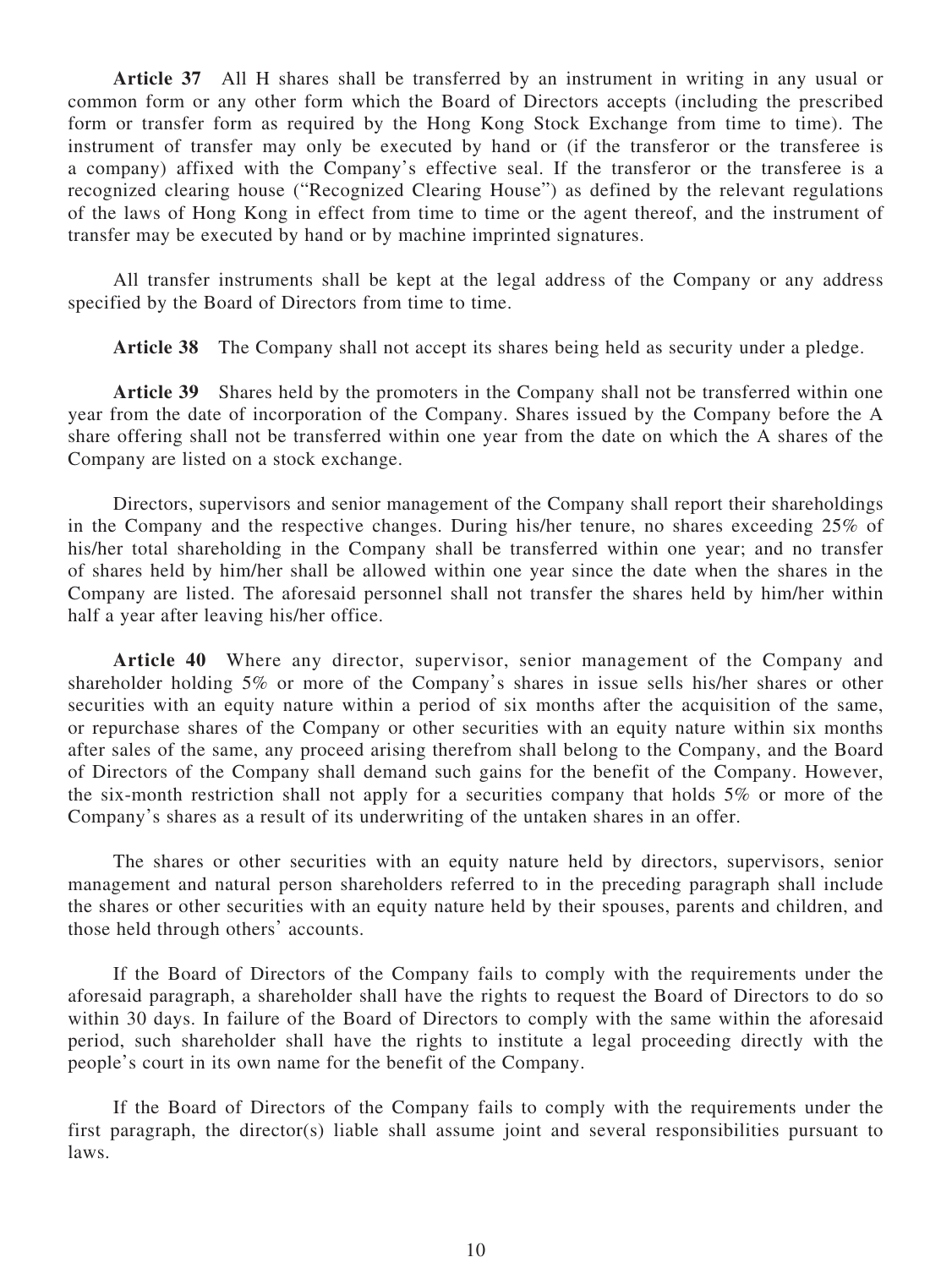#### **Section 4 Financial Assistance for the Purchase of Shares of the Company**

**Article 41** The Company or its subsidiaries (including the Company's affiliates) shall not, by any means at any time, provide any financial assistance to a person who is acquiring or is proposing to acquire shares of the Company. The said acquirer of shares of the Company shall include a person who directly or indirectly assumes any obligations for the purpose of the acquisition of shares of the Company.

The Company or its subsidiaries shall not, by any means at any time, provide financial assistance to the said obligor for the purpose of reducing or discharging the obligations.

The provisions in this Article shall not apply to the circumstances stated in Article 43 of the Articles of Association.

**Article 42** For the purpose of the Articles of Association, "financial assistance" includes but not limited to the following means:

- (I) Gift;
- (II) Guarantee (including the undertaking of liability or provisions of property by the guarantor to secure the performance of the obligation by the obligator), or indemnity (other than indemnity arising from the Company's own fault) and release or waiver of rights;
- (III) Provision of a loan or conclusion of a contract under which the obligations of the Company are to be fulfilled prior to the obligations of the other party to the contract, and a change in the parties to, and the assignment of rights arising under, such loan or contract;
- (IV) Any other form of financial assistance given by the Company when the Company is insolvent or has no net assets or when such assistance would lead to significant reduction in the Company's net assets.

For the purpose of the Articles of Association, "assuming an obligation" includes the assumption of obligations by way of contract or the entering into an arrangement (whether enforceable or not, and whether entered into on its own account or with any other persons), or by the changing of the obligor's financial position by any other means.

**Article 43** The following activities shall not be deemed to be activities prohibited under Article 41 of the Articles of Association:

- (I) The financial assistance by the Company is given in good faith and in the interest of the Company, and the principal purpose of the financial assistance is not for the acquisition of shares of the Company, or the financial assistance is an ancillary part of a master plan of the Company;
- (II) The lawful distribution of the Company's assets by way of dividends;
- (III) The allotment of shares as dividends;
- (IV) A reduction of registered capital, a repurchase of shares or a reorganization of the capital structure of the Company in accordance with the Articles of Association;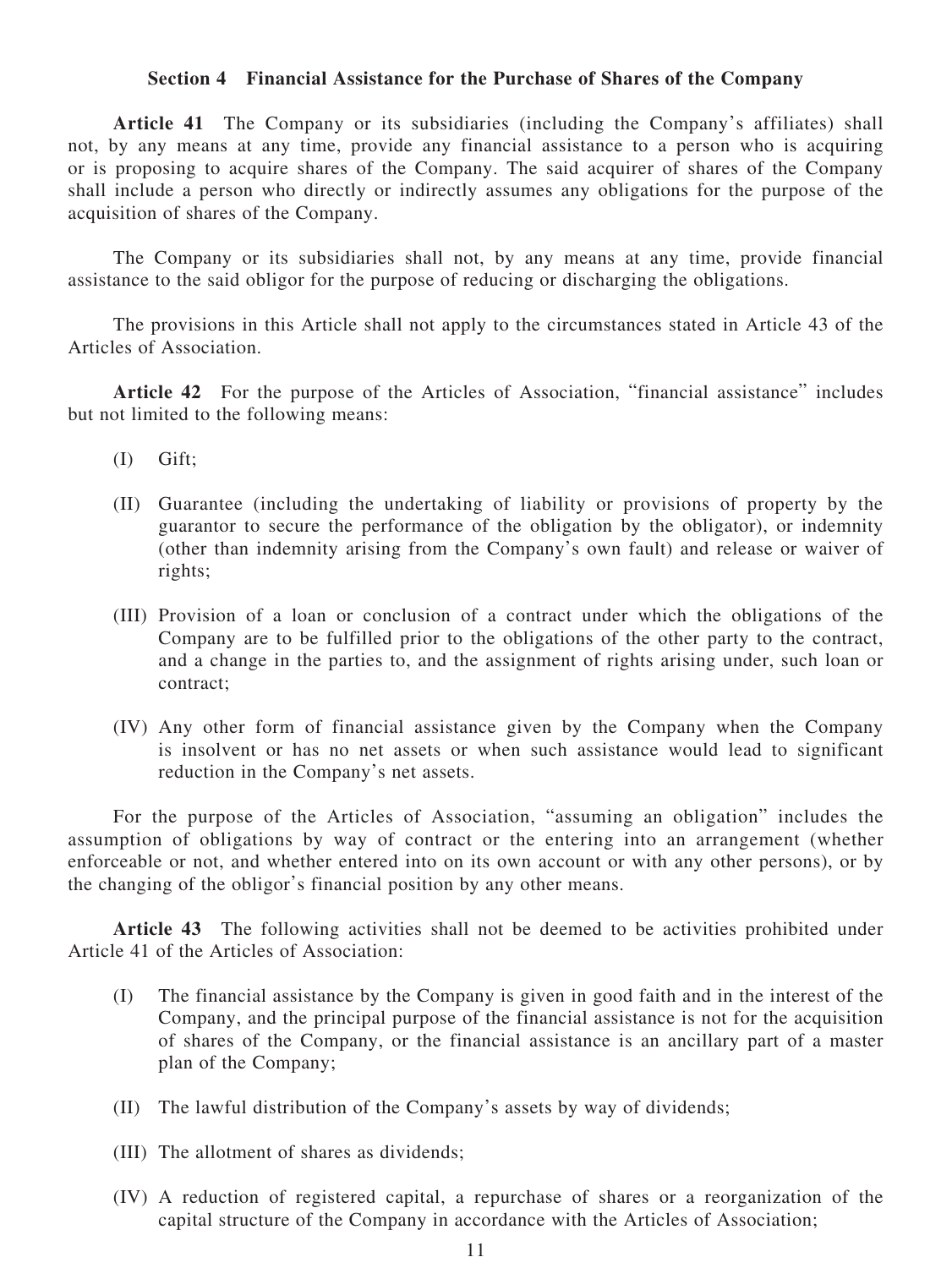- (V) The provision of a loan by the Company within its scope of business and in the ordinary course of its business (provided that the net assets of the Company are not thereby reduced or that, to the extent that the assets are reduced, financial assistance is paid out of the distributable profits of the Company);
- (VI) The provision of money by the Company for an employee stock ownership plan (provided that the net assets of the Company are not thereby reduced or that, to the extent that the assets are thereby reduced, the financial assistance is paid out of the distributable profits of the Company).

# **Section 5 Share Certificates and Register of Shareholders**

**Article 44** The share certificates of the Company shall be in registered form. The following particulars shall be stated on a share certificate:

- (I) The name of the Company;
- (II) The date of incorporation of the Company;
- (III) The class and par value of the shares and the number of shares represented by the certificate;
- (IV) The serial number of the share certificate;
- (V) Other clauses as required to be specified by the Company Law and other laws and regulations and the stock exchange(s) in the place where the Company's shares are listed.

Where the share capital of the Company includes shares which do not carry voting rights, the words "no voting rights" must appear in the designation of such shares. Where the share capital includes shares with different voting rights, the designation of each class of shares, other than those with the most favorable voting rights, must include the words "restricted voting rights" or "limited voting rights".

The H shares issued by the Company may be in the form of overseas depository receipts or other derivative forms of shares in accordance with the requirements of Hong Kong law or the Hong Kong Stock Exchange and practices for securities registration and depository.

**Article 45** During the period when H shares are listed on the Hong Kong Stock Exchange, the Company shall ensure all securities listing documents, listing on the Hong Kong Stock Exchange contain the below declarations and shall also instruct and procure its share registrar not to register the subscription, purchase or transfer of any of its shares in the name of any particular holder unless and until such particular holder delivers to such share registrar a signed form for such shares containing the declarations below:

(I) The acquirer of shares agrees with the Company and its shareholders, and the Company agrees with each shareholder, to observe and comply with relevant provisions of the laws and regulations such as the Company Law and the Special Regulations and these Articles of Association;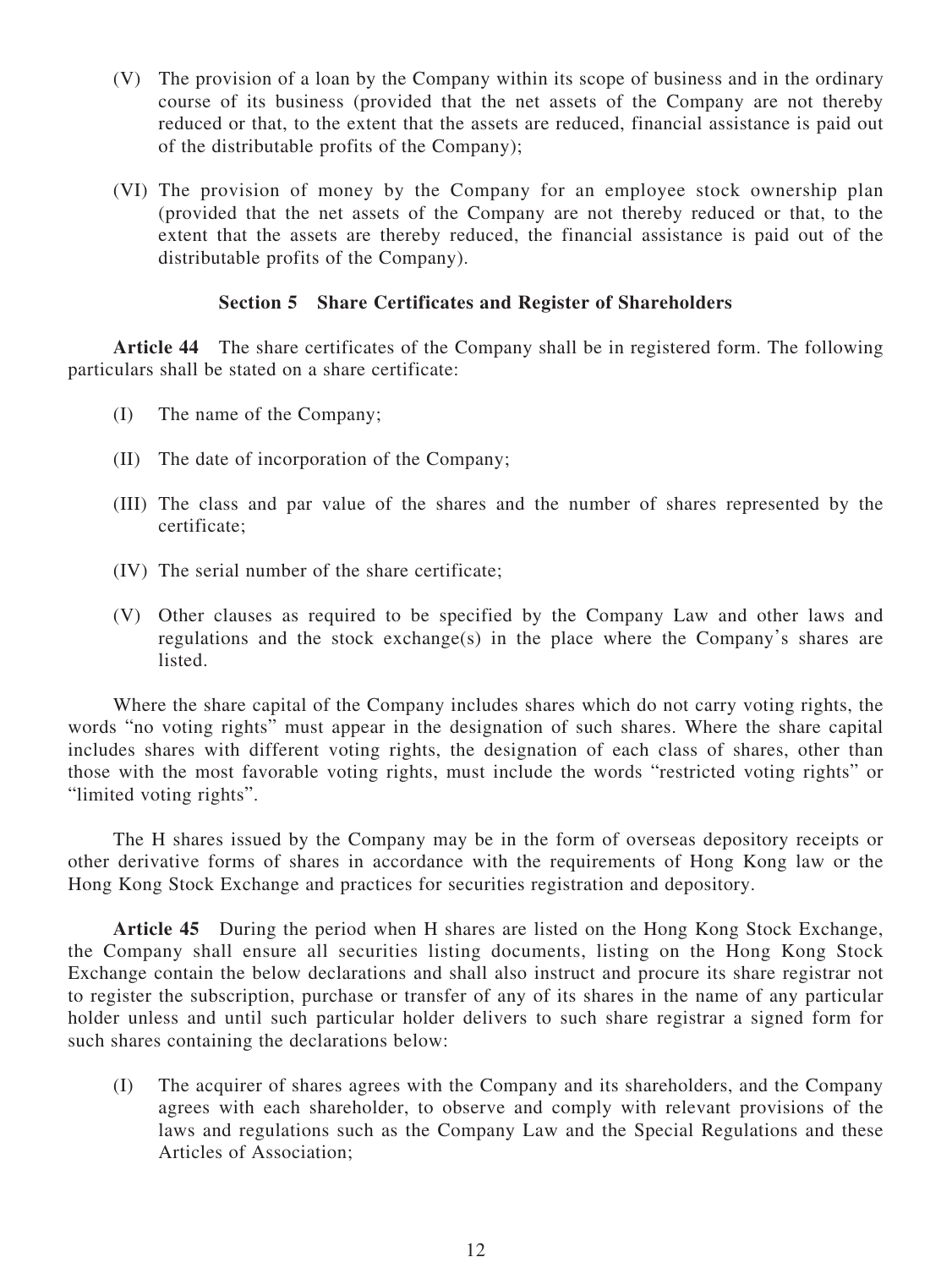- (II) The acquirer of shares agrees with the Company and its shareholders, directors, supervisors, the general manager and other senior management, and the Company (for itself and on behalf of its directors, supervisors, the general manager and other senior management) agrees with its shareholders to refer all disputes and claims arising from these Articles of Association or any right or obligation conferred or imposed by the Company Law or other relevant laws or administrative regulations concerning the affairs of the Company to arbitration in accordance with these Articles of Association, and any reference to arbitration shall be deemed to authorize the arbitration tribunal to conduct hearing in open session and to publish its award. Such arbitration shall be final and conclusive;
- (III) The acquirer of shares agrees with the Company and its shareholders that the Company's shares are freely transferable by the holder thereof;
- (IV) The acquirer of shares authorizes the Company to enter into a contract on his behalf with each director and senior management whereby such director and senior management undertake to observe and comply with their obligations to shareholders stipulated in these Articles of Association.

**Article 46** The share certificates shall be signed by the chairman of the Board of Directors. Where the signatures of other senior management of the Company are required by the stock exchange on which the shares of the Company are listed, the share certificates shall also be signed by such other relevant senior management. The share certificates shall take effect after the Company seal is affixed thereto or printed thereon. The share certificates shall only be affixed with the Company's seal under the authorization of the Board of Directors. The signatures of the chairman of the Board of Directors of the Company or other relevant senior management on the share certificates may also be in printed form.

Under the condition that the shares of the Company are issued and traded without paper, the applicable provisions of the securities regulatory authorities and stock exchange where the Company's shares are listed shall apply separately.

**Article 47** The Company shall keep a register of shareholders which shall contain the following contents:

- (I) The name, address (domicile), occupation or nature of each shareholder;
- (II) The category and number of shares held by each shareholder;
- (III) The amount paid or payable in respect of shares held by each shareholder;
- (IV) The serial numbers of the shares held by each shareholder;
- (V) The date on which a person is registered as a shareholder;
- (VI) The date on which a person ceases to be a shareholder.

The register of shareholders shall be the sufficient evidence of the holding of the Company's shares by a shareholder, unless there is evidence to the contrary.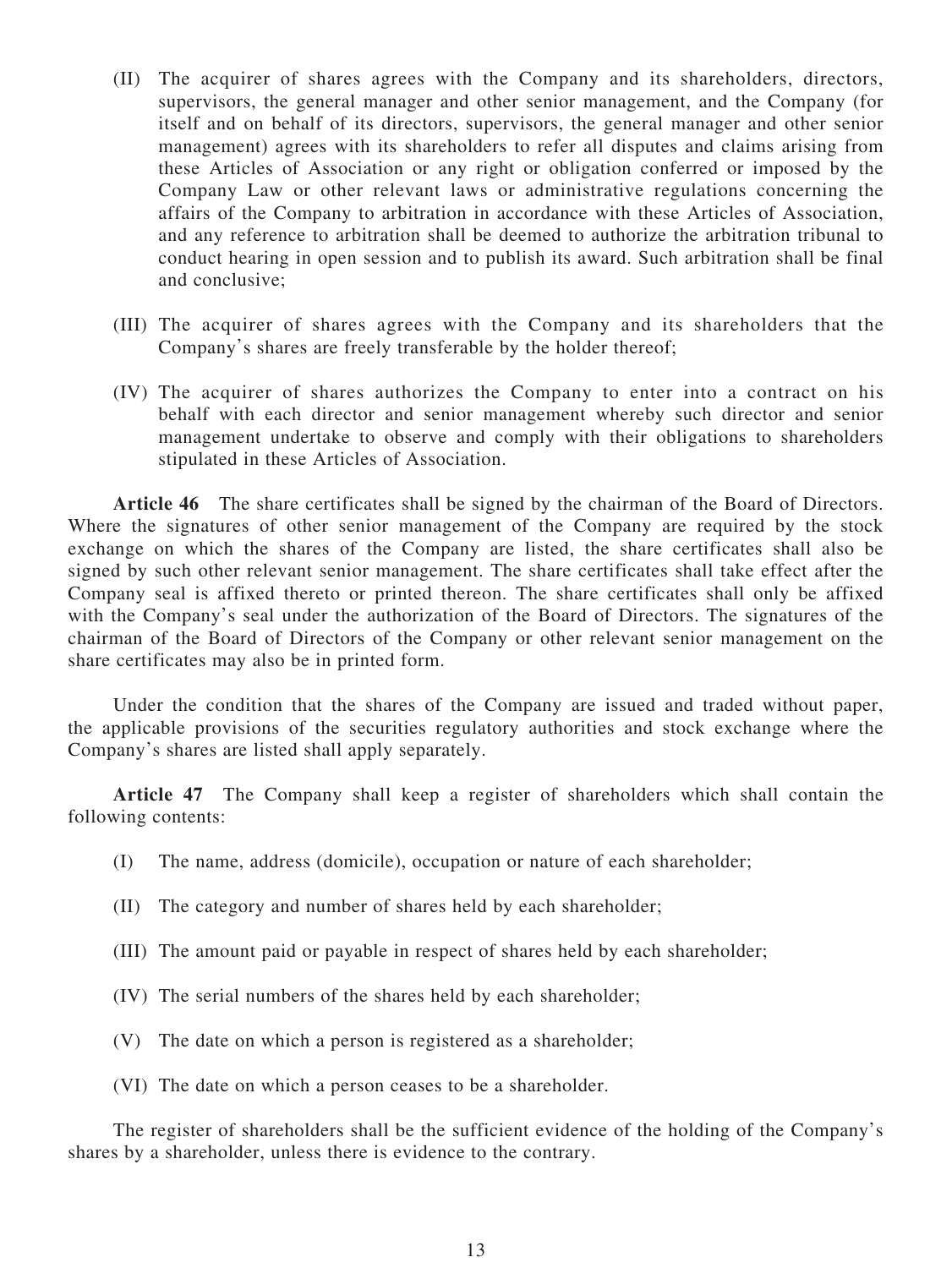Subject to these Articles of Association and other applicable provisions, the name of the transferee of the Company's shares shall be entered on the register of shareholders as the holder of such shares upon transfer.

The assignment and transfer of shares shall be registered in the register of shareholders at the domestic and overseas stock transfer registrars entrusted by the Company.

When two or more persons are registered as the joint shareholders of any shares, they shall be regarded as the joint holders of such shares and subject to the following provisions:

- (I) The Company shall not register more than four persons as the joint shareholders of any shares;
- (II) All joint shareholders of any shares shall jointly and severally assume the liabilities for all the amounts payable for the relevant shares;
- (III) If one of the joint shareholders is deceased or cancelled, only other living persons of the joint shareholders shall be deemed by the Company to be such persons as having the ownership of the relevant shares. But the Board of Directors shall have the right to demand a death or cancellation certificate of such shareholder which it deems appropriate for the purpose of amending the register of shareholders;
- (IV) For joint shareholders of any shares, only the joint shareholder whose name appears first in the register of shareholders is entitled to accept the certificate for the relevant shares from the Company, and receive notices or other documents of the Company. Any notice delivered to the aforesaid shareholder shall be deemed to have been delivered to all the joint shareholders of the relevant shares. Any joint shareholder may sign the proxy form, provided that if more than one joint shareholders attend the shareholders' in person or by proxy, the vote of the senior joint shareholder who tenders a vote, whether in person or by proxy, shall be accepted to the exclusion of the votes of the other joint shareholders. In this regard, the priority of shareholders shall be determined by the ranking of joint holders in the Company's register of shareholders in relation to the relevant shares; and
- (V) Any receipts issued to the Company by one of the joint shareholders in respect of any dividend, bonus issue or return on capital payable to such joint shareholders shall be deemed as a valid receipt that has been issued by such joint shareholders to the Company.

**Article 48** Pursuant to the understanding reached and agreement entered into between the securities regulatory authorities of the State Council and the overseas securities regulatory authorities, the Company may keep the register of shareholders of overseas -listed foreign shares and entrust an overseas entity to manage it. The original register of shareholders of shareholders of overseas-listed foreign shares listed in Hong Kong shall be kept in Hong Kong.

The Company shall keep a copy of the register of shareholders of overseas-listed foreign shares at the Company's residential address. The overseas entrusted agency shall at all times ensure consistency between the original and copy of the register of shareholders of overseas-listed foreign shares.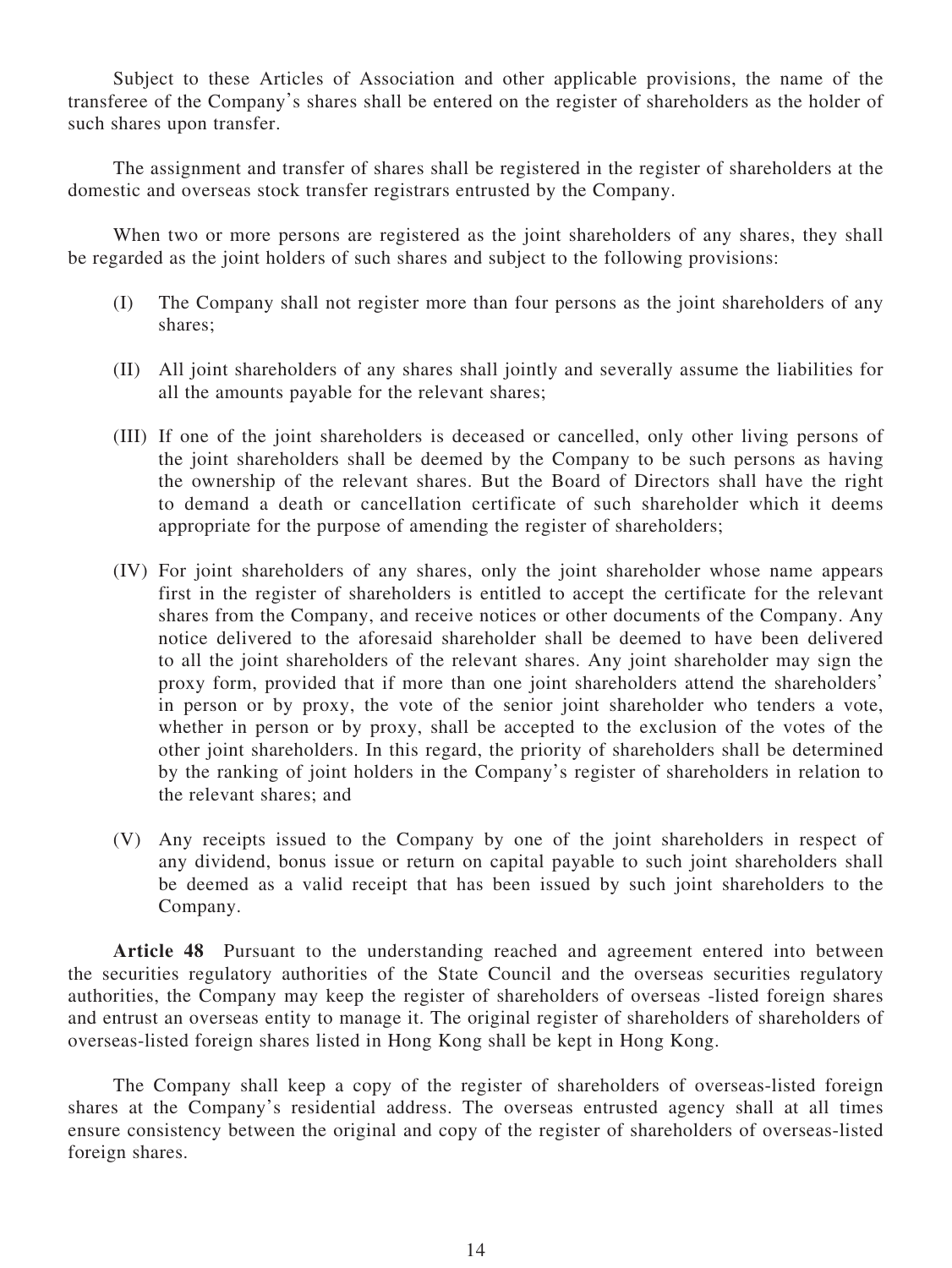In case of inconsistency between the original and copy of the register of shareholders of overseas-listed foreign shares, the original shall prevail.

**Article 49** The Company must keep a complete register of shareholders. The register of shareholders shall include the following:

- (I) Register of shareholders kept at the Company's residential address other than those specified in clauses (II) and (III) of this article;
- (II) Register of the holders of overseas-listed foreign shares of the Company kept at the location of the stock exchange where such shares are listed; and
- (III) Register of shareholders kept in other locations according to the decision of the Board of Directors as required for the listing of the Company's shares.

**Article 50** Different parts of the shareholders' register shall not overlap. The transfer of shares registered in a certain part of the register of shareholders shall not be registered elsewhere in the register of shareholders as long as the shares remain registered.

Any alteration or rectification to any part of the register of shareholders shall be made in accordance with the laws in the place where such part of the register of shareholders is maintained.

**Article 51** No change of the register of shareholders as a result of share transfer shall be made within 30 days before the shareholders' general meeting is convened or within five days prior to the base date on which the Company decides to pay dividends. Where relevant laws, administrative regulations, departmental rules and regulatory documents and relevant stock exchanges or regulatory authorities of the places where the shares of the Company are listed stipulate the period of closure of the register of members prior to a shareholders' general meeting or the record date set by the Company for the purpose of distribution of dividends, such provisions shall prevail.

**Article 52** Any person who objects to the register of shareholders and requests to register his or her name (title) in the register of shareholders or to remove his or her name (title) from the register of shareholders may apply to the court with jurisdiction to amend the register of shareholders.

**Article 53** If any person whose name appears in the register of shareholders or requests to register his or her name (title) in the register of shareholders loses his or her share certificates (that is, "original share certificates"), he or she may apply to the Company to reissue new share certificates for those shares (that is, "relevant shares").

In the event holder of domestic shares applies to the Company for a reissue after losing the share certificates, the matter shall be dealt with pursuant to relevant provisions of the Company Law.

In the event a shareholder of overseas-listed foreign shares applies to the Company for a reissue after losing the share certificates, the matter may be dealt with pursuant to the laws, rules of the stock exchange where the original register of the shareholder of overseas-listed foreign shares is kept, or other related provisions.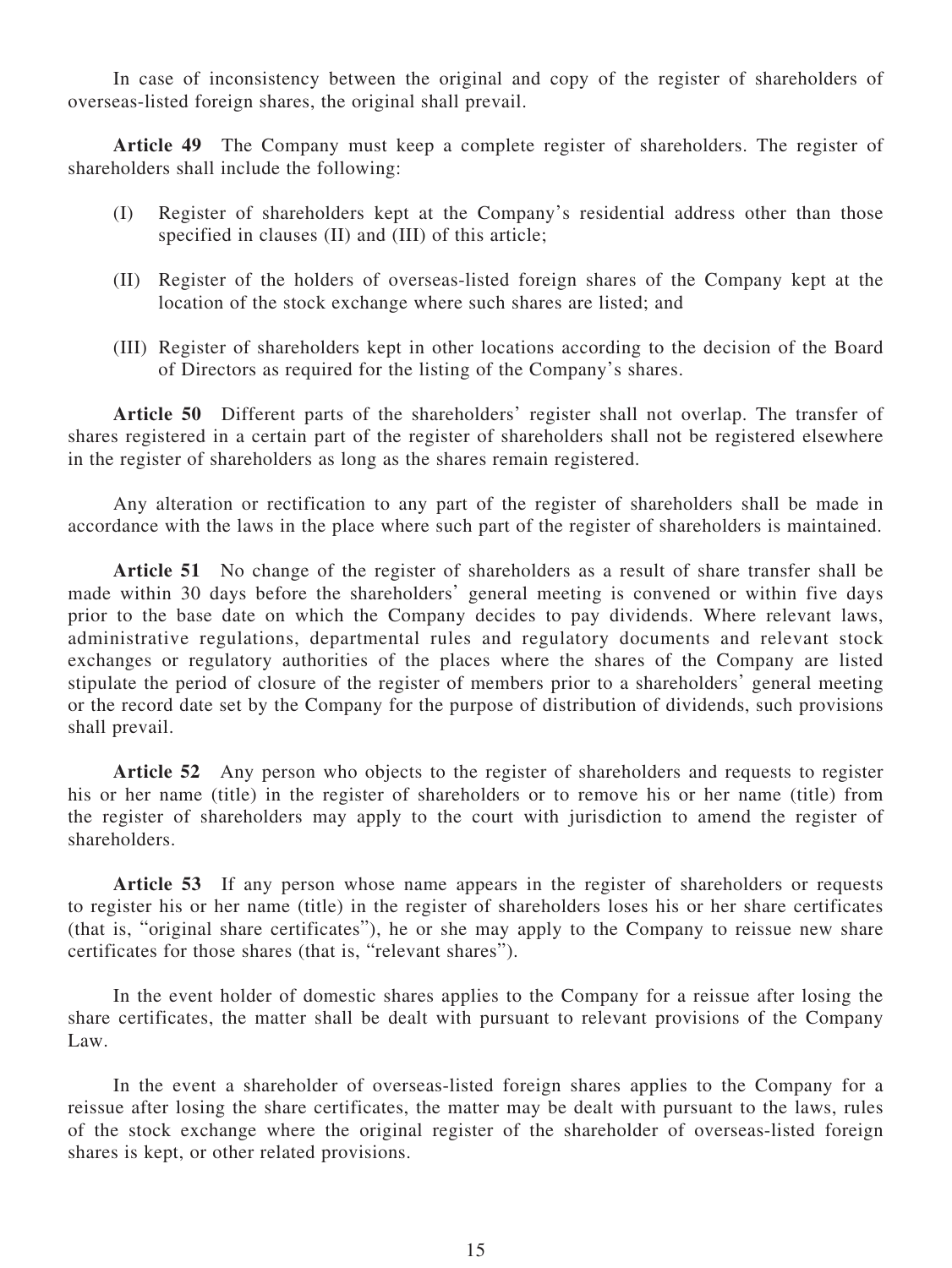If a H shareholder loses share certificates and applies for a replacement issue, the share certificates shall be issued in compliance with the following requirements:

- (I) The applicant shall submit the application in the standard format designated by the Company and attach a notary certificate or legal declaration. The contents of the notary certificate or legal declaration shall include the reason for the applicant's request, circumstances and evidence of loss of share certificates, as well as a statement that nobody else may request to be registered as a shareholder with respect to the relevant shares;
- (II) Before deciding to issue new share certificates, the Company does not receive any statement in which any person other than the applicant requests to be registered as the shareholder with respect to the shares;
- (III) If the Company decides to issue new share certificates to the applicant, the Company shall publish an announcement in a newspaper designated by the Board of Directors indicating that the Company plans to reissue new share certificates. The announcement period shall be 90 days and the announcement shall be published at least once every 30 days;
- (IV) Before publishing the announcement indicating that the Company plans to re-issue share certificates, the Company shall submit a copy of the announcement to be published to the stock exchange on which the shares are listed and may publish the announcement after receiving a reply from the stock exchange confirming that the announcement has been displayed at the stock exchange. The period of displaying the announcement at the stock exchange is 90 days;

If the registered shareholders of the relevant shares do not approve the application for reissue of new share certificates, the Company shall mail the copy of the announcement to be published to the shareholders;

- (V) In the event that nobody raises any objection to the reissue of new share certificates to the Company, upon expiration of the 90-day display period of the announcement specified in clauses (III) and (IV) of this article, the new share certificates may be reissued according to the application made by the applicant;
- (VI) When re-issuing new share certificates according to this article, the Company shall immediately cancel the original share certificates and register the cancellation and replacement issue on the register of shareholders;
- (VII) All expenses incurred by the Company from the cancellation of the original share certificates and replacement issue of the new share certificates shall be borne by the applicant. Before the applicant has provided reasonable security, the Company shall have the right to refuse to take any action.

**Article 54** Where the Company re-issue new share certificates pursuant to these Articles of Association, the name of a bona fide purchaser who obtains the aforementioned new share certificates or a shareholder who thereafter registers as the owner of such shares (in the case that he/she is a bona fide purchaser) shall not be removed from the register of shareholders.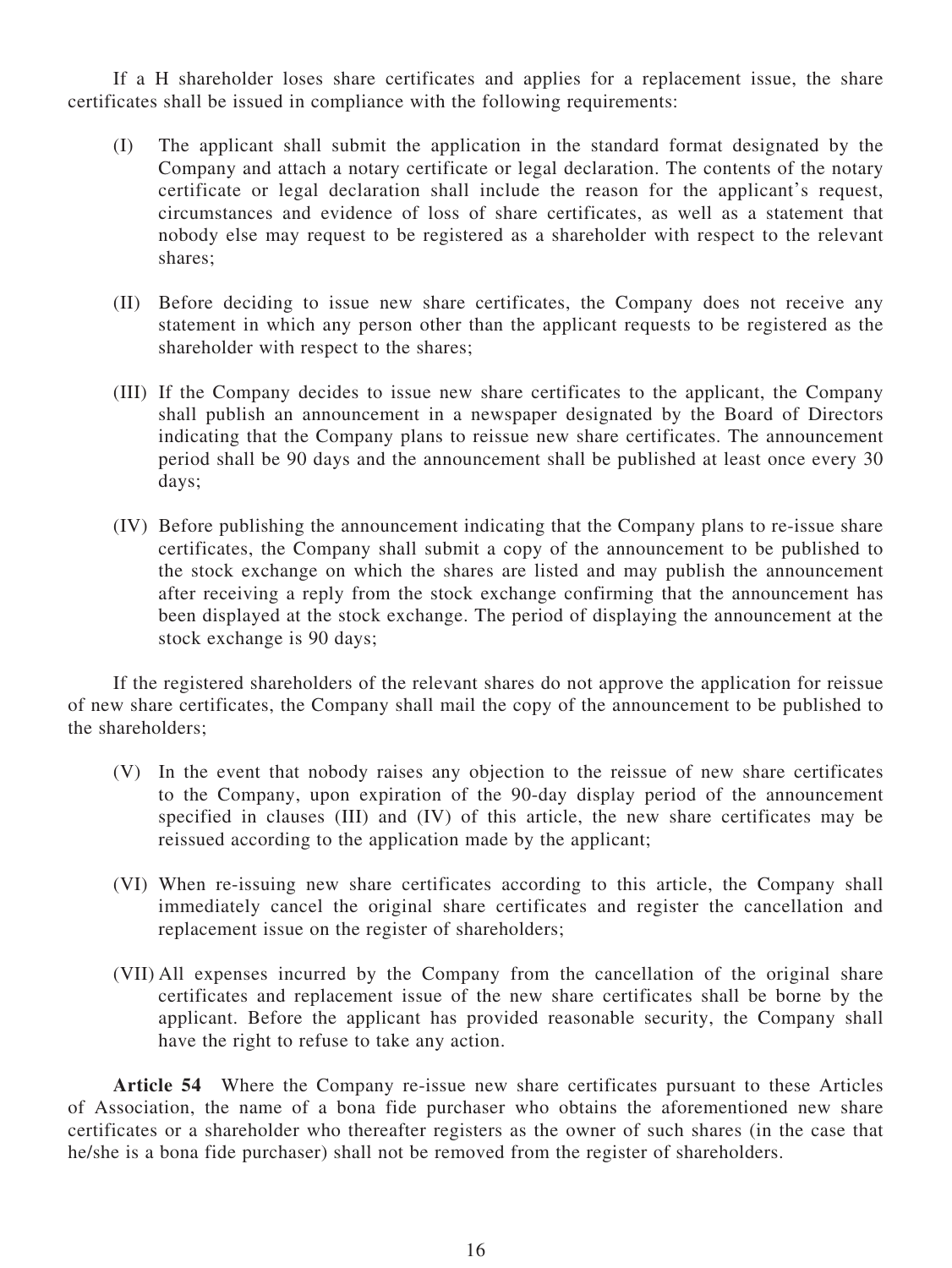**Article 55** The Company shall not be liable for any loss suffered by any person due to the cancellation of the original certificate or replacement issue of the new share certificates, unless the claimant proves that the Company acted fraudulently.

Where the Company issue share warrants to non-registered holders, no new share warrant shall be issued to replace one that has been lost unless the Company is satisfied beyond reasonable doubt that the original has been destroyed.

# **CHAPTER 4 SHAREHOLDERS AND SHAREHOLDERS' GENERAL MEETING**

### **Section 1 Shareholders**

**Article 56** A Shareholder of the Company is a person who holds shares in the Company according to the laws with its name registered in the register of members. The Company shall establish a register of members based on the vouchers provided by securities registries. The register of members shall be a sufficient evidence for the Shareholders' shareholdings in the Company. The Shareholders shall enjoy rights and undertake obligations as per the class and proportion of the shares held by them; Shareholders holding the same class of shares shall be entitled to equal rights and undertake equal obligations.

**Article 57** When the Company needs to convene a shareholders' meeting for the purposes of determination, dividend distribution, liquidation or any other purposes which need to determine the identification of shareholder, the Board of Directors or the convener of the shareholders' general meeting shall determine a record date for the determination of shareholdings. Shareholders whose names appear on the register at closing on the record date shall be the shareholders entitled to the relevant rights and interests.

**Article 58** The Shareholders of ordinary shares of the Company shall have the following rights:

- (I) To receive dividends and profit distributions in other forms in proportion to the shares held by them;
- (II) To lawfully require, convene, preside over or attend shareholders' general meeting either in person or by proxy and exercise their corresponding voting rights;
- (III) To supervise, make recommendations or make inquiries about the operations of the Company;
- (IV) To transfer, gift or pledge their shares in accordance with the laws, administrative regulations, department rules, regulatory documents, the listing rules of the stock exchange in the place where the Shares of the Company are listed, and the Articles of Association;
- (V) To obtain relevant information according to the provisions of the Articles of Association, including:
	- 1. obtaining a copy of the Articles of Association after payment of the cost;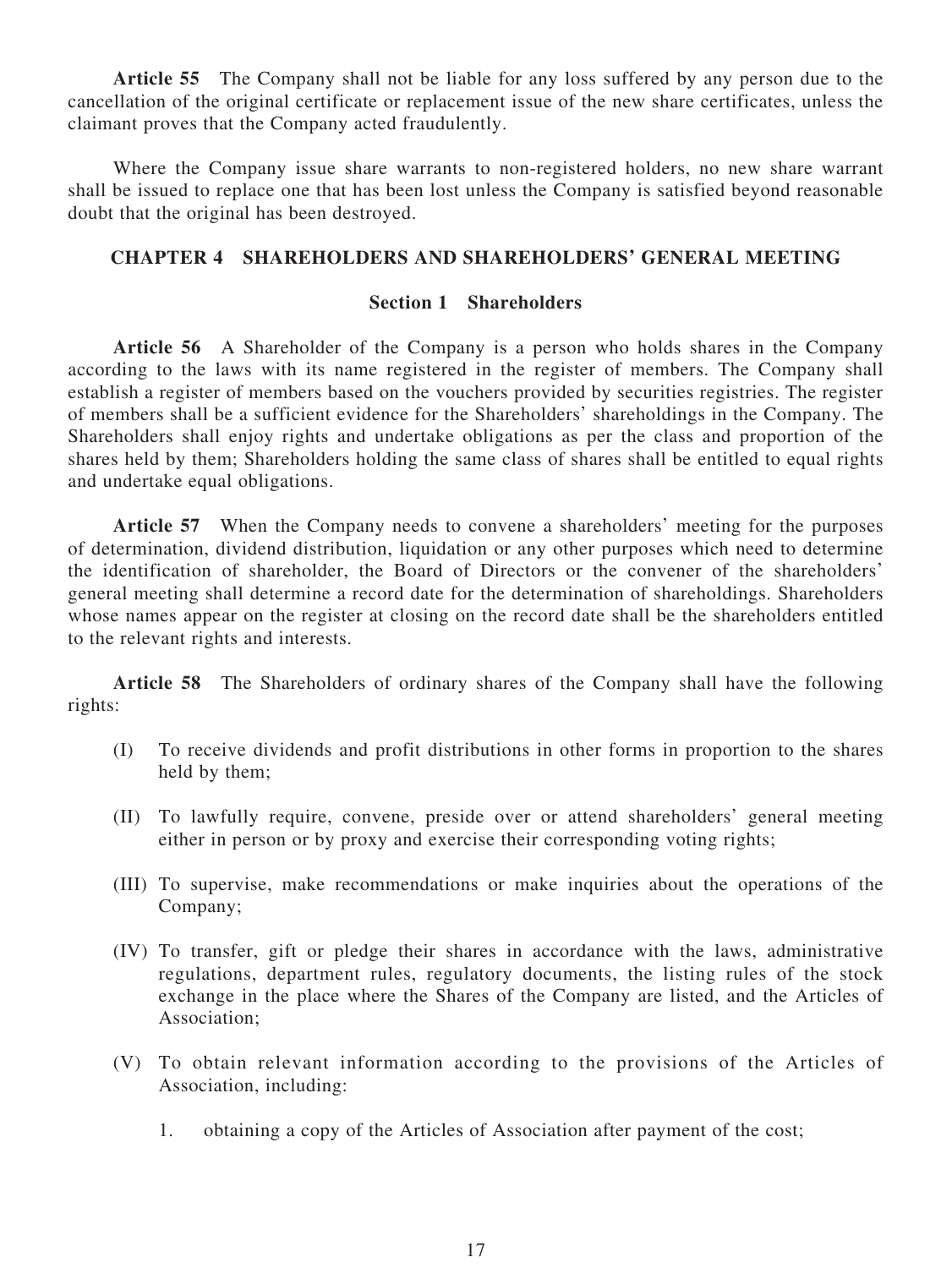- 2. inspecting and reproducing the following after payment of reasonable fees:
	- (I) copies of all register of members;
	- (II) the personal data of the directors, supervisors, general manager and other senior management of the Company, including: (a) present and past name and alias; (b) main address (domicile); (c) nationality; (d) full-time and all other part-time occupations and positions; (e) identity document and number;
	- (III) the share capital condition of the Company;
	- (IV) a report on the aggregate par value, quantity, the highest price and the lowest price of every class of shares the Company has repurchased since the previous accounting year, as well as all the expenses the Company has paid in this regard (breakdown by domestic shares and H Shares);
	- (V) the minutes of shareholders' general meeting.

The Company must prepare the documents set out in clauses (I) and (V) above at the Hong Kong address of the Company according to the requirements of the Hong Kong Listing Rules for inspection by the Shareholders free of charge;

- (VI) In the event of the termination or liquidation of the Company, to participate in the distribution of the remaining property of the Company in proportion to the shares held by them;
- (VII) To require the Company to acquire the shares held by the Shareholders who object to a resolution proposed at the shareholders' general meeting concerning the merger or division of the Company;
- (VIII) Other rights as stipulated by the laws, administrative regulations, department rules, regulatory documents, the listing rules of the stock exchange in the place where the Shares of the Company are listed or the Articles of Association.

Where any person directly or indirectly owning interests does not disclose his/her interests to the Company, the Company shall not therefore exercise any right to freeze or otherwise impair any rights attached to the shares held by such person.

**Article 59** Where shareholders request for inspection of the relevant information or demand for materials as mentioned in the presiding Article, they shall provide the Company with written documents evidencing the class and number of shares of the Company they hold. Upon verification of the shareholder's identity, the Company shall provide information requested by such shareholder

**Article 60** If a resolution passed at the shareholders' general meeting or meeting of the Board of Directors of the Company violates the laws or administrative regulations, the shareholders shall have the rights to submit a petition to the People's Court to render the same invalid.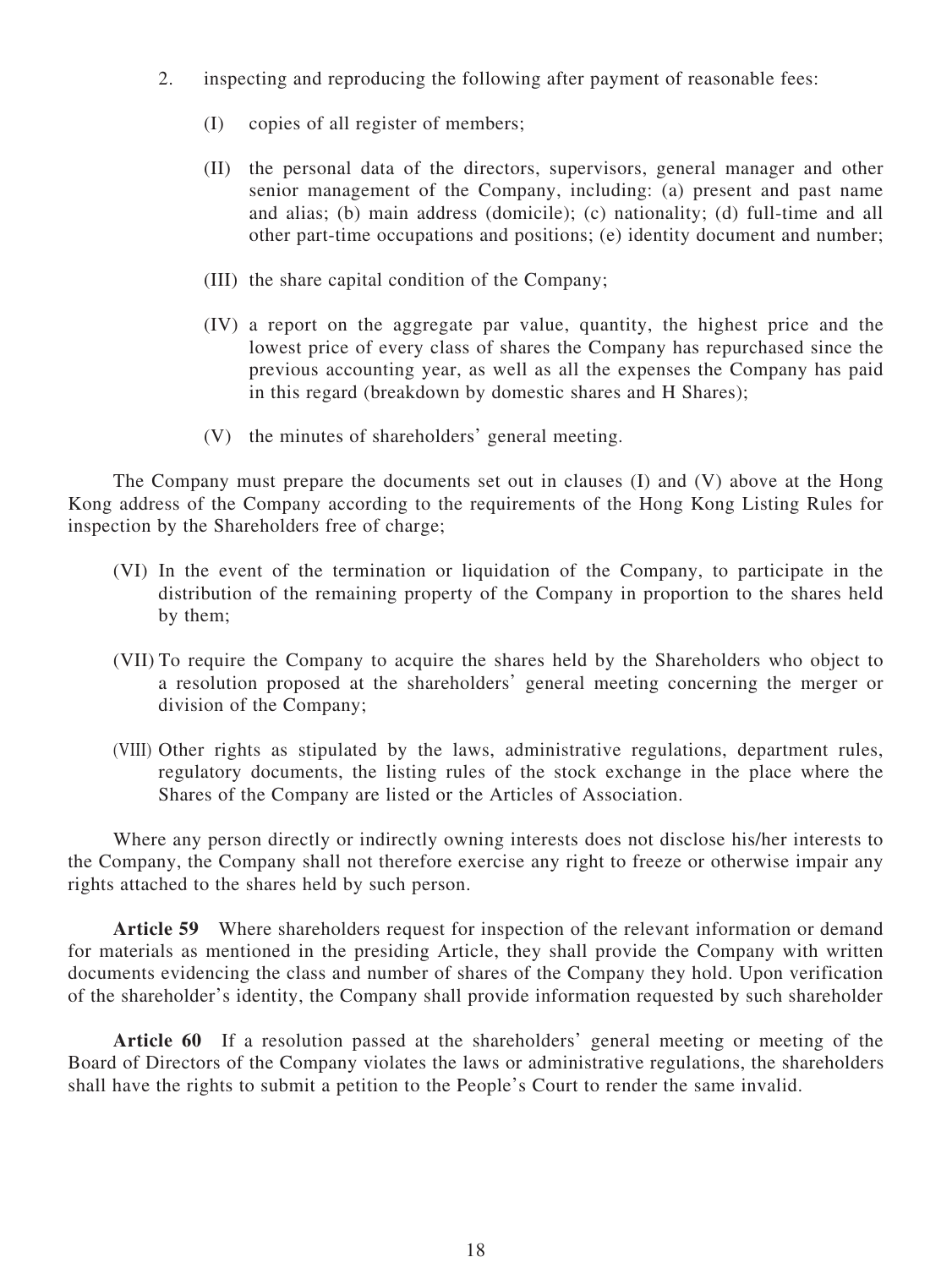If the procedures for convening, or the method of voting at, a shareholders' general meeting or meeting of the Board of Directors violate the laws, administrative regulations or the Articles of Association, or the contents of a resolution violate the Articles of Association, shareholders shall have the rights to submit a petition to the People's Court to revoke such resolution within sixty (60) days from the date on which such resolution is adopted.

**Article 61** Where the Company incurs loss as a result of violation of the laws, administrative regulations or the Articles of Association by directors and senior management in the course of performing their duties, shareholders individually or jointly holding 1% or more of the shares of the Company for one hundred and eighty (180) consecutive days or more shall have the rights to request in writing the Supervisory Committee to initiate legal proceedings in the People's Court. Where the Company incurs loss as a result of violation of laws, administrative regulations or the Articles of Association by the Supervisory Committee in the course of performing its duties, the shareholders shall have the rights to request in writing to the Board of Directors to initiate legal proceedings in the People's Court.

If the Supervisory Committee or the board of directors refuses to initiate legal proceedings upon receipt of the written request of shareholders stated in the preceding paragraph, or fails to initiate such legal proceedings within thirty (30) days from the date on which such request is received, or in case of emergency where failure to initiate such proceedings immediately will result in irreparable damage to the Company's interests, shareholders described in the preceding paragraph shall have the rights to initiate legal proceedings in the People's Court directly in their own names in the interest of the Company.

If any person infringes the lawful rights and interests of the Company, thus causing any losses to the Company, the shareholders as mentioned in the first paragraph of this Article may initiate legal proceedings in the People's Court in accordance with the provisions of the preceding paragraphs.

**Article 62** If any director or senior management is in violation of laws, administrative regulations or the Articles of Association, thus causing any losses to the shareholders, the shareholders may initiate legal proceedings against such director or senior management in the People's Court.

**Article 63** Shareholders of ordinary shares of the Company shall have the following obligations:

- (I) To abide by the laws, administrative regulations, departmental rules, normative documents, listing rules of stock exchange of the place where the shares of the Company are listed and the Articles of Association;
- (II) To pay for the shares based on the shares subscribed for and the manners in which they became shareholder;
- (III) Not to surrender the shares unless required by law and regulations;
- (IV) Not to abuse their shareholders' rights to jeopardize the interests of the Company or other shareholders; and not to abuse the status of the Company as an independent legal person and the limited liability of shareholders to jeopardize the interests of any creditors of the Company;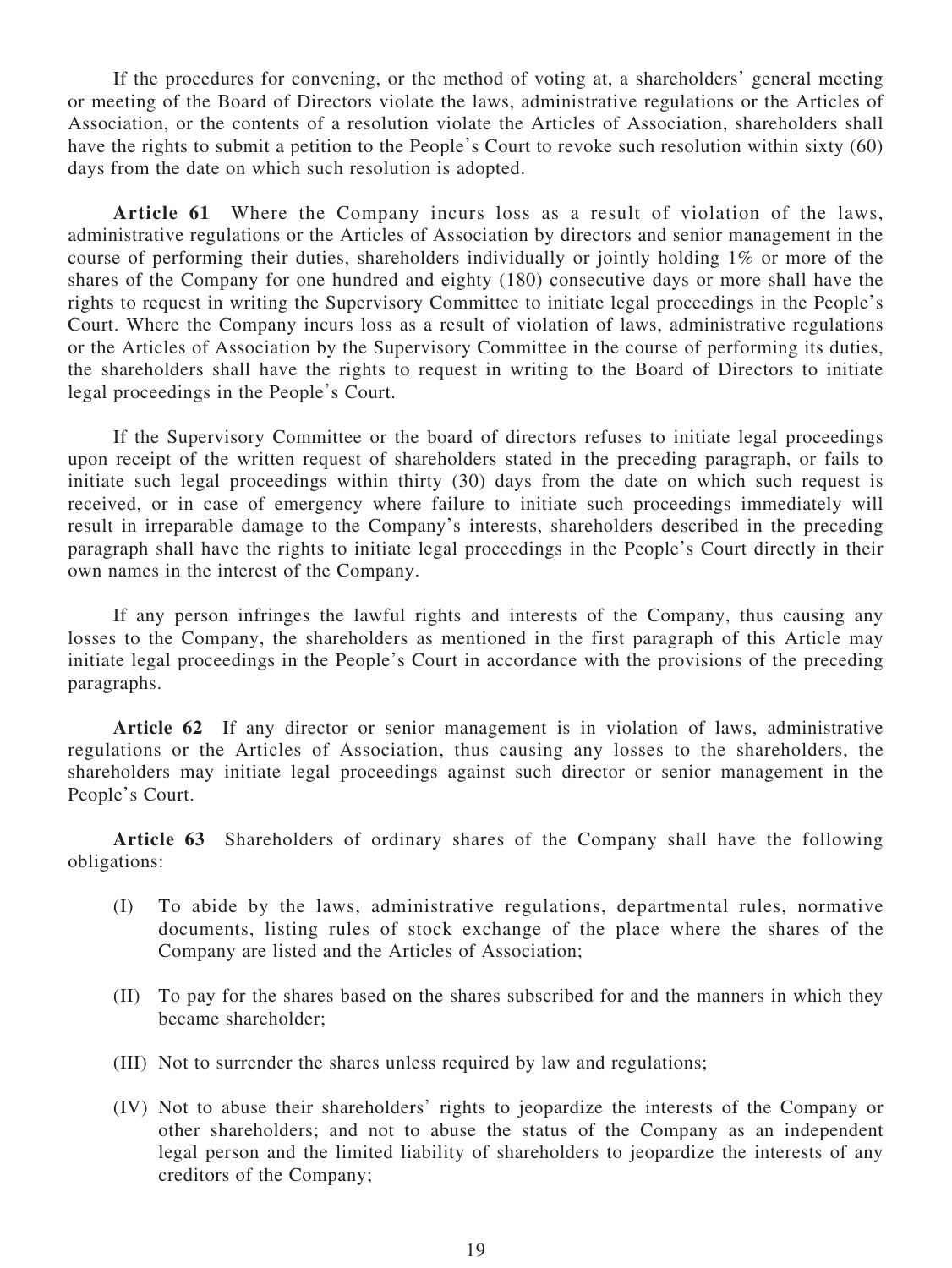Where shareholders of the Company abuse their shareholders' rights to jeopardize the interests of the Company or other shareholders, such shareholders shall be legally liable for compensation according to laws;

Where shareholders of the Company abuse Company's status as an independent legal person and the limited liability of shareholders for the purposes of evading repayment of debts, thereby materially impairing the interests of the creditors of the Company, such shareholders shall be jointly and severally liable for the debts owed by the Company.

(V) Other rights as stipulated by the laws, administrative regulations, department rules, regulatory documents, the listing rules of the stock exchange in the place where the Shares of the Company are listed and the Articles of Association.

Shareholders are not liable for making any further contribution to the share capital other than as agreed by the subscribers of the relevant shares on subscription.

**Article 64** If a shareholder holding more 5% or more of the voting shares of the Company pledges the shares held by him, such shareholder shall notify the Company in writing within the day on which such facts occur.

**Article 65** In addition to the obligations imposed by the laws, administrative regulations, department rules, regulatory documents, the listing rules of the stock exchange in the place where the Shares of the Company are listed, a controlling shareholder shall not exercise his voting rights in respect of the following matters in a manner prejudicial to the interests of all or part of the shareholders of the Company:

- (I) Act honestly in the best interests of the Company in removing a director or supervisor;
- (II) To approve the expropriation by a director or supervisor (for his own benefit or for the benefit of another person) of the Company's assets in any way, including (but not limited to) opportunities which are beneficial to the Company;
- (III) To approve the expropriation by a director or supervisor (for his own benefit or for the benefit of another person) of the individual interest of other shareholders, including (but not limited to) rights to distributions and voting rights (excluding a restructuring which has been submitted for approval by the shareholders in a shareholders' general meeting in accordance with the Articles of Association).

**Article 66** Neither the Controlling Shareholder nor the de facto controller of the Company shall prejudice the interests of the Company by taking advantage of its related relationship. Anyone who causes any losses to the Company as a result of violating the provisions shall be liable for the compensation.

The Controlling Shareholder and the de facto controller of the Company owe a fiduciary duty to the Company and its public Shareholders. The Controlling Shareholder shall strictly and lawfully exercise its rights as a subscriber, and shall not impair the legitimate rights and interests of the Company and its public Shareholders in the ways of profit distribution, asset reorganization, external investments, capital use, loans and guarantees, etc., nor impair the interests of the Company and its public Shareholders by using its controlling status in the Company.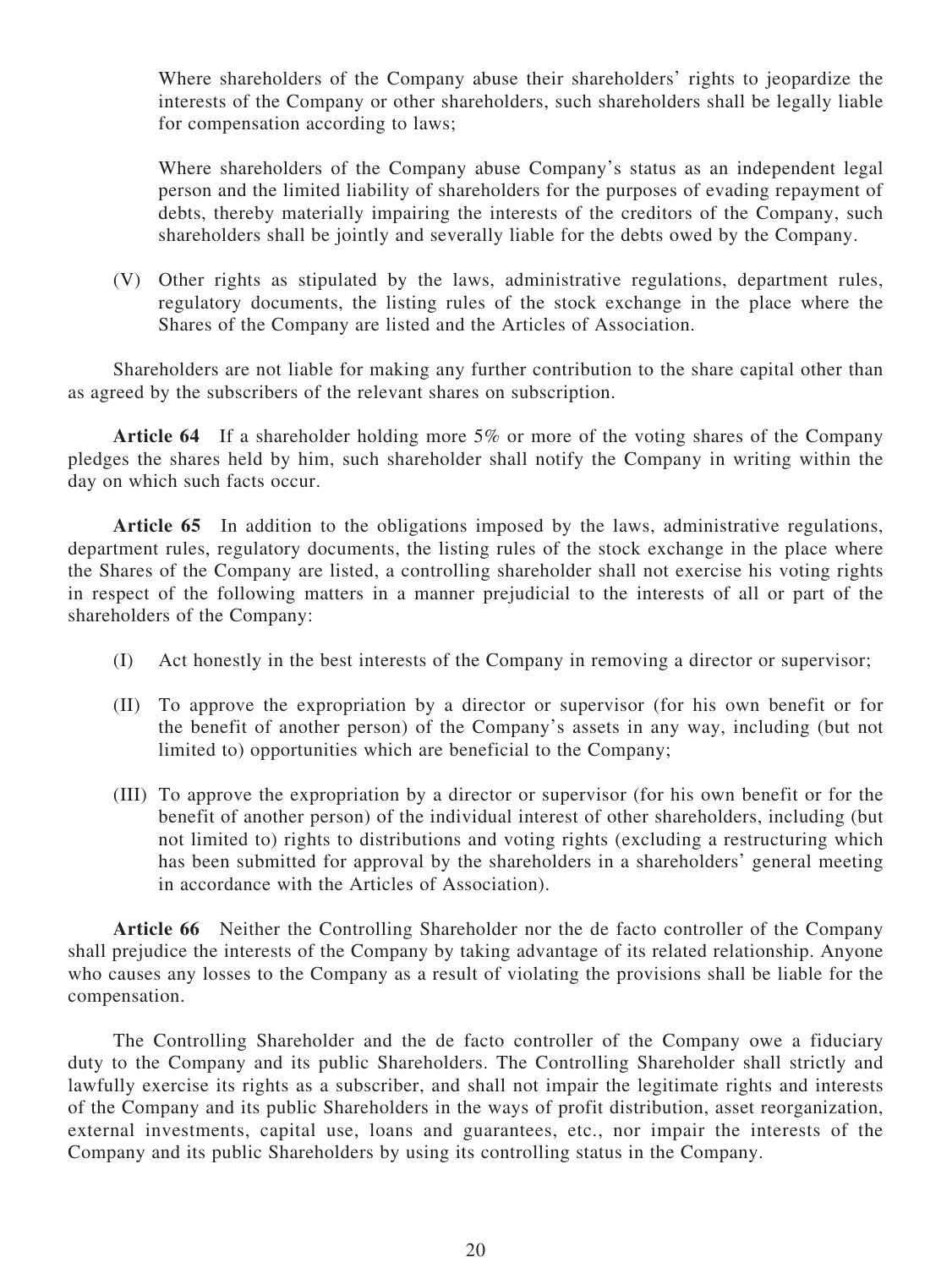**Article 67** The Board of Directors of the Company shall set up a mechanism of "moratorium upon misappropriation" on the Company's shares held by the Controlling Shareholders, that is, upon discovery of any misappropriation of the Company's assets by any Controlling Shareholder, the Company shall apply for freezing of the Company's shares held by the Controlling Shareholder by judicial order immediately. Where it is impossible to make corresponding repayment in cash, the assets misappropriated shall be repaid by monetizing the shares held by the said Controlling **Shareholders** 

The directors, supervisors and senior management of the Company have legal obligations to safeguard the capital and assets of the Company and cannot expropriate the Company's assets or assist or allow the controlling shareholder, the de facto controller and their related parties to expropriate the Company's assets. In the event of violation of the aforementioned regulation by directors, supervisors and senior management of the Company, any gains from such violation shall be vested in the Company. If the Company incurs losses as a result of such violation, the defaulting parties shall be responsible for making compensation. Meanwhile, the Board of Directors of the Company shall penalize the personnel directly in charge based on the severity of the incident, or submit a resolution on the removal of responsible directors or supervisors at the shareholders' general meeting. In case of criminal offense, such incident shall be transferred to juridical departments for further actions.

#### **Section 2 General Provisions for the Shareholders' General Meeting**

**Article 68** The shareholders' general meeting is the body exercising the authority of the Company and shall exercise the following duties and powers in accordance with the law:

- (I) To determine the business policies and investment plans of the Company;
- (II) To elect and replace directors and supervisors who are not staff representatives, and to determine matters relating to the remuneration of the relevant directors and supervisors;
- (III) To consider and approve the reports of the Board of Directors;
- (IV) To consider and approve the reports of the Supervisory Committee;
- (V) To consider and approve the proposed annual preliminary financial budgets and final account proposals of the Company;
- (VI) To consider and approve the profit distribution plans and plans for loss recovery of the Company;
- (VII) To determine increases or reductions in the registered capital of the Company;
- (VIII) To determine the issuance of corporate bonds by the Company;
- (IX) To determine matters such as merger, division, dissolution and liquidation of the Company or alteration of corporate form;
- (X) To amend the Articles of Association;
- (XI) To consider and approve the guarantee issues as prescribed in Article 70 of the Articles of Association;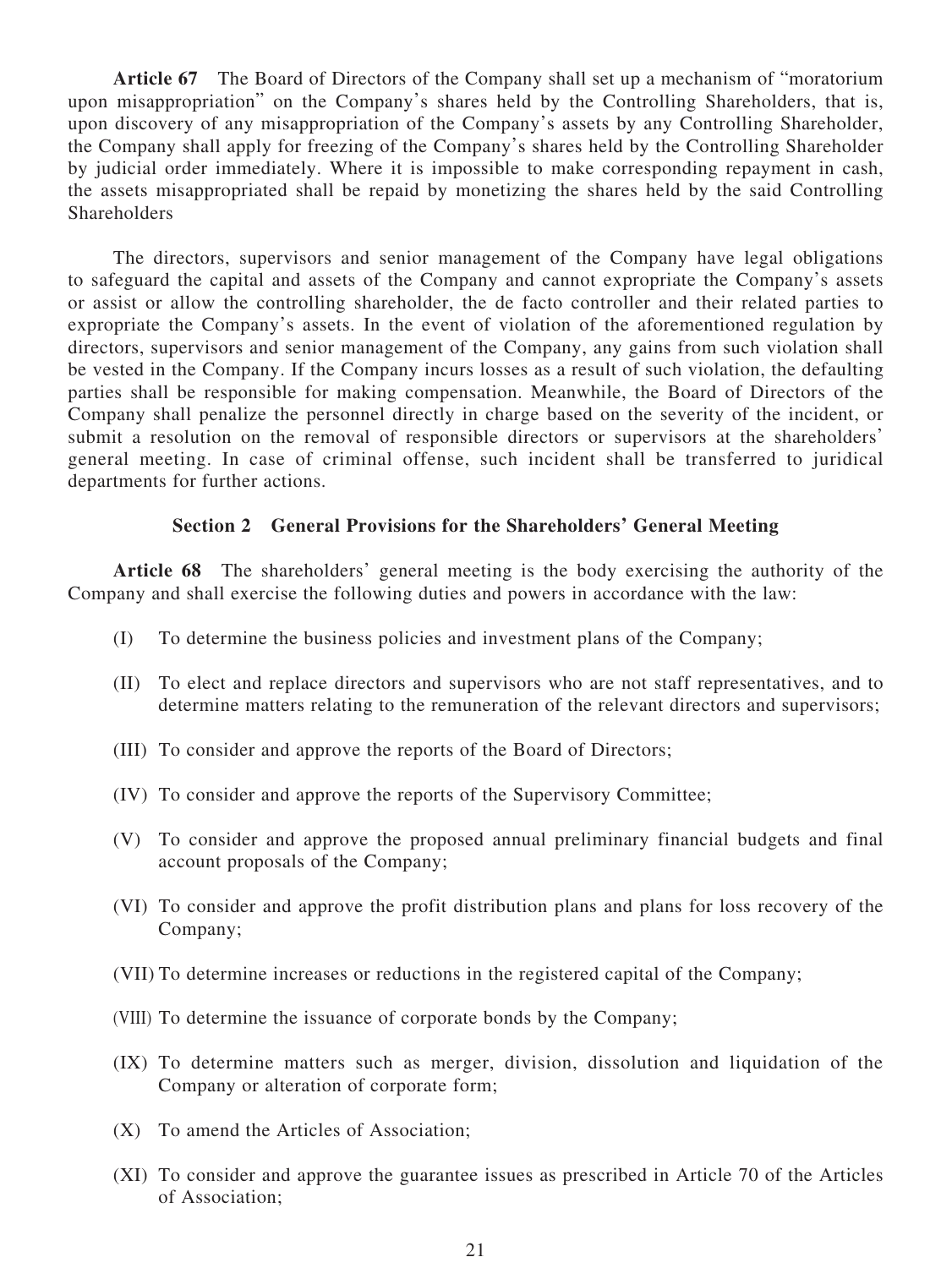- (XII) To consider and approve the financial assistance issues as prescribed in Article 71 of the Articles of Association;
- (XIII) To consider matters relating to the purchases and disposals of material assets, which are more than 30% of the latest audited total assets of the Company, within one year;
- (XIV) To consider and approve matters relating to changes in the use of proceeds;
- (XV) To consider share incentive plans or employee stock ownership plan;
- (XVI) To make a resolution on the Company's hiring, dismissal or no longer hiring an accounting firm;
- (XVII) To consider the proposals raised by the shareholders who, individually or jointly, hold 3% or more of the voting shares of the Company;
- (XVIII) To consider other matters required to be resolved by the shareholders' general meeting pursuant to laws, administrative regulations, departmental rules and regulations, the listing rules of the place where the Company's shares are listed or the Articles of Association.

The aforesaid functions and powers of shareholders' general meetings shall not be delegated through authorization to the Board of Directors or any other institution or individual.

**Article 69** The shareholders' general meeting shall perform strict review and decision-making procedures in respect of transactions such as the purchase or disposal of assets and external investments of the Company in accordance with the law. The Company shall organize relevant experts and professionals to conduct evaluation and report to the shareholders' general meeting for approval of the Company's major investment projects. The details are as follows:

- (I) The transactions referred to in this Article shall include the following matters:
	- 1. purchase or disposal of assets;
	- 2. external investment (including entrusted wealth management and investment in subsidiaries, except for the establishment or capital increase of wholly-owned subsidiaries);
	- 3. provision of financial assistance (including entrusted loans);
	- 4. provision of guarantees (referring to guarantees provided by the Company to others, including guarantees to its controlled subsidiaries);
	- 5. leasing or lending of assets;
	- 6. signing of management contracts (including entrusting operation, entrusted operation, etc.);
	- 7. donating of assets or receiving of donated assets;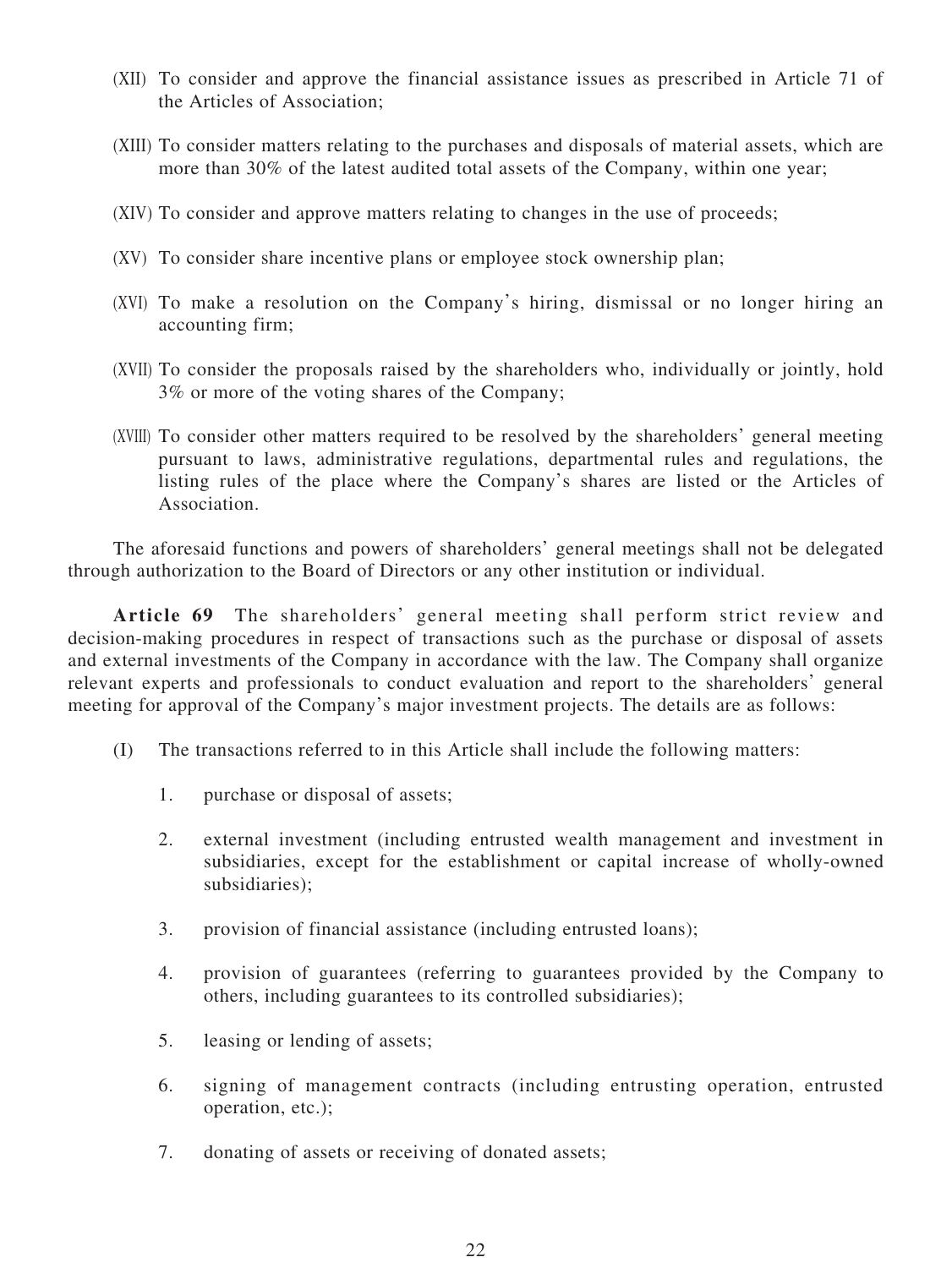- 8. credit and debt restructuring;
- 9. transfer of research and development projects;
- 10. signing of license agreements;
- 11. waiver of rights (including waiver of pre-emptive right, priority for invited capital contribution and other rights);
- 12. other transactions.

The above purchase and disposal of assets do not include the purchase of raw materials, fuels and power related to daily operations (excluding the purchase and disposal of such assets involved in asset exchange), and the sale of products, commodities and other assets related to daily operations (excluding the purchase and disposal of such assets involved in asset exchange), which is the Company's principal business activity although the transactions as stipulated in the preceding paragraph are carried out.

- (II) When a transaction of the Company (except for provision of guarantees and financial assistance) meets one of the following criteria, it shall be submitted to the shareholders' general meeting for consideration and approval:
	- 1. the total assets involved in the transaction account for more than 40% of the Company's latest audited total assets. Where the total assets involved in the transaction have both book value and appraised value whatever is higher shall be taken for calculation;
	- 2. the operating revenue related to the subject of the transaction (for instance, equity interest) for the latest accounting year accounts for more than 40% of the Company's audited operating revenue for the latest accounting year, with an absolute amount exceeding RMB50 million;
	- 3. the net profit related to the subject of the transaction (for instance, equity interest) for the latest accounting year accounts for more than 50% of the Company's audited net profit for the latest accounting year, with an absolute amount exceeding RMB5 million;
	- 4. the transaction amount of the transaction (including the debt and expenses) accounts for more than 50% of the Company's latest audited net assets, with an absolute amount exceeding RMB50 million;
	- 5. the profit derived from the transaction accounts for more than 50% of the Company's audited net profit for the latest accounting year, with an absolute amount exceeding RMB5 million.

In case the figure involved in the above index calculation is negative, the absolute value thereof shall be taken for calculation.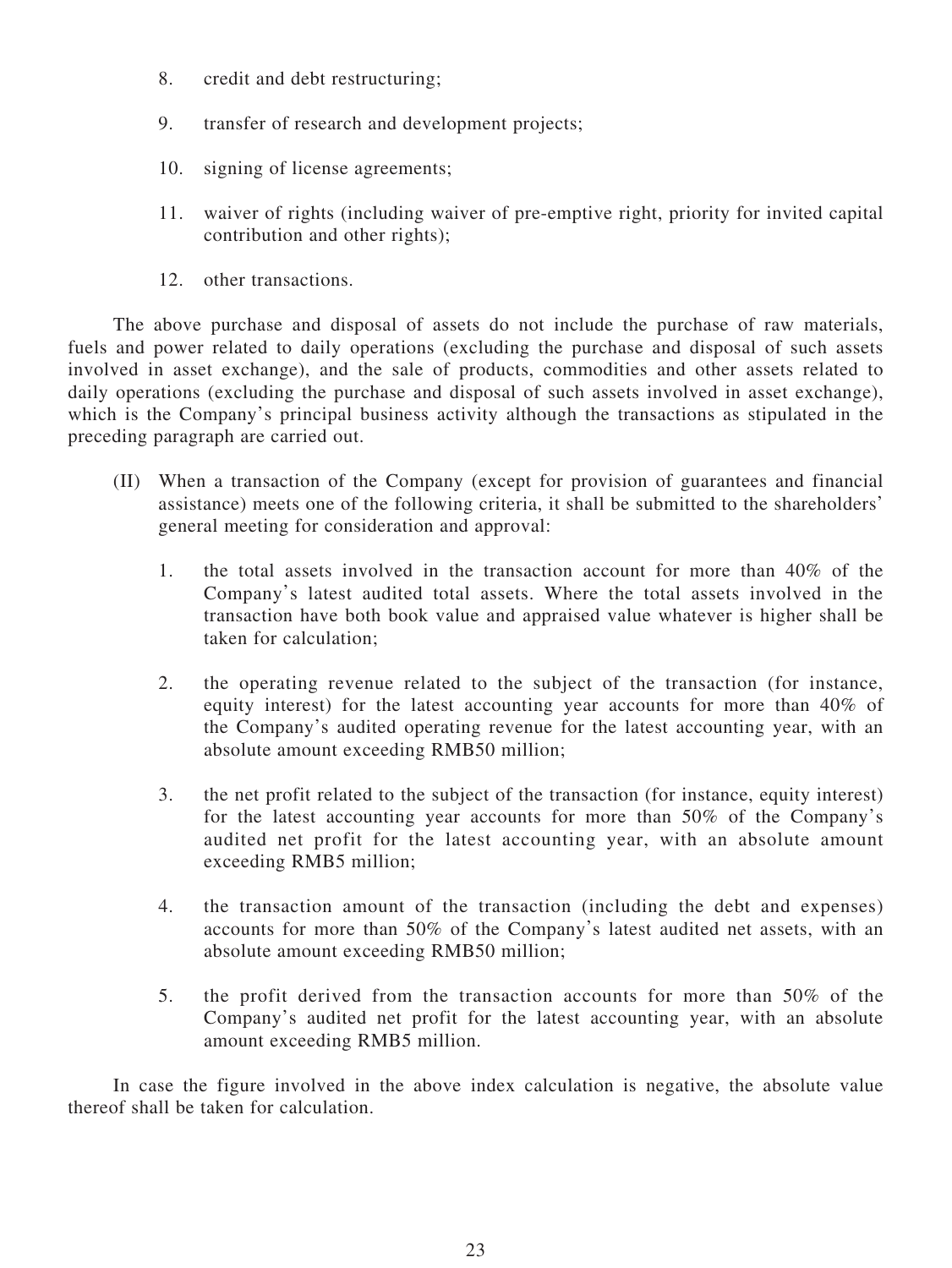**Article 70** The following external guarantees of the Company shall be considered and approved by the shareholders' general meeting:

- (I) Any single guarantee with an amount exceeding 10% of the Company's most recent audited net assets.
- (II) Any guarantee provided after the total amount of external guarantees of the Company and its controlled subsidiaries exceeds 50% of the Company's most recent audited net assets;
- (III) Any guarantee provided for those whose asset-liability ratio exceeds 70%;
- (IV) The amount of guarantees exceeds 50% of the Company's audited net assets and the absolute amounts is over RMB50 million for the latest period for 12 consecutive months;
- (V) The amount of guarantees exceeds 30% of the Company's audited total assets for the latest period for 12 consecutive months;
- (VI) Guarantee provided to shareholders, de facto controllers and their connected persons;
- (VII) Other guarantees specified in laws, administrative regulations, departmental rules, regulatory documents, the requirements of the listing rules of the stock exchange where the Company's shares are listed, or the Articles of Association of the Company.

When considering the guarantee in clause (V) of the preceding paragraph at the shareholders' general meeting, it shall be approved by more than two-thirds of the voting rights held by shareholders attending the meeting.

When considering the resolution of providing guarantee to shareholders, de facto controllers and connected parties thereof at the shareholders' general meeting, such shareholders or shareholders controlled by such de facto controllers shall not vote on such resolution. Such resolution requires a simple majority of the voting rights of other shareholders attending the shareholders' general meeting to be passed.

Where a guarantee is provided by the Company to a wholly-owned subsidiary or a guarantee is provided to a controlling subsidiary and other shareholders of such controlling subsidiary provided guarantees in proportion to their rights and interests, and such guarantees fall within the scope of clauses(I) to (IV) of this Article, they may be exempted from being submitted to the shareholders' general meeting for consideration.

Where a guarantee is provided by the Company to the connected parties, it shall be disclosed in a timely manner after being considered and approved by the Board of Directors and submitted to the shareholders' general meeting for consideration. Where a guarantee is provided by the Company to the controlling shareholder, de facto controller and its connected parties, such controlling shareholders, de facto controllers and connected parties shall provide counter guarantee.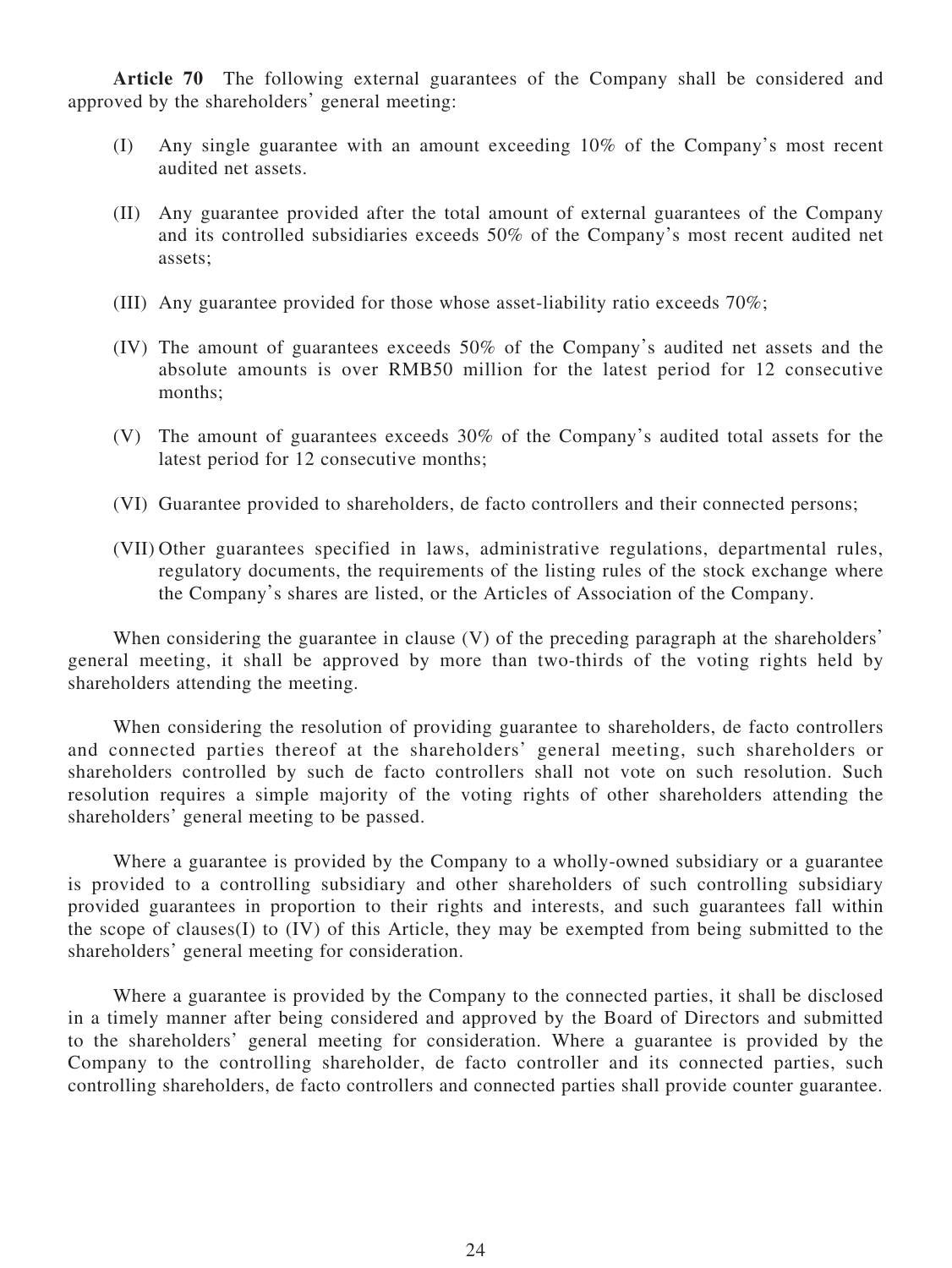**Article 71** The financial assistance provided by the Company shall be submitted to the general meeting for consideration after consideration and approval by the Board of Directors if it falls under any of the following circumstances:

- (I) The latest audited asset-liability ratio of the target of financial assistance exceeds 70%;
- (II) The amount of a single financial assistance or the aggregated amount of financial assistance provided in 12 consecutive months exceed 10% of the Company's latest audited net assets;
- (III) Other circumstances specified in laws, administrative regulations, departmental rules, regulatory documents, the requirements of the listing rules of the stock exchange where the Company's shares are listed, or the Articles of Association.

If the target of financial assistance is a controlling subsidiary included in the consolidated financial statements of the Company and owned as to over 50% by the Company, such financial assistance shall be exempted from the provisions mentioned above.

**Article 72** Shareholders' general meetings are classified into annual shareholders' general meetings and extraordinary shareholders' general meetings. Annual shareholders' general meetings shall be convened once a year within six months from the end of the previous fiscal year.

**Article 73** The Company shall convene an extraordinary shareholders' general meeting within 2 months upon the occurrence of the following events:

- (I) The number of directors is less than the number as stipulated in the Company Law or less than two-thirds of the number as prescribed in the Articles of Association;
- (II) The uncovered losses of the Company amount to one-third of the total paid up share capital;
- (III) When shareholders individually or jointly holding more than 10% shares of the Company request in writing to hold such meeting;
- (IV) Whenever the Board of Directors considers it necessary;
- (V) When the Supervisory Committee proposes to convene;
- (VI) Other circumstances specified in laws, administrative regulations, departmental rules, regulatory documents, the requirements of the listing rules of the stock exchange where the Company's shares are listed, or the Articles of Association.

The shareholdings referred to in clause (III) above shall be calculated as at the date of written request of the shareholders.

**Article 74** The venue of the shareholders' general meeting of the Company shall be the domicile of the Company or other places specified in the notice of shareholders' general meeting.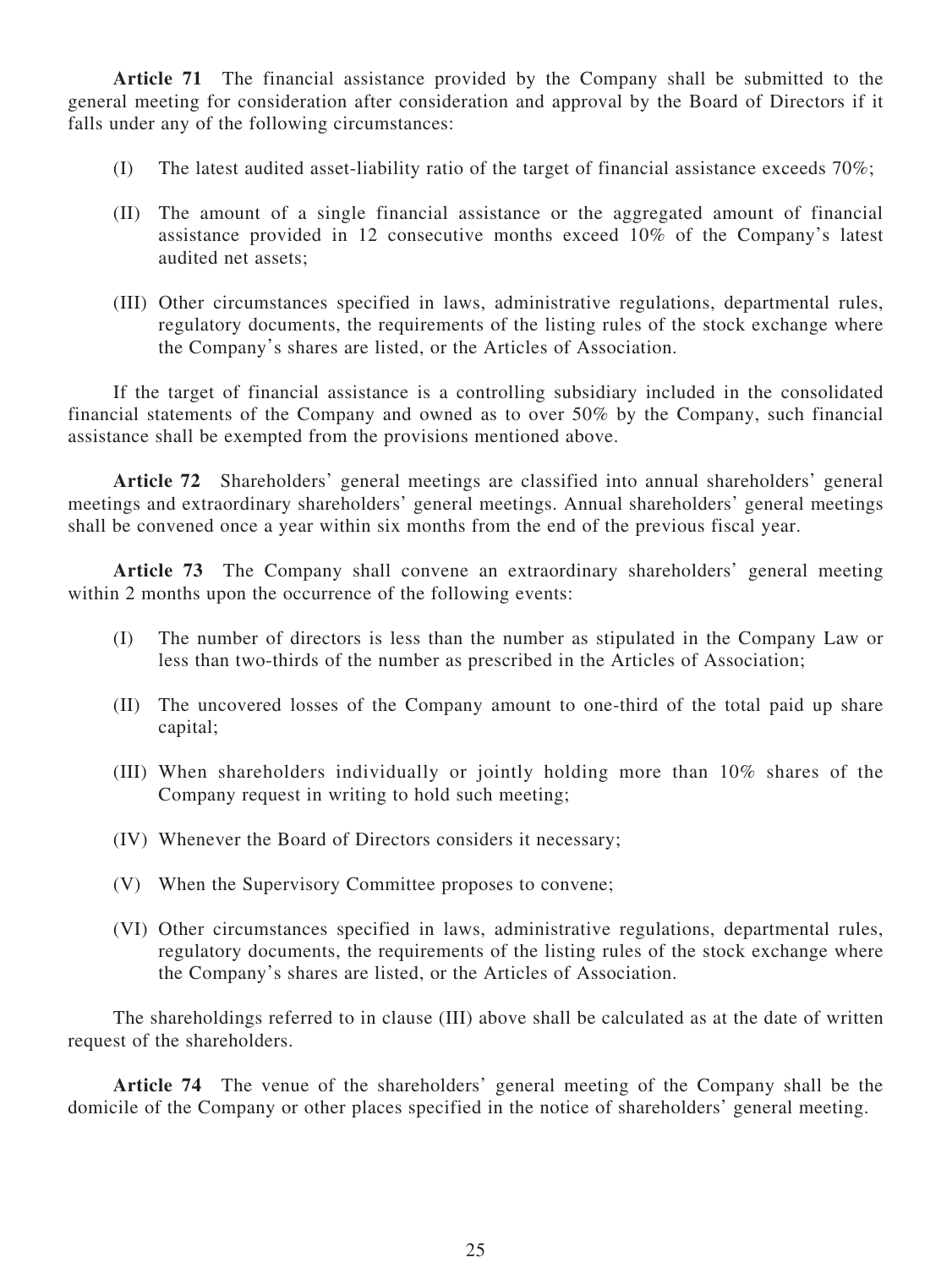**Article 75** The Company shall set up a venue and the shareholders' general meeting shall be convened on-site. The time and venue of the on-site meeting should be convenient for shareholders to attend. After the notice of the general meeting of shareholders is issued, the venue of the on-site meeting of the shareholders' general meeting shall not be changed without proper reason. If it is necessary to change, the convener shall make an announcement and explain the reason at least 2 working days before the on-site meeting. The company will also provide online voting and other means to facilitate shareholders in the shareholders' general meeting. Any shareholders who participate in the meeting in the aforesaid manner shall be deemed as present. When shareholders participate in the shareholders' general meeting online, the identity of them shall be verified by the provider of the online techniques of the shareholders' general meeting.

**Article 76** When holding a shareholders' general meeting, the Company shall engage lawyers to give legal opinions and make an announcement on the following matters:

- (I) Whether the procedures of convening and holding the meeting comply with laws, administrative regulations and the Articles of Association;
- (II) Whether the qualifications of the attendees and the convener of the meeting are lawful and valid;
- (III) Whether the voting procedure and results of the meeting are lawful and valid;
- (IV) Legal opinions on other relevant matters upon request by the Company.

### **Section 3 Convening of Shareholders' General Meetings**

**Article 77** The shareholders' general meeting shall be convened by the Board of Directors.

**Article 78** Independent directors are entitled to propose to the Board of Directors to convene an extraordinary general meeting. In respect of the proposal of convening an extraordinary general meeting made by independent shareholder(s), the Board of Directors shall, according to law, administrative regulations, the listing rules of the place where the shares of the Company are listed and the Articles of Association, give a written reply on whether or not it agrees to convene an extraordinary general meeting within 10 days after receiving the proposal.

Where the Board of Directors agrees to convene an extraordinary general meeting, it should issue the notice of extraordinary general meeting within 5 days after the resolution has been made by the Board of Directors. Where the Board of Directors refuses to convene an extraordinary general meeting, it should explain the reason and make an announcement thereof.

If there are any other requirements on the above matters under listing rules of the place where the shares of the Company are listed, such requirements shall prevail.

**Article 79** The Supervisory Committee is entitled to propose to the Board of Directors to convene an extraordinary general meeting, provided that the proposal shall be made to the Board of Directors in writing. The Board of Directors shall, pursuant to laws, administrative regulations, the listing rules of the place where the shares of the Company are listed and the Articles of Association, give a written reply on whether or not it agrees to convene an extraordinary general meeting within 10 days after receiving the proposal.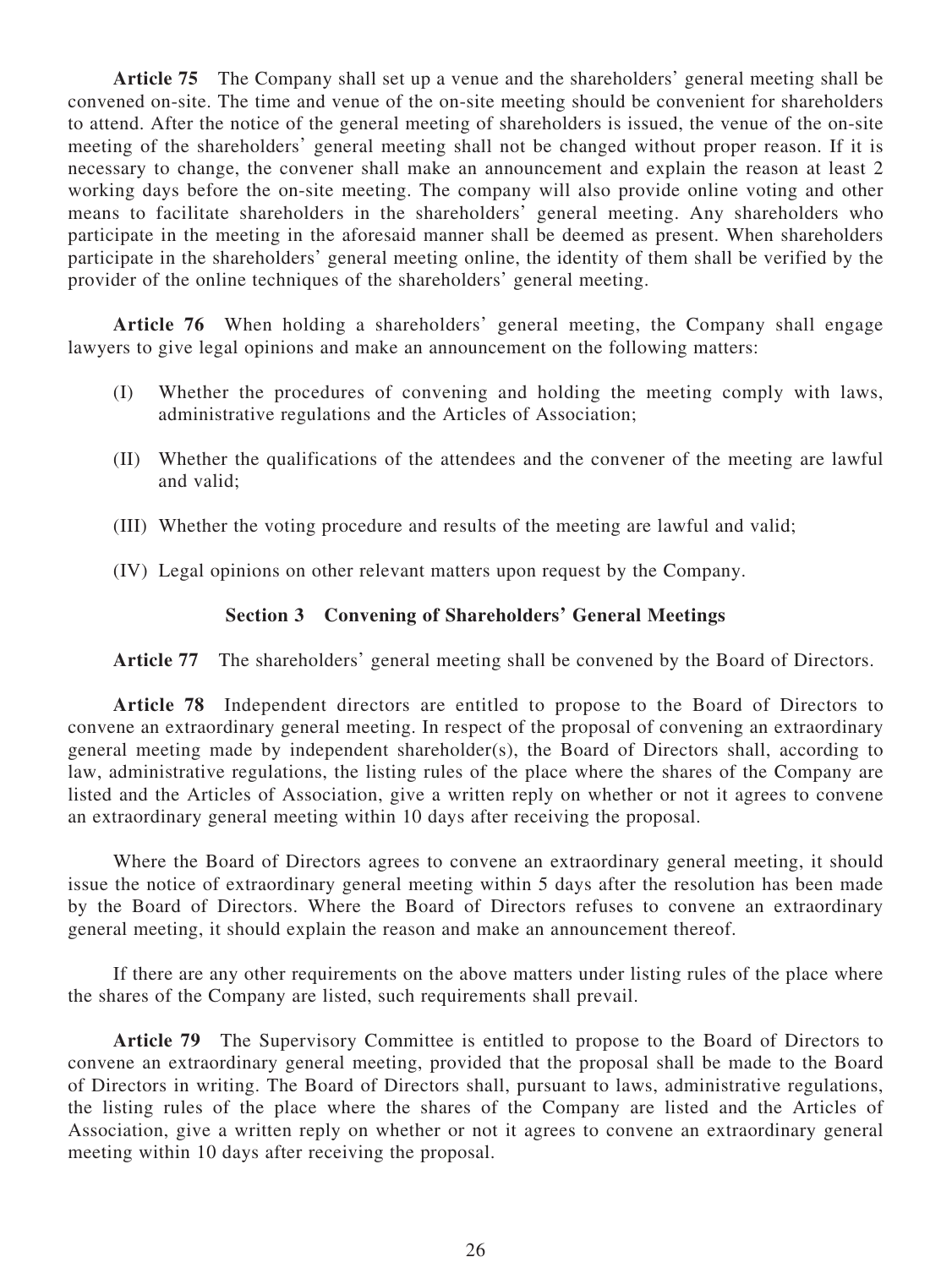Where the Board of Directors agrees to convene an extraordinary general meeting, it should issue the notice of shareholders' general meeting within 5 days after the resolution has been made by the Board of Directors. Where the original proposal needs to be varied in the notice, the approval of the Supervisory Committee is required.

Where the Board of Directors refuses to convene an extraordinary general meeting, or did not give any reply within 10 days after receiving the proposal, the Board of Directors is deemed to be unable or to have failed to fulfill its responsibility to convene general meetings, and, the Supervisory Committee is entitled to convene and preside over the general meeting on its own.

**Article 80** The procedures for convening an extraordinary general meeting or a class meeting of the shareholders at the request of the shareholders shall be as follows:

- (I) Shareholder(s) severally or jointly holding more than 10% shares of the Company shall have the right to request the Board of Directors to hold an extraordinary general meeting or class meeting, and shall put forward such request to the in writing and state the topic of the meeting. The number of the shares held as aforesaid shall be calculated based on those shares held by the shareholders as at the date of the written request. The Board of Directors shall, pursuant to relevant laws, administrative regulations, the listing rules of the stock exchange in the place where the stocks of the Company are listed and the Articles of Association, give a written reply on whether or not it agrees to convene such an extraordinary general meeting within 10 days after receipt of the request.
- (II) Where the Board of Directors agrees to convene the extraordinary general meeting or class meeting, it shall serve a notice of such meeting within 5 days after the resolution is made by the Board of Directors. Any change to the original request set forth in the notice shall be subject to approval by the relevant shareholders.
- (III) Where the Board of Directors does not agree to convene the extraordinary general meeting or class meeting or fails to give a written reply within 10 days after receipt of the request, shareholder(s) severally or jointly holding more than 10% shares of the Company shall be entitled to propose to the Supervisory Committee to hold an extraordinary general meeting or class meeting, and shall put forward such request to the Supervisory Committee in writing.
- (IV) Where the Supervisory Committee agrees to convene the extraordinary general meeting or class meeting, it shall serve a notice of such meeting within 5 days after receipt of the said request. In the event of any change to the original proposal set forth in the notice, the consent of relevant shareholder(s) shall be obtained.

Where the Supervisory Committee fails to serve the notice of general meeting or class meeting within the prescribed period, it shall be deemed as failing to convene and preside over the general meeting or class meeting. The shareholder(s) severally or jointly holding more than 10% shares of the Company for more than 90 consecutive days may convene and preside over the meeting by themselves.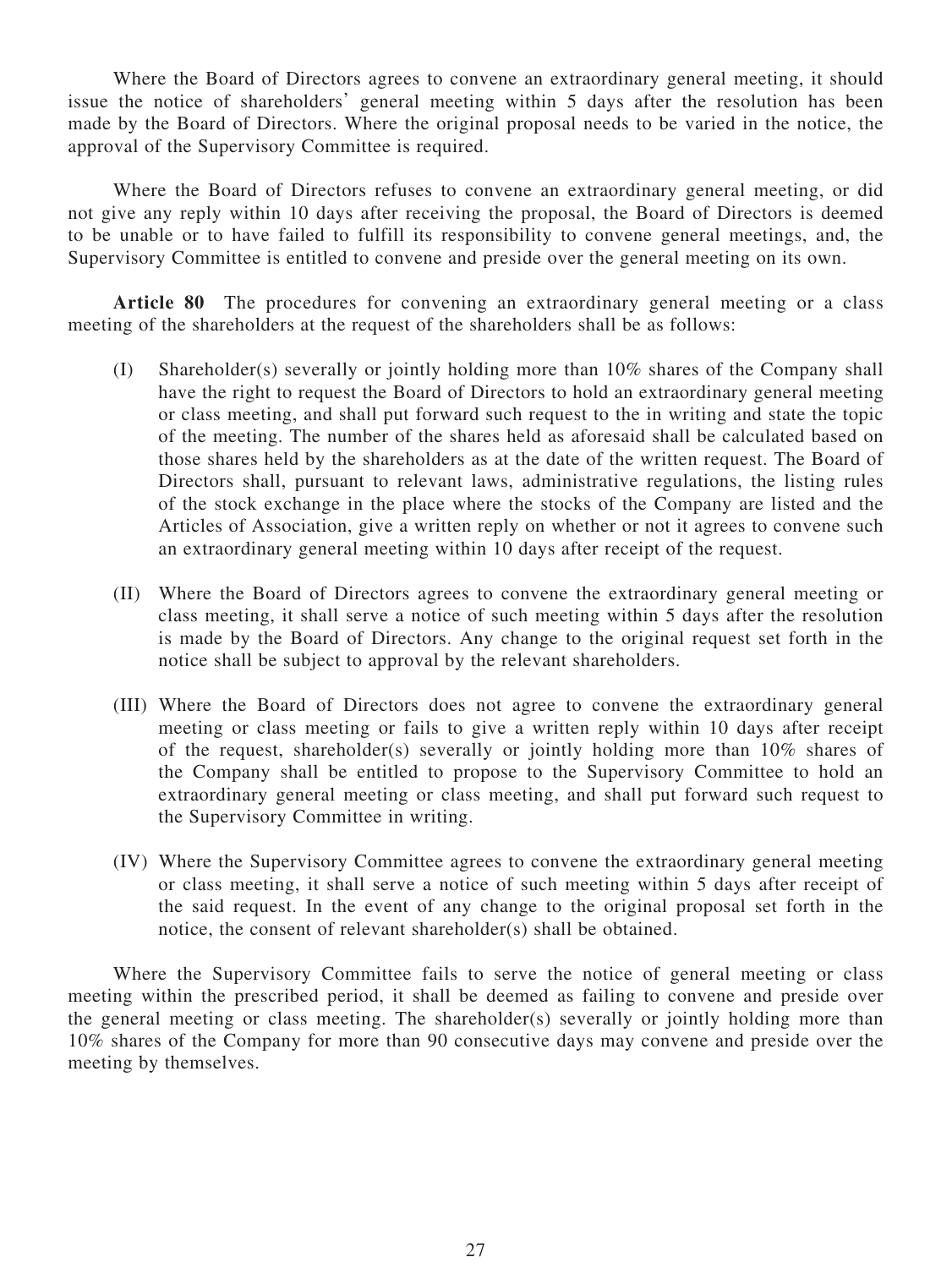**Article 81** Where the Supervisory Committee or shareholders decide(s) to convene the shareholders' general meeting by itself/themselves, it/they shall send out a written notice to the Board of Directors, and shall file with the dispatched office of CSRC at the locality of the Company and the stock exchange of the place where shares of the Company are listed.

Where the shareholders decide to convene the shareholders' general meeting by themselves, the shareholding of the convening shareholders shall not be lower than 10% during the period from the date of announcing the notice of general meeting to the conclusion of the general meeting.

The convening shareholder shall submit relevant evidence to the dispatched office of CSRC at the locality of the Company and the stock exchange of the place where shares of the Company are listed upon the issuance of the notice of general meeting and the announcement of the resolutions of the general meeting.

**Article 82** With regard to the general meeting convened by the Supervisory Committee or shareholders on its/their own initiative, the Board of Directors and its secretary shall offer cooperation. The Board of Directors shall provide a register of members as of the equity registration date. Where the Board of Directors does not provide a register of members, the convener may apply for obtaining it to the securities registration and clearing institution in the place where the stocks of the Company are listed by providing relevant announcement on convention of a general meeting. The register of members obtained by the convener may not be used for other purposes except convention of a general meeting.

**Article 83** If the Supervisory Committee or shareholders itself/themselves convene a general meeting, the expenses necessary for the meeting shall be borne by the Company and set off against sums owned by the Company to the defaulting directors.

# **Section 4 Proposals and Notices of Shareholders' General Meeting**

**Article 84** The contents of the proposals shall fall within the functions and powers of the shareholders' general meeting, shall have clear discussion topics and specific matters to be resolved, and shall comply with relevant requirements of laws, administrative regulations, the listing rules of the place where shares of the Company are listed and the Articles of Association.

**Article 85** When a shareholders' general meeting is convened by the Company, the Board of Directors, the Supervisory Committee or shareholders individually or jointly holding 3% or more of the shares of the Company shall be entitled to raise proposals to the Company.

Shareholders individually or jointly holding 3% or more of the shares of the Company may submit ad hoc proposed resolutions in writing to the convener of the shareholders' general meeting 10 days before the convening of the shareholders' general meeting. The convener shall issue a supplemental notice of the shareholders' general meeting within 2 days upon receipt of the proposals and announce the contents thereof.

Except for circumstances provided in the above paragraph, the convener, after issuing the notice and announcement of the shareholders' general meeting, shall neither revise the proposals stated in the notice of shareholders' general meetings nor add new proposals.

The shareholders' general meeting shall neither vote nor make a resolution on any proposals that are not included in the notice or are inconsistent with Article 84 hereof.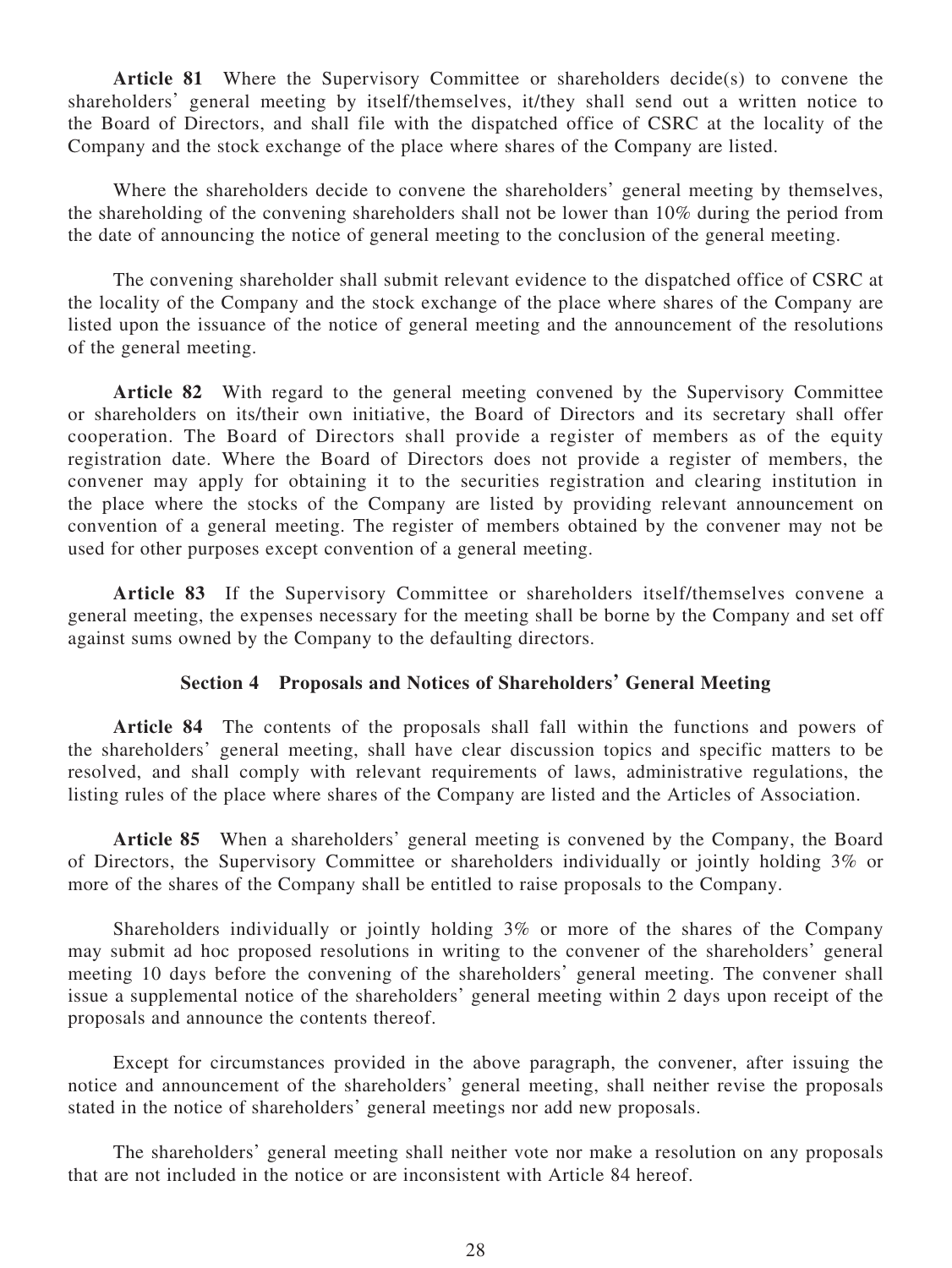**Article 86** The convener shall inform each shareholder the annual shareholders' general meeting by way of announcement 20 days before the meeting, and shall inform each shareholder the extraordinary shareholders' general meeting by way of announcement 15 days before the meeting.

In determining the commencement date and the period, the date on which the meeting is held shall not be included, but the date on which the notice is given shall be included.

**Article 87** An extraordinary shareholders' general meeting shall not decide on matters which are not specified in the notice.

**Article 88** A notice of shareholders' general meeting shall:

- (I) Be provided in writing;
- (II) Specify the place, date and time of the meeting;
- (III) Explain the matters and proposals submitted to the meeting for deliberation;
- (IV) Provide shareholders the detailed information and explanations necessary for the shareholders to make sound decisions about the matters to be discussed. This principle includes (but not limited to) the provision of the specific terms and contract(s), if any, of the proposed transaction(s) and serious explanations about the causes and effects when the Company proposes mergers, repurchase of shares, restructuring of share capital or other restructuring;
- (V) In the event that any of the directors, supervisors, general manager and other senior management has material interests at stake in matters to be discussed, the nature and extent of the interests at stake shall be disclosed. If the matters to be discussed affect any director, supervisor, general manager and other senior management as a shareholder in a manner different from how they affect the same class of other shareholders, the difference shall be explained;
- (VI) Include the full text of any special resolution to be proposed for approval at the meeting;
- (VII) Contain a conspicuous statement that a shareholder who is entitled to attend and vote at the meeting may appoint one or more proxies to attend and vote at the meeting on his/ her behalf and such proxy needs not be a shareholder;
- (VIII) State the time and place for delivering the proxy form authorizing the proxy to vote at the relevant meeting;
- (IX) Specify the record date of shareholdings of shareholders entitled to attend the shareholders' general meeting;
- (X) State the names and telephone numbers of the permanent contact persons for conference affairs.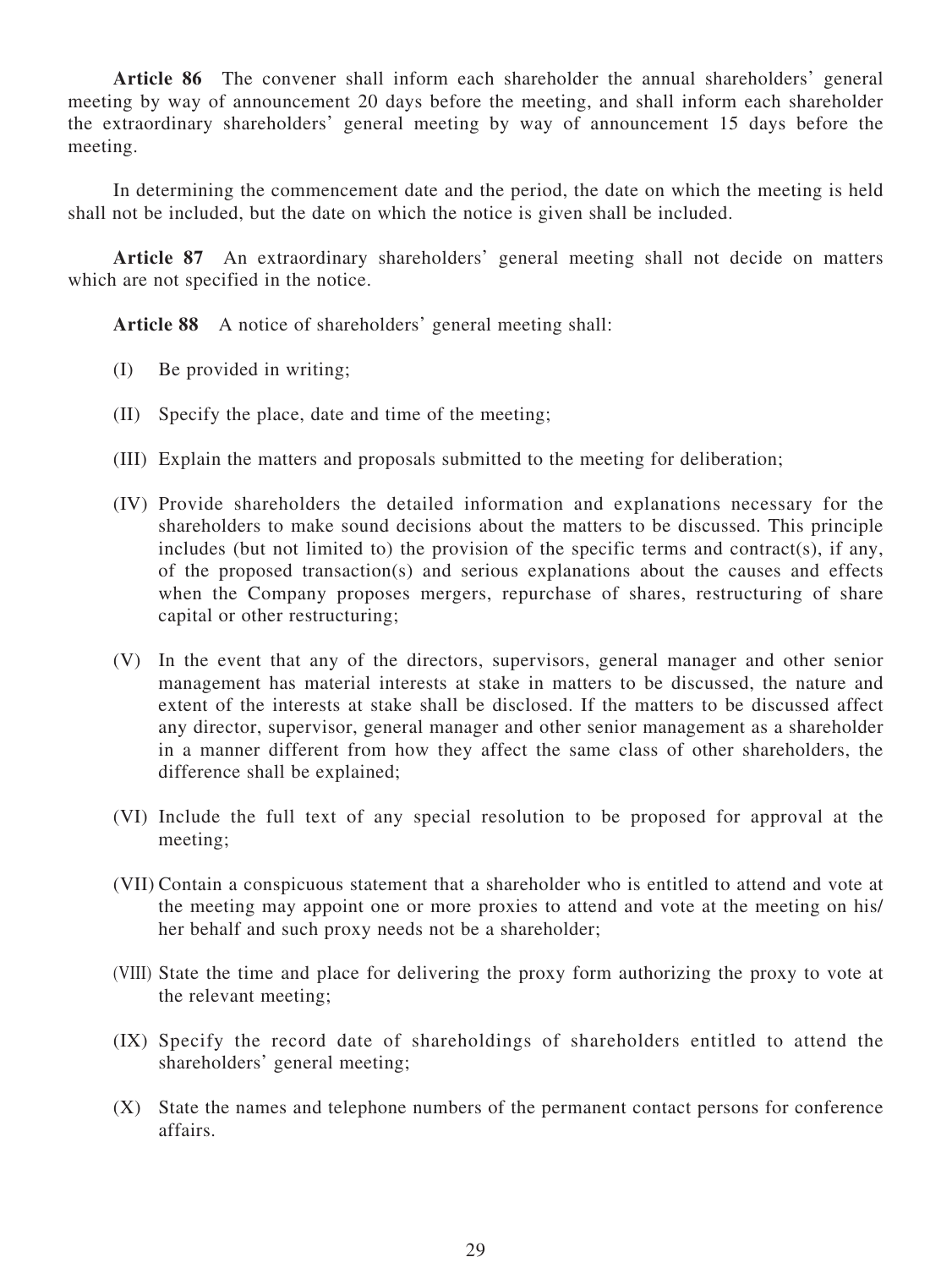Any notice and supplementary notice of shareholders' general meetings shall sufficiently and completely disclose all the details of all proposals. If any matter to be discussed requires opinions of the independent directors, the opinions and reasons of the independent directors shall be disclosed together with the issuance of such notice.

Where the shareholders' general meeting is held online or in other methods, the voting time and procedures online or in other methods shall be clearly stated in the notice of the shareholders' general meeting. The start time of voting of the shareholders' general meetings held online or in other methods is subject to relevant regulations of the securities regulatory authorities and stock exchange of the place where the company's shares are listed.

The interval between the equity registration date and the meeting date should be no more than 7 working days. Once the equity registration date is confirmed, it cannot be changed.

**Article 89** In the event that matters involving the election of directors and supervisors are to be considered at the shareholders' general meeting, the notice of such general meeting shall fully disclose the detailed information of the candidates for such directors and supervisors, which shall at least include the following:

- (I) Personal particulars including education background, working experience and any part-time job;
- (II) Whether there is any connected relationship with the Company or its controlling shareholders and de facto controller;
- (III) Disclosure of the shareholdings in the Company;
- (IV) Whether they have been penalized by the CSRC or other related authorities or reprimanded by any stock exchange;
- (V) The information of the directors or supervisors appointed, or re-elected or redesignated that must be disclosed according to the provisions of Hong Kong Listing Rules.

Apart from directors and supervisors elected through the cumulative voting system, each candidate of director or supervisor shall be individually proposed.

**Article 90** Except as otherwise provided by laws, administrative regulations, the listing rules of the stock exchange where the Company's shares are listed, or the Articles of Association, the notice of the shareholders' general meeting shall be sent to shareholders (regardless of whether they have voting rights at the shareholders' general meeting) by a dedicated person or mail with prepaid postage, and the address of the recipient shall be the address registered in the register of shareholders. For domestic shareholders, the notice of the shareholders' general meeting may also be made by public announcement.

The announcement referred to in the preceding paragraph shall be published on the media that meets the requirements of the securities regulatory agency of the State Council. Once the announcement is made, all domestic shareholders shall be deemed to have received the notice of the relevant shareholders' general meeting.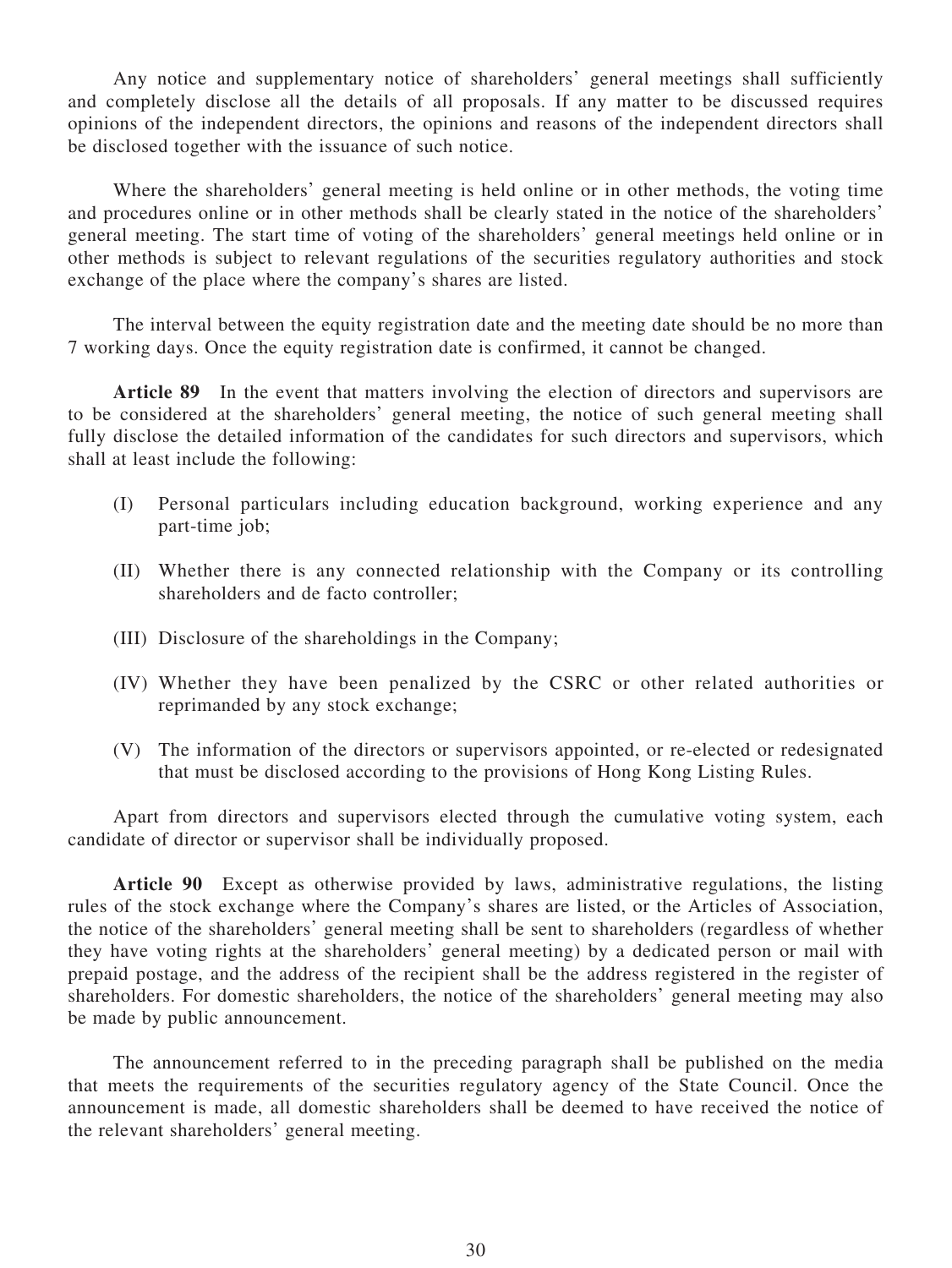Subject to the relevant provisions of laws and regulations, and the requirements of the listing rules of the stock exchange of the place where the Company's shares are listed, and subject to the performance of the relevant procedures, the Company can issue the notice of the shareholders' general meeting to the holders of H shares by publications on the website of the Company or the websites designated by Hong Kong Stock Exchange or otherwise permitted by Hong Kong Listing Rules and the Articles of Association, instead of sending it by designated person or by postage paid mail.

**Article 91** After the notice of the shareholders' general meeting is issued, the shareholders' general meeting shall not be postponed or cancelled without justifiable reasons, and the proposals listed in the notice of the shareholders' general meeting shall not be cancelled. In the event of postponement or cancellation, the convener shall make a notice and explain the reason at least 2 trading days before the original scheduled date. If the shareholders' general meeting is postponed the Company shall announce the postponed date in the notice.

# **Section 5 The Convening of Shareholders' General Meeting**

**Article 92** The Board of Directors of the Company or any other convener shall take necessary measures to ensure the proper order of the shareholders' general meeting. The Board of Directors or any other convener shall take measures to stop any act disturbing the shareholders' general meeting, seeking trouble or infringing upon the legitimate rights and interests of shareholders, and shall report such act to the relevant authority for investigation and treatment.

**Article 93** All shareholders or their proxies in the register of members on the equity registration date shall be entitled to attend the shareholders' general meeting and exercise their voting rights according to relevant laws, administrative regulations, the listing rules of the stock exchange in the place where the stocks of the Company are listed and the Articles of Association. The Company and the convener shall not reject their participation for any reason.

The shareholders that have the right to attend shareholders' general meetings and exercise voting rights may attend and vote at shareholders' general meetings either in person or by one or multiple proxies (the proxies may be not shareholders). The proxy may exercise the following rights according to the authorization of the shareholder:

- (I) The right of the shareholder to speak at the shareholders' general meeting;
- (II) To require alone or together with others voting by ballot;
- (III) To exercise the voting right on a show of hands or in form of ballot, but if more than one shareholder proxy is appointed, the shareholder proxies may exercise voting right only in form of ballot.

If the shareholder is a recognized clearing house defined by relevant laws or regulations of the place where the stocks of the Company are listed or an agent thereof, it may authorize one or more people it deems appropriate to act as its representatives at any shareholders' general meeting or class meeting; but, if more than one person is authorized, the power of attorney shall state the number and class of shares involved by each of the authorized persons. The power of attorney shall be signed by a person authorized by the recognized clearing house. The authorized persons may attend meetings (without presenting proof of shareholding, notarized authorization and/or further evidence to prove they have obtained official authorization) and exercise rights on behalf of the recognized clearing house (or its agent), as if the persons are individual shareholders of the Company.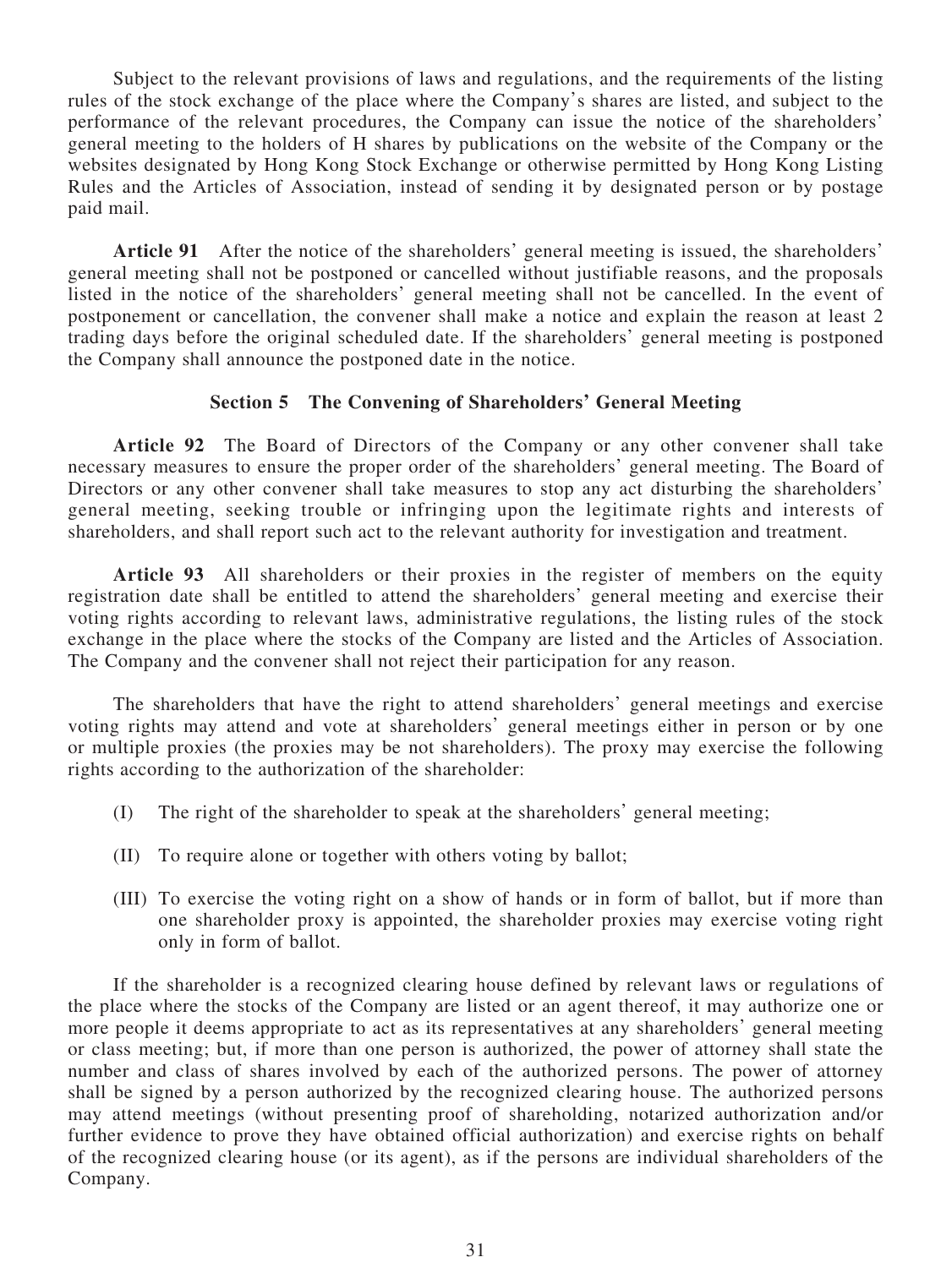**Article 94** An individual shareholder attending a shareholders' general meeting in person shall present his/her identity card or other valid identity certificates or share account card; a proxy attending a shareholders' general meeting on behalf of an individual shareholder shall present his/ her identity card and power of attorney of the shareholder.

Legal person shareholders shall be attended by the legal representative or an agent authorized by the legal representative. Except for the recognized clearing house or its agent, if the legal representative attends the meeting, he/she shall present a proof of his/her identity and a valid certificate proving his/her qualification as a legal representative; if an agent is authorized to attend the meeting, the agent shall present a proof of his/her identity and written power of attorney issued by the legal representative of the legal person shareholder according to law.

**Article 95** The instrument appointing a proxy shall be in writing under the hand of the principal or his/her attorney duly authorized in writing; where the principal is a legal person, such instrument shall be under its seal or under the hand of its directors or attorney duly authorized.

The proxy form to appoint a proxy to attend any shareholders' general meeting by a shareholder shall contain the following:

- (I) Name of the proxy;
- (II) The number of shares of the principal represented by the proxy;
- (III) Indication of whether voting power is granted;
- (IV) Instruction of voting "for", "against" or "abstain" for each resolution proposed at any shareholders' general meeting;
- (V) Date of signing the proxy form and the effective period for such appointment;
- (VI) Signature (or seal) of the principal. If the principal is a corporate shareholder, the seal of the corporate shall be affixed.

**Article 96** Any instrument issued to a shareholder by the Board of Directors for use in appointing a proxy to attend and vote at meetings of the Company shall be in such format as to enable the shareholder to instruct the proxy to vote in favor of or against the motions according to his/her free will, and instructions shall be given in respect of each individual matter to be voted on at the meeting. The instrument of proxy shall contain a statement that in the absence of specific instructions by the shareholder whether the proxy may vote as he/she thinks fit.

**Article 97** The instrument appointing a voting proxy shall be deposited at the registered address of the Company or such other place as the notice of meeting may specify not less than 24 hours prior to convening of the meeting at which the relevant matters will be voted on, or 24 hours before the time designated for voting. If the instrument appointing the voting proxy is signed by the attorney on behalf of the principal, the power of attorney or other authority must be notarized. The notarized power attorney or other authority must be delivered to the registered address of the Company or such other place specified in the notice of the meeting together with the instrument appointing the voting proxy.

If the principal is a legal person, its legal representative or such person as is authorized by resolution of its Board of Directors or other decision-making body may attend any shareholders' general meetings of the Company as a representative of the principal.

**Article 98** A vote given in accordance with the terms of an instrument of proxy shall be valid notwithstanding the death or loss of capacity of the principal or revocation of the proxy or of the authority under which the proxy was executed, or the transfer of the shares in respect of which the proxy is given, provided that no notice in writing of such aforesaid matters shall have been received by the Company at its premises before the commencement of the meeting at which the proxy is used.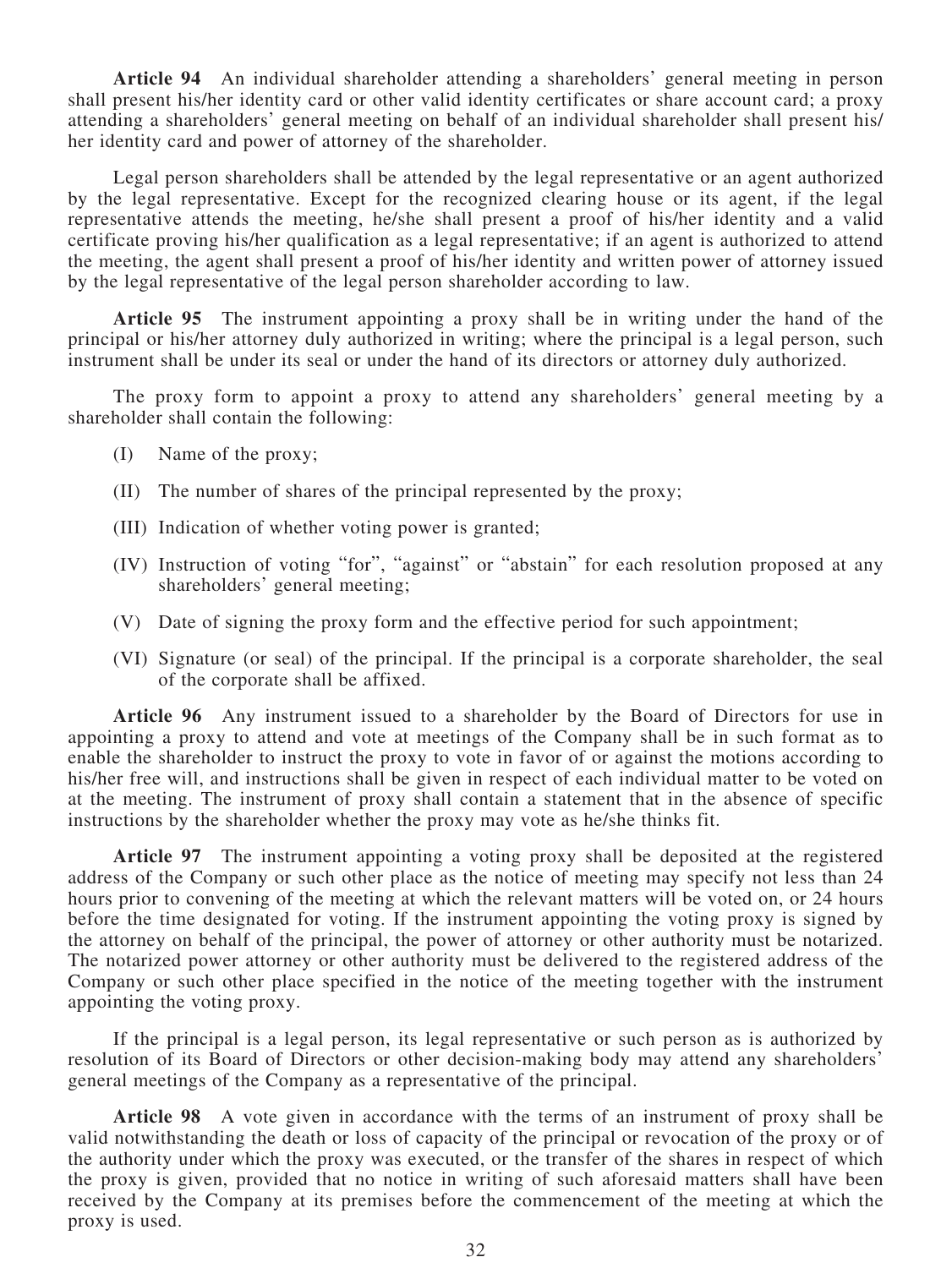**Article 99** A registration record for attendants at the meeting shall be compiled by the Company. The registration record shall contain clauses including but not limited to the names of attendants (or names of organizations), identity card numbers, residential addresses, the number of shares held or representing the voting rights and names (or name of organizations) of the proxies.

**Article 100** The convener and the lawyer appointed by the Company shall examine legality of the shareholders' qualifications according to the register of shareholders provided by the securities registrations and clearing organizations. The names of shareholders and the number of shares with voting rights shall be registered. The registration at the meeting shall terminate before the chairman of the meeting announces the number of shareholders and proxies attending the meeting and the total number of the shares held with voting rights.

**Article 101** All directors, supervisors and secretary of the Board of Directors shall attend shareholders' general meetings of the Company, and the general manager and other senior management shall attend the meetings as non-voting attendees.

**Article 102** The shareholders' general meeting shall be presided over by the chairman of the Board of Directors. If the chairman of the Board of Directors is unable or fails to perform his/ her duties, the vice chairman of the Board of Directors shall preside over the meeting. Where the vice chairman of the Board of Directors is unable or fails to perform his/her duties, a director selected by more than half of all directors shall preside over the meeting.

The chairman of the Supervisory Committee shall preside over the shareholders' general meeting convened by the Supervisory Committee. If the chairman of the Supervisory Committee is unable or fails to fulfill his/her duties, a supervisor jointly elected by more than half of the supervisors shall preside over the meeting.

A representative elected by the convener shall preside over the shareholders' general meeting convened by the shareholders. Where a representative cannot be elected by the shareholders to preside over the meeting for any reason, the shareholder (including the shareholder's proxy) holding the most voting shares present at the meeting shall preside over the meeting

During the shareholders' general meeting, if the chairman of the meeting violates the Articles of Association or the rules of procedure, which makes it impossible for the shareholders' general meeting to continue, a person may be elected at the shareholders' general meeting to act as chairman and continue the meeting, subject to the approval of more than half of the attending shareholders having the voting rights.

**Article 103** The Company shall formulate the rules of procedure for the shareholders' general meetings, which shall specify the convening and voting procedure of shareholders' general meetings, including notification, registration, reviewing of proposals, voting, counting of votes, announcement of voting results, formation of meeting resolutions, minutes of meeting and their signing, public announcements as well as the principles of authorization to the Board of Directors by the shareholders' general meeting, and such authorization shall be clear and specific. The rules of procedures for shareholders' general meetings shall be stipulated by the Board of Directors as an appendix to the Articles of Association and approved by the shareholders' general meeting.

**Article 104** The Board of Directors and the Supervisory Committee shall report their work for the past year at the shareholders' annual general meeting. Each independent director shall also submit his/her work report.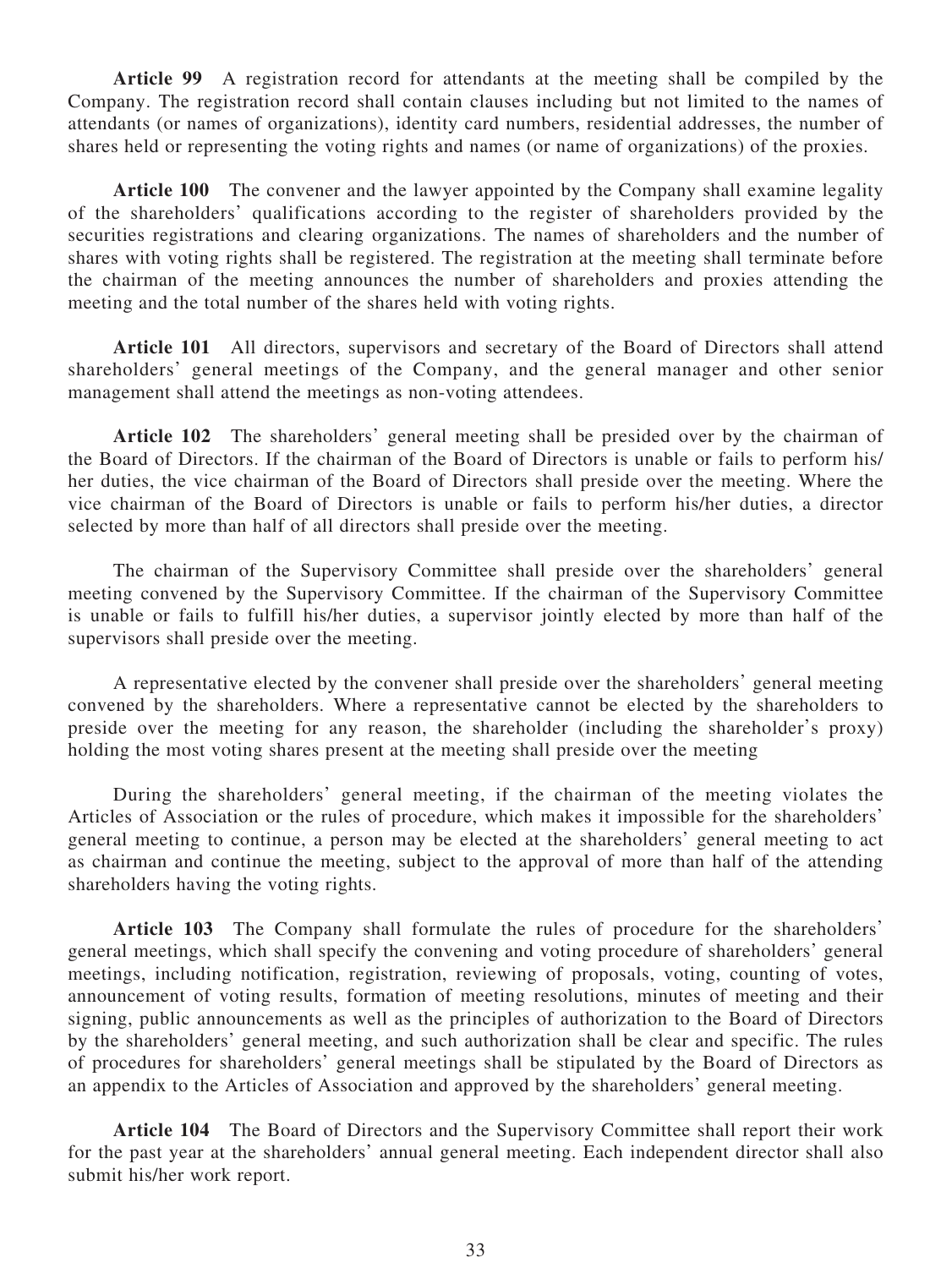**Article 105** The directors, supervisors and senior management of the Company shall answer and explain inquiries and proposals made by shareholders at the shareholders' general meeting.

**Article 106** The chairman of the meeting shall, prior to the voting, announce the number of shareholders and proxies attending the meeting in person as well as the total number of voting shares held by them, and the number of shareholders and proxies attending the meeting in person and the total number of their voting shares shall be subject to the meeting's registration record.

**Article 107** The minutes of shareholders' general meeting shall be maintained by the secretary of the Board of Directors. The minutes shall state the following contents:

- (I) Meeting time, venue and agenda and the name of the convener;
- (II) The name of the meeting chairman and the names of the directors, supervisors, managers and other senior management personnel attending or present at the meeting;
- (III) The numbers of shareholders and proxies attending the meeting, number of voting shares they represent and the percentages of their voting shares to the total shares of the Company;
- (IV) The process of review and discussion, summary of any speech and voting results of each proposal;
- (V) Shareholders' enquiries, opinions or suggestions and corresponding answers or explanations;
- (VI) Names of lawyers, vote counters and scrutinizers of the voting;
- (VII) Other contents to be included in the minutes of the meeting as specified in these Articles of Association.

**Article 108** The convener shall ensure that the contents of the minutes are true, accurate and complete. The directors, the supervisors, the secretary of the Board of Directors, the convener or its representative, and the chairman of the shareholders' general meeting shall sign on the minutes of the meeting. The minutes of meeting shall be kept together with the attendance record of the attending shareholders, the power of attorney for the attendance of proxies and the valid information of voting via online or other ways for a term of not less than 10 years.

Article 109 A shareholder shall be entitled to inspect copies of minutes of meeting(s) free of charge during office hours of the Company. Upon the request of any shareholder for a copy of the relevant minutes of meeting, the Company shall send out the copy of the minutes within seven days after receipt of the reasonable payment therefor.

**Article 110** The convener of the meeting shall ensure that the shareholders' general meeting is held continuously until the final resolutions have been reached. In the event that the shareholders' general meeting is suspended, or the shareholders fail to reach any resolution due to force majeure or for other special reasons, necessary measures shall be taken to resume the meeting as soon as possible or the meeting shall be terminated directly, and an announcement shall be published timely. Meanwhile, the convener shall report the same to the branch of the CSRC at the place where the Company operates and the stock exchange where the Company's shares are listed on.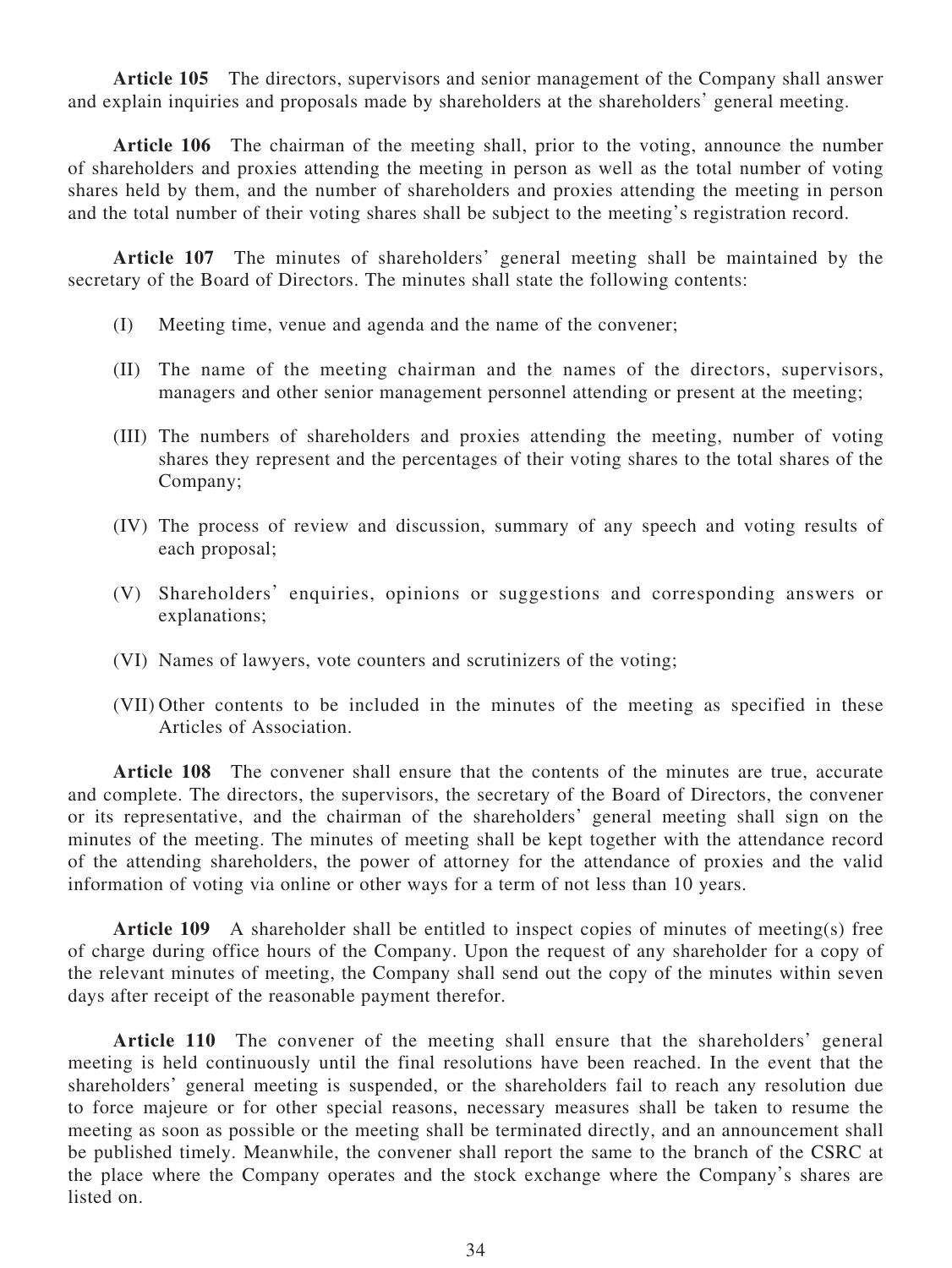# **Section 6 Voting and Resolutions at the Shareholders' General Meetings**

**Article 111** Resolutions of the shareholders' general meeting include ordinary resolutions and special resolutions.

An ordinary resolution at a shareholders' general meeting shall be passed by at least one half of the voting rights held by shareholders (including their proxies) attending the shareholders' general meeting.

A special resolution at a shareholders' general meeting shall be passed by two-thirds or above of the voting rights held by shareholders (including their proxies) attending the shareholders' general meeting.

**Article 112** The following matters shall be resolved by way of ordinary resolutions at a shareholders' general meeting:

- (I) Work reports of the Board of Directors and the Supervisory Committee;
- (II) Profit distribution plan and loss make-up plan formulated by the Board of Directors;
- (III) Appointment or dismissal of the members of the Board of Directors and Supervisory Committee, and their remuneration and payment methods thereof;
- (IV) Annual budget plans, final account proposals, balance sheet, income statement and other financial statements of the Company;
- (V) Annual report of the Company;
- (VI) Matters other than those requiring approval by special resolutions in accordance with the laws, administrative regulations, the listing rules of stock exchange where shares of the Company are listed or the Articles of Association.

**Article 113** The following matters shall be resolved by way of special resolutions at a shareholders' general meeting:

- (I) Increase or reduction of the registered capital of the Company, and issuance of any types of shares, warranties and other similar securities by the Company;
- (II) Issuance of corporate bonds;
- (III) Division, merger, dissolution and liquidation of the Company;
- (IV) Amendments to the Articles of Association;
- (V) Any purchase or disposal of substantial assets made by or guarantee provided by the Company within one year exceeding 30% of the latest total assets audited of the Company;
- (VI) Guarantee provided in Article 70 of the Articles of Association, except guarantee provided by the Company to its controlled subsidiary(ies);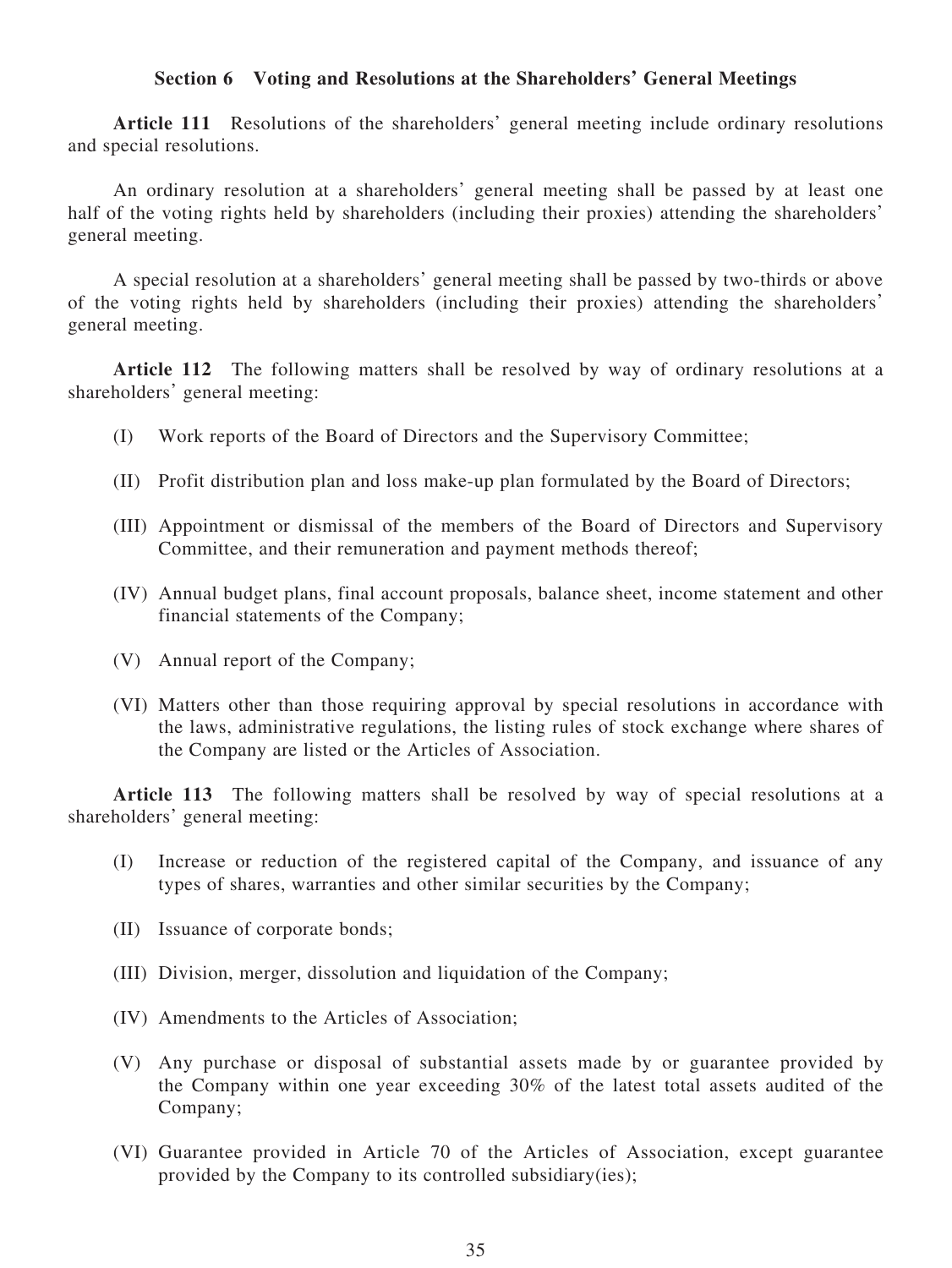## (VII) Share Incentive Plan;

(VIII) Any other matters as required by the laws, administrative regulations, the listing rules of stock exchange where shares of the Company are listed or the Articles of Association and matters which, if resolved by way of an ordinary resolution at a shareholders' general meeting, will have a material impact on the Company and need be adopted by way of special resolutions.

**Article 114** Shareholders (including proxies) shall exercise their voting rights according to the number of voting shares they represent, with one vote for each share.

When material issues affecting the interests of minority investors are considered at a shareholders' general meeting, the votes of minority investors shall be counted separately. The separate votes counting results shall be disclosed publicly in a timely manner in accordance with relevant laws, regulation and the listing rules of the stock exchange where shares of the Company are listed on.

Shares in the Company which are held by the Company do not carry any voting rights and shall not be counted in the total number of voting shares represented by shareholders attending a shareholders' general meeting.

The Board of Directors of the Company, independent directors and shareholders holding more than 1% shares with voting rights, may act as convenors, and publicly require shareholders, either by themselves or by entrusting securities firms, securities service institutions, to engage them as proxies to attend the shareholders' general meetings and exercise shareholders' rights including the right of making motion and the voting right. While soliciting the voting rights of shareholders, sufficient disclosure of information such as the specific voting preference shall be made to the shareholders from whom the voting rights is being solicited. No consideration or other form of actual consideration shall be involved in the solicitation of voting rights from shareholders. The Company shall not impose any limitation related to the minimum shareholding ratio on the solicitation of voting rights.

**Article 115** When a connected transaction is considered at a shareholders' general meeting, the related shareholders shall not vote, and the voting shares held by them shall not be counted in the total number of shares with voting rights. The announcement of the resolutions of the shareholders' general meeting shall fully disclose the voting of non-related shareholders.

When a related party transaction matter is considered at a shareholders' general meeting by the related shareholders, the related shareholder shall actively state the situation to the shareholders' general meeting and explicitly indicate that he/she will not participate in the voting. In case such shareholder fails to state the connected relation, other shareholders may request him/her to state the situation regarding the relationship and abstain from voting. If the related shareholders fail to state the situation and abstain from voting, the voting shares held by him/her shall not be counted into the total number of voting shares present at the shareholders' general meeting for the purpose of voting on a connected transaction.

If, after the conclusion of the shareholders' general meeting, other shareholders find out that any related shareholder has participated in the voting on the related party transactions, or any shareholder has objection to whether such abstaining shall apply, they shall be entitled to file a lawsuit with the people's courts in respect of the relevant resolutions according to Article 60 of the Articles of Association.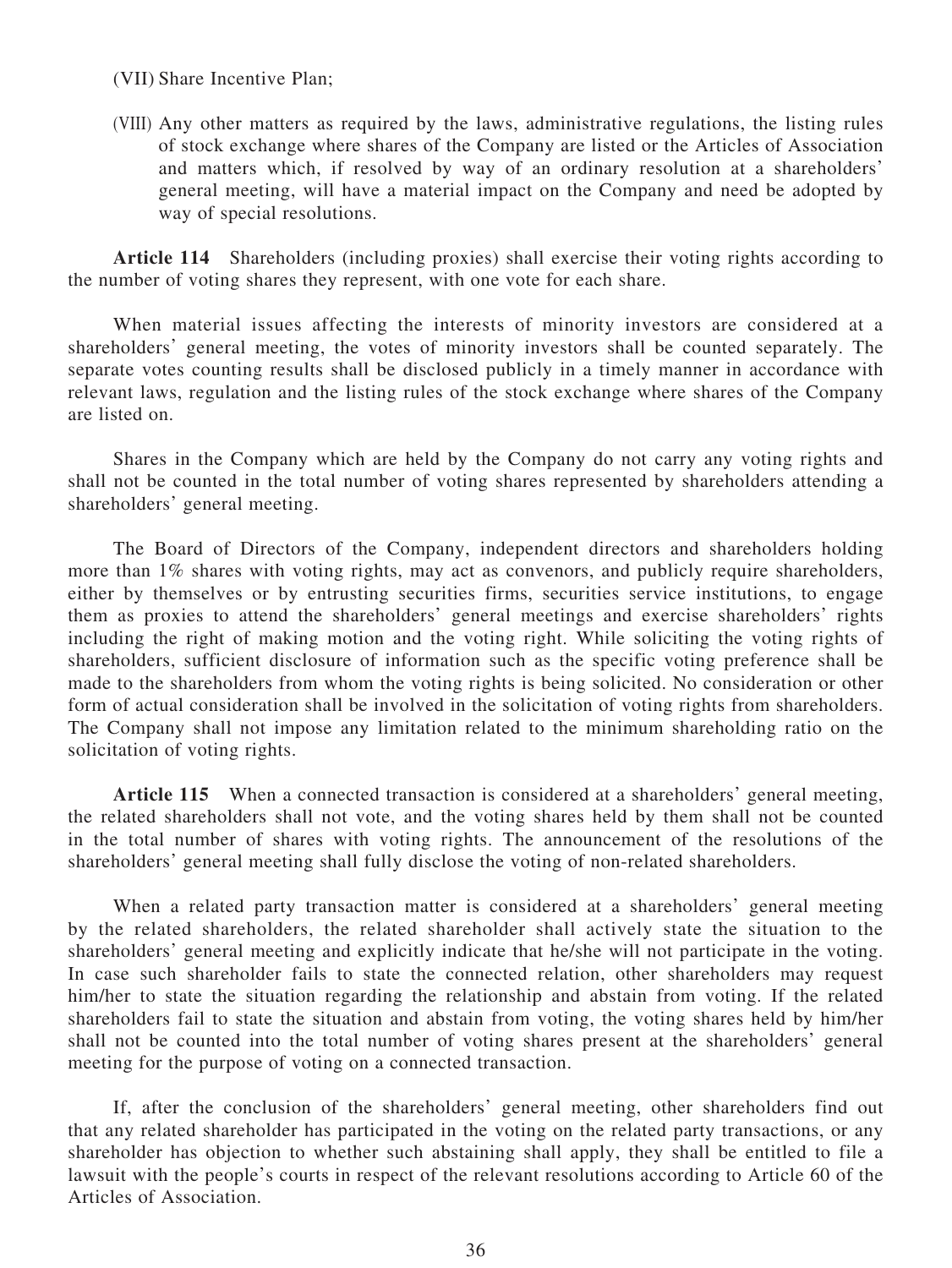Where the related shareholders clearly indicate to abstain from voting, other shareholders who attend the shareholders' general meeting shall consider and approve the related party transaction. The voting results will have same legal effect as other resolutions passed at the shareholders' general meeting.

**Article 116** The Company shall give priority to providing modern information technology means such as online voting platform to facilitate shareholders' participation in the shareholders' general meetings, on condition that the shareholders' general meeting shall be held legally and validly.

**Article 117** Save that the Company is under exceptional circumstances such as crisis, unless approved by way of special resolution at a shareholders' general meeting, the Company shall not enter into any contracts with any person other than the directors, general manager and other senior management personnel pursuant to which the management of all or a substantial part of the business of the Company will be given to such person.

**Article 118** The list of candidates for the directors and the supervisors shall be submitted as a proposal for voting at the shareholders' general meeting. The shareholders' general meeting shall consider the proposals regarding the election of directors and supervisors and shall vote on the director and supervisor candidates one by one.

The candidates for directors and supervisors shall be nominated in the following manners and procedures:

- (I) The nomination proposals can be submitted to the shareholders' general meeting by the Board of Directors and the Supervisory Committee in respect of the candidates for the Directors and the Supervisors other than representatives of employees respectively. Shareholders individually or jointly holding more than 3% shares of the company may recommend and nominate the candidates for the Directors and the Supervisors other than representatives of employees in written form. After the Board of Directors and the Supervisory Committee review the eligibility of such candidates, the proposal will be submitted to the shareholders' general meeting for election.
- (II) Employee supervisors in the Supervisory Committee shall be elected democratically by the employees at the employee representatives' meetings, employees' meetings or in other forms.
- (III) The independent Director shall be nominated by the Board of Directors, the Supervisory Committee, or shareholder(s) individually or jointly holding more than 1% of the total number of outstanding shares with voting rights.

When the shareholders nominate the Directors (including the independent Directors) or Supervisor(s), the nomination proposal, details of the nominated candidates, declaration or undertaking of the candidate shall be submitted to the Board of Directors, the Supervisory Committee before the shareholders' general meeting is held. The final candidates for the Directors (including the independent Directors) and the Supervisors shall be determined by the Board of Directors and the Supervisory Committee, which shall be responsible for examining the qualifications of candidates. The shareholders' general meeting shall not elect a candidate who has not been qualified as a Director or Supervisor from representatives of the shareholders.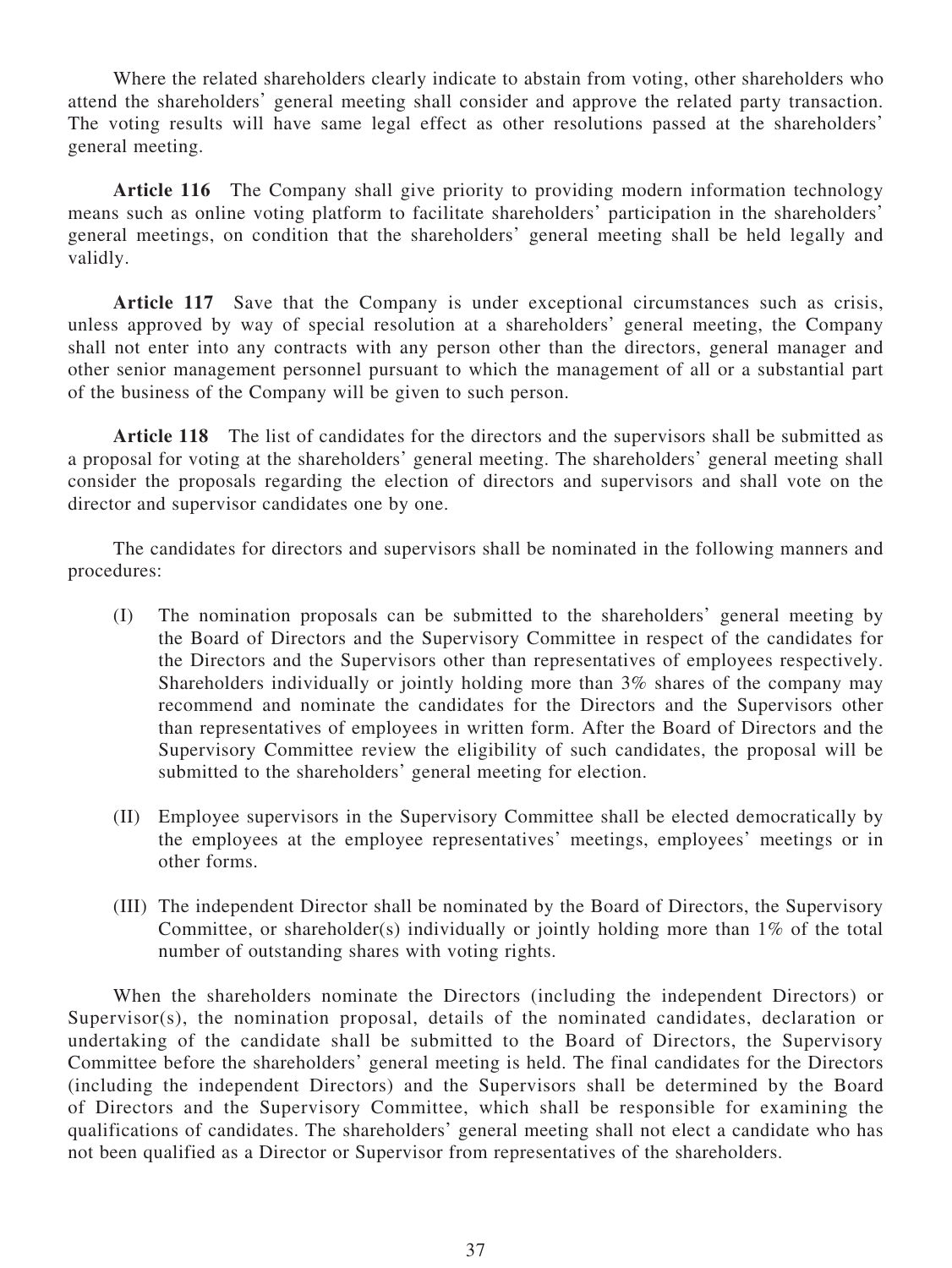The votes on the election of the Directors or Supervisors may be carried out by way of cumulative voting at the shareholders' general meeting pursuant to the Articles of Association or resolution of the shareholders' general meeting.

The aforesaid cumulative voting means that when the Directors or Supervisors are being elected at a shareholders' general meeting, each share has as many voting rights as the number of candidates for the Directors or Supervisors, and the shareholders' voting rights may be used in a concentrated manner. The Board of Directors shall provide shareholders with the brief biographies and background information of the candidates for the Directors or Supervisors.

**Article 119** In addition to the cumulative voting system, the shareholders' general meeting shall resolve on all the proposals separately; in the event of several proposals for the same issue, such proposals shall be voted on and resolved in the order of time at which they are submitted. Unless the shareholders' general meeting is adjourned or no resolution can be made for special reasons such as force majeure, voting of such proposals shall neither be shelved nor refused at the shareholders' general meeting.

**Article 120** When considering a proposed resolution at a shareholders' general meeting, no amendments shall be made thereto. Otherwise, any change made thereto shall be considered as a new proposed resolution, of which the voting shall not proceed in that meeting.

**Article 121** The same vote may only be cast once at the location of a shareholders' general meeting, by online voting or other means of voting. In the event of multiple casting of the same vote, only the outcome of the first casting of such vote shall be counted.

**Article 122** When the shareholders' general meeting is held by voting on the spot, voting at shareholders' general meeting shall be conducted by show of hands unless voting by ballot is specifically required according to the relevant provisions of the securities regulatory authority in the place where the stocks of the Company are listed, or otherwise required by the laws and regulations or is required before or after the voting by show of hands by the following persons:

- (I) The chairman of the meeting;
- (II) At least two shareholders with voting rights or proxies thereof;
- (III) Shareholder(s) (including proxies thereof) severally or jointly holding more than 10% (inclusive) of shares with voting rights at the meeting.

Unless voting by ballot is specifically required by the relevant provisions of the securities regulatory authority in the place where the stocks of the Company are listed, or otherwise required by the laws and regulations, or a poll is demanded, the chairman of the meeting shall declare the result of a proposal put to vote on a show of hands and the record of such in the minutes of the meeting shall be conclusive evidence. There is no need to provide evidence of the number or proportion of the votes recorded in favor or against such resolution at the meeting.

The demand for a poll may be withdrawn by the person who makes such demand.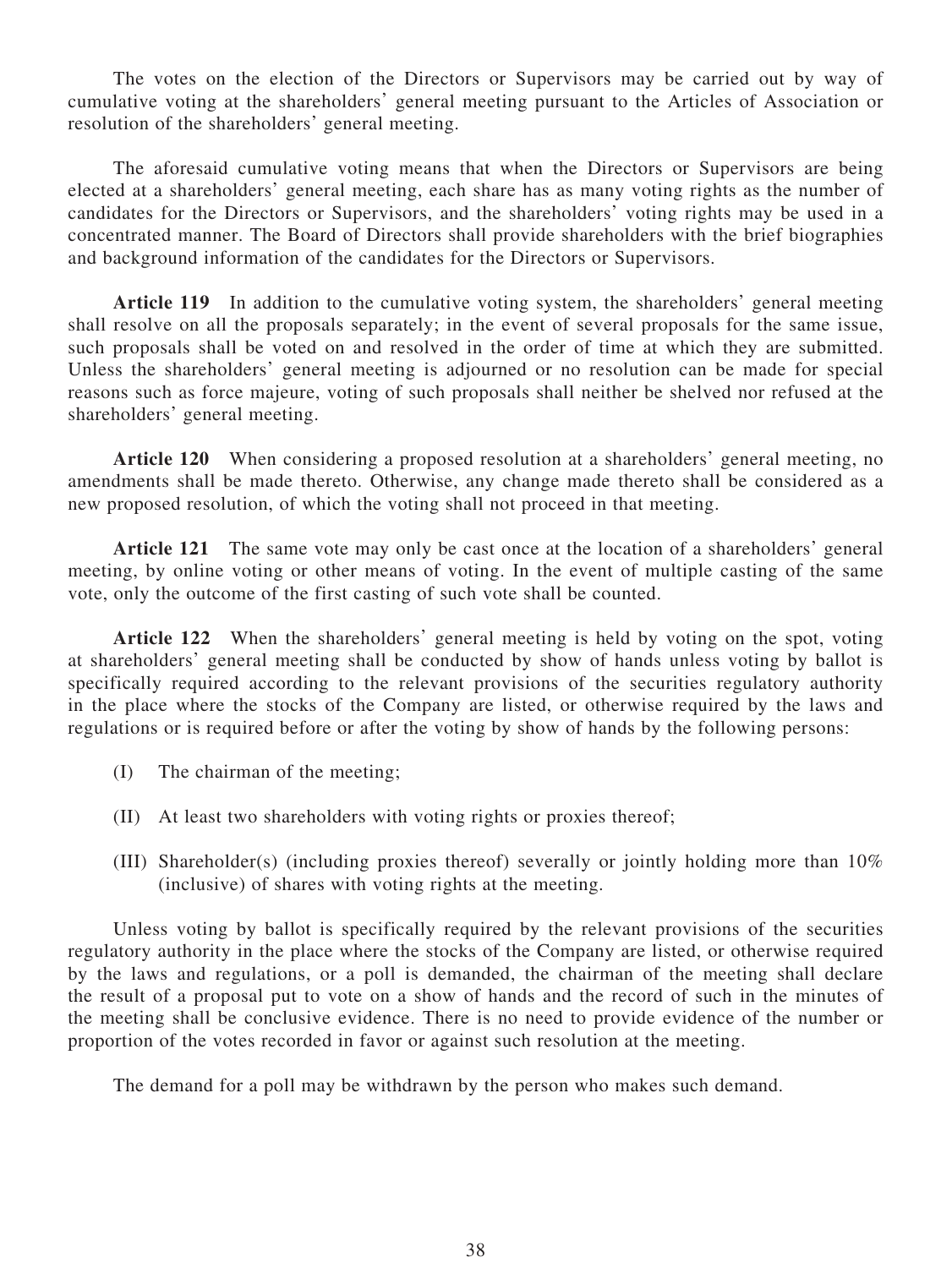**Article 123** A poll demanded on such matters as the election of chairman of the meeting or the adjournment of the meeting, shall be taken forthwith. A poll demanded on any other matters shall be taken at such time as the chairman of the meeting may decide, and the meeting may proceed to discuss other matters, while the results of the poll shall still be deemed to be a resolution of that meeting.

**Article 124** On a poll taken at a meeting, a shareholder (including proxy) entitled to two or above votes need not cast all his votes for, against in the same way.

**Article 125** In case of an equality of votes, whether on a show of hands or on a poll, the presider of the meeting shall have a casting vote.

**Article 126** At any shareholders' general meeting, voting shall be conducted by open ballot.

**Article 127** Before the relevant proposed resolution is voted on at the shareholders' general meeting, two representatives of the shareholders shall be elected to take part in counting the votes and scrutinizing the conduct of the poll. Any shareholder who is interested in the matter under consideration and his/her proxy shall not take part in counting the votes or scrutinizing the conduct of the poll.

When votes are cast on proposals at the shareholders' general meeting, lawyers, representatives of the shareholders and the representative of supervisors shall be jointly responsible for scrutinizing and counting votes and shall announce the voting results at the meeting. The voting result shall be recorded in the meeting minutes.

Shareholders of the Company or their proxies, who have cast their votes by online voting, shall have the right to check the voting results in the system in which they have cast their votes.

**Article 128** The ending time of a shareholders' general meeting shall not be earlier than that of online access to the meeting or meeting delivered through other means. The chairman of the meeting shall announce the status and results of voting in respect of each proposed resolution on the spot, and whether or not such proposed resolution has been passed according to such voting results. His decision shall be final and shall be announced at the meeting and recorded in the minutes.

Prior to the formal announcement of voting results, the relevant parties including the companies, the persons responsible for counting votes and scrutinizing the conduct of the relevant poll, the major shareholders, and the person in charge of the relevant internet service provider involved in relation to voting at the shareholders' general meeting, online voting or other means of voting, shall be obliged to keep the status of voting confidential.

**Article 129** A shareholder attending a shareholders' general meeting shall express one of the following opinions on any proposal to be voted on: pro, con or abstention, except that securities registration and settlement institutions, being the nominal holders of shares subject to the Mainland-Hong Kong stock connect, may express opinions according to the intentions of actual holders.

Blank, wrong, illegible or uncast votes shall be deemed as the voters' waiver of their voting rights, and the voting results representing the shares held by such voters shall be counted as "abstentions".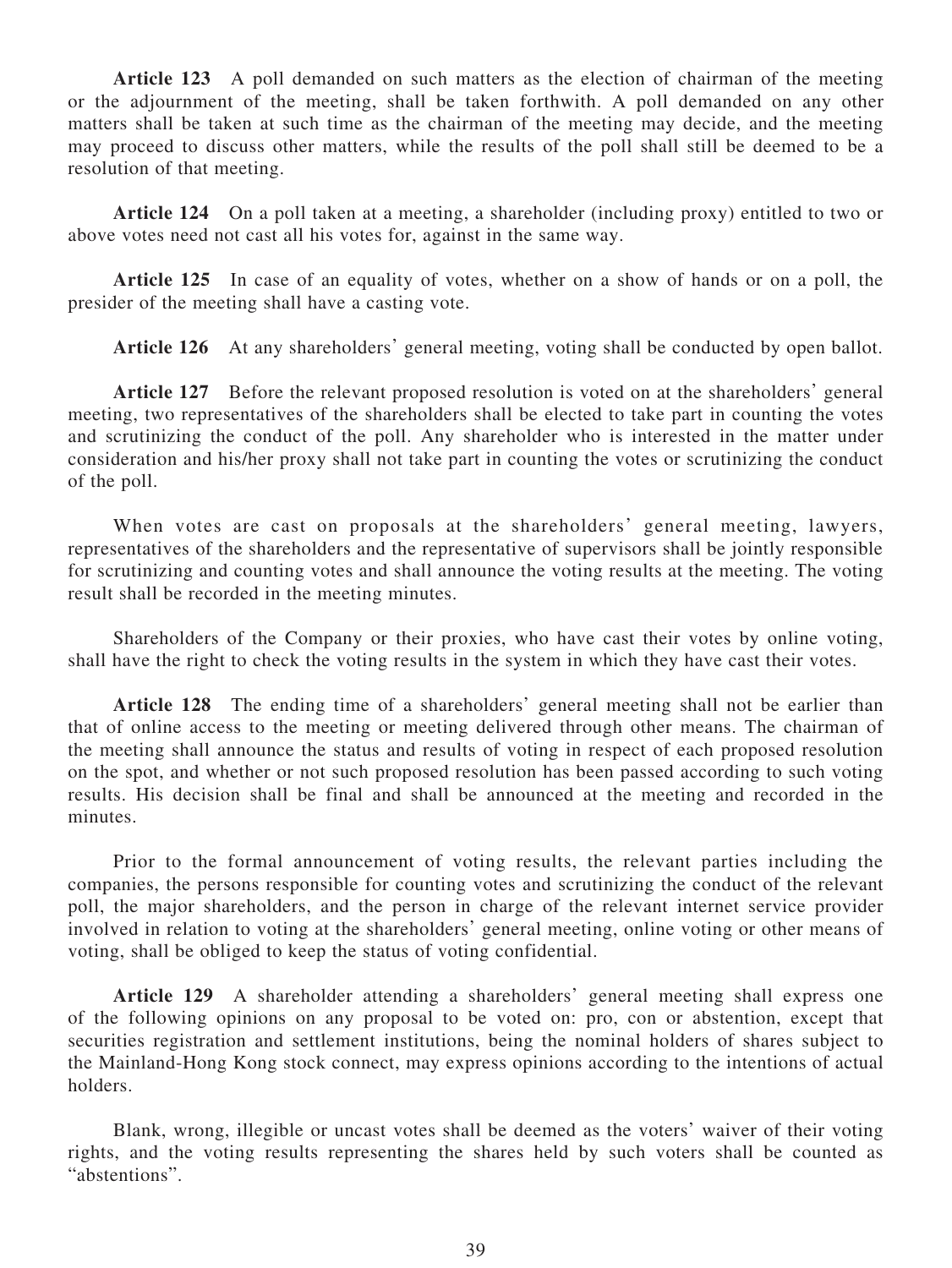Where any shareholder is, under the Hong Kong Listing Rules, required to abstain from voting for any resolution or restricted to voting only for or only against it, any votes cast by or on behalf of such shareholder in contravention of such requirement or restriction shall not be counted.

**Article 130** If the chairman of the meeting has any doubt about the result of the resolution submitted for voting, he/she may conduct a vote-counting. If the chairman of the meeting does not conduct a vote-counting, and the shareholders or proxies attending the meeting have any doubt about the results announced by the chairman of the meeting, they shall have the right to ask for a vote-counting immediately after the announcement of the voting results, and the chairman of the meeting should immediately conduct the vote-counting.

If there is a vote-counting at a shareholders' general meeting, the counting results shall be recorded in the minutes. The minutes together with the attendance book of shareholders attending the meeting and the forms of proxy shall be kept at the Company's residence.

**Article 131** Resolutions of the shareholders' general meeting and the legal opinion letter shall be disclosed on the qualified media on the date of the conclusion of the shareholders' general meeting. The announcement shall specify the number of attending shareholders and their proxies, the total number of voting shares they represent and the proportion of these shares to the total number of the voting shares of the Company, the voting method, the voting results for every proposal and the details of each of the resolutions passed.

**Article 132** Where a proposal has not been passed or the resolutions of the preceding shareholders' general meeting have been changed at the current shareholders' general meeting, special mention shall be made in the announcement of the resolutions of the shareholders' general meeting.

**Article 133** If the proposal on election of director or supervisor is passed at the shareholders' general meeting, the new director or supervisor shall assume office from the date passing the resolutions of the shareholders' general meeting.

**Article 134** Where a proposed resolution in relation to the payment of cash dividends, the issue of bonus shares or the capitalization of capital reserves has been passed at a shareholders' general meeting, the Company shall implement the specific plans within two months after the conclusion of the shareholders' general meeting.

### **Section 7 Special Procedures for Voting at Class Meetings**

**Article 135** Shareholders holding different classes of shares shall be shareholders of different classes. Shareholders of different classes shall enjoy the rights and assume the obligations in accordance with the laws, administrative regulations and the Articles of Association.

Apart from holders of other classes of shares, holders of domestic shares and H shares are deemed to be shareholders of different classes.

The Company shall ensure adequate voting rights for the holders of preference shares under appropriate circumstances.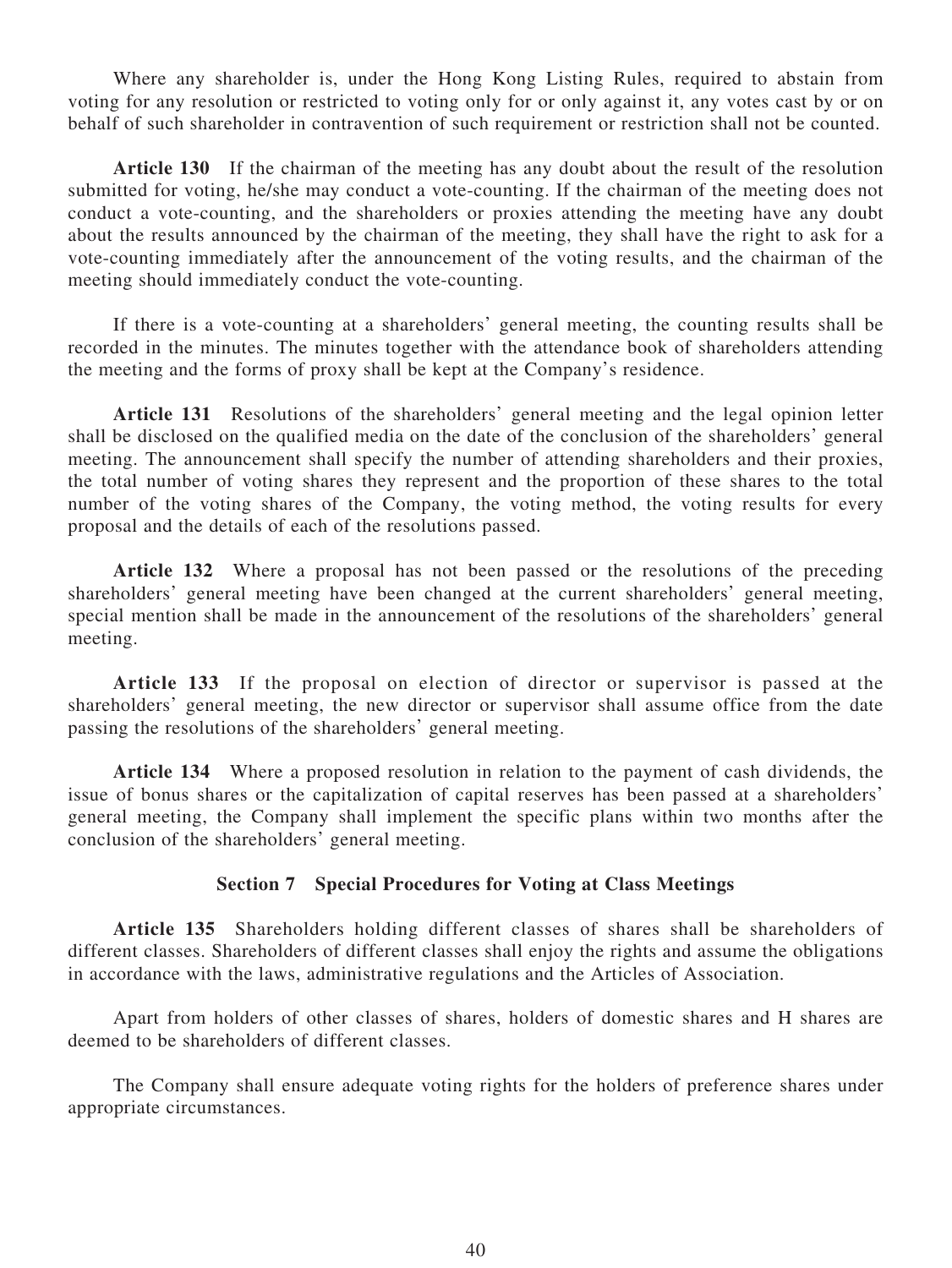**Article 136** The Company shall not proceed to change or abrogate the shareholders' rights of a class of shares unless such proposed change or abrogation has been approved by way of a special resolution at a shareholders' general meeting and by a separate shareholder meeting convened by the shareholders of the class of shares so affected in accordance with Articles 138 to 142.

**Article 137** The following circumstances shall be deemed as change or abrogation of the rights of shareholders of a certain class:

- (I) To increase or decrease the number of shares of such class, or to increase or decrease the number of shares of a class having voting rights, distribution rights or other privileges equal or superior to those of the shares of such class;
- (II) To change all or part of the shares of such class into shares of another class or to change all or part of the shares of another class into shares of that class or to grant relevant conversion rights;
- (III) To cancel or reduce rights to accrued dividends or cumulative dividends attached to shares of the said class;
- (IV) To reduce or cancel rights attached to the shares of the said class to preferentially receive dividends or to receive distributions of assets in a liquidation of the Company;
- (V) To add, cancel or reduce share conversion rights, options, voting rights, transfer rights, pre-emptive placing rights, or rights to acquire securities of the Company attached to the shares of the said class;
- (VI) To cancel or reduce rights to receive payments made by the Company in a particular currency attached to the shares of the said class;
- (VII) To create a new class of shares with voting rights, distribution rights or other privileges equal or superior to those of the shares of the said class;
- (VIII) To restrict the transfer or ownership of the shares of the said class or to impose additional restrictions;
- (IX) To issue rights to subscribe for, or to convert into, shares of the said class or another class;
- (X) To increase the rights and privileges of the shares of another class;
- (XI) To restructure the Company in such a way as to cause shareholders of different classes to bear liabilities disproportionately during the restructuring;
- (XII) To amend or cancel provisions in the section.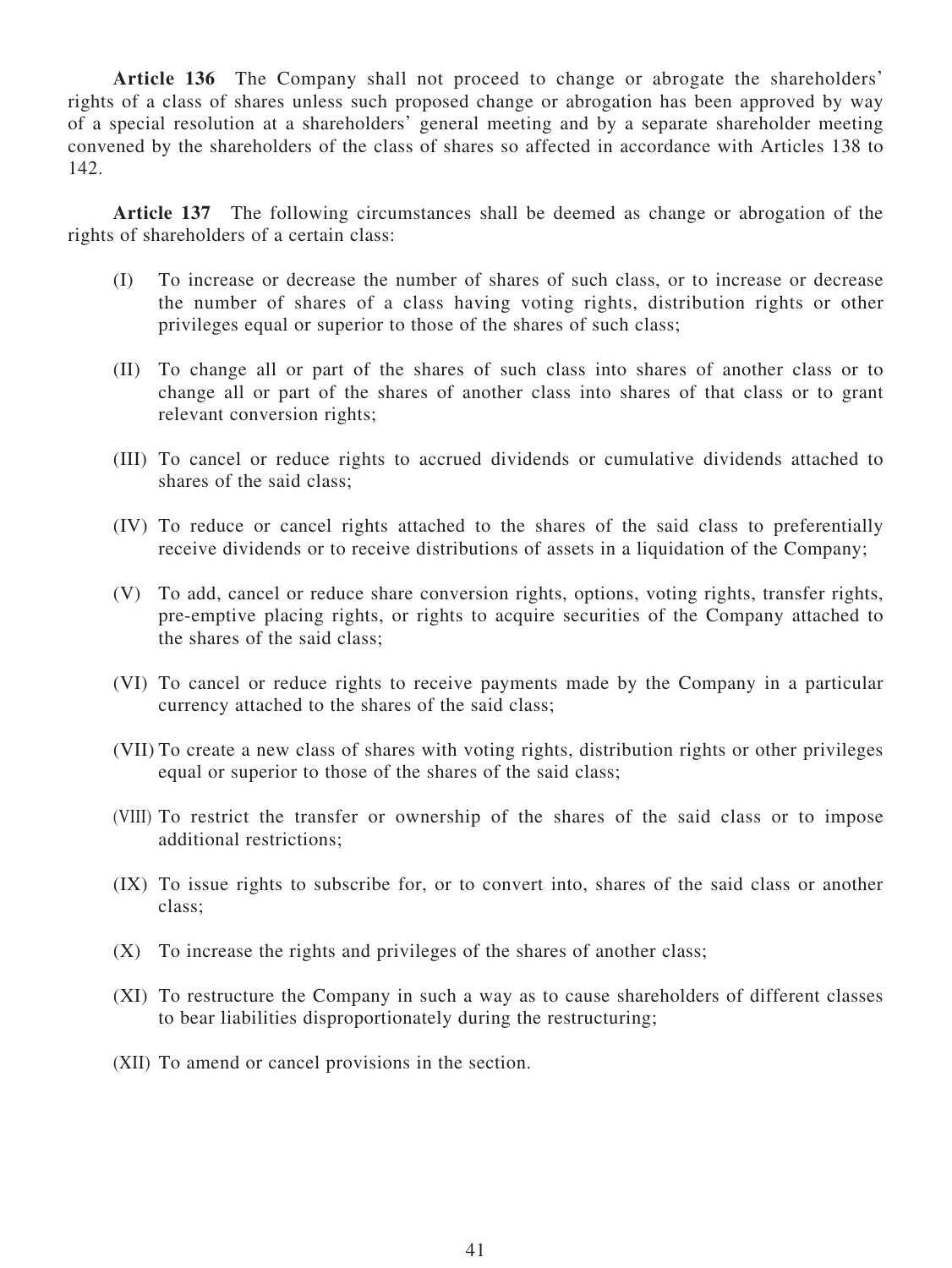**Article 138** Shareholders of the affected class, whether or not otherwise having the right to vote at shareholders' general meetings, shall nevertheless have the right to vote at class meetings in respect of matters concerning clauses (II) to (VIII), (XI) and (XII) under Article 137, but interested Shareholders shall not be entitled to vote at class meetings.

The term "interested shareholders" in the preceding paragraph shall have the following meanings:

- (I) In case of a buyback of shares by the Company by way of a general offer to all shareholders in equal proportion or by way of open market transactions on a stock exchange in accordance with Article 29 hereof, the controlling shareholders as defined in these Articles of Association shall be the "interested shareholders";
- (II) In case of a buyback of shares by the Company by an over-the-counter agreement in accordance with Article 29 hereof, holders of shares in relation to such agreement shall be the "interested shareholders";
- (III) In case of a proposed restructuring of the Company, shareholders who assume a relatively lower proportion of obligation than the obligations imposed on the other shareholders of that class or who have an interest in the proposed restructuring that is different from the general interests in such proposed restructuring of the other shareholders of that class shall be the "interested shareholders".

**Article 139** Resolution of a shareholders' class meeting shall be passed only by two-thirds or above of the total voting rights of that class being held by the shareholders attending the shareholders class meeting in accordance with Article 138.

**Article 140** When the Company is to convene a shareholders' class meeting, the requirements of the notice period of the meeting shall be governed by the relevant provisions of Article 86 of these Articles of Association, and all the registered shareholders of such class of shares shall be notified of the matters to be considered at the meeting and the date and place of the meeting.

If there are special provisions in the listing rules of the stock exchange where the shares of the Company are listed, such provisions shall prevail.

**Article 141** Notice of the shareholders class meeting shall be served only on the shareholders entitled to vote thereat.

The shareholders class meeting shall be held according to the procedure, to the extent possible, as that applicable to a shareholders' general meeting, the provisions of the Articles of Association of the Company relevant to the procedure for the holding of a shareholders' general meeting shall be applicable to a shareholder's' class meeting.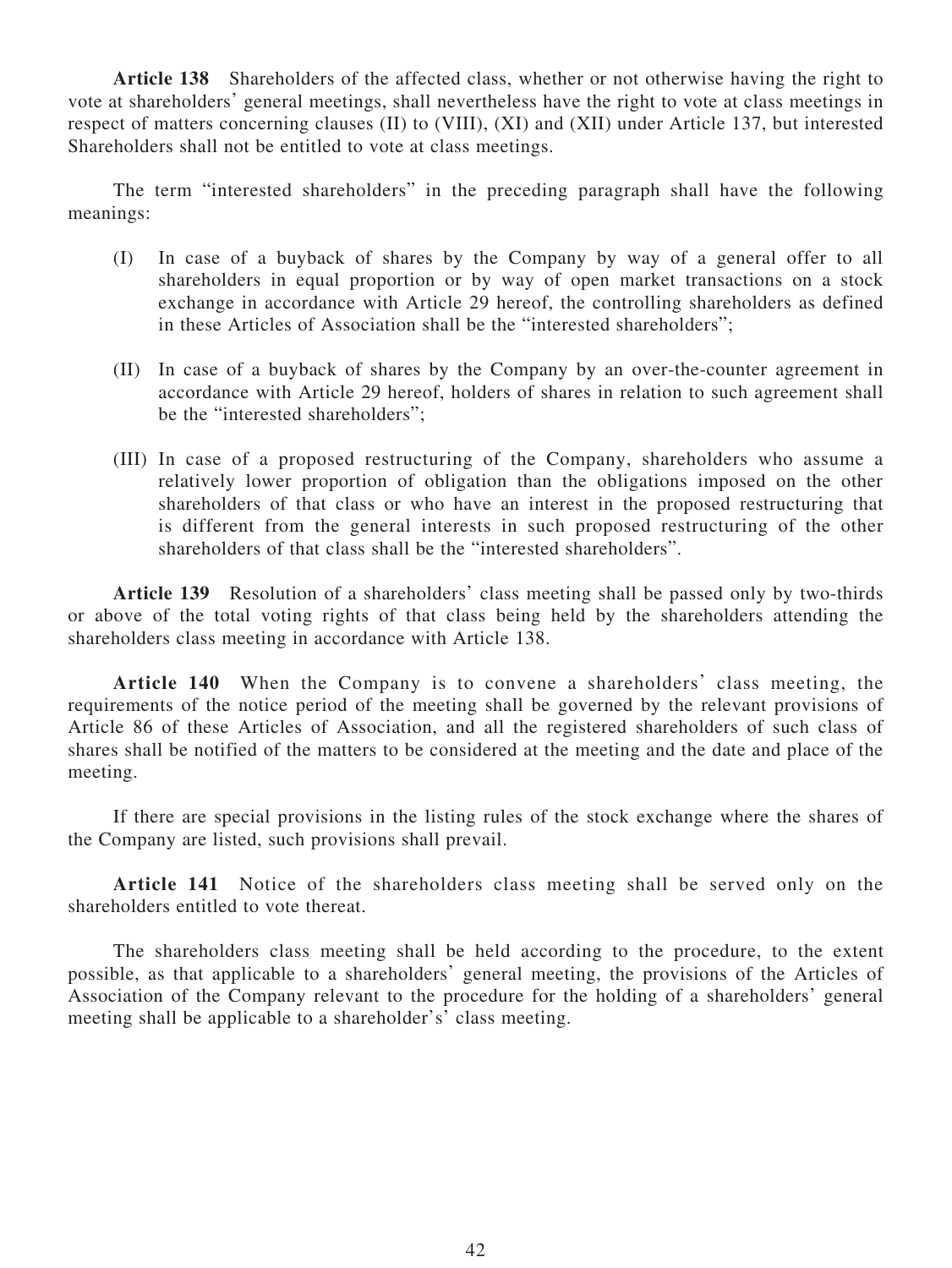**Article 142** The special procedure for voting by class shareholders shall not apply under the following circumstances:

- (I) Where with the approval by a special resolution at a shareholders' general meeting, the Company issues domestic shares and overseas-listed foreign shares in a period of 12 months, either separately or concurrently, and the respective numbers of domestic shares and overseas-listed foreign shares proposed to be issued do not exceed 20% of its respective numbers of each of the issued and outstanding domestic shares and overseas-listed foreign shares;
- (II) Where the Company's plan to issue domestic shares and overseas-listed foreign shares upon its incorporation is implemented within 15 months from the date of approval by the securities regulatory authorities under the State Council;
- (III) Where with approval of the securities regulatory authorities under the State Council, the holders of domestic shares of the Company transfer their shares to overseas investors and list and trade the said shares on overseas stock exchanges.

# **CHAPTER 5 BOARD OF DIRECTORS**

# **Section 1 Directors**

**Article 143** Directors shall be elected or replaced at the shareholders' general meeting. The term of office of the directors shall be three (3) years. Upon maturity of the current term of office, a director shall be eligible to offer himself for re-election and reappointment.

A written notice to be delivered to the Company stating the intention to nominate a candidate for the position of director and the candidate's consent to be nominated in writing shall be delivered to the Company at least seven days in advance.

In accordance with relevant laws and administrative regulations, a director whose terms of office has not expired can be removed at the shareholders' general meeting by an ordinary resolution (however, claims for compensation pursuant to any contract will not be affected).

The terms of office of director commences on the date of appointment to the expiry of the term of the session of the Board of Directors. Where a director has not been timely re-elected at the expiry of the term of office, prior to the assumption by the re-elected director, the former director shall perform his/her duty as a director in accordance with laws, administrative regulations and departmental rules and the provision of this Articles of Association.

A director' s post may be assumed by the general manager or other senior management officer(s), but the sum of the total number of directors who also assume the duties of the general manager or other senior management officer(s) and the number of staff representative directors, shall not exceed one half of the total number of directors of the Company.

Directors shall not be required to hold shares of the Company.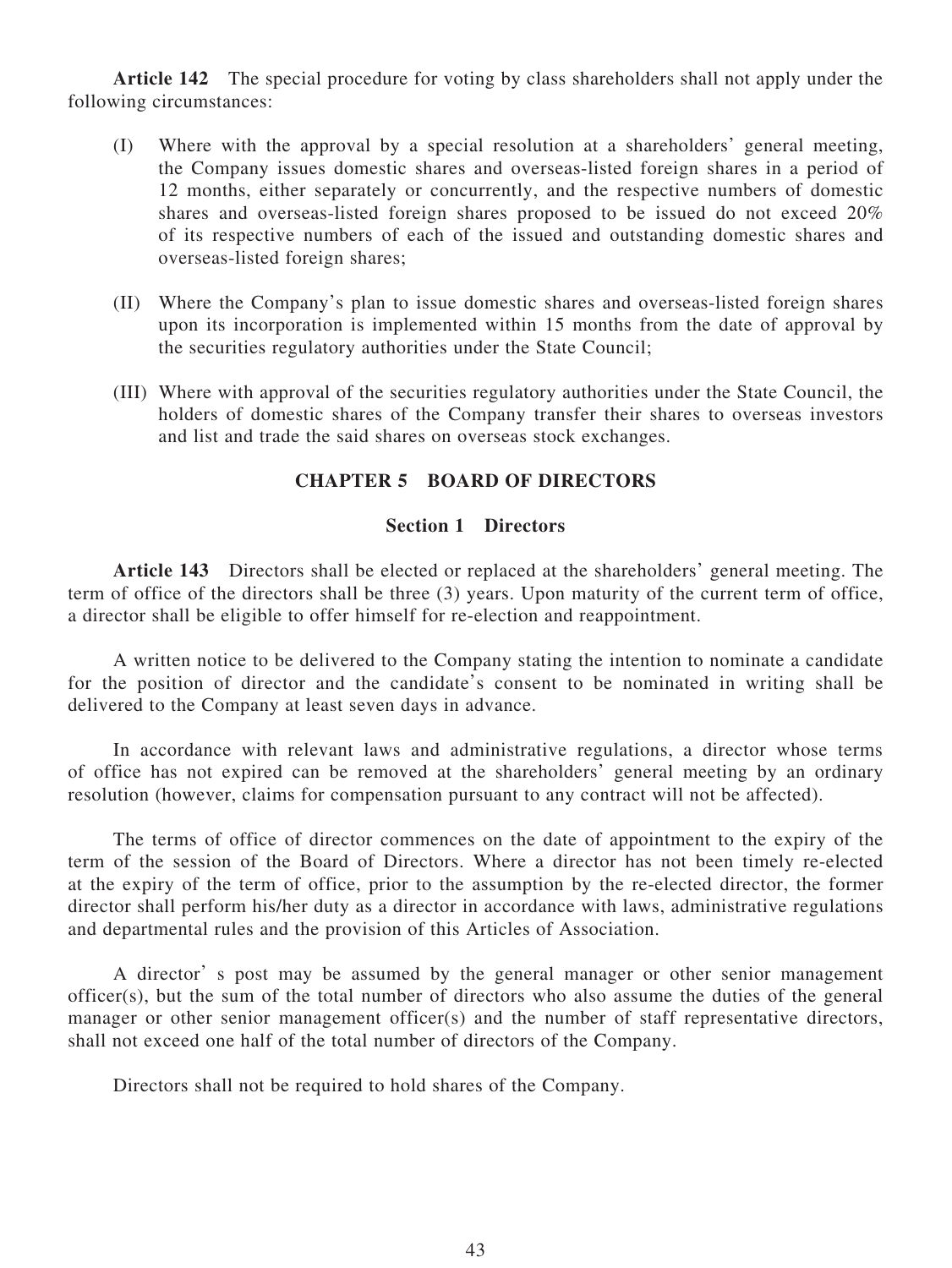**Article 144** A director shall comply with the laws, administrative regulations, departmental rules, regulatory documents, the listing rules of the stock exchange on which the shares of the Company are listed and other relevant provisions of these Articles of Association, and perform the following duties of fidelity and diligence to safeguard the interests of the listed company:

- (I) To protect the safety and integrity of the Company's assets, not to misappropriate the Company's funds and usurp the Company's property, and not to use their positions to harm the Company's interests for the benefit of the Company's actual controller, shareholders, employees, themselves or other third parties;
- (II) Not to seek business opportunities belonging to the Company for himself or herself and his or her close family members without the consent of the shareholders' general meeting of shareholders, and not to engage himself or herself or entrust others to operate similar businesses of the Company;
- (III) To ensure that he has sufficient time and energy to participate in the affairs of the Company, to pay continuous attention to events that may have a significant impact on the production and operation of the Company, to report to the Board of Directors in a timely manner on problems in the Company's business activities, and not to shirk his responsibilities on the grounds that he is not directly engaged in business management or is not aware of them;
- (IV) To in principle attend the Board of Directors in person and prudently assess the risks and benefits that may arise from matters concerned; if for any reason a director cannot attend the Board of Directors in person, he or she should choose and appoint a proxy cautiously;
- (V) To actively promote the compliant operation of the Company, to supervise the Company's true, accurate, complete, fair and timely performance of its information disclosure obligations, and to promptly correct and report on the Company's violations of law and regulations;
- (VI) To promptly report to the Board of Directors and supervise the Company's performance of its information disclosure obligations when it learns that the Company's shareholders, de facto controllers and their associates have misappropriated the Company's assets, abused their control and other circumstances that harm the interests of the Company or other shareholders;
- (VII) To strictly fulfill the commitments made;
- (VIII) Other duties of fidelity and diligence as stipulated in laws and regulations, the provisions of the CSRC and the listing rules of the stock exchange on which the shares of the Company are listed, and these Articles of Association.

**Article 145** A director who fails to attend two consecutive meetings of the Board of Directors in person or by proxy shall be deemed as unable to perform his/her duties. The Board of Directors shall propose to the shareholders' general meeting for removal of such director.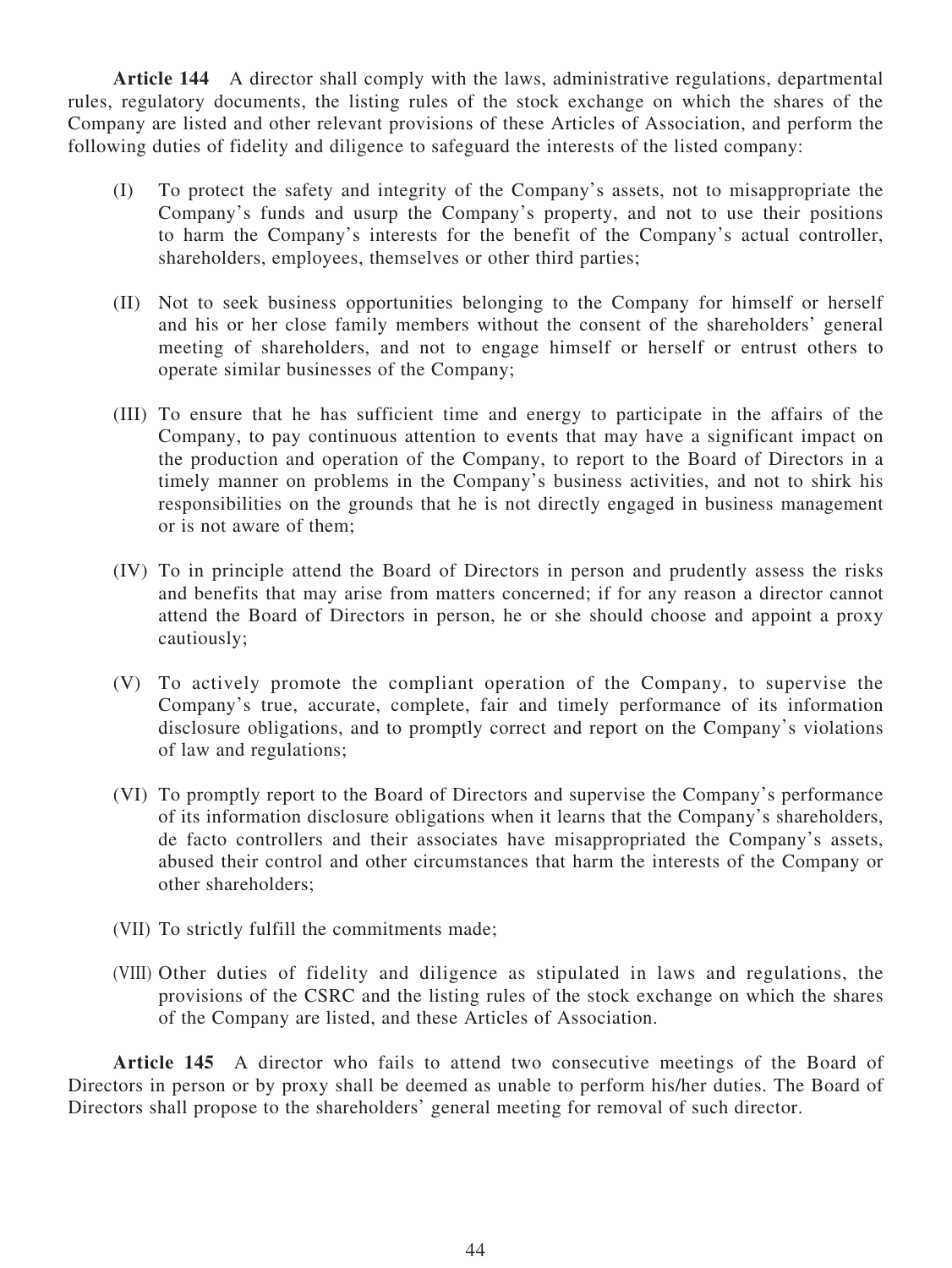**Article 146** A director may resign before expiry of his/her term of service. When a director resigns, he/she shall submit a written resignation notice to the Board of Directors. The Board of Directors shall make relevant disclosure within two (2) days.

In the event that the number of directors falls below the minimum statutory requirement due to a director's resignation, the former director shall still perform his/her duties as a director in accordance with the requirements of laws, administrative regulations, departmental rules, the listing rules of the stock exchange on which the shares of the Company are listed and the Articles of Association prior to the appointment of the re-elected director. The Board of Directors shall convene an extraordinary general meeting as soon as possible to elect directors to fill the vacancies arising from the resignation of directors. The term of office of the replacement directors shall be limited to the remaining period of the previous directors.

Save for the circumstances referred to in the preceding paragraph, the director's resignation takes effect upon delivery of his/her resignation report to the Board of Directors.

**Article 147** When a director's resignation comes into effect or his/her term of service expires, the director shall complete all transfer procedures with the Board of Directors. His/her fiduciary duties towards the Company and the shareholders do not necessarily cease. Their duty of confidence in relation to trade secrets of the Company survives their termination of tenure until such trade secrets become public information. The continuance of other duties shall be determined on a fair basis depending on the time lapse between the termination of tenure and the occurrence of the event concerned and the circumstances under which the relationships between them and the Company are terminated.

**Article 148** No directors shall act, in their personal capacity, on behalf of the Company or the Board of Directors in contravention of provisions of the Articles of Association or without appropriate authorization by the Board of Directors. A director shall, when acting in his/her personal capacity, state his/her standings and identities in advance if a third party has reasons to believe that the said director is acting on behalf of the Company or the Board of Directors.

**Article 149** A director shall be personally liable for any loss suffered by the Company as a result of a violation by him/her of any laws, administrative regulations, departmental rules, the listing rules of the stock exchange on which the shares of the Company are listed or these Articles of Association in the course of performing his/her duties.

**Article 150** The Company has independent directors. The terms of appointment, nomination and election procedures, tenure of office, resignation and powers of independent directors shall be carried out in accordance with the relevant provisions of laws, administrative regulations, departmental rules, the requirements of CSRC and the listing rules of the stock exchange on which the shares of the Company are listed.

An independent director may resign before the expiration of his or her term of office. If at any time the independent directors of the Company do not meet the quorum, qualification or independence requirements set out in the Hong Kong Listing Rules, the Company shall immediately notify the Hong Kong Stock Exchange and make an announcement stating the relevant details and reasons and appoint a sufficient number of independent directors to meet the requirements of the Hong Kong Listing Rules within three months after the occurrence of the non-compliance condition.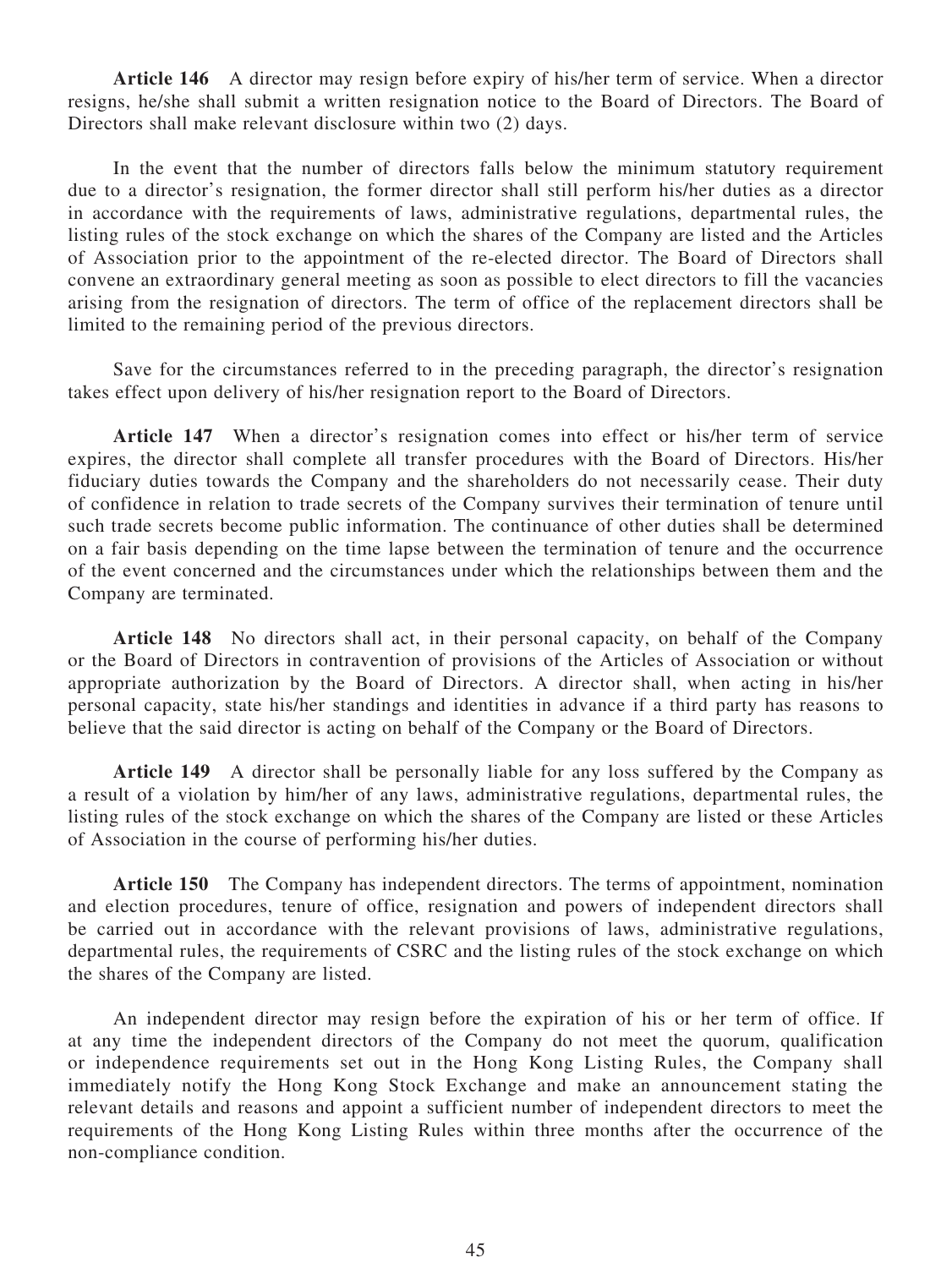For independent directors who are not qualified or competent as independent directors, fail to perform their duties independently or fail to safeguard the legitimate rights and interests of the Company and the small and medium shareholders, shareholders who individually or collectively hold more than one percent of the shares of the Company may submit a proposal to the Board of Directors of the Company to challenge or remove an independent director. The independent director concerned shall promptly explain the challenged matters and disclose them.

The Board of Directors of the Company shall promptly convene a special meeting to discuss the matter after receiving the relevant challenge or proposal for removal and disclose the results of the discussion.

# **Section 2 Board of Directors**

**Article 151** The Company shall have a Board of Directors which shall report to the shareholders' general meeting.

**Article 152** The Board of Directors shall consists of 9 directors including three independent directors, one chairman and one vice chairman.

**Article 153** The Board of Directors shall exercise the following powers:

- (I) To convene shareholders' general meetings and report its work to the shareholders' general meeting;
- (II) To implement the resolutions of shareholders' general meetings;
- (III) To decide on the Company's business plans and investment plans;
- (IV) To formulate the Company's plans on annual financial budgets and final accounts;
- (V) To formulate the Company's profit distribution plans and plans on making up losses;
- (VI) To formulate proposals for the increase or reduction of the registered capital of the Company and for the issuance and listing of bonds or other securities;
- (VII) To formulate plans for any substantial acquisition by the Company and repurchase of the shares of the Company, merger, division, dissolution and change in the form of the Company;
- (VIII) To decide, as authorized by the shareholders' general meetings, on matters relating to the Company' s external investment, acquisitions or disposal of assets, mortgage of assets, entrusted wealth management and connected transactions;
- (IX) To make decisions on the establishment of the Company' s internal management bodies;
- (X) Based on the nomination by the chairman of the Board of Directors, to appoint or dismiss the Company's general manager and the secretary to the Board of Directors and to determine their remuneration, rewards and punishments; based on the nomination by the general manager, to appoint or dismiss deputy general managers, Chief Financial Officer and other senior management officer(s) of the Company and to determine their remuneration, incentives and punishments;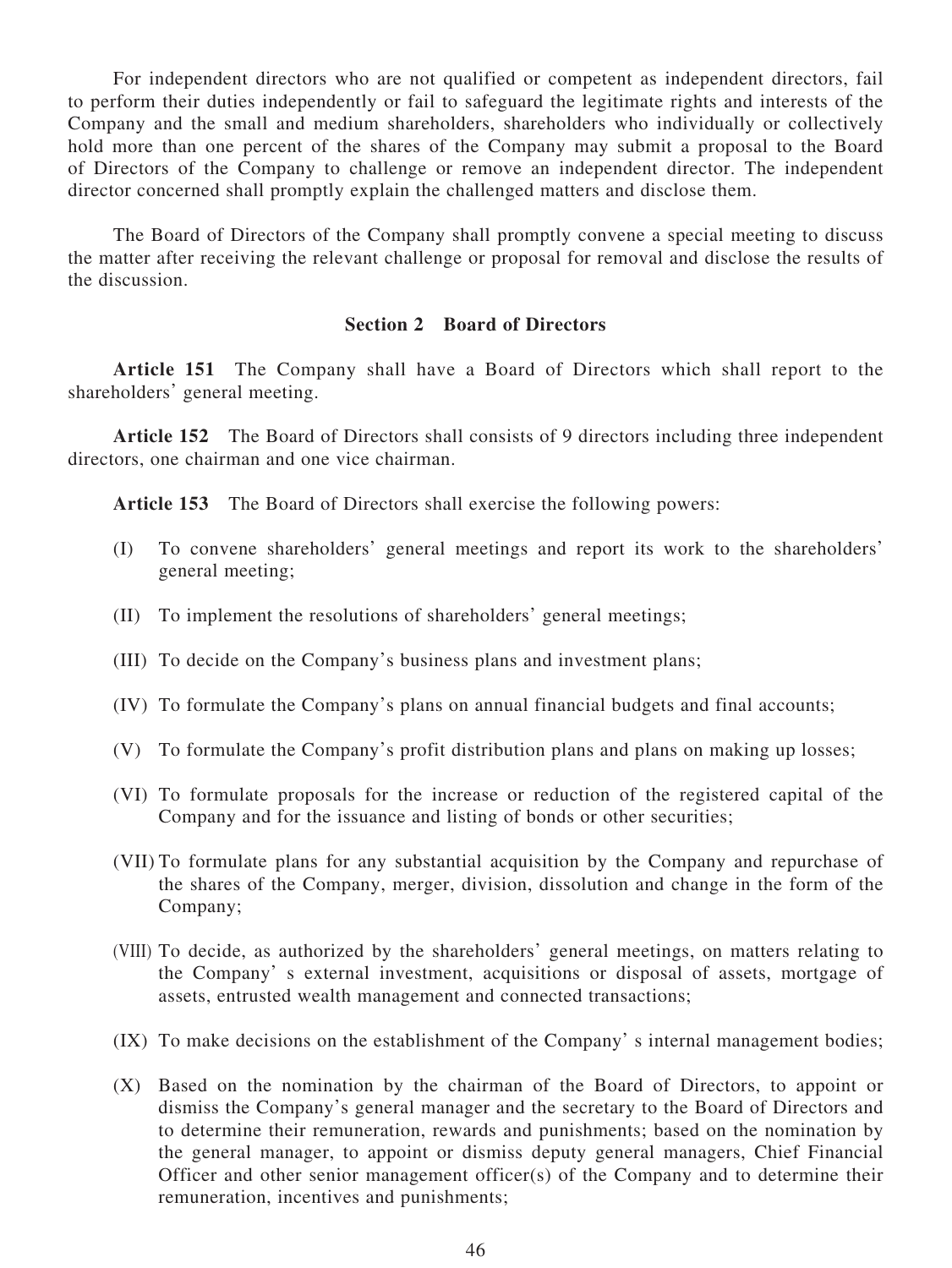- (XI) To formulate the basic management system of the Company;
- (XII) To formulate proposals for amendments to the Articles of Association;
- (XIII) To manage information disclosure of the Company;
- (XIV) To propose to the shareholders' general meeting to appoint or change the accounting firm that provides auditing services for the Company for the current financial year;
- (XV) To listen to the work report and inspect the work of the general manager;
- (XVI) To decide to repurchase shares of the Company in the circumstances specified in clauses (III), (V) and (VI) of Article 27 of these Articles of Association;
- (XVII) Other functions and powers provided by laws, administrative regulations, departmental rules, the listing rules of the stock exchange on which the shares of the Company are listed, these Articles of Association and the shareholders' general meeting.

In respect of the Board of Directors' resolutions relating to matters specified above, except for clauses (VI), (VII) and (XII) and as other matters specified by laws, administrative regulations, departmental rules, the listing rules of the stock exchange on which the shares of the Company are listed and these Articles of Association that shall be passed by not less than two-thirds of all directors, the remaining resolutions may be passed by more than half of all directors.

For matters outside of the scope of authorization by the shareholders' general meeting shall be submitted to the shareholders' general meeting for consideration

**Article 154** The Board of Directors of the Company shall explain to the shareholders' general meeting when a registered accounting firm issues a non-standard audit opinion regarding the Company's financial report.

**Article 155** The Board of Directors shall formulate rules of procedure of the Board of Directors to ensure the Board of Directors will execute the resolutions of the shareholders' general meeting, improve work efficiency and guarantee scientific decision making.

The Rules of Procedure of the Board of Directors shall be annexed to these Articles of Association and shall be prepared by the Board of Directors and implemented upon approval by the shareholders' general meeting.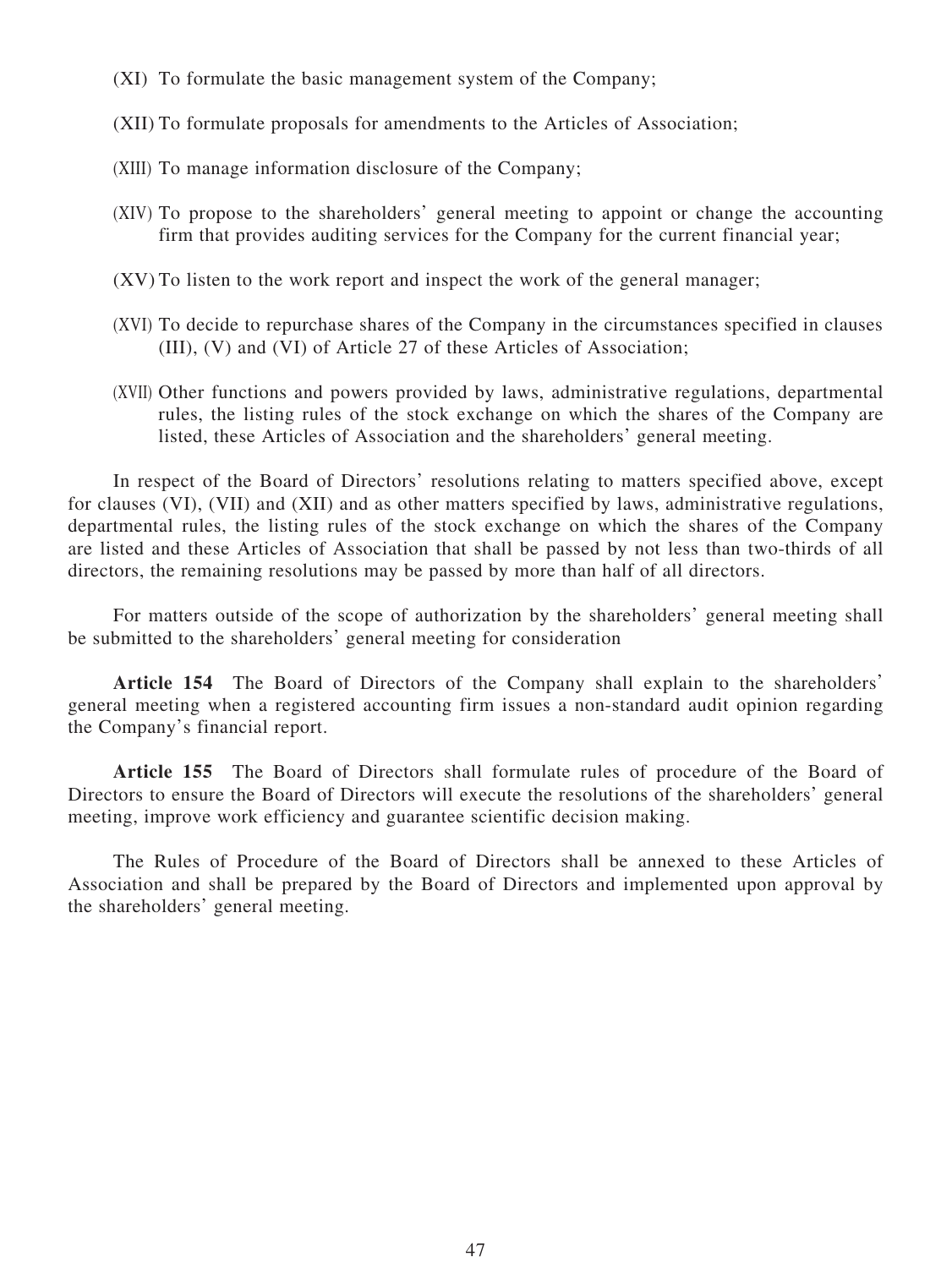**Article 156** The Board of Directors shall define the authority required for foreign investments, acquisition and sale of assets, pledge of assets, external guarantee matters, entrusted financial management and connected transactions, and establish rigorous review and decision-making procedures. Major investment projects shall be evaluated by relevant experts and professionals and reported to the shareholders' general meeting for approval.

- (I) The transactions referred to in this Article are the same as those stipulated in clauses (I) of Article 69 of these Articles of Association.
- (II) Transactions (other than the provision of guarantees and financial assistance) made by the Company shall be submitted to the Board of Directors for consideration if they meet one of the following criteria:
	- 1. Total assets involved in the transaction account for more than 10% of the Company's latest audited total assets. If both book value and appraised value are available for the total assets involved, the higher value shall be used as the basis for calculation;
	- 2. Operating revenue arising from the subject matter of the transaction (e.g. equity interest) for the latest fiscal year accounts for more than 10% of the audited operating revenue of the Company for the latest fiscal year, and the absolute amount exceeds RMB10 million;
	- 3. Net profit arising from the subject matter of the transaction (such as equity interest) for the latest fiscal year accounts for more than 10% of the audited net profit of the Company for the most recent fiscal year, and the absolute amount exceeds RMB1 million;
	- 4. Transaction amount (after accounting for debts assumed and expenses incurred) of the transaction accounts for more than 10% of the Company's latest audited net assets, and the absolute amount exceeds RMB10 million;
	- 5. Profit generated from the transaction accounts for more than 10% of the audited net profit of the Company for the latest fiscal year, and the absolute amount exceeds RMB1 million.

If the data involved in the calculation of the above indicators is negative, the absolute value will be adopted.

(III) The Board of Directors shall have the right to approve any connected transaction having a total transaction amount exceeding RMB300,000 entered into with a connected natural person, or having a total transaction amount exceeding RMB3,000,000 and accounting for more than 0.5% of the absolute value of the Company's latest audited net assets entered into with a connected legal person. For any identical connected transactions conducted within a 12 months' period, the cumulative transaction amount for the period shall be used for purpose of calculation.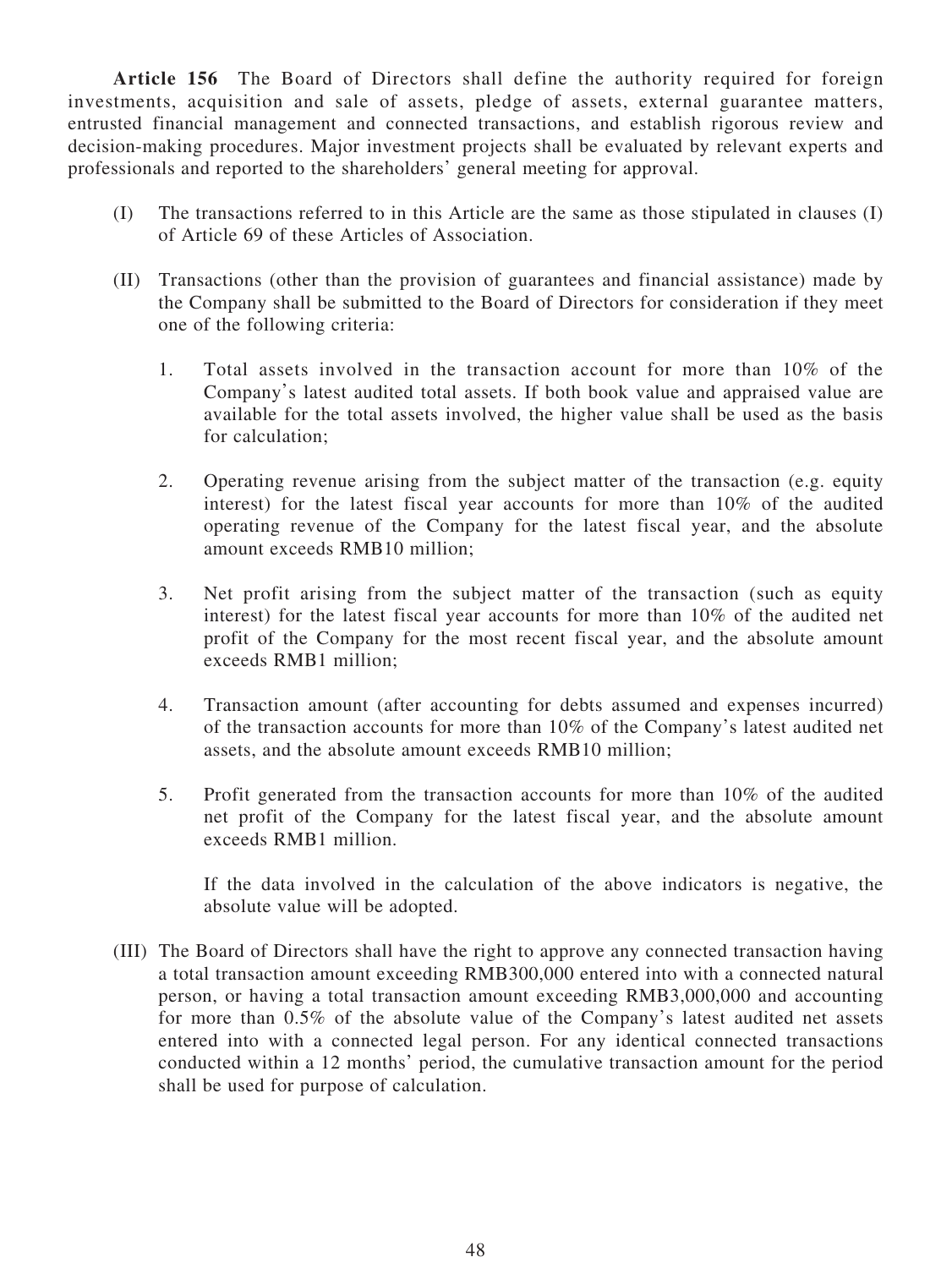If the transaction (except for the provision of guarantees) entered into between the Company and the connected parties has a transaction amount exceeding RMB30 million and accounts for more than 5% of the absolute value of the Company's latest audited net assets, it shall be submitted to the shareholders' general meeting for consideration. For any identical connected transactions conducted within a 12 months' period, the cumulative transaction amount for the period shall be used for purpose of calculation.

- (IV) The Company's external guarantees shall follow the following requirements.
	- 1. the Company's external guarantees must be considered by the Board of Directors or the shareholders' general meeting. The Board of Directors shall have the right to approve the external guarantees other than those required to be submitted to the shareholders' general meeting for consideration and approval as specified in the provisions of these Articles of Association.
	- 2. the provision of an external guarantee shall be considered and approved by at least two-thirds of the directors present at the Board of Directors' meeting.
- (V) The provision of financial assistance by the Company shall be approved by way of resolution by at least two-thirds of the directors present at the meeting of the Board of Directors, and the related information disclosure obligations shall be fulfilled in a timely manner. The provisions stated herein does not apply to financial assistance provided to subsidiaries controlled by the Company with its accounts consolidated into the Company's consolidated statements and more than 50% of its share interests held by the Company.

If they fall within the scope of the above authorization but are required by laws and regulations or deemed necessary by the Board of Directors to be reported to the shareholders' meeting for approval, they shall be submitted to the shareholders' meeting for consideration.

**Article 157** When the Board of Directors disposes of fixed assets, if the sum of the expected value of the fixed assets to be disposed of and the value obtained from the fixed assets already disposed of in the four months prior to this proposed disposal exceeds 33% of the value of the fixed assets as shown in the balance sheet recently considered by the shareholders' general meeting, the Board of Directors shall not dispose of or agree to dispose of such fixed assets without the approval of the shareholders' general meeting.

Disposal of fixed assets referred to in this Article includes the act of transferring interests in certain assets, but does not include the act of providing fixed assets as guarantees.

The validity of the transactions carried out by the Company in disposing of fixed assets shall not be affected by a violation of the first paragraph of this Article.

**Article 158** The chairman of the Board of Directors shall be a director of the Company and elected by a majority of all the directors of the Board of Directors.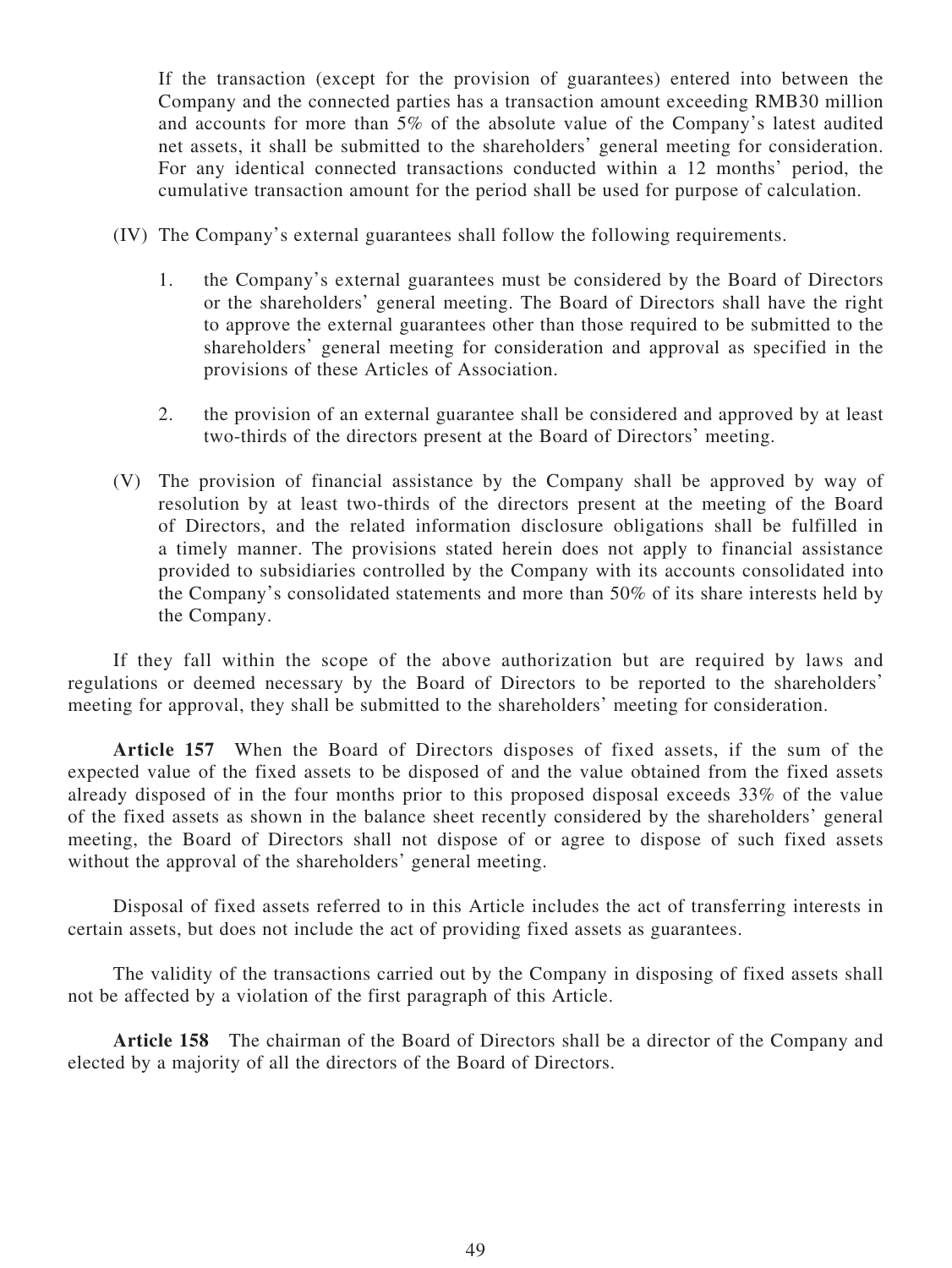**Article 159** The chairman of the Board of Directors shall exercise the following powers:

- (I) To preside over the shareholders' general meeting, and to convene and preside over the meetings of the Board of Directors;
- (II) To urge and check the implementation of Board of Directors' resolutions;
- (III) To sign the shares, bonds and other negotiable securities issued by the Company;
- (IV) To sign material documents and other documents needed to be signed by the Company's as a legal representative;
- (V) To exercise other powers as a legal representative;
- (VI) In the event of emergency of force majeure such as catastrophic natural disaster, to enforce special discretion on Company affairs in accordance with provision of laws and interest of the Company, reporting to the Board of Directors of the Company or the shareholders' general meeting afterwards;

(VII) Other functions and powers conferred by the Board of Directors.

**Article 160** Vice chairman of the Board of Directors shall assist the work of Chairman of the Board of Directors. Whereas the chairman is unable or fail to perform his duties, the vice chairman shall perform the duties; if the vice chairman unable or fail to perform his duties, one director elected by a majority of directors shall perform the duties.

**Article 161** Meeting of the Board of Directors shall be held at least 4 times a year and be convened by the chairman of the Board of Directors. A notice shall be given to all directors and supervisors 14 days before the date of the proposed meeting.

**Article 162** A special meeting of the Board of Directors may be convened upon requisition by either shareholder holding 10% or more of voting shares, or one-third or more of directors or the Supervisory Committee. The chairman of the Board of Directors shall convene and hold the meeting of the Board of Directors within 10 days after receiving the requisition.

**Article 163** Notice to convene an extraordinary meeting of the Board of Directors may be served by, including but not limited to: telephone, fax, mail, e-mail, and personal delivery. The latest time for notification is: 3 days before the meeting is held.

In case of emergency and that it is necessary to convene an extraordinary meeting of the Board of Directors as soon as possible, notice of the meeting may be given by telephone or other oral means at any time, but the convener shall give an explanation at the meeting.

**Article 164** The notice of meeting of the Board of Directors includes the following contents:

- (I) Date and place of the meeting;
- (II) The duration of the meeting;
- (III) The subjects and topics to be considered;
- (IV) The date when the notice is served.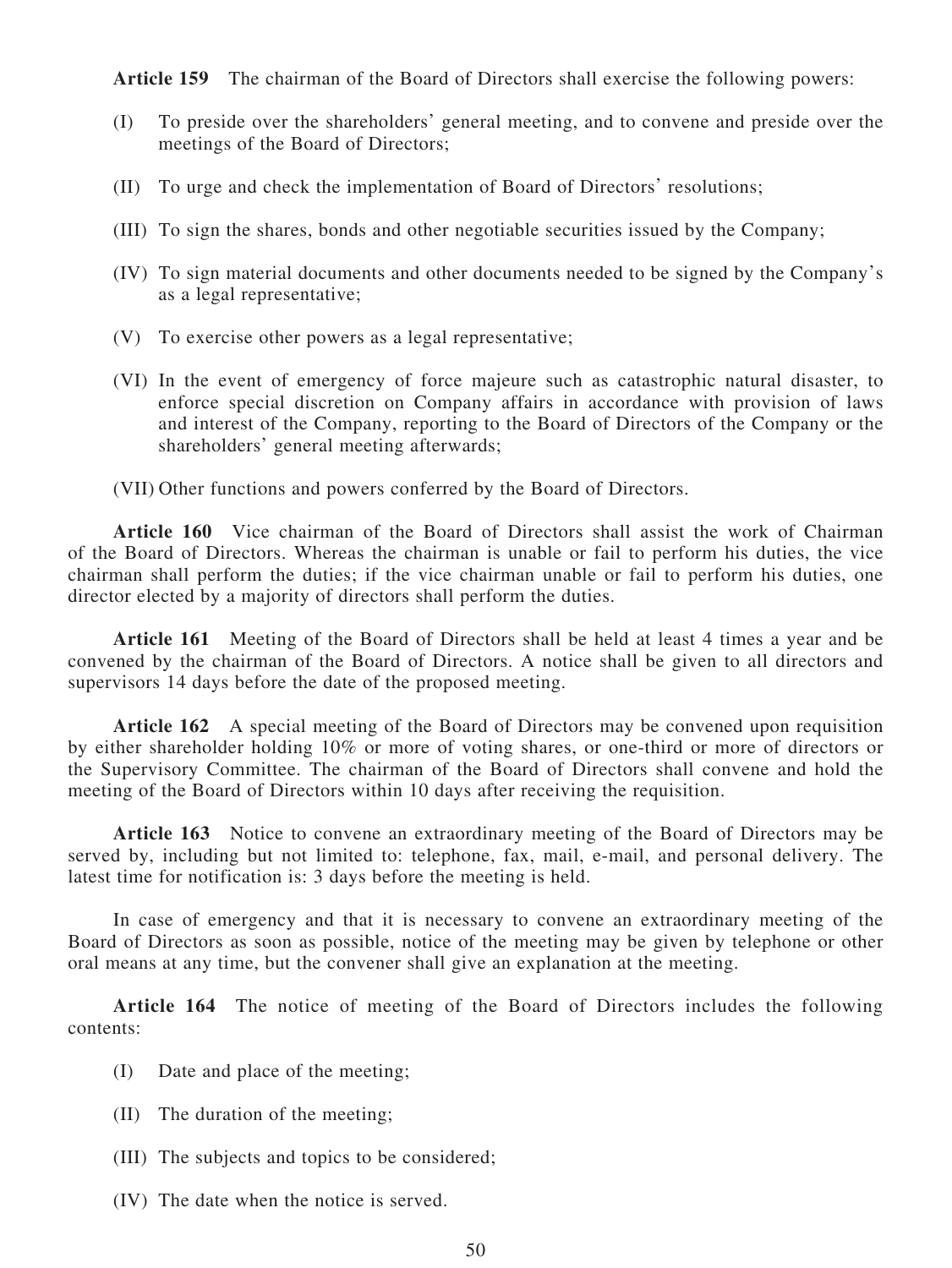**Article 165** Meeting of the Board of Directors shall be held only when more than half of the directors attend the meeting. The Board of Directors' resolutions must be voted for by more than half of all the directors.

A director shall have one vote when voting on a resolution of the Board of Directors. Each director shall have one vote. In the case of an equality of negative votes and affirmative votes, the chairman of the Board of Directors shall have the casting vote.

**Article 166** When the directors have connected relationship with the enterprise involved in the resolution to be passed at the meeting of the Board of Directors, he/she shall not vote in respect of such resolution and shall not vote on behalf of other directors. Such meeting of the Board of Directors shall be held in the attendance of more than half of the directors without connected relationship. All resolutions to be passed at the shareholders' general meeting shall be passed by a majority of the directors without connected relationship.

If number of the directors without connected relationship attending the meeting is less than 3, such matter shall be resolved at the shareholders' general meeting.

**Article 167** The voting method for the resolutions of the Board of Directors shall be by open ballot or show of hands.

Extraordinary meetings of the Board of Directors may be held virtually with circulation of resolutions (including the delivery of meeting materials by hand, mail, fax, and e-mail), by telephone conference, or by video conference, and resolutions may be passed by circulation when signed by the participating directors, provided that the directors fully express their opinions.

**Article 168** Directors shall attend meetings of the Board of Directors in person. Where a director is unable to attend a meeting of the Board of Directors, he/she may authorize in writing another director to attend on his/her behalf. In case the director is an independent director, he or she shall appoint another independent director. A power of attorney shall indicate the name of the proxy, matters of entrustment, the scope of authorization and its valid term, and shall be signed and sealed by the appointer. The appointed director who attends the meeting shall exercise a director's duties as authorized. If a director fails to attend a meeting of the Board of Directors in person and fails to appoint a representative to attend the meeting, he/she shall be deemed to have waived his/ her voting rights at the meeting.

**Article 169** The Board of Directors shall keep minutes of resolutions on matters discussed at relevant meetings. The minutes shall be signed by the directors and the person who recorded the minutes present at such meetings. Directors present at such meeting are entitled to have their speeches at the meeting descriptively recorded in the minutes.

Board of Directors meeting minutes shall be kept as the Company's records for at least 10 years.

**Article 170** The minutes of meetings of the Board of Directors shall include the following:

- (I) The date, place and name of convener of the meeting;
- (II) The names of the directors present and the directors (proxies) entrusted by others to attend the meeting of the Board of Directors;
- (III) The agenda of the meeting;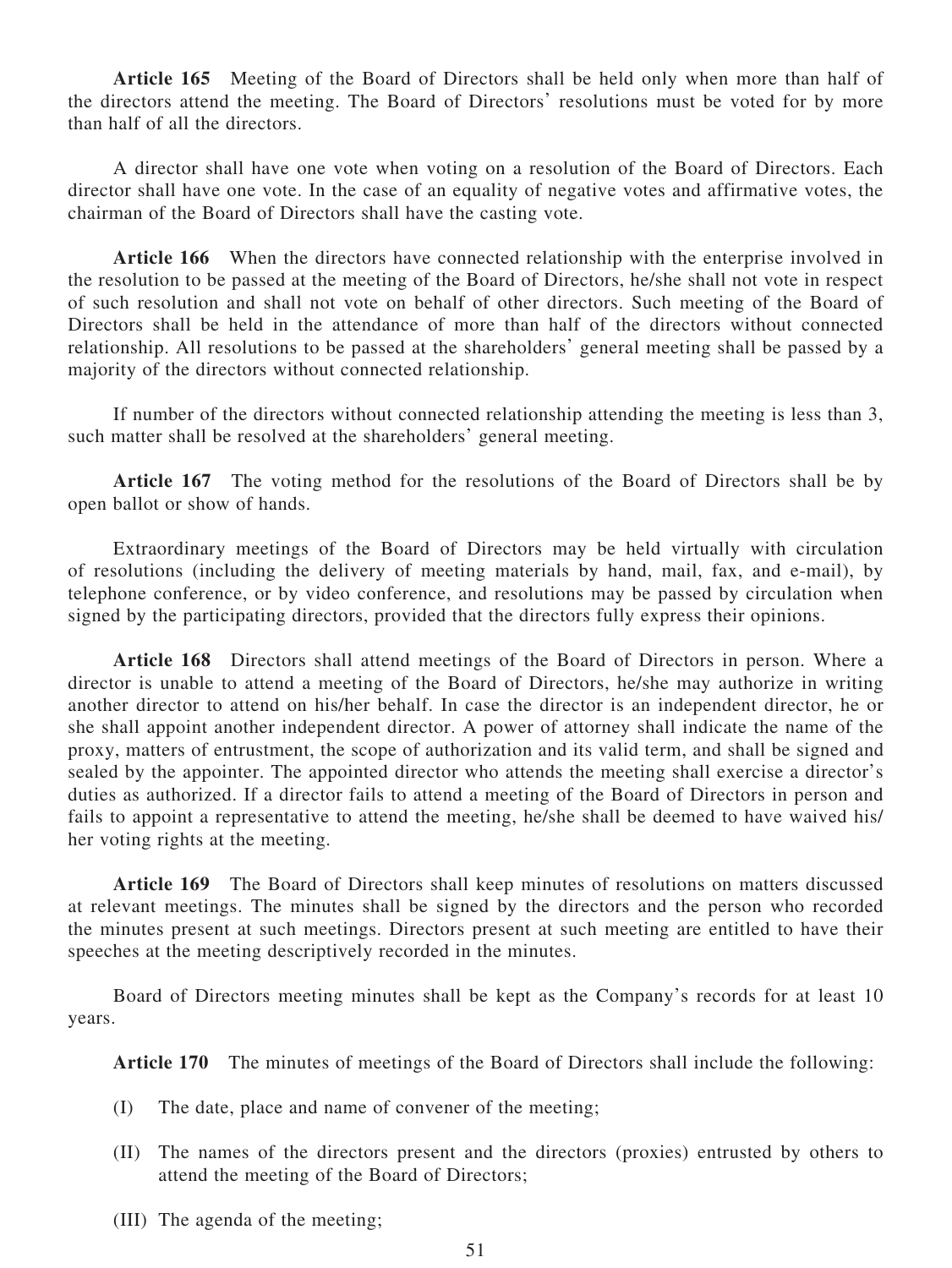- (IV) Key points of directors' speeches;
- (V) The method of voting and result of each resolution (the voting results shall indicate the number of votes for, against or abstaining from a resolution).

**Article 171** Directors shall be liable for the resolutions of the Board of Directors. If a resolution of the Board of Directors violates laws, regulations, the Articles of Association or resolutions of shareholders' general meeting, which causes serious losses to the Company, the directors who voted for the resolution shall be liable to the Company; if it can be proved that a director voted against the resolution expressly when the resolution was voted on, such director shall be waived from such liability.

### **Section 3 Independent Directors**

**Article 172** The Board of Directors shall consist of at least one-third of independent directors, and at least one of them shall be a professional accountant in compliant with the requirements of the Hong Kong Listing Rules. The independent directors have the obligation of fiduciary and diligence to the Company and all shareholders. The independent directors must, in accordance with the requirements of related laws and regulations and the Articles of Association, carefully perform its duties and protect the overall interests of the Company, especially in monitoring any conditions to prevent impairment of the lawful rights and interests of small and medium shareholders.

The independent directors shall perform its duties independently without being affected by the major shareholders and the actual controller of the Company or other interested entities or individuals.

**Article 173** The independent directors shall attend meeting of the Board of Directors as scheduled, in order to understand the production and operation of the Company, actively investigate and obtain necessary information for making decision. The independent directors shall submit to the annual general meeting of the Company the annual report of all independent directors stating the performance of their duties.

**Article 174** Independent directors shall maintain their independence, ensure that they have sufficient time and energy to perform their duties conscientiously and effectively, pay continuous attention to the situation of the Company, carefully review all documents and express independent opinions objectively. In exercising their powers, the independent directors shall pay special attention to whether the relevant deliberations and procedures comply with the requirements in the relevant documents issued by the SFC and other regulatory authorities.

**Article 175** Independent directors shall verify the contents of the resolutions of the Board of Directors announced by the Company and take the initiative to examine the reports and information about the Company. Where it is found that there may be material matters not submitted to the Board of Directors or the shareholders' general meeting for consideration as required, that the Company has not fulfilled its obligations of information disclosure in a timely or appropriate manner, that there may be false records, misleading statements or material omissions in the information released by the Company, that the production and operation may be in violation of laws, regulations or the Articles of Association, and other circumstances suspected of being in violation of laws and regulations or damaging the rights and interests of public shareholders, they shall proactively inspect the situation and promptly make written inquiries to the Company and urge the Company to effectively rectify or publicly clarify the situation.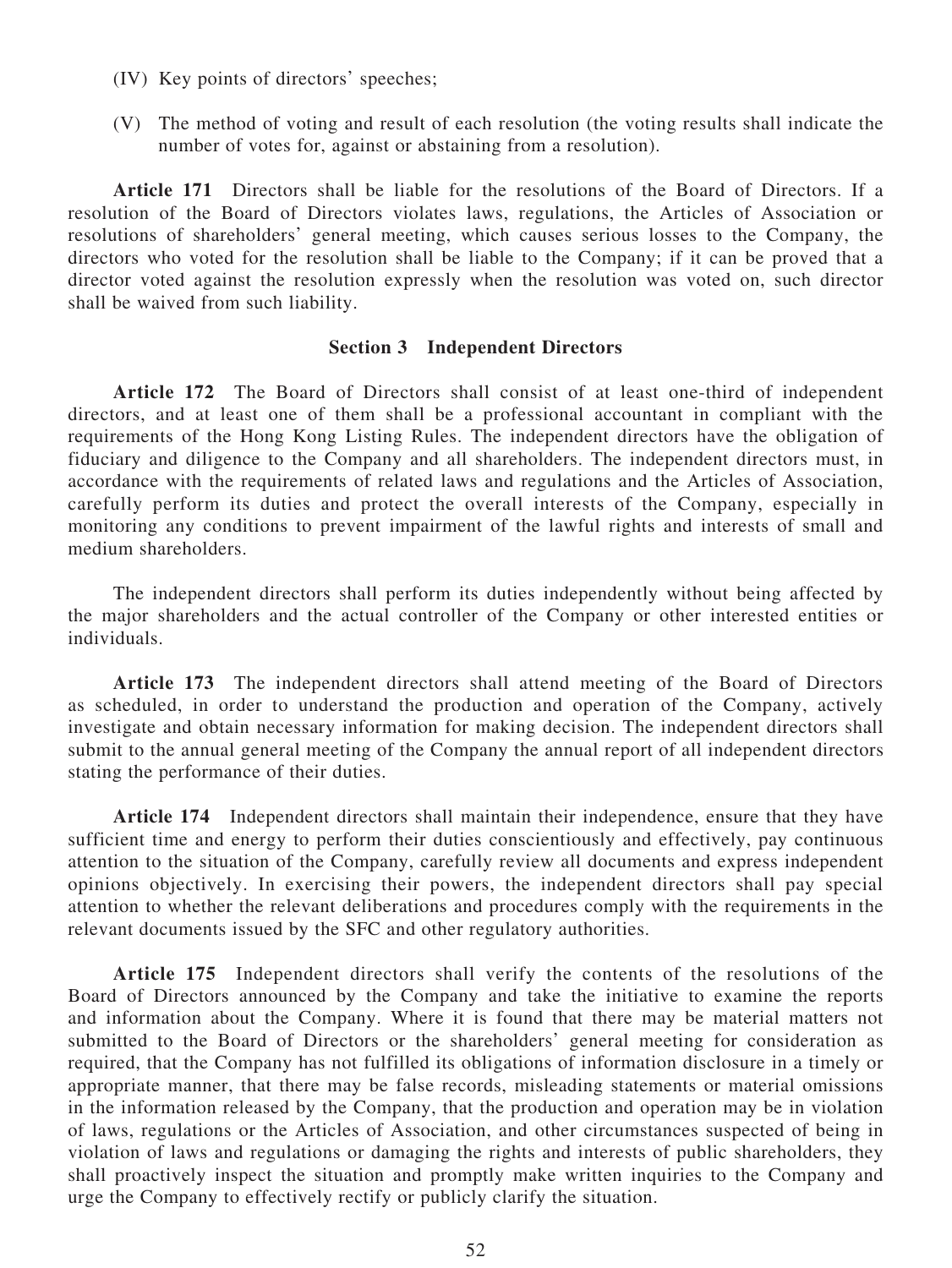**Article 176** The Company shall establish a working system of the independent directors, and the Company and its senior management shall actively cooperate with the independent directors in performing their duties. The Company shall ensure that the independent directors enjoy the same right to information as other directors, provide relevant materials and information to the independent directors in a timely manner, regularly inform them of the Company's operation, and organize site visits for the independent directors when necessary.

**Article 177** If an independent Director cannot fulfill the independence qualification or is unsuitable to carry out the duties of an independent Director, resulting in the number of independent Directors falling below the minimum requirement as stipulated by these Articles of Association, the Company shall make up the shortfall to maintain a sufficient number of independent Directors.

**Article 178** Independent directors and persons proposed for appointment as independent Directors shall comply with the requirements of the securities regulatory authority of the place of listing of the Company and attend training provided by the securities regulatory authority and its authorized institutions.

**Article 179** The independent directors shall meet the following requirements:

- (I) To have the qualification of acting as a director of a Company according to the laws, administrative regulations and other relevant requirements specific to the place of listing of the Company;
- (II) To have the independence feature as above required by the Guiding Opinion on the Establishing Independent Director System by Listed Companies;
- (III) To have the basic understanding of operation of the Company and be familiar with the relevant laws, administrative regulations, regulatory provisions and rules of the place of listing of the Company;
- (IV) To possess five or more years of experience in law, economics or other necessary duties as an independent director;

**Article 180** The following persons are not allowed to be the independent director:

- (I) Employees of the Company or its associated companies and their immediate family members, major social relationships (immediate family refers to the spouse, parents, and children, etc.; major social relationships refer to the brothers and sisters, parents-in-law, daughters-in-law and sons-in-law, brothers-in-law and sisters-in-law, etc.);
- (II) Natural person shareholders and their immediate family member holding, directly or indirectly, 1% or more of issued share capital of the Company or the top ten largest shareholders;
- (III) Corporate shareholder holding, directly or indirectly, 5% or more of the issued share capital of the Company or employees of the top five largest corporate shareholders and their immediate family members;
- (IV) Persons falling in one of the above-mentioned in the preceding year;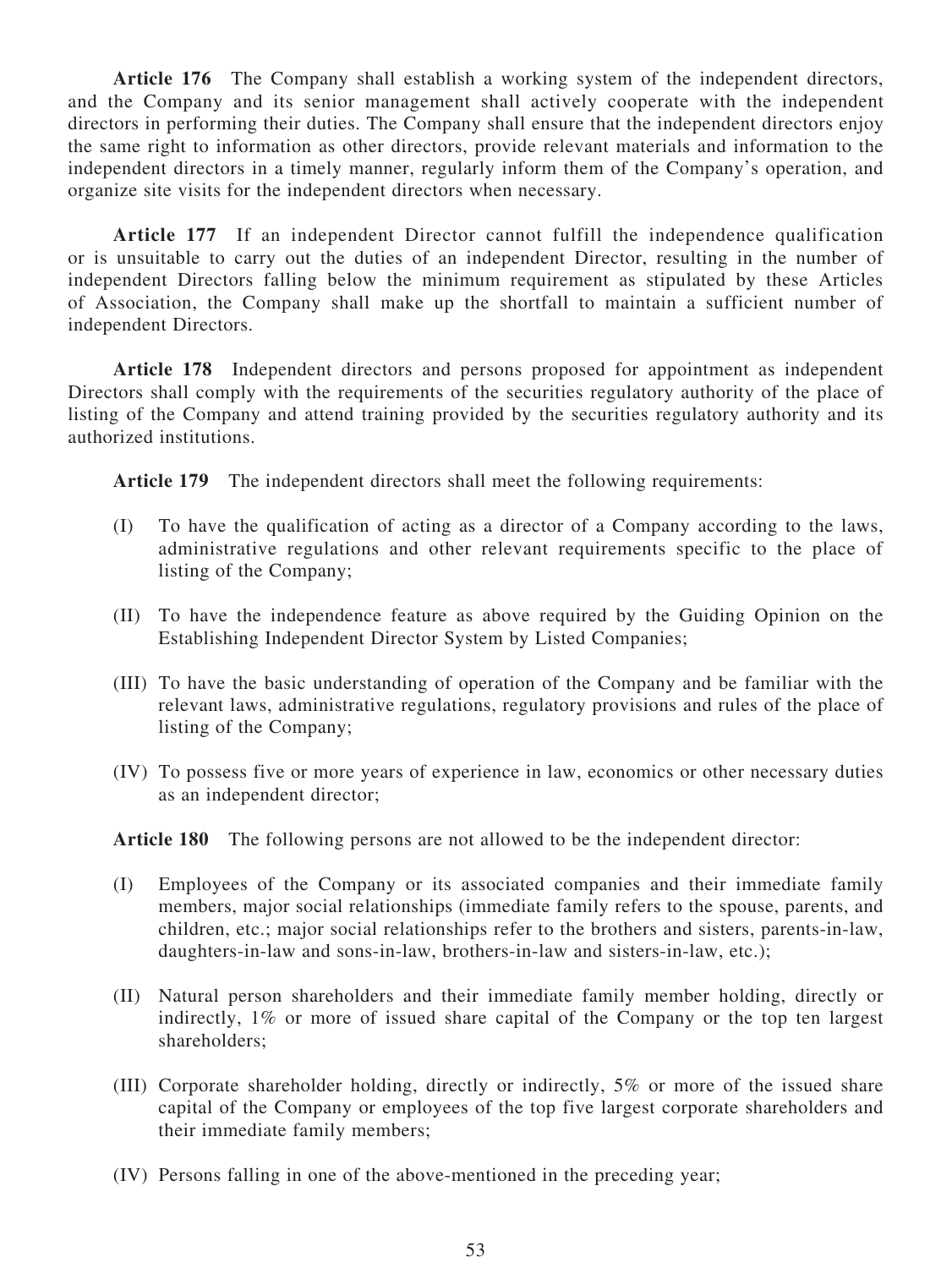- (V) Persons that provide the financial, legal and consulting services to the Company or its affiliated companies;
- (VI) Other persons who concurrently serve as independent director for five (5) listed companies;
- (VII) The persons whose appointment will affect the independence as an independent director as specified by the Hong Kong Listing Rules;
- (VIII) Other persons as identified by the securities regulatory authority of the place of listing of the Company.

Article 181 Nomination, election and replacement of the independent directors.

- (I) The Board of Directors, Supervisory Committee or shareholders holding 1% of more of issued share capital may nominate the candidates for independent directors and be elected at the shareholders' general meeting.
- (II) The nominator of independent directors shall obtain the nominee's consent before the nomination. The nominator shall understand the occupation, education background, professional title and detailed work experiences as well as all the parttime position of the nominee, and express his/her opinion on the qualification and independence of the nominee as an independent director. The nominee shall make a public declaration that no relationship between himself/herself and the Company would impact on his/her independence.

Before the convening of the shareholders' general meeting for electing the independent directors, the Board of Directors of the Company shall announce the abovementioned content as required.

(III) When the Company releases a notice of shareholders' meeting convened for the election of independent directors, it shall submit the nominee statements, candidate statements and biographical information of all candidates for independent directors to the stock exchange on which the Company's shares are listed for filing. Should the Board of Directors of the Company disagrees to the relevant information of a candidate for independent director, related written opinions of the Board of Directors shall be filed as well.

The stock exchange on which the Company's shares are listed shall, within five trading days of receipt of the above materials, examine the qualifications of the candidates for independent director. Any candidates for independent directors to whom the stock exchange on which the Company's shares are listed has raised objection may not be proposed to the shareholders' meeting for consideration.

On the shareholders' general meeting for electing the independent directors, the Board of Directors of the Company shall state whether the stock exchange on which the Company's shares are listed has any objections to the candidate for independent directors.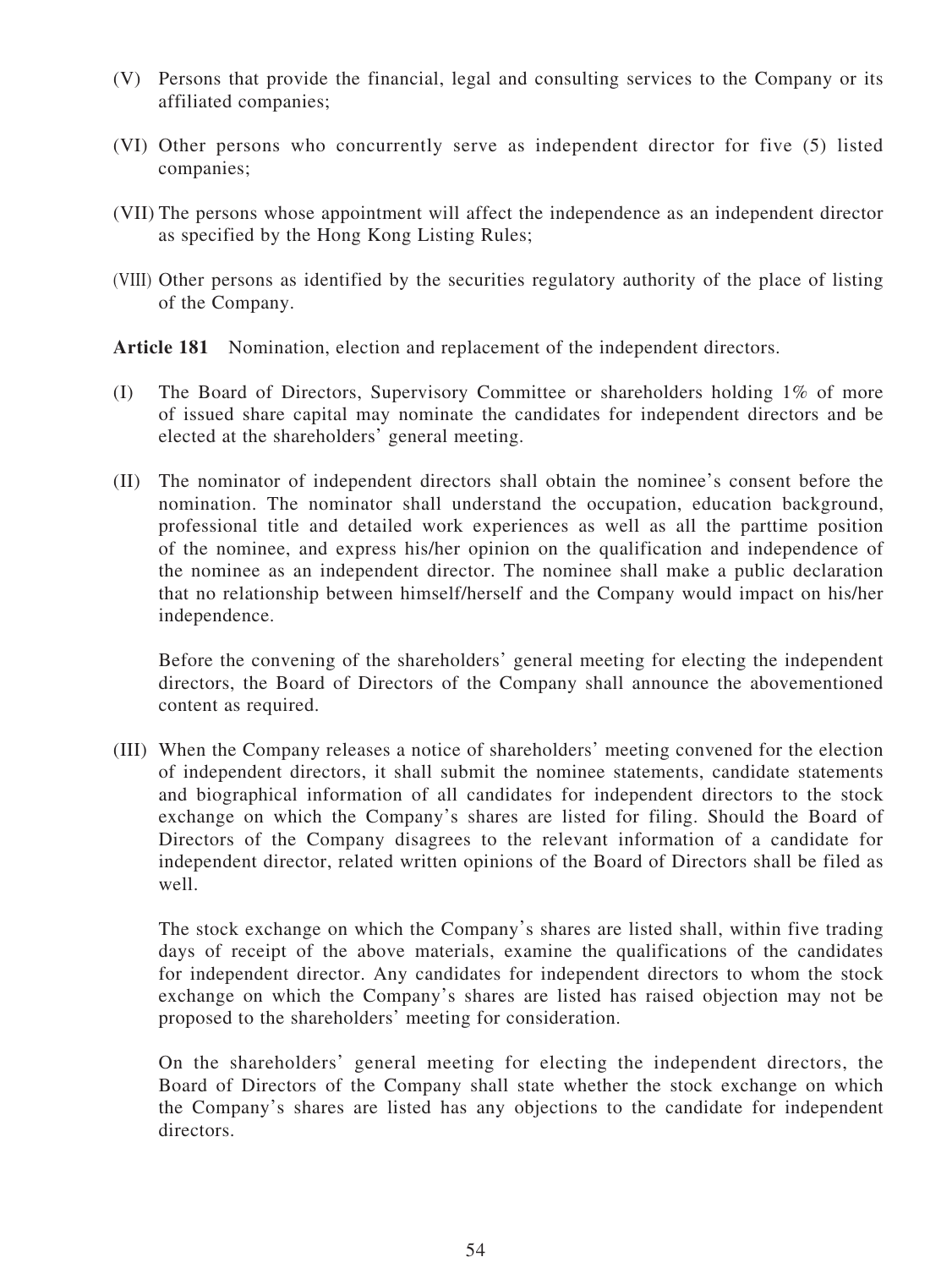- (IV) The terms of office for each independent director shall be the same as the other Directors of the Board of Directors. Upon the expiry of the term of office, the independent directors may be re-elected or reappointed; however, the period of reappointment shall not exceed six years.
- (V) If the independent directors fail to attend the meeting of the Board of Directors in person for three consecutive times, the Board of Directors may propose to the shareholders' general meeting to remove such independent director.

Except the abovementioned situation and the situation as stipulated in the Company Law that he/she is not allowed to be the directors, the independent directors shall not be removed before the expiry of his terms of office without good cause. For any pre-mature removal, the Company shall disclose special matter for disclosure. If the independent director being removed is of the view that the reason for removal is inappropriate, he shall make public declaration.

(VI) An independent director may resign before the expiry of his/her term of office. The independent director shall submit the written resignation letter to the Board of Directors state any matter which is relevant to his/her resignation or he/she consider that it would be necessary to draw the attention of the shareholder and creditor of the Company.

Should resignation of an independent directors reduces the number of independent directors or the number of directors in the Board of Directors to less than the statutory quorum or minimum number as required by the Articles of Association, the independent directors shall still perform their duties in accordance with the laws, administrative regulations and the provisions of these Articles of Association before the re-elected independent director takes office. The Board of Directors shall convene a shareholders' general meeting to re-elect independent directors within two months, and in case of absence of such meeting, the independent director concerned may no longer perform their duties.

**Article 182** Independent directors shall perform and exercise the following specific duties and powers:

- 1. any connected transactions required to be brought forth to a shareholders' meeting for examination shall be endorsed by independent Directors before presented for review on a meeting of the Board of Directors. Prior to making any judgment, independent Directors may hire an intermediary institution to prepare a special report for consideration;
- 2. to propose to the Board of Directors on engagement or removal of the accounting firm
- 3. to propose to the Board of Directors to convene extraordinary general meetings;
- 4. to collect the opinions of minority shareholders, propose plans for profit distribution and capitalization of capital reserve, and submit them to the Board of Directors for consideration;
- 5. to propose to hold meetings of the Board of Directors;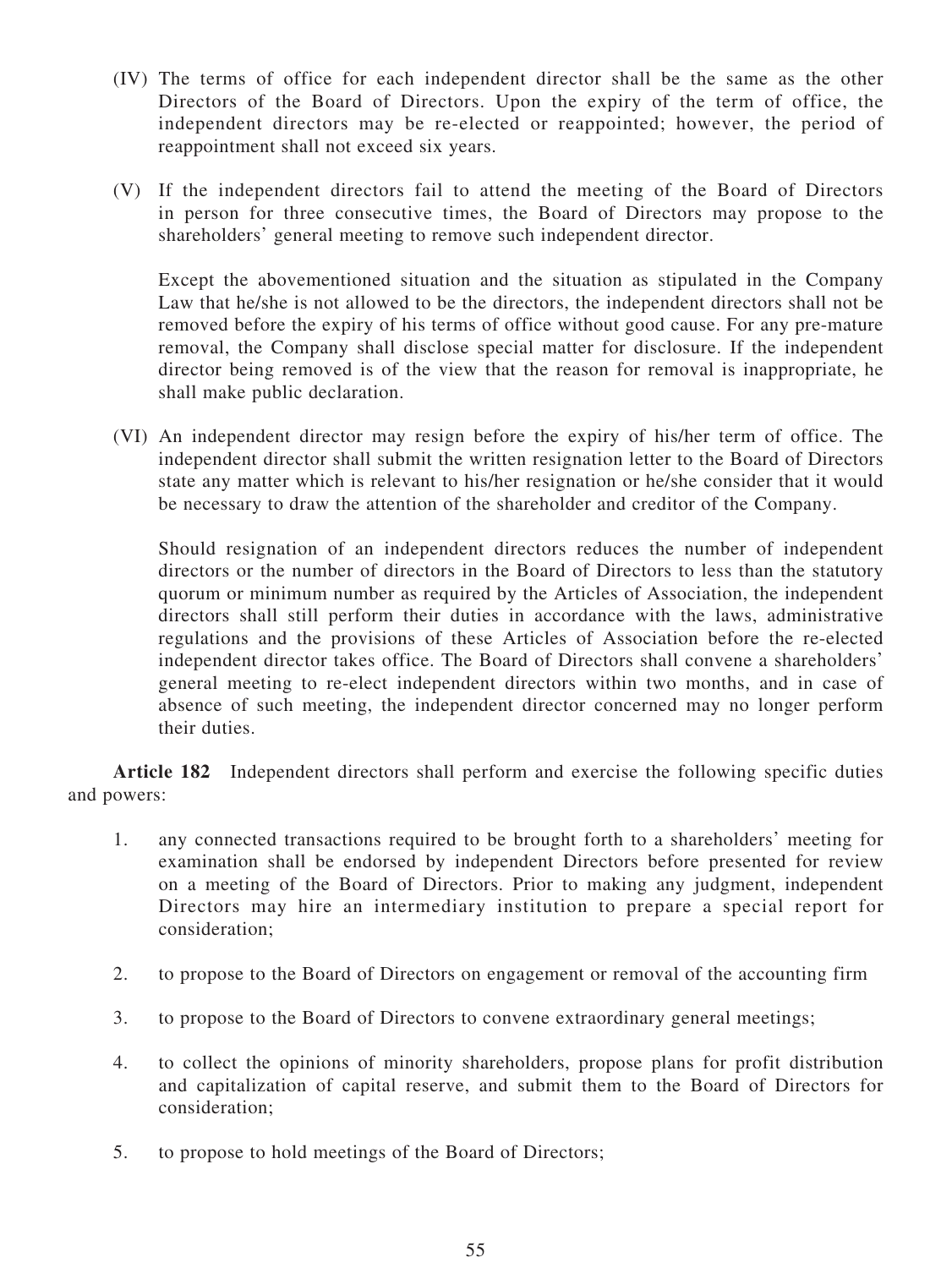- 6. to engage independently external auditors and consulting firms;
- 7. to publicly solicit voting rights from shareholders prior to shareholders' general meetings. No compensation or compensation in disguise shall be paid for such solicitation.

**Article 183** For independent directors to exercise the above powers, at least half of all independent Director's approval shall be obtained. In the event that the abovementioned proposals have not been adopted or the above powers cannot be exercised normally, the Company shall disclose such situations.

**Article 184** Apart from the duties set forth above, independent directors shall also express their independent opinions on the following major matters:

- 1. nomination or removal of directors;
- 2. appointment or removal of senior management;
- 3. remuneration of directors and senior management of the Company;
- 4. formulation of, adjustment to and implementation of decision-making procedures, and whether the profit distribution policy has damaged the legitimate interests of small and medium investors;
- 5. major matters that need disclosure such as connected transactions, provision of guarantees (excluding guarantees to subsidiaries within the scope of consolidation), entrustment of financial management, provision of external financial assistance, matters relating to use of proceeds, the Company's change in accounting policies as well as investments in shares and derivatives thereof;
- 6. major asset restructuring proposals, equity incentive plans, employee share ownership plans, and share repurchase proposals;
- 7. the Company's proposed decision that its shares will no longer be traded on the Shenzhen Stock Exchange, or instead application for trading or transfer at other trading venues;
- 8. matters that the independent directors believe may harm the rights and interests of small and medium shareholders;
- 9. other matters stipulated by relevant laws, administrative regulations, departmental rules, regulatory documents, business rules of the stock exchange where the shares of the Company are listed as well as the Articles of Association.

**Article 185** Each of the independent directors shall provide his or her comments on the above issues by way of: either agreeing to the relevant proposal; reserving his opinion with reasons; objecting to the relevant proposal with reasons; or expressing his or her views as not being able to provide his or her comments and the difficulties thereof.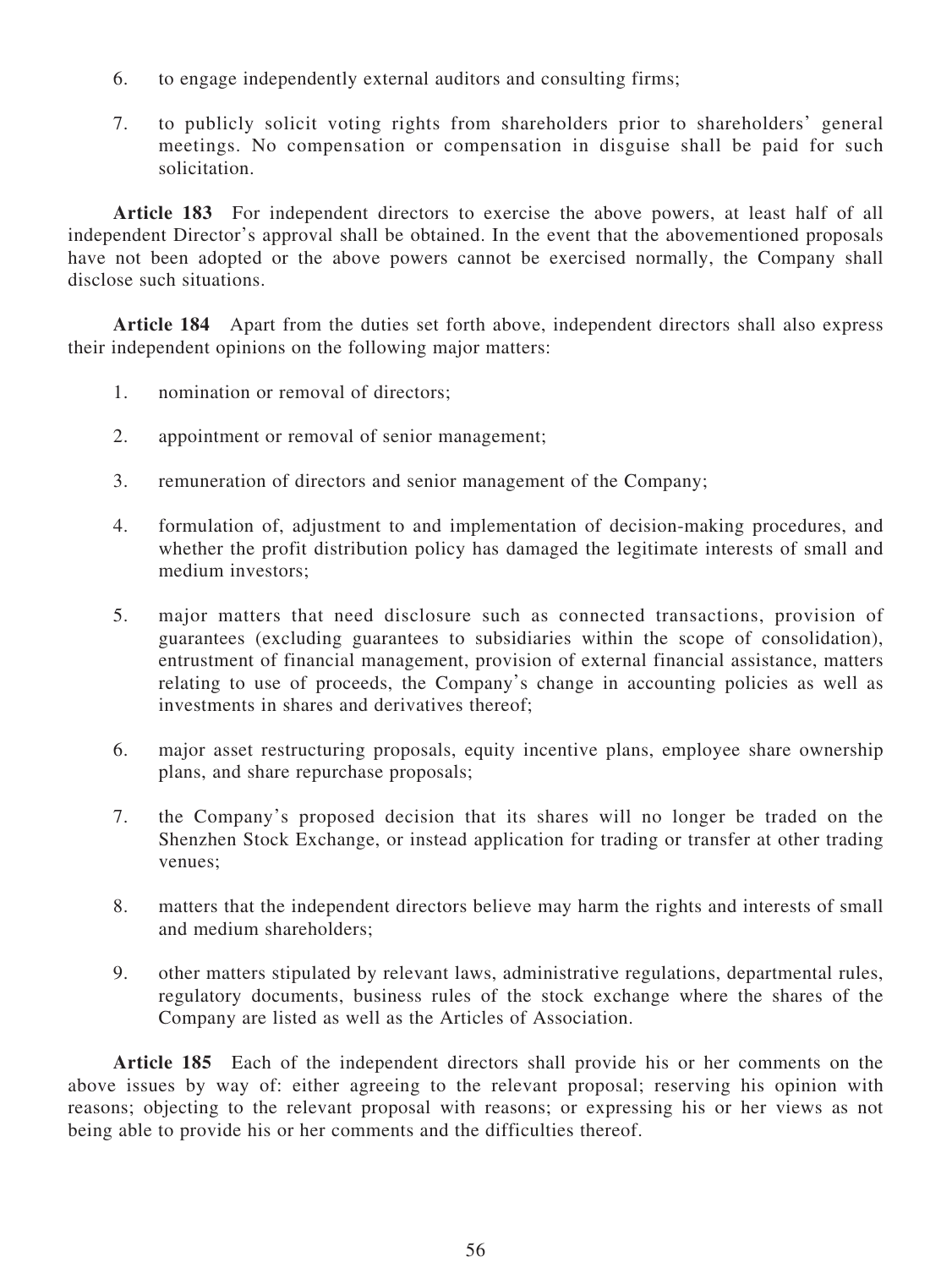**Article 186** The Company shall provide the working conditions necessary for independent directors effectively performing their special duties.

(I) The Company shall ensure that independent directors enjoy the same right to information as other directors. The Company shall notify the independent directors in advance of any matters that require a decision by the Board of Directors and provide sufficient information at the same time. If the independent directors consider that the contents of the matters to be considered by the Board of Directors is unclear, non-specific or the relevant information is insufficient, they may request the Company to provide additional information or further explanation. If two or more independent directors consider that the information on the matters to be considered is insufficient or the arguments are unclear, they may jointly propose in writing to the Board of Directors to postpone the Board of Directors' meeting or the consideration of the relevant matters, and the Board of Directors shall accept such proposal.

Information provided by the Company to an independent director shall be retained by the Company and the independent director himself or herself for at least five years.

- (II) The Company shall provide the working conditions necessary for the independent directors to perform their duties. The secretary of the Board of Directors of the Company shall actively provide assistance to the independent directors in their performance of duties, such as introducing the status and providing materials. Where independent opinions, proposals and written explanations by independent directors shall be announced, the secretary of the Board of Directors shall promptly access the stock exchange for such announcements. Independent directors shall have the right to request the Company to disclose the status of proposals made by them but not adopted by the Company and the reasons for not adopting such proposals.
- (III) When an independent director exercises his or her powers and responsibilities, relevant personnel of the Company shall actively cooperate and shall not refuse, obstruct or conceal or interfere with his or her independent exercise of powers and responsibilities; if an independent director encounters any obstruction in the exercise of his or her powers and responsibilities, he or she may explain the situation to the Board of Directors of the Company and request the senior management or the secretary of the Board of Directors to cooperate.
- (IV) The fees for the independent directors to engage an intermediary and other expenses incurred in the exercise of their duties and responsibilities shall be borne by the Company.
- (V) The Company shall provide appropriate allowance to independent directors. The criteria for the allowance shall be formulated by the Board of Directors, considered and approved by the shareholders in a shareholders' general meeting and disclosed in the Company's annual report.

Save for the above allowance, independent directors shall not receive additional and undisclosed benefits from the Company and major shareholders or interested organizations and personnel of the Company.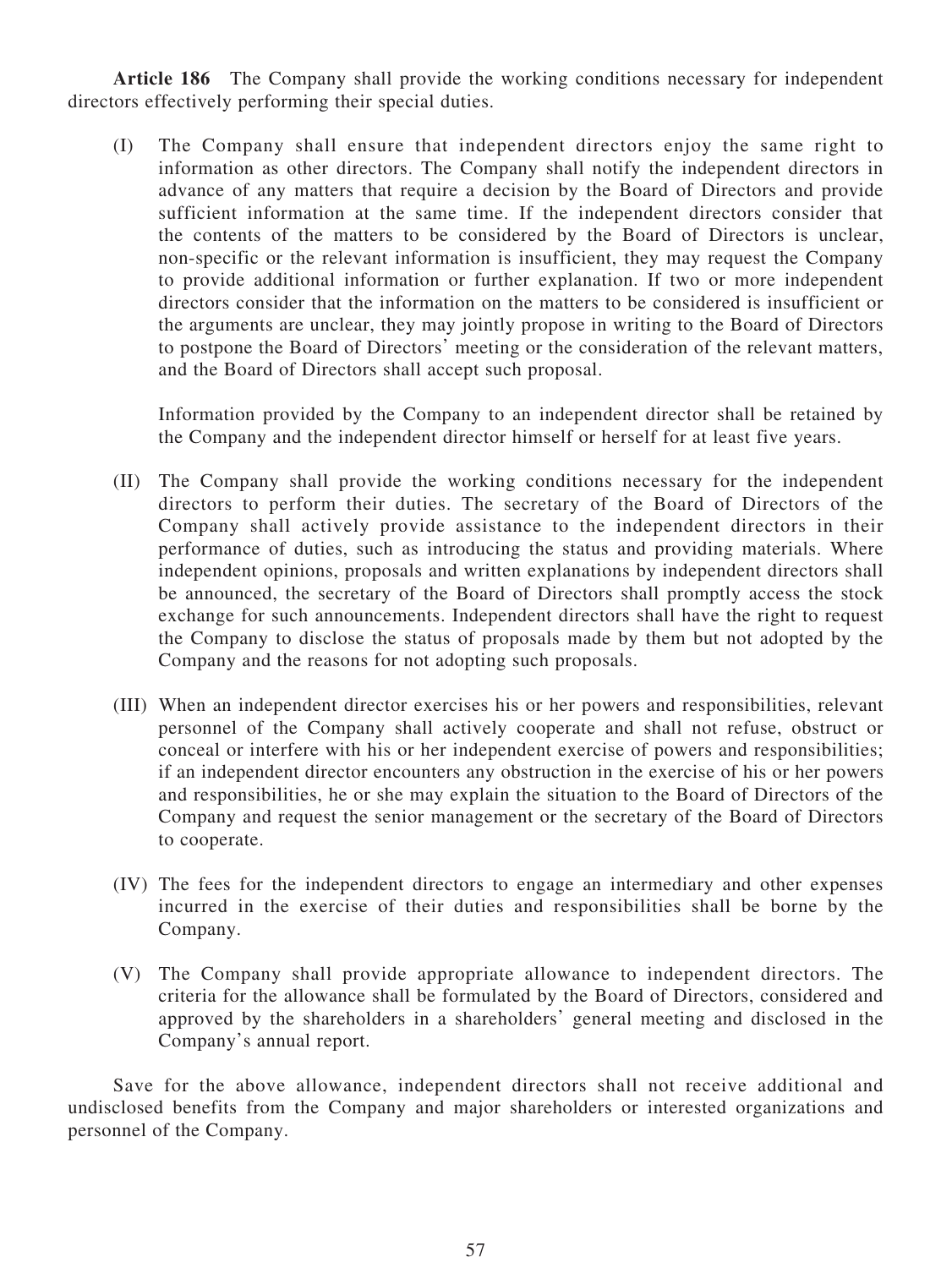#### **Section 4 Special Committees of the Board of Directors**

**Article 187** The Board of Directors may establish special committees for nomination, strategy, audit, renumeration and appraisal as needed. All members of the special committees shall be composed of directors, and more than half of the directors in the nomination, audit, renumeration and appraisal committees shall be independent directors, while at least one independent director shall be an accounting professional.

**Article 188** The Nomination Committee shall actively identify suitable candidates to serve as directors of the Company, shall play an active role in the nomination and qualification review of directors, and shall regularly express its views of or make recommendations on the structure, size and composition of the Board of Directors.

**Article 189** The Strategy Committee shall study and advise on the Company's long-term development strategies and major investment decisions.

**Article 190** The Audit Committee shall make recommendations on the formulation of and amendment to the Company's governance related system, effectively supervise implementation of resolutions of the Board of Directors by the senior management of the Company, regularly conduct self-examination and supervise rectification of corporate governance status, and promote the Company to continuously innovate its governance mechanism based on actual situation to form a governance mechanism with own characteristics.

The Audit Committee may engage an independent intermediary to conduct an objective review of the current status of governance of the Company, and make recommendations for improvement to the Board of Directors and the shareholders' general meeting.

**Article 191** The Remuneration and Appraisal Committee shall make recommendations to the Board of Directors on the remuneration of internal directors and senior management, and at the same time shall make recommendations on the resignation and removal of directors and senior management for non-compliance and non-performance of duties.

**Article 192** All special committees may engage intermediaries to provide professional opinions for their decisions at the reasonable expense of the Company.

**Article 193** All special committees shall be accountable to the Board of Directors, and proposals of all special committees shall be submitted to the Board of Directors for review and decision.

### **Section 5 Secretary to the Board of Directors**

**Article 194** The Board of Directors shall have a Secretary of the Board of Directors, who shall be the senior management of the Company and shall be responsible to the Company and the Board of Directors.

**Article 195** The secretary of the Board of Directors shall have the necessary professional knowledge and experience and shall be appointed by the Board of Directors.

The circumstances under which one may not serve as a Director of the Company as provided in these Articles shall apply to the Secretary of the Board of Directors.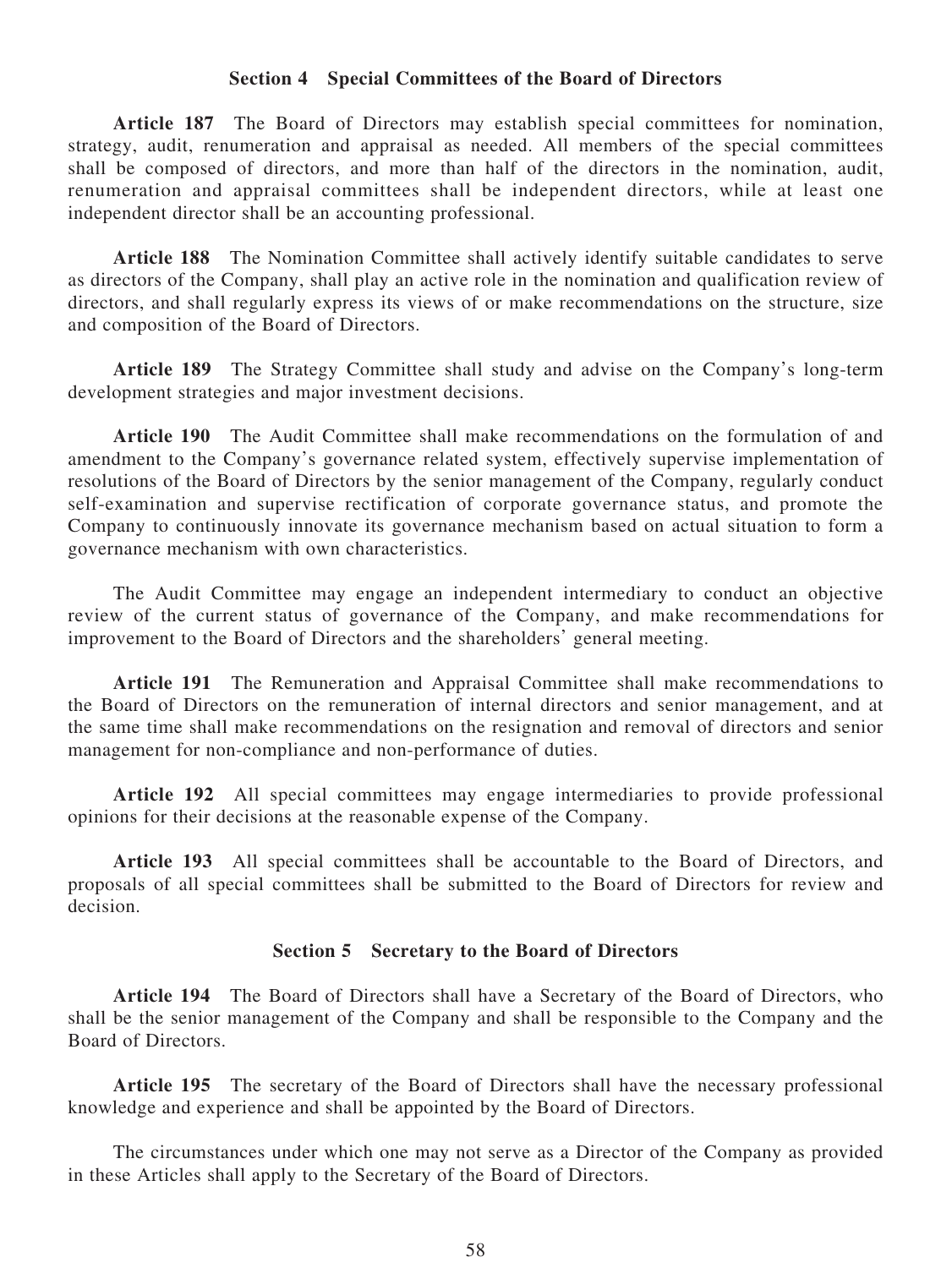**Article 196** The principal duties of the Secretary of the Board of Directors shall be as follows:

- (I) To ensure that the Company has complete organizational documents and records;
- (II) To ensure that the Company prepares and submits reports and documents required by the competent authorities according to law;
- (III) To ensure that the Company's register of shareholders is properly established and that those entitled to the Company's relevant records and documents are provided with them in a timely manner;
- (IV) To be responsible for the information disclosure affairs of the Company, to coordinate information disclosure of the Company, to organize formulation of the information disclosure management system of the Company and to supervise the Company and the relevant information disclosure obligor to comply with the relevant regulations on information disclosure;
- (V) To be responsible for the management of investor relations and shareholders information, and to coordinate information communication among the Company and securities regulators, shareholders and actual controllers, sponsors, securities service providers and the media, etc.;
- (VI) To organize and prepare for meetings of the Board of Directors and shareholders' general meetings; to prepare meeting documents, to attend shareholders' general meetings, meetings of the Board of Directors, Supervisory Committee meetings and relevant meetings of senior management, and to be responsible for taking and signing minutes of meetings of the Board of Directors;
- (VII) To be responsible for the confidentiality of information disclosure of the Company, and to report and announce to the stock exchange where the Company's shares are listed in a timely manner in the event of leakage of material undisclosed information;
- (VIII) To pay attention to public media coverage and take the initiative to seek confirmation of the true situation, and to supervise the Board of Directors to respond to all inquiries of the regulatory authorities in a timely manner;
- (IX) To organize trainings for directors, supervisors and senior management on securities laws and regulations, listing rules and other relevant regulations of the stock exchange where shares of the Company are listed, and to assist the aforesaid personnel in understanding their respective rights and obligations in information disclosure;
- (X) To supervise the directors, supervisors and senior management to comply with securities laws and regulations, the Listing Rules, other relevant regulations of the stock exchange where shares of the company are listed and the Articles of Association, and to supervise their faithful fulfillment of commitments made by them; when becoming aware that the Company has made or may make resolutions in violation of the relevant regulations, the secretary of the Board of Directors shall make reminders;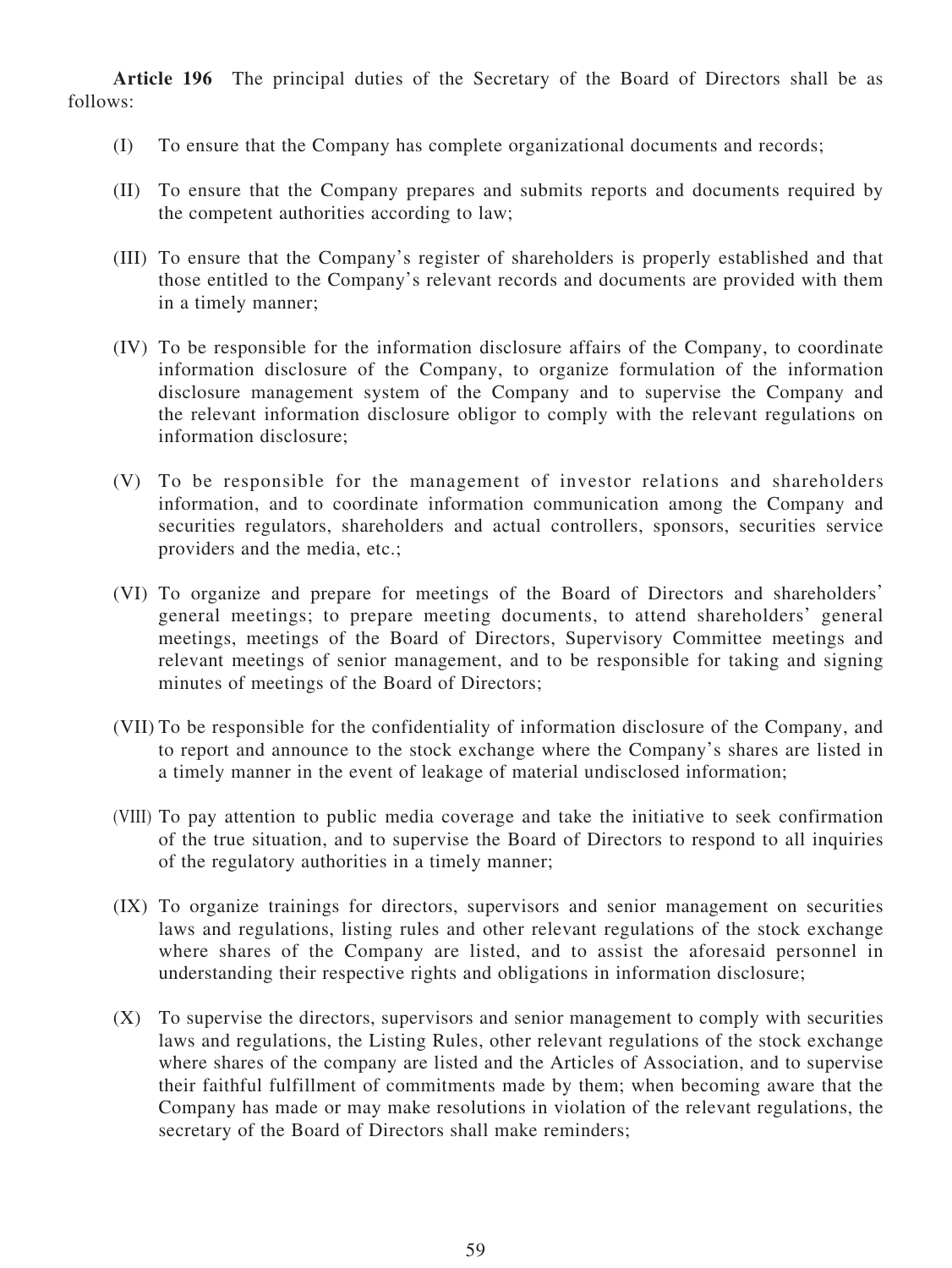- (XI) To be responsible for the registration and filing of the Company's insider information, and to ensure the truthfulness, accuracy and completeness of the file of insider information;
- (XII) Other duties required to perform by the Company Law, the Securities Law, the CSRC and the stock exchange where shares of the Company are listed.

**Article 197** The directors or other senior management personnel of the Company may also serve as the secretary of the Board of Directors of the Company. The current supervisors of the Company and the certified public accountants of the accounting firm and the lawyers of the law firm engaged by the Company shall not concurrently serve as the secretary of the Board of Directors of the Company.

**Article 198** The secretary of the Board of Directors shall be nominated by the chairman of the Board of Directors and appointed or dismissed by the Board of Directors. Where a director concurrently serves as the secretary of the Board of Directors, if an act is to be performed by a director and the Secretary of the Board of Directors separately, the person who concurrently serves as the director and the Secretary of the Board of Directors of the Company shall not perform such acts in a dual capacity.

### **CHAPTER 6 GENERAL MANAGER AND OTHER SENIOR MANAGEMENT**

**Article 199** The Company shall have a general manager who shall be nominated by the chairman of the Board of Directors and appointed or dismissed by the Board of Directors.

The Company shall have several deputy general managers as needed, who shall be appointed or dismissed by the Board of Directors.

The general manager, deputy general manager, the person in charge of finance, the secretary of the Board of Directors and other persons who are recognized by a resolution of the Board of Directors as holding important positions shall be the senior management of the Company.

**Article 200** Article 223 of these Articles of Association concerning circumstances under which a director may not serve as a director shall also apply to senior management.

Provisions of Article 144 of these Articles of Association regarding the duties of loyalty and diligence of directors shall also apply to senior management.

**Article 201** A person holding administrative position in the controlling shareholder and actual controlling unit of the Company other than as a Director shall not serve as a senior management personnel of the Company.

**Article 202** The term of office of the general manager shall be three (3) years, which is renewable upon reappointment.

**Article 203** The general manager shall be accountable to the Board of Directors and exercise the following powers:

- (I) To be in charge of the Company's production, operation and management, to organize the implementation of the resolutions of the Board of Directors, and to report to the Board of Directors on his work;
- (II) To organize the implementation of the Company's annual plan and investment plan;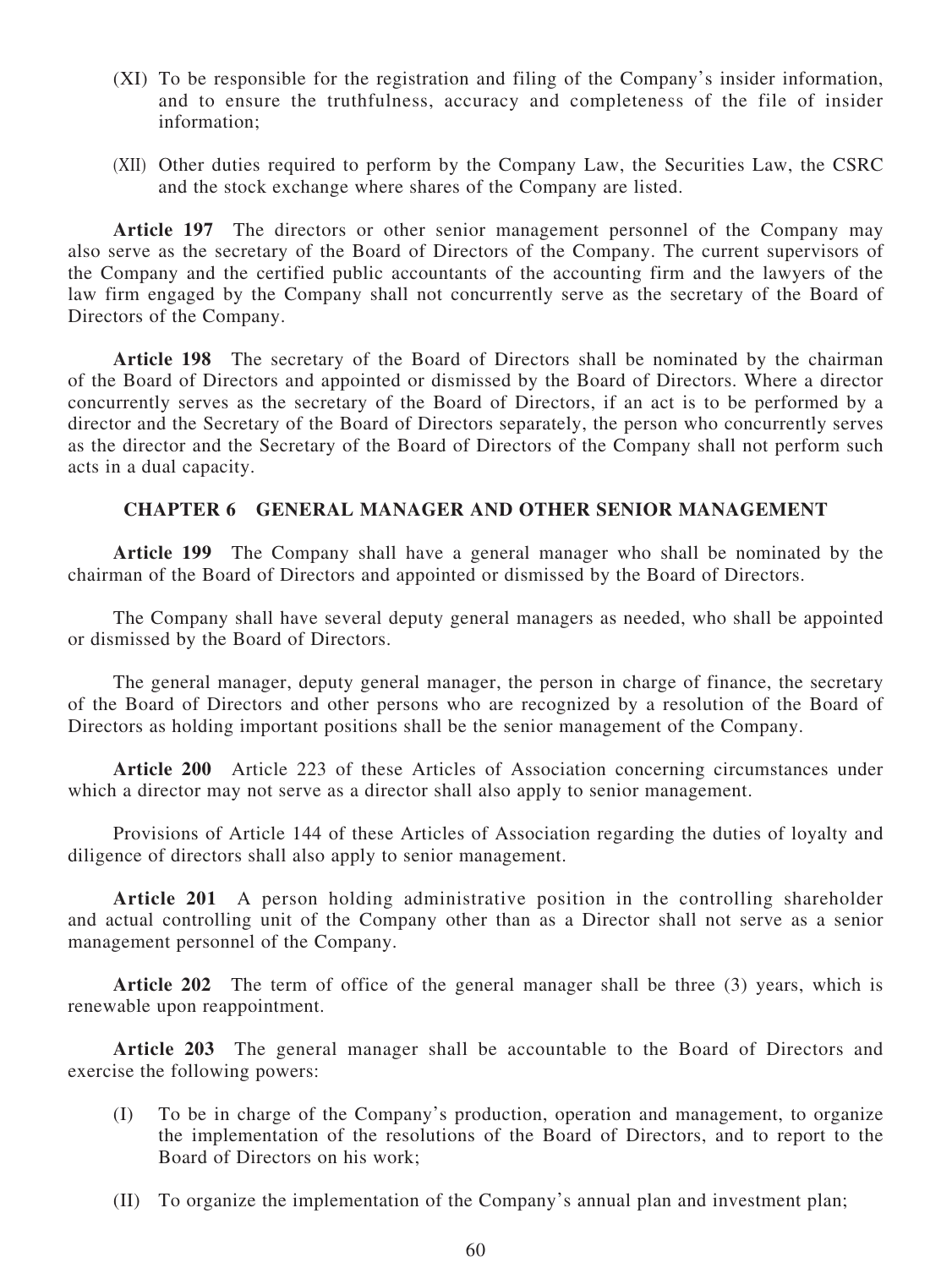- (III) To draft plans for the establishment of the Company's internal management structure;
- (IV) To draft the Company's basic management system;
- (V) To formulate specific rules and regulations of the Company;
- (VI) To propose to the Board of Directors the appointment or dismissal of the Company's deputy general manager and the chief financial officer;
- (VII) To decide on the appointment or dismissal of responsible management personnel other than those who shall be appointed or dismissed by the Board of Directors;
- (VIII) To exercise other powers conferred by the Articles of Association or the Board of Directors.

The general manager of the Company shall attend meetings of the Board of Directors; the general manager shall have no voting rights at the meetings of the Board of Directors unless he is also a director.

**Article 204** The general manager shall formulate detailed working rules for president and seek the approval from the Board of Directors before implementation thereof.

**Article 205** The detailed working rules for the general manager shall include the following:

- (I) The conditions, procedures and attendees for convening a general manager's meeting;
- (II) The respective duties and division of responsibilities between the general manager and other senior officers;
- (III) The application of the Company's funds and assets, the limits of his authority to enter into material contracts, and the mechanisms for reporting to the Board of Directors and Supervisory Committee;
- (IV) Such other matters as the Board of Directors may think fit.

**Article 206** The general manager may give notice of his resignation prior to the expiration of his term of office. The specific procedures and measures for the resignation of the general manager shall be governed by the provisions of the labour contract between the general manager and the Company.

**Article 207** The deputy general manager shall be nominated by the general manager and appointed or dismissed by the Board of Directors; the deputy general manager shall assist the general manager in his work.

**Article 208** Senior management shall be liable for compensation if they violate laws, administrative regulations, departmental rules or the provisions of this Articles of Association when performing their duties for and cause losses to the company.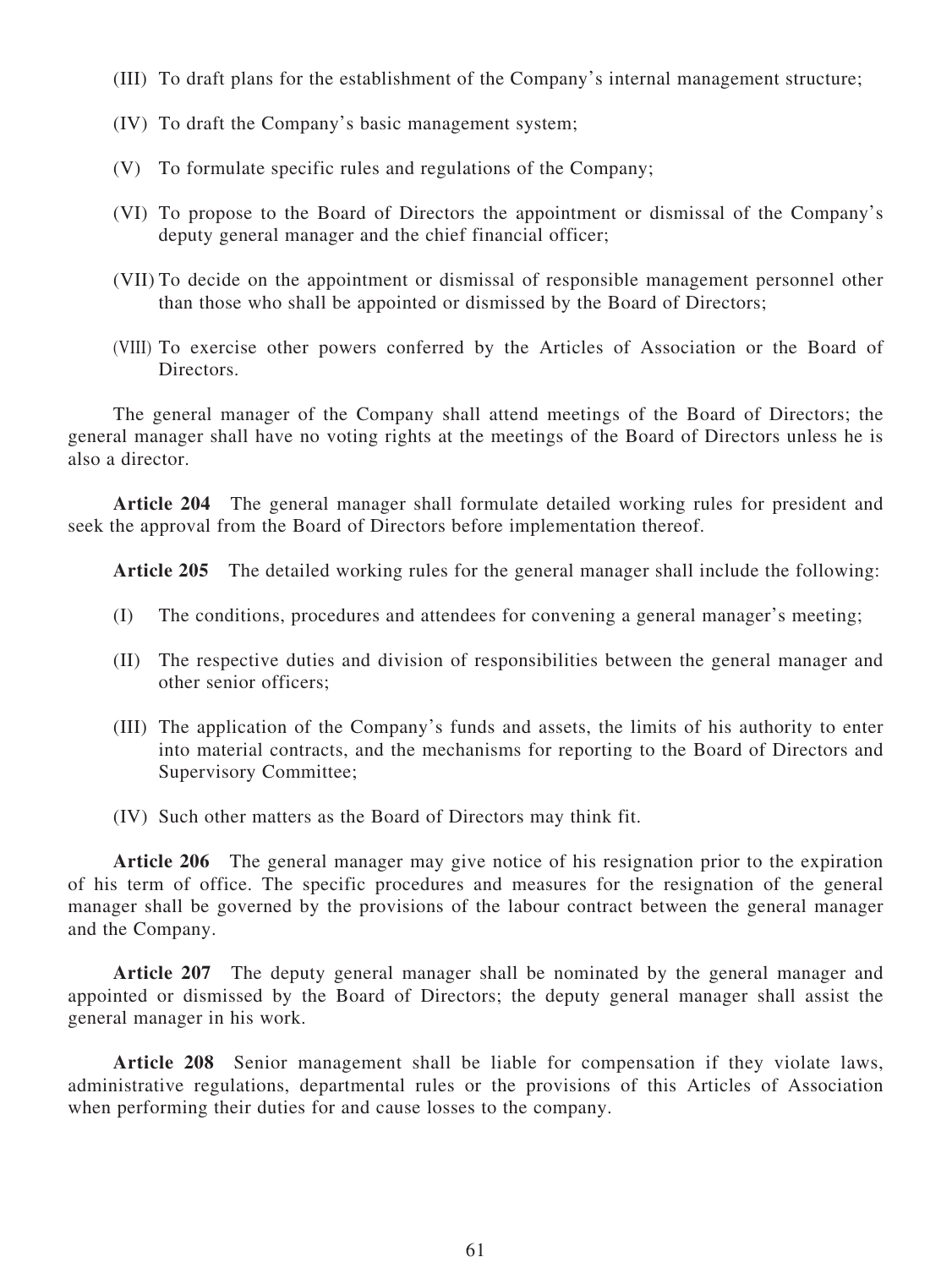### **CHAPTER 7 SUPERVISORY COMMITTEE**

#### **Section 1 Supervisors**

**Article 209** The circumstances under which a person may not act as a director in Article 223 of these Articles of Association shall also apply to supervisors.

Directors and senior management of the Company and their spouses and immediate family members shall not serve as supervisors of the Company during the term of office of the directors and senior management of the Company.

**Article 210** Supervisors shall comply with the laws, administrative regulations, the listing rules of the stock exchange where the shares of the Company are listed and these Articles of Association, shall owe a fiduciary duty to the Company, shall not use their powers to accept bribes or other illegal income, and shall not misappropriate the property of the Company.

**Article 211** The term of office of the supervisors shall be three years. Supervisors may be re-elected upon expiration of their terms.

**Article 212** If the term of office of a supervisor expires without timely re-election, or if a supervisor resigns during the term of office resulting in the number of members of the Supervisory Committee being less than a quorum, then the original supervisor shall still perform the duties as a supervisor according to laws, administrative regulations, the listing rules of the stock exchange where shares of the Company are listed and the provisions of these Articles before the re-elected supervisor assumes office.

The term of office of the newly elected Supervisors shall be limited to the remaining period of the previous Supervisors.

**Article 213** Supervisors shall ensure that the information disclosed by the Company is true, accurate and complete.

**Article 214** Supervisors may attend meetings of the Board of Directors and may raise questions or make suggestions on matters resolved by the Board of Directors.

**Article 215** Supervisors shall not use their connected-party relationship to harm the interests of the Company, and shall bear the responsibility of compensation if they cause losses to the Company.

**Article 216** Supervisors shall be liable for compensation if they violate the laws, administrative regulations, departmental rules, regulatory documents, listing rules of the stock exchange or the provisions of these Articles of Association in the performance of their duties to the Company and cause losses to the Company.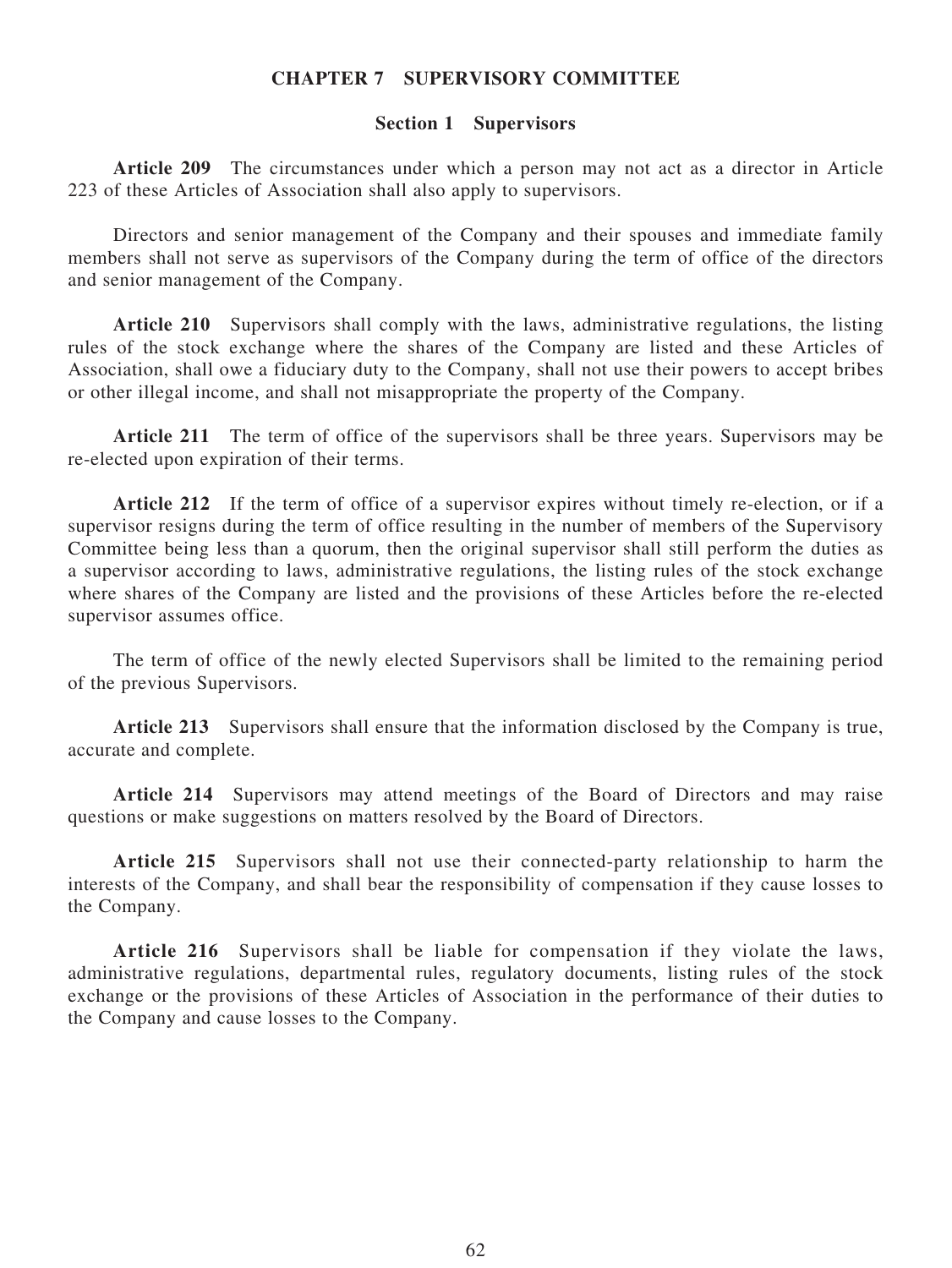### **Section 2 Supervisory Committee**

**Article 217** The Company shall have a Supervisory Committee. The Supervisory Committee shall comprise three Supervisors, and shall have a chairman.

The appointment and removal of the chairman of the Supervisory Committee shall be approved by a vote of more than two-thirds of the members of the Supervisory Committee. The chairman of the Supervisory Committee shall convene and preside over the meetings of the Supervisory Committee; if the chairman of the Supervisory Committee is unable to or fails to perform his or her duties, more than half of the supervisors shall jointly elect a supervisor to convene and preside over the meetings of the Supervisory Committee.

The Supervisory Committee shall include Shareholder representatives and a proper proportion of employee representatives. The proportion of employee representatives shall be no less than one third. The employee representatives of the Supervisory Committee shall be elected by employees of the Company at the employee representatives' meeting, employee meeting or otherwise democratically.

**Article 218** The Supervisory Committee shall be accountable to the shareholders' general meetings and exercise the following functions and powers according to the laws:

- (I) To audit the periodic reports of the Company prepared by the Board of Directors and express its written audit opinions thereon, and to sign written confirmation opinions;
- (II) To check the financial condition of the Company;
- (III) To monitor the performance of duties in the Company by the Directors and the senior management, and to propose dismissal of the Directors and the senior management who have violated the laws, administrative regulations, these Articles of Association or the resolutions of shareholders' general meetings;
- (IV) To require the directors and the senior management to make corrections if their conduct has damaged the interests of the Company;
- (V) To examine the financial information such as financial reports, business reports and profit distribution plans to be submitted by the Board of Directors to the shareholders' general meetings, and to engage a certified public accountant or practicing auditor in the name of the Company to assist in the reexamination whenever queries arise;
- (VI) To propose the convening of an extraordinary general meetings and, in case where the Board of Directors does not perform its obligations to convene and preside over a shareholders' general meeting in accordance with Company Law, to convene and preside over the shareholders' general meeting;
- (VII) To represent the Company in negotiations with the Directors, or to bring actions against them;
- (VIII) To put forward proposals to the shareholders' general meetings;
- (IX) To bring actions against the Directors or the senior management in accordance with Article 151 of the Company Law;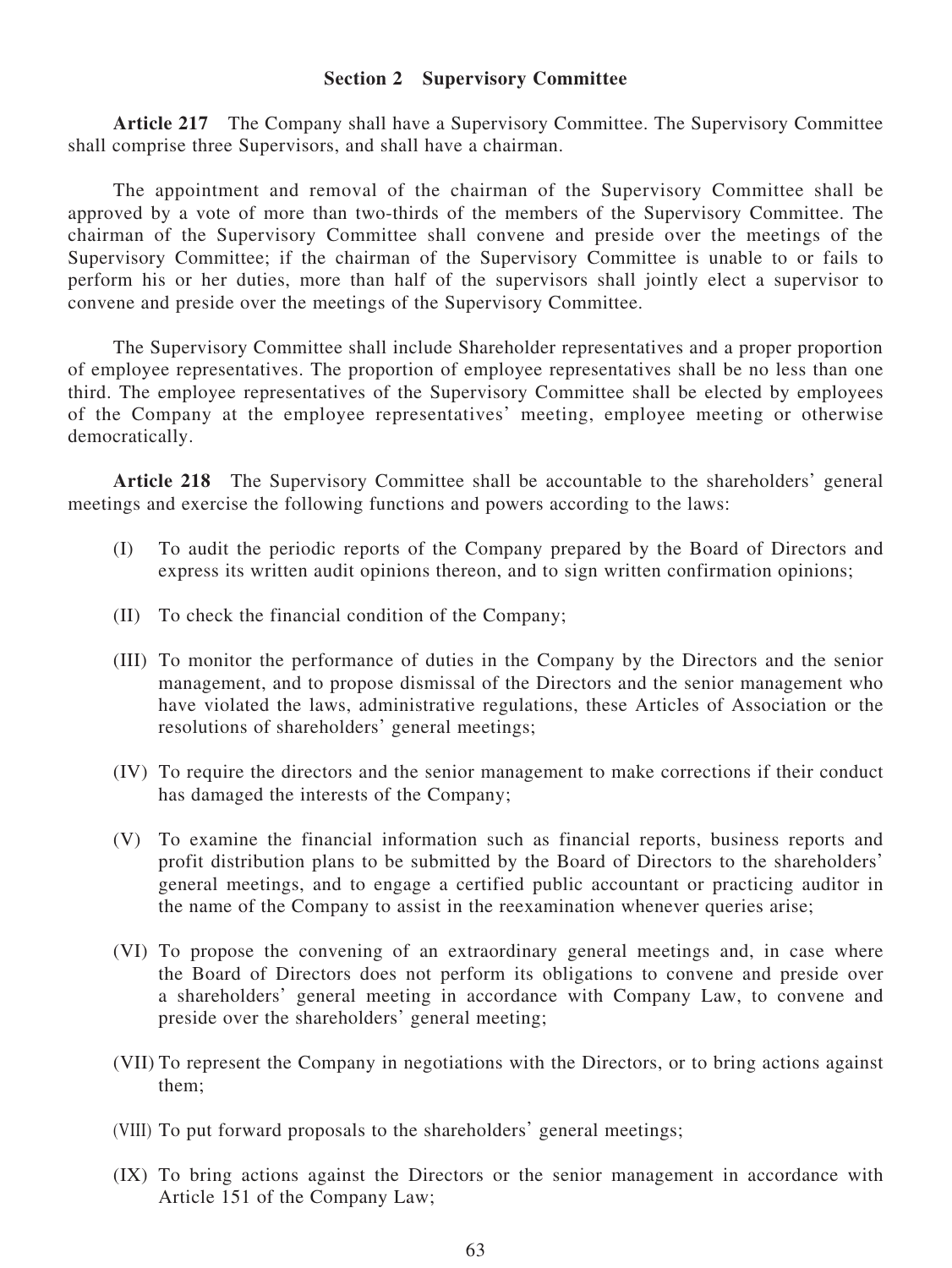- (X) To conduct investigation if there is any unusual circumstance in the Company's operations; and if necessary, to engage an accounting firm, law firm or other professional institution to assist in its work at the expenses of the Company;
- (XI) Other functions and powers as conferred by the laws, administrative regulations, department rules, the listing rules of the stock exchange in the place where the Shares of the Company are listed or the Articles of Association.

**Article 219** The Supervisory Committee shall hold at least one meeting every six months.

The supervisors may propose to convene an extraordinary meeting of the Supervisory Committee.

The Chairman of the Supervisory Committee shall be responsible for convening the meetings of Supervisory Committee. The voting of the Supervisory Committee shall be on a one-person-one-vote basis. A resolution of the Supervisory Committee must be approved by more than two-thirds of the members of the Supervisory Committee.

**Article 220** The Supervisory Committee establishes its rules of procedure to clarify the manner in which it conducts its proceedings and voting procedures to ensure the efficiency and scientific decision-making of the Supervisory Committee.

The Rules of Procedure of the Supervisory Committee stipulate the procedures for convening the meetings the Supervisory Committee and voting thereof. The Rules of Procedure of the Supervisory Committee shall be annexed to these Articles and shall be prepared by the Supervisory Committee and approved by the shareholders' general meeting.

Article 221 The Supervisory Committee shall make minutes of the decisions on matters discussed and supervisors present at the meeting shall sign on the minutes.

The supervisors shall have the right to request for certain kind of explanatory notes on the minutes regarding their speeches at the meetings. The minutes of meetings of the Supervisory Committee shall be kept as the Company's records for at least ten (10) years.

**Article 222** A notice of meeting the Supervisory Committee shall include the followings:

- (I) The date, revenue and duration of holding the meeting;
- (II) The subject matter and issues;
- (III) The date the notice is given.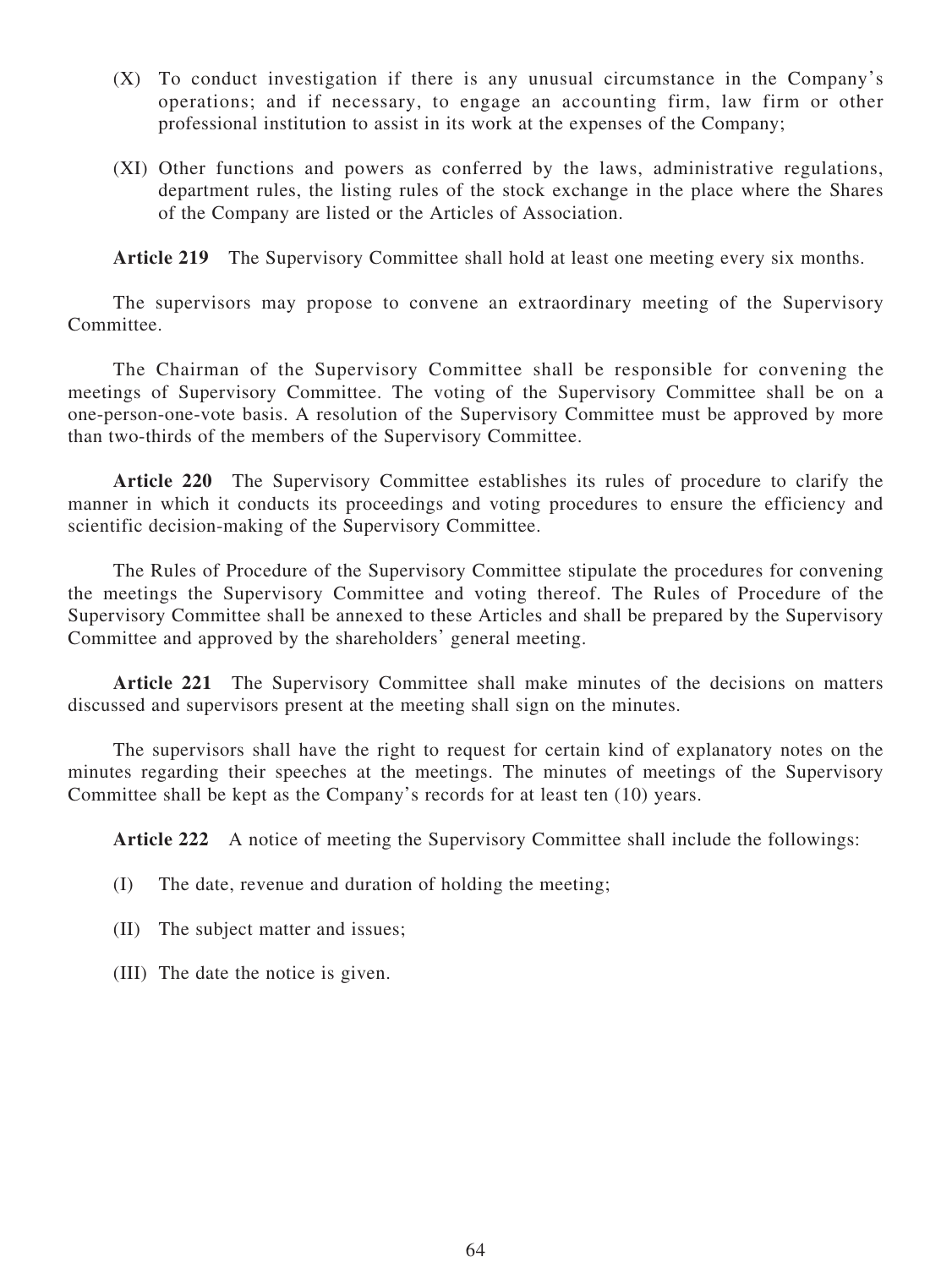# **CHAPTER 8 QUALIFICATIONS AND OBLIGATIONS OF THE COMPANY'S DIRECTORS, SUPERVISORS AND SENIOR MANAGEMENT**

**Article 223** A person may not serve as a director, supervisor, general manager or other members of the senior management of the Company if any of the following circumstances apply:

- (I) A person without legal or with restricted legal capacity;
- (II) A person who has been found guilty of sentenced for corruption, bribery, infringement of property, misappropriation of property or sabotaging the social economic order where less than a term of five years have elapsed since the sentence was served; or a person who has been deprived of his political rights, in each case where less than five years have elapsed since the sentence was served;
- (III) A person who is a former director, factory manager or general manager of a company or enterprise which has been entered into insolvent liquidation and he/she is personally liable for the insolvency of such company or enterprise, where less than three years have elapsed since the date of the completion of the insolvency and liquidation of the company or enterprise;
- (IV) A person who is a former legal representative of a company or enterprise which had its business license revoked due to a violation of the law and who incurred personal liability, where less than three years has elapsed since the date of the revocation of the business license;
- (V) A person who has a relatively large amount of debts due and outstanding;
- (VI) A person who is under criminal investigation by judicial organization for the violation of the criminal law which is not yet concluded;
- (VII) A person who is not eligible to act as an executive of an enterprise according to laws and administrative regulations;
- (VIII) A non-natural person;
- (IX) The prohibition of a person on conducting activities in the security market imposed by the securities regulatory authority of the State Council has not expired;
- (X) A person convicted of the contravention of provisions of relevant securities regulations by a relevant government authority, and such conviction involves a finding that he has acted fraudulently or dishonestly, where less than five years has elapsed since the date of the conviction;
- (XI) Other matters stipulated by laws, administrative regulations, departmental rules, regulatory documents or the listing rules of the stock exchange(s) where the shares of the Company are listed.

Where the Company elects and appoints a director or a Supervisor or employs member of the senior management to which this Article applies, such election, appointment or employment shall be null and void. A director, a supervisor and member of the senior management to which any of the above circumstances under this Article applies during his/her term of office shall be released of his/her duties by the Company.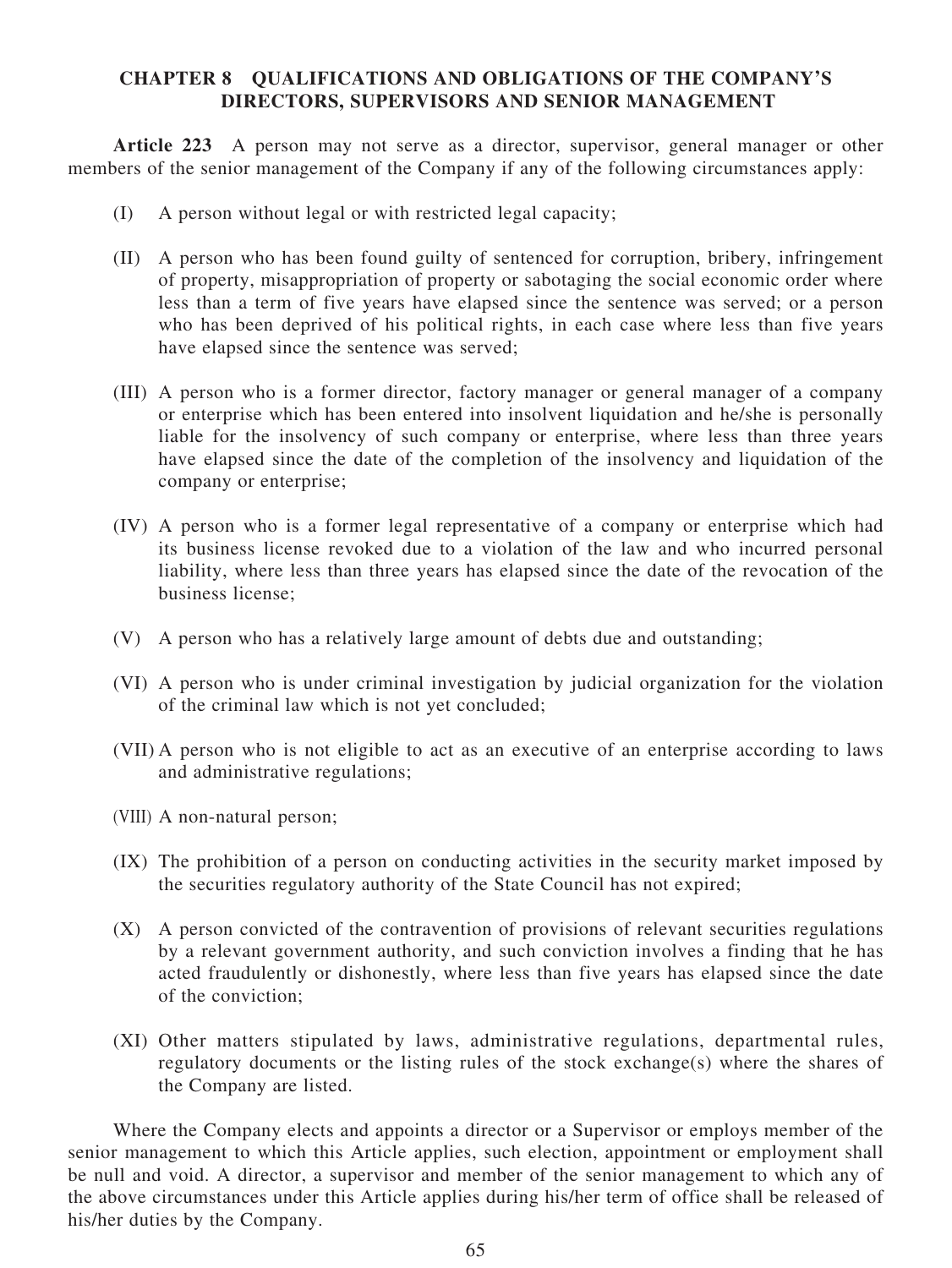**Article 224** The validity of an act of a Director, general manager and other members of the senior management on behalf of the Company is not, as against a bona fide third party, affected by any irregularity in his office, election or any defect in his qualification.

**Article 225** In addition to the obligations imposed by laws, administrative regulations or the listing rules of the stock exchange on which shares of the Company are listed, the directors, supervisors, general manager or other senior officers of the Company owe the following obligations to each shareholder in the exercise of the functions and powers entrusted to them by the Company:

- (I) Not to cause the Company to exceed the scope of business stipulated in its business license;
- (II) To act honestly and in the best interests of the Company;
- (III) Not to expropriate the Company's property in any way, including (but not limited to) any opportunities that are favorable to the Company; and
- (IV) Not to expropriate the individual rights of shareholders, including (but not limited to) distribution and voting rights, save pursuant to a restructuring of the Company which has been submitted to the shareholders for approval in accordance with the Articles of Association.

**Article 226** The directors, supervisors, general manager or other senior officers of the Company owe a duty, in the exercise of their powers or in the discharge of their duties, to exercise the care, diligence and skill that a reasonably prudent person would exercise in similar circumstances.

**Article 227** Each of the directors, supervisors, general manager and other members of the senior management of the Company shall carry on his duties in accordance with the principle of fiduciary, and shall not put himself in a position where his duty and his interest may conflict. This principle includes (without limitation to) the discharge of the following obligations:

- (I) To act honestly in the best interests of the Company;
- (II) To exercise powers within the scope of his powers and not to exceed those powers;
- (III) To exercise the discretion vested in him personally and not to allow himself to act under the control of another and, unless and to the extent permitted by laws, administrative regulations or with the informed consent of shareholders given in shareholders' general meeting, not to delegate the exercise of his discretion;
- (IV) To treat shareholders of the same class equally and to treat shareholders of different classes fairly;
- (V) Except in accordance with the Articles of Association or with the informed consent of shareholders given in shareholders' general meeting, not to enter into any contract, transaction or arrangement with the Company;
- (VI) Without the informed consent of the shareholders' general meeting of shareholders, not to use the Company's property in any manner for his own benefit;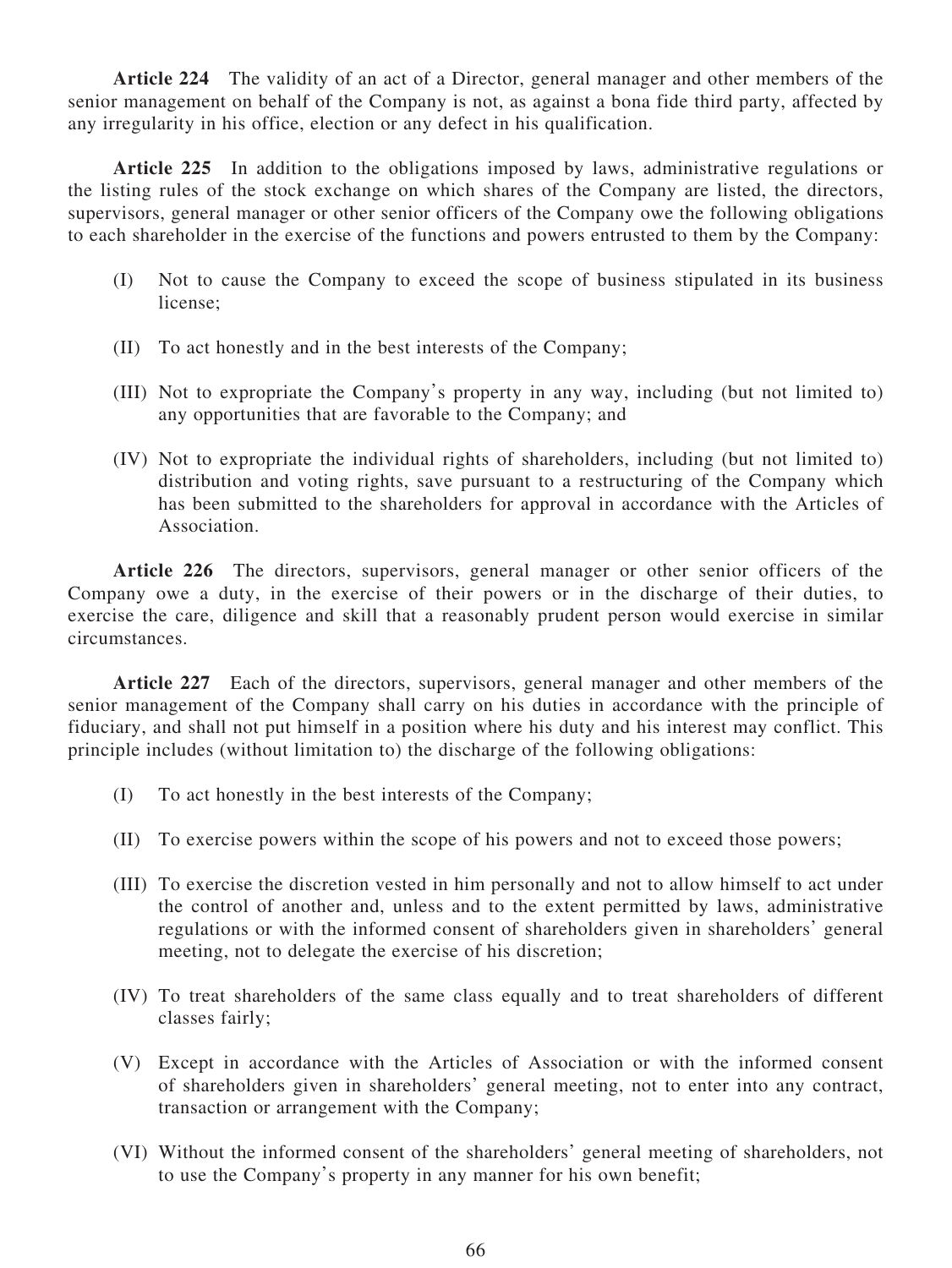- (VII) Not to exploit his position to accept bribes or other illegal income or expropriate the Company's property by any means, including (without limitation) opportunities that are favorable to the Company;
- (VIII) Not to accept commissions in connection with the Company's transactions without the informed consent of the shareholders' general meeting;
- (IX) To abide by the Articles of Association, faithfully perform his duties and protect the Company's interests, and not to exploit his position and functions and powers in the Company to advance his personal interests;
- (X) Not to compete with the Company in any form without the approval of the informed consent of the shareholders' general meeting;
- (XI) Not to misappropriate the Company's funds or lend such funds to others, not to open accounts in his own name or other names for the deposit of the Company's assets and not to provide a guarantee for debts of a shareholder of the Company or other individual(s) with the Company's assets;
- (XII) Without the informed consent of shareholders in shareholders' general meeting, not to disclose confidential information relating to the Company obtained by him during his term of office; and not to use such information other than for the Company's benefit, save that disclosure of such information to a court or other governmental authorities is permitted if:
	- 1. disclosure is required under law;
	- 2. public interests require disclosure;
	- 3. the legal interests of the relevant directors, supervisors, general manager and other senior officers require disclosure.

**Article 228** Directors, supervisors, general managers and other senior management of the Company may not cause the following persons or institutions (hereinafter referred to as the "Connected Persons") to do what such directors, supervisors, general managers and other senior management are prohibited from doing in their capacity:

- (I) The spouse or minor child of such directors, supervisors, general managers and other senior management of the Company;
- (II) The trustee of a director, supervisor, general manager and other senior management of the Company or of any person referred to in clause (I) of this Article;
- (III) The partner of a director, supervisor, general manager and other senior management of the Company or of any person referred to in clauses (I) and (II) of this Article;
- (IV) The company over which a director, supervisor, general manager and other senior management of the Company individually control, or jointly control with any person referred to in clauses (I), (II) and (III) of this Article or any other director, supervisor, general manager and other senior management of the Company, has actual common control;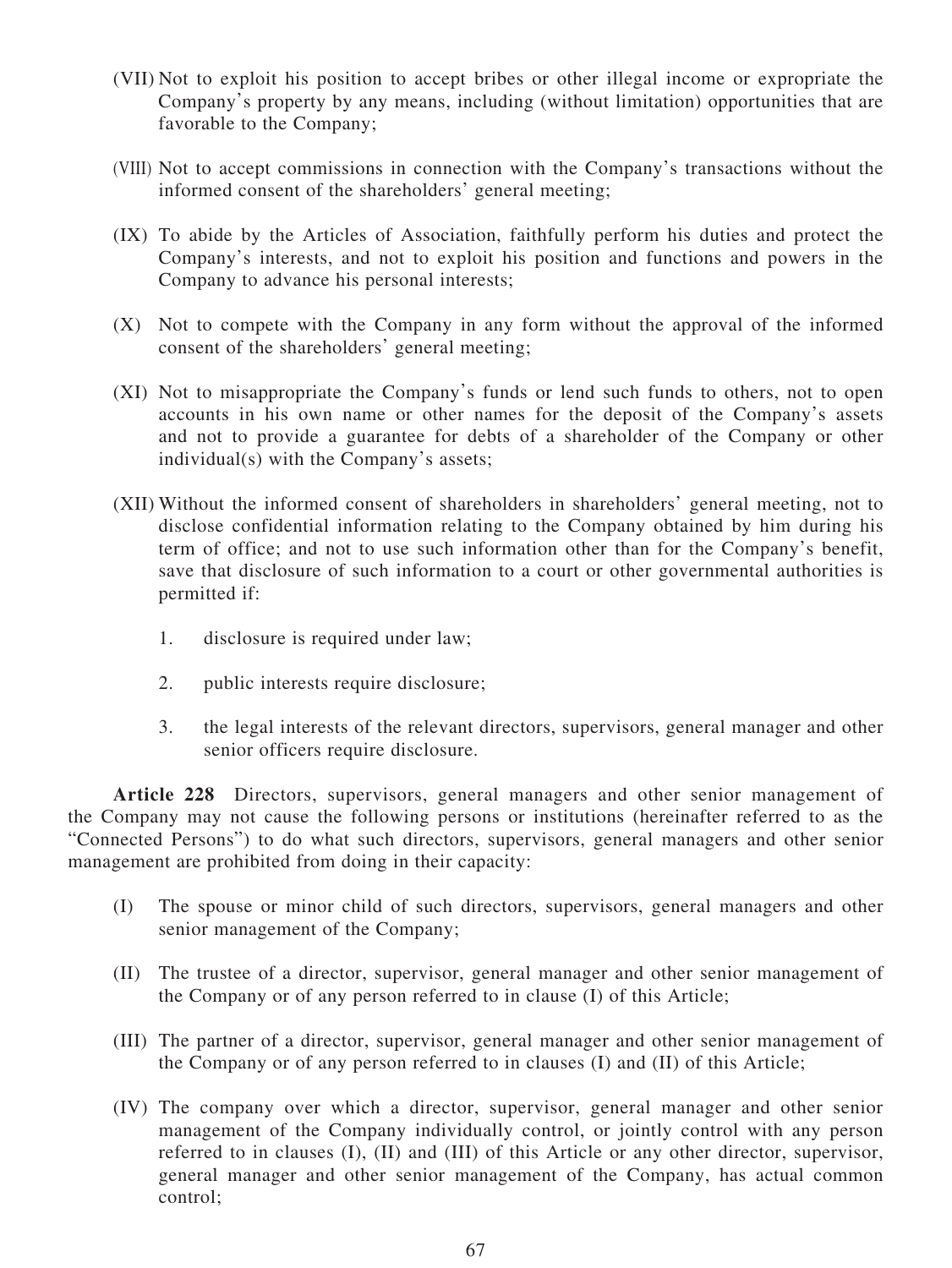(V) A director, supervisor, general manager and other senior management of such company being controlled as referred to in clause (IV) of this Article.

**Article 229** The fiduciary duties of the directors, supervisors, general managers and other senior management of the Company may not cease with the termination of their tenure. The duty of confidentiality in relation to trade secrets of the Company survives the termination of their tenure. Other duties may continue for such period as fairly required depending on the time lapse between the act concerned and the termination and the circumstances and conditions under which the relationships between them and the Company are terminated.

**Article 230** Unless otherwise provided by Article 65 of the Articles of Association, directors, supervisors, general managers and other senior management of the Company may be relieved of liability for specific breaches of duties by the informed consent of shareholders at a shareholders' general meeting.

**Article 231** Where a director, supervisor, general manager and other senior management of the Company is in any way, directly or indirectly, materially interested in a contract, transaction or arrangement or proposed contract, transaction or arrangement with the Company (other than his/ her contract of service with the Company), he/she shall declare the nature and extent of his/her interests to the Board of Directors at the earliest opportunity, whether or not the related matters under normal circumstances is otherwise subject to the approval of the Board of Directors.

Unless the interested director, supervisor, general manager and other senior management of the Company has disclosed such interest to the Board of Directors as required under the preceding paragraph of this Article and the matter has been approved by the Board of Directors at a meeting where he/she was not counted in the quorum and had refrained from voting, the Company shall have the rights to revoke the contract, transaction or arrangement, except where the other party is a bona fide party acting without knowledge of the breach of obligation by the director, supervisor, general manager and other senior management concerned.

A director, supervisor, general manager and other senior management of the Company shall be deemed to have some interest in a certain contract, transaction or arrangement in which a Connected Person of such director, supervisor, general manager and other senior management has some interest.

**Article 232** In the event that a director, supervisor, general manager and other senior management of the Company gives a written notice to the Board of Directors before the Company considers to establish the contract, transaction or arrangement for the first time, stating that due to the contents of the notice, such director, supervisor general manager or senior management of the Company has an interest in the contract, transaction or arrangement that may subsequently be made by the Company, such director, supervisor, general manager and other senior management shall be deemed, for the purposes of the preceding Articles of this Chapter, to have declared his/ her interest, insofar as attributable to the scope stated in the notice.

**Article 233** The Company shall not in any manner pay taxes for or on behalf of a director, supervisor, general manager and any other senior management.

**Article 234** The Company shall not directly or indirectly extend a loan to or provide any guarantee in connect with the extension of a loan to a director, supervisor, general manager and other senior management of the Company or of the Company's parent company or any of their respective associates.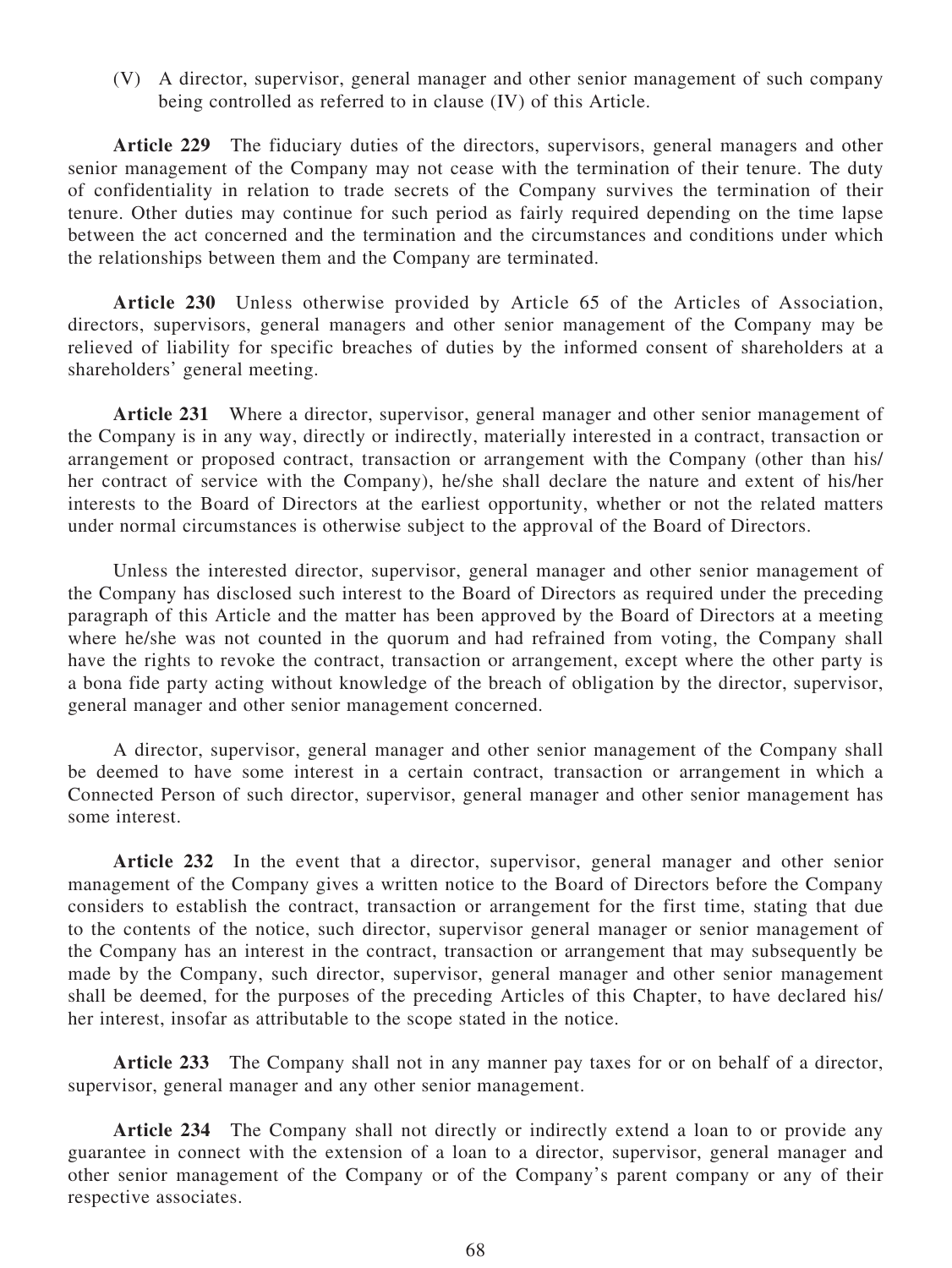The following transactions are not subject to the above prohibition:

- (I) The provision by the Company of a loan or a guarantee of a loan to its subsidiaries;
- (II) The provision by the Company of a loan or a guarantee of a loan or any other funds to any of its directors, supervisors, general managers and other senior management to meet expenditure incurred by him/her for the purposes of the Company or for the purpose of enabling him/her to perform his/her duties, in accordance with the service contract approved by the shareholders' general meeting;
- (III) The Company may make a loan to or provide a loan guarantee to any of the relevant directors, supervisors, general managers and other senior management or their respective associates on normal commercial terms, provided that the ordinary course of business of the Company should include the lending of money or the provision of loan guarantees.

**Article 235** A loan made by the Company in breach of the preceding Article shall be forthwith repayable by the recipient of the loan regardless of the terms of the loan.

**Article 236** A loan guarantee provided by the Company in breach of paragraph 1 of Article 234 shall not be enforceable against the Company unless:

- (I) The guarantee was provided in connection with a loan to an associate of any of directors, supervisors, managers and other senior management of the Company or its parent company and the lender were not aware of the relevant circumstances;
- (II) The collateral provided by the Company has been lawfully disposed of by the lender to a bona fide purchaser.

**Article 237** For the purposes of the preceding Articles of this Chapter, the term "security" shall include an act whereby a guarantor assumes its liability or provides property to guarantee in order to secure the performance of obligations by an obligator.

**Article 238** In addition to any rights and remedies provided by the laws and administrative regulations, where a director, supervisor, general manager or other senior management of the Company is in breach of his/her duties to the Company, the Company has a right to:

- (I) Claim damages from the director, supervisor, general manager and other senior management in compensation for losses incurred by the Company as a result of such breach;
- (II) Rescind any contract or transaction entered into by the Company with the directors, supervisors, general managers and other senior management, and with a third party (where such third party knows or should know that there is such a breach of duties to the Company by such directors, supervisors, general managers and other senior management representing the Company);
- (III) Demand an account of the profits made by the directors, supervisors, general managers and other senior management in breach of his/her duties;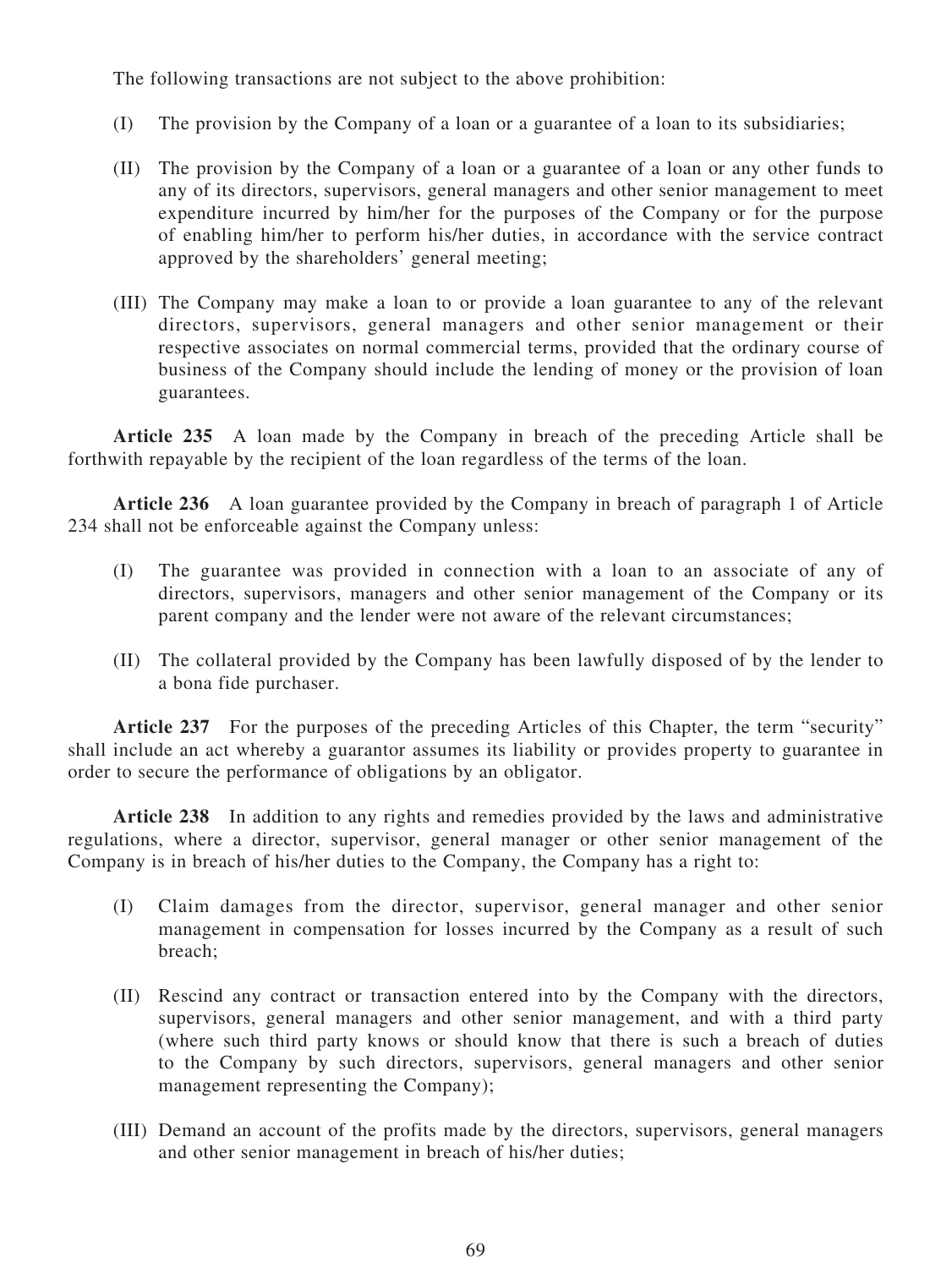- (IV) Recover any monies received by the directors, supervisors, general managers and other senior management which should otherwise have been received by the Company, including but not limited to commissions;
- (V) Request the directors, supervisors, general managers and other senior management to return the interests accrued or may be accrued on the monies which should have been paid to the Company.

**Article 239** The Company shall enter into a contract in writing with a director or supervisor to determine his/her emoluments subject to prior approval of general meeting. The above emoluments include:

- (I) Emoluments in respect of his/her service as a director, supervisor or senior management of the Company;
- (II) Emoluments in respect of his/her service as a director, supervisor or senior management of a subsidiary of the Company;
- (III) Emoluments in respect of other services for the management of the Company and its subsidiary;
- (IV) Funds received by such directors or supervisors as compensation for their loss of office or for their retirement.

A director or supervisor may not sue the Company for such benefits due to him/her on the grounds of the foregoing matters, except for under such contract as mentioned above.

**Article 240** The contract regarding emoluments entered into by and between the Company and its directors and supervisors shall provide that in the event of a takeover of the Company, the Company's directors and supervisors shall, subject to the prior approval of the shareholders' general meeting, have the rights to receive compensation or other payment for loss of their office or for their retirement. For the purposes of the preceding paragraph, the term "a takeover of the Company" shall refer to any of the following occasions:

- (I) Anyone makes a tender offer to all the shareholders;
- (II) Anyone making a tender offer aims at that the offeror becomes a controlling shareholder which has the same definition as that provided in Article 300 of the Articles of Association.

If the relevant director or supervisor fails to comply with this Article, any fund received by him/her shall belong to those persons that have sold their shares as a result of their acceptance of foregoing offer, and the expenses incurred from the distribution of such fund on a pro rata basis shall be borne by the relevant director and supervisor and may not be paid out of such fund.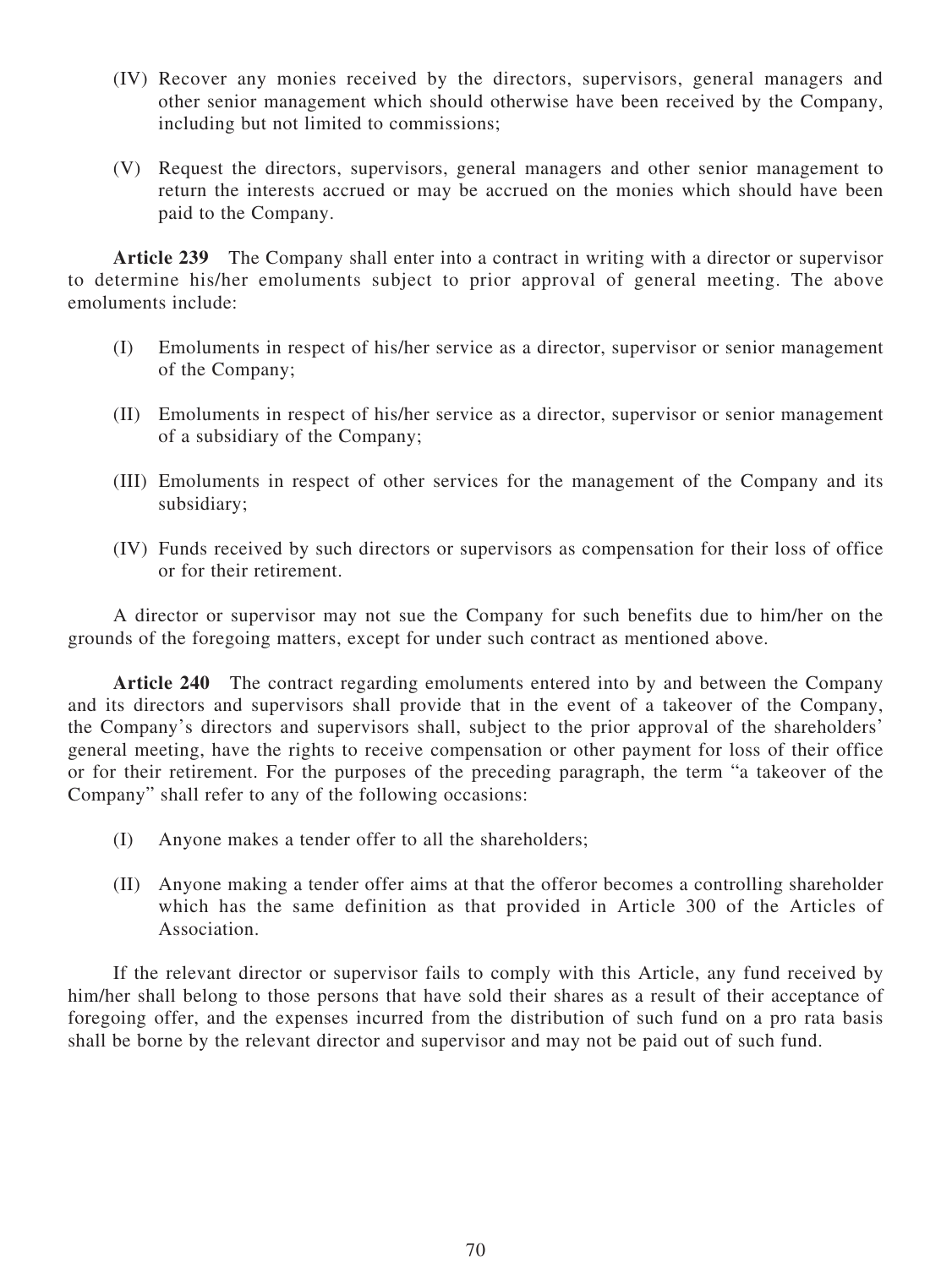## **CHAPTER 9 FINANCIAL AND ACCOUNTING SYSTEM, PROFIT DISTRIBUTION AND AUDIT**

## **Section 1 Financial and Accounting System**

**Article 241** The Company shall establish its financial and accounting system in accordance with laws, administrative regulations and the requirements of relevant regulatory authorities of the PRC. The Company shall prepare a financial report at the end of each fiscal year, and such financial report shall be reviewed and verified in accordance with laws.

**Article 242** The Company shall submit its annual financial reports to the CSRC and the stock exchange(s) in the place where the Company's shares are listed within four months from the ending date of each fiscal year, submit the interim financial reports to the local office of the CSRC and the stock exchange(s) in the place where the Company's shares are listed within two months from the ending date of the first six months of each fiscal year, and submit the quarterly financial reports to the local office of the CSRC and the stock exchange(s) in the place where the Company's shares are listed within one month from the ending dates of the first three and first nine months of each fiscal year.

The above financial and accounting reports are prepared in accordance with laws, administrative regulations and the provisions of departmental regulations.

The Company shall prepare its financial statements in accordance with the PRC accounting standards and regulations as well as the international accounting standards or the accounting standards of the place where the Company's shares are listed overseas. In case of any material difference between the financial statements prepared in accordance with the two accounting standards, explanations shall be made in the notes to the financial statements. Distribution of the profit after tax for the relevant fiscal year shall be based on the lesser of the profit after tax as shown in the two sets of financial statements.

The interim results or financial information announced or disclosed by the Company shall be prepared in accordance with the PRC accounting standards and regulations as well as the international accounting standards or the accounting standards of the place where the Company's shares are listed overseas.

**Article 243** The Board of Directors of the Company shall present to the shareholders, at every annual shareholders' general meeting, such financial reports as are required to be prepared by the Company in accordance with the relevant laws, administrative regulations, regulatory documents promulgated by local government and competent governmental authorities

**Article 244** The Company's financial reports shall be maintained at the Company for shareholders' inspection twenty days before the date of the annual general meeting. Each shareholder shall be entitled to obtain a copy of the financial reports referred to in this Chapter.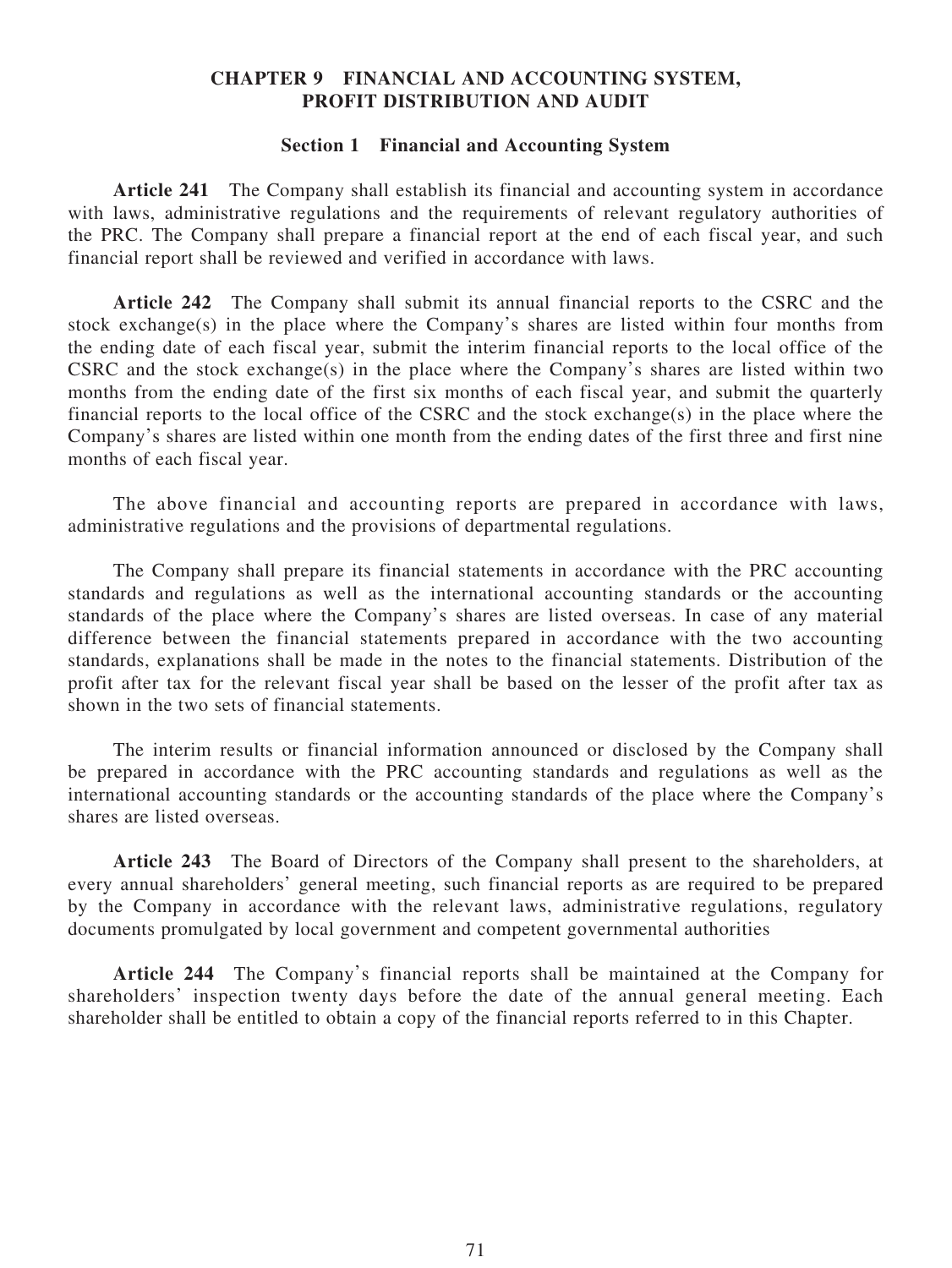The Company shall, at least 21 days before the date of the annual shareholders' general meeting, deliver such financial reports or the reports of the Board of Directors and the balance sheet (including each document required to be attached to the balance sheet as provided by laws), the income statement or the statement of revenues and expenditures, to each shareholder by any methods permitted under the Listing Rules, including but not limited to postal mail, electronic mail, facsimile and announcement. If the report is sent to each of holders of overseas-listed foreign shares by prepaid mail, it shall be sent to the recipient's address shown in the register of members. When shareholders of the overseas-listed foreign shares meet the conditions and requirements by laws, administrative regulations and the securities regulatory agency in places where the Company's shares are listed, such reports may be published on the website of the Company, the website of the Stock Exchange of Hong Kong and other websites designated by the Listing Rules from time to time.

**Article 245** The Company shall not establish accounting book other than those required by laws. No assets of the Company shall be deposited under any account opened in the name of any individual.

**Article 246** When the Company distributes its after tax profits for a given year, it shall allocate 10% of profits to its statutory reserve. The Company shall no longer be required to make allocations to its statutory reserve once the aggregate amount of such reserve reaches at least 50% of its registered capital.

If the Company's statutory reserve is insufficient to make up losses from previous years, the Company shall use its profits from the current year to make up such losses before making the allocation to its statutory reserve in accordance with the preceding paragraph.

After making the allocation from its after-tax profits to its statutory reserve, the Company may, subject to a resolution of the shareholders' general meeting, make an allocation from its after-tax profits to the discretionary reserve.

After the Company has made up its losses and made allocations to its reserves, the remaining profits of the Company shall be distributed in proportion to the shareholdings of its shareholders, unless these articles of association provide that distributions are to be made otherwise than proportionally.

If the shareholders' general meeting breaches the provisions of the preceding paragraph by distributing profits to shareholders before the Company has made up its losses and made allocations to the statutory reserve, the shareholders must return to the Company the profits that were distributed in breach of the said provisions.

The Company shall not be entitled to any distribution of profits in respect of shares held by it.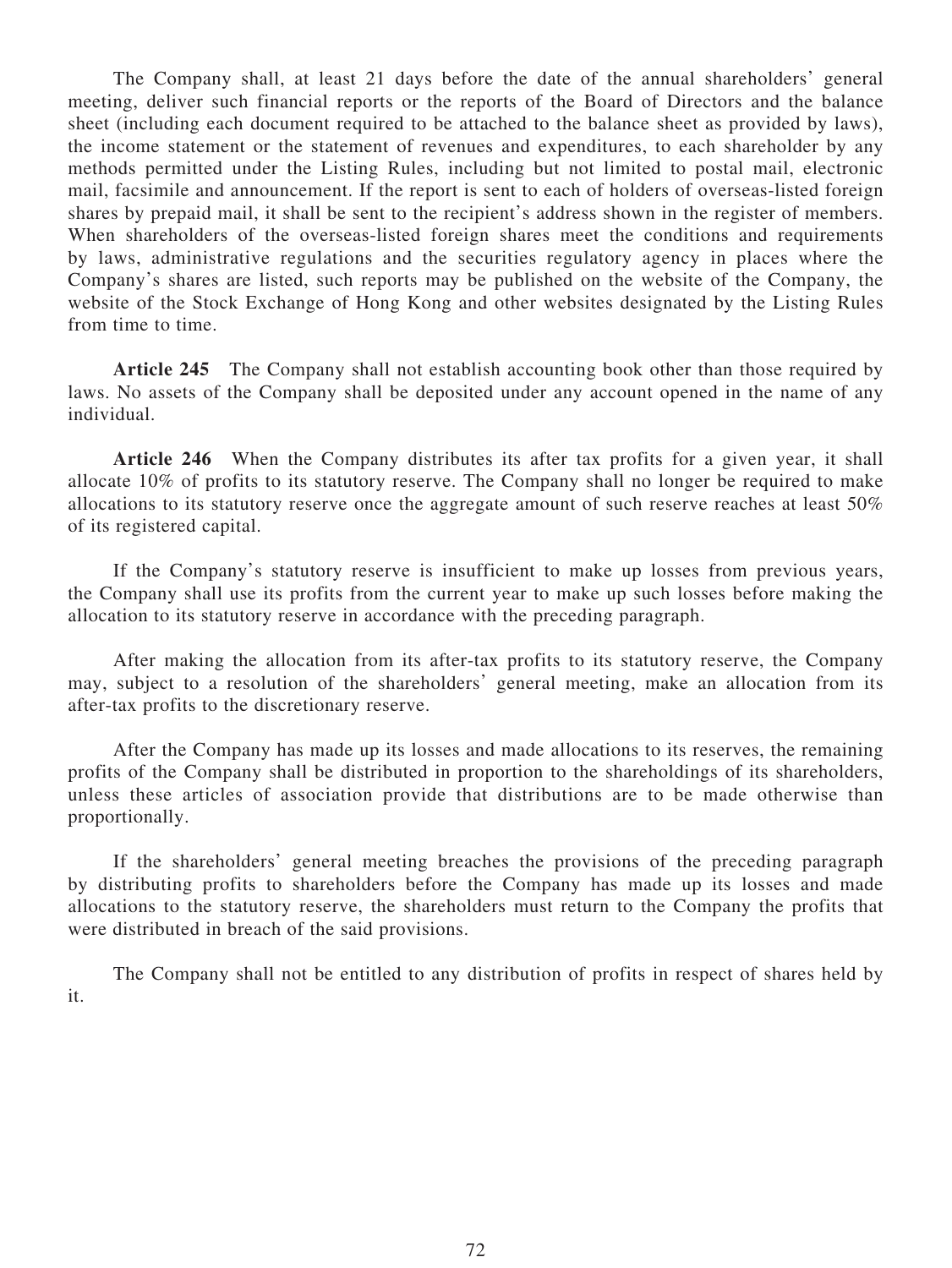**Article 247** The common reserve fund of the Company shall be applied to make good the Company's losses, expand its business operations or increase its capital. The capital reserve fund, however, shall not be used to make good the company's losses.

Capital reserve fund includes the following clauses:

- (I) Premium on shares issued at a premium price;
- (II) Any other income designated for the capital reserve fund by the regulations of the finance regulatory department of the State Council.

Upon the transfer of the statutory common reserve fund into capital, the balance of the fund shall not be less than 25% of the registered capital of the company before such transfer.

**Article 248** After the shareholders' general meeting of the Company adopts a profit distribution plan by way of resolution, the Board of Directors shall promptly complete the distribution of dividends (or shares) within two months of the convening of shareholders' general meeting.

**Article 249** The continuous and sound profit distribution policies the Company adopted are as follow:

(I) Principle of profit distribution

Profit distribution of the Company should emphasize on investors' reasonable investment return while maintaining the long-term interests and sustainable development of the Company. The consistency, rationality and stability of the cash dividend policy shall be maintained, and the information of the cash dividend shall be truthfully disclosed.

If the fund of the Company is misappropriated by any shareholder, the Company shall deduct the cash dividend distributable to such shareholder accordingly when distribution of profits to repay the fund misappropriated.

- (II) Form and interval of profit distribution
	- 1. the Company shall distribute dividends in form of cash, shares, or by the combination of cash and shares. Cash dividends are given priority over share dividends. The Company should consider true and reasonable factors such as growth, dilution to net assets per share when distributing profits by means of shares.
	- 2. the Company shall make distribution at least once a year if it meets the conditions for profit distribution. The Board of Directors could propose to declare an interim cash dividend with reference to the Company's liquidity position.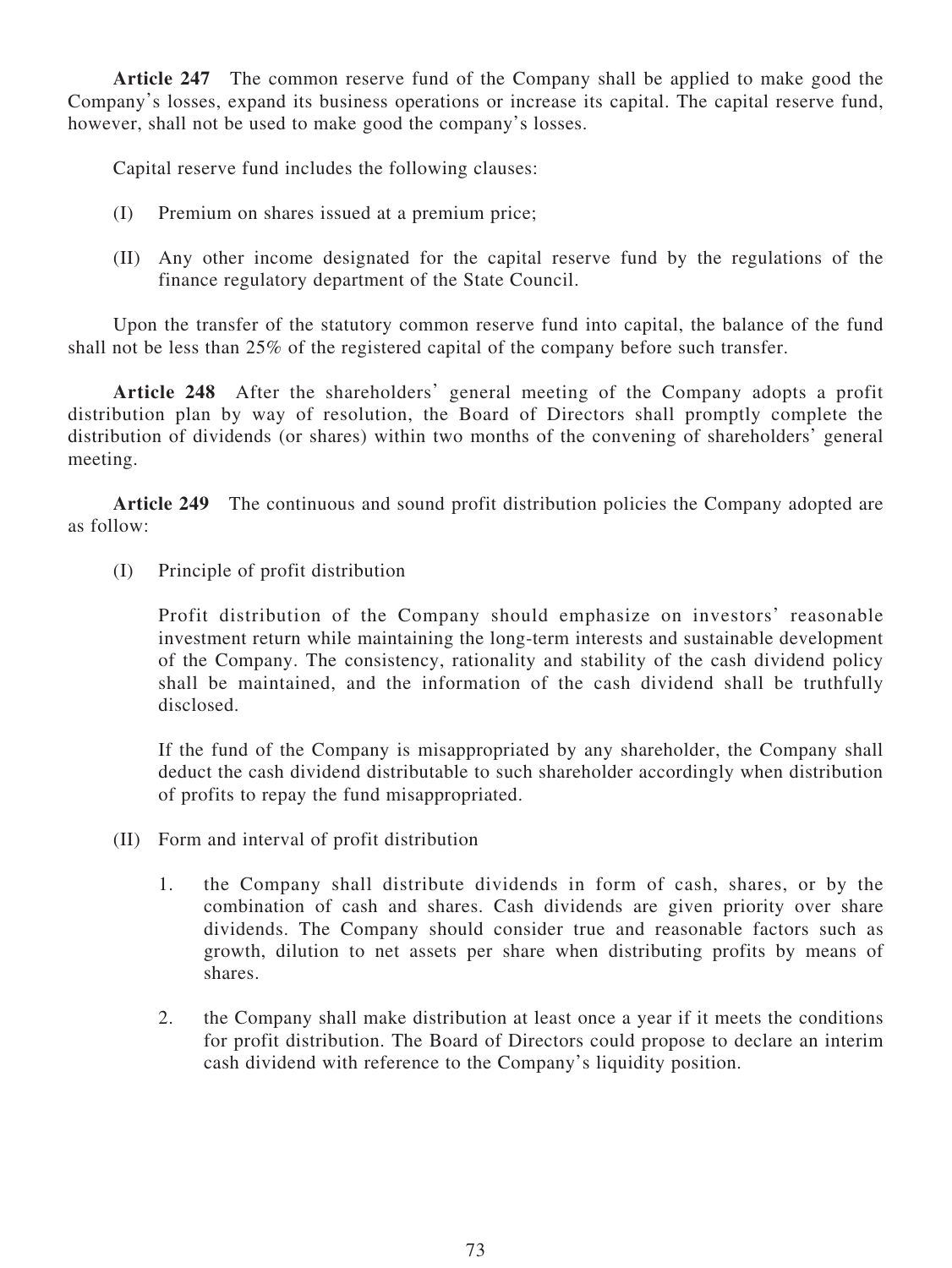- (III) Specific conditions and proportions of cash dividends distribution:
	- 1. the distributable profit and accumulated undistributed profit of the Company is positive in the current year, and the capital needs for general production and operation are fulfilled after the implementation of the distribution plan;
	- 2. the auditing organization issues a standard unqualified audit report on the Company's financial report for the year;
	- 3. the Company has no major investment plans or major cash expenditures (except for fund-raising projects) for a certain period of time in the foreseeable future;
	- 4. there is no situation where the Company may not implement cash dividends.

Fulfilling the capital needs for general production and operation refers to the ratio of the audited net cash flow generated by the Company's operating activities in the most recent year divided by the net profit is not less than 10%.

If the Company's cash flow fails to fulfill its general operation or investment needs due to cash dividend distribution, and the Company has stated the situation in the public disclosure documents of major investment plans or major cash expenditures, the cash dividends will not be implemented.

If dividends are distributed in cash, the annual profit distributed in cash shall not be less than 10% of the distributable profit realized in the current year, and the accumulated profit distributed in cash in the last three years shall not be less than 30% of the annual distributable profit realized in the last three years.

- (IV) The specific conditions for dividend distributions and the proportions of cash dividend thereof
	- 1. the Company has positive undistributed profits and records positive distributable profits for the period;
	- 2. after taking into consideration of rapid growth of the Company, if the Board of Directors is in the view that the Company's share price does not match its share capital, a share dividend distribution plan can be proposed in addition to the cash dividend distribution.

While distributing share dividends, the Company should focus on maintaining the synchronized growth of both share capital and business performance.

If dividends are distributed in shares, the Company shall comprehensively take into account of the features of the industry where the Company operates, its stage of development, its own business model, and profitability and the factors such as whether there is significant capital expenditure arrangement in distinguishing the following situations and form differentiated cash dividend policies in accordance with the procedures as stipulated in the Articles of Association:

1. if the Company is in a mature development stage without significant capital expenditure arrangement, the minimum percentage of cash dividend in this profit distribution shall be 80%;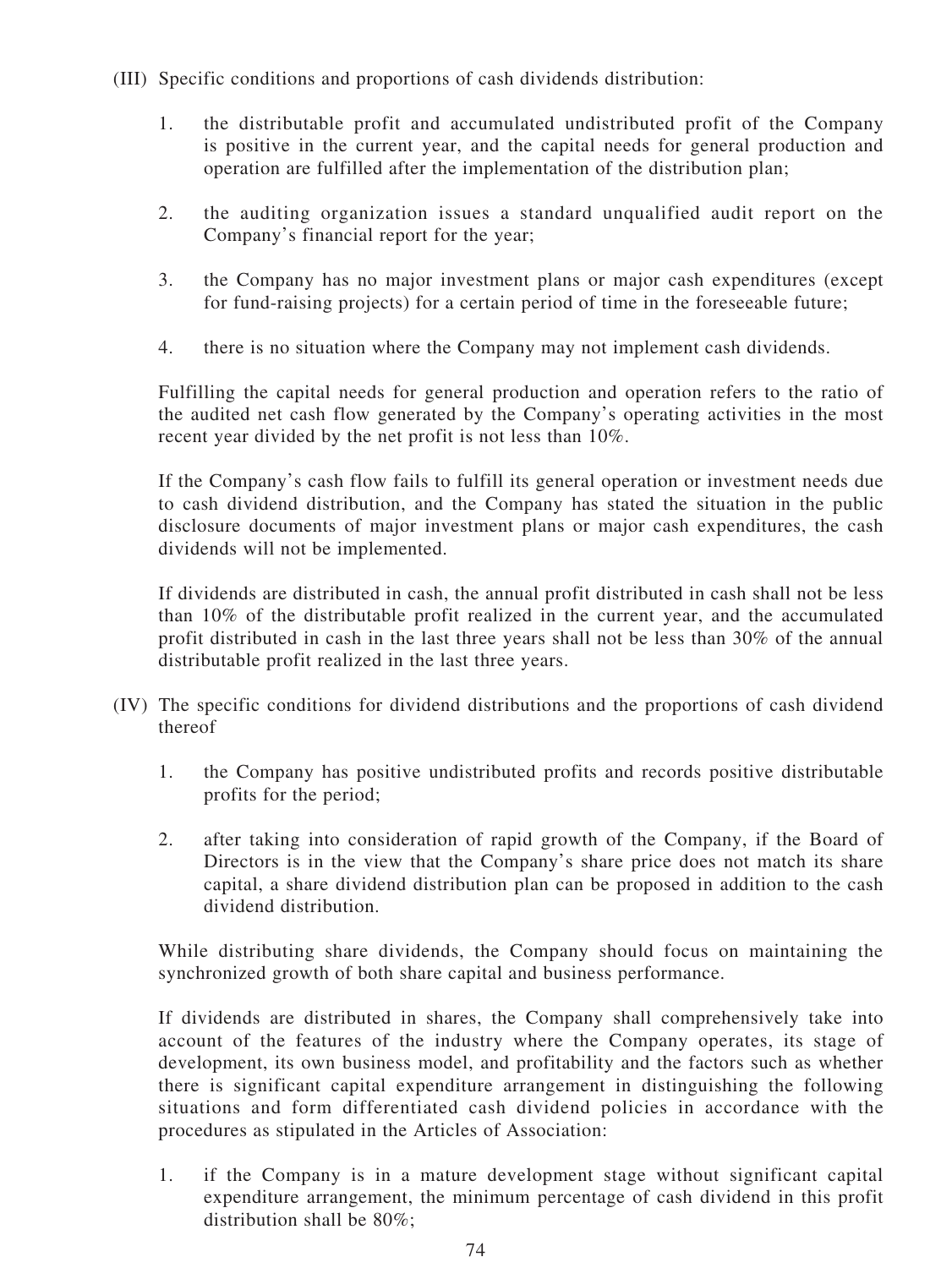- 2. if the Company is in a mature development stage with significant capital expenditure arrangement, the minimum percentage of cash dividend in this profit distribution shall be 40%;
- 3. if the Company is in a growing development stage with significant capital expenditure arrangement, the minimum percentage of cash dividend in this profit distribution shall be 20%.

If the development stage of the Company with significant capital expenditure arrangement cannot be easily distinguished, cash dividends shall be distributed according to the requirement mentioned above.

(V) Procedures for profit distribution

The Board of Directors of the Company shall comprehensively take into account of the features of the industry where the Company operates, its stage of development, its own business model, and profitability and the factors such as whether there is significant capital expenditure arrangement, and study and identify with caution the timing, conditions and minimum proportion, conditions for adjustment involved in implementing the cash dividends. The proposed profit distribution plan can be submitted to the Board of Directors of the Company for consideration only after it has been approved by more than half of independent directors of the Company.

The independent directors shall give specific opinion in respect thereof.

The independent directors may collect opinions from minority shareholders for putting forward a profit distribution proposal to the Board of Directors for consideration.

In considering the specific plan for profit distribution at the shareholders' general meeting, a number of channels shall be adopted to actively communicate and exchange information with the shareholders, especially minority shareholders, by various means, take into full account the opinions and requests of minority shareholders and address their concerns in a timely manner.

(VI) Adjustment to the profit distribution policy

If there are material changes in the Company's own operating conditions or the external operating environment and the existing profit distribution policy will affect the sustainable operation of the Company, or the profit distribution policy needs to be adjusted in accordance with investment plan and long-term development, the Company shall adjust the profit distribution policy. The adjusted profit distribution policy shall not violate the relevant regulations of the China Securities Regulatory Commission and the stock exchange; and any resolution regarding adjustments to the profit distribution policy is subject to the prior review of independent directors and the Board of Supervisors, the Board of Directors shall discuss the adjustment in the profit distribution policy in the symposium presentations to fully consider the views of minority shareholders, independent directors, supervisors and senior management of the Company through a variety of channels. Such resolution shall be presented at the shareholders' general meeting of the Company for approval after consideration and approval by the Board of Directors. It shall be approved by more than two-thirds of the votes of the shareholders with right to vote attending the shareholders' general meeting of the Company.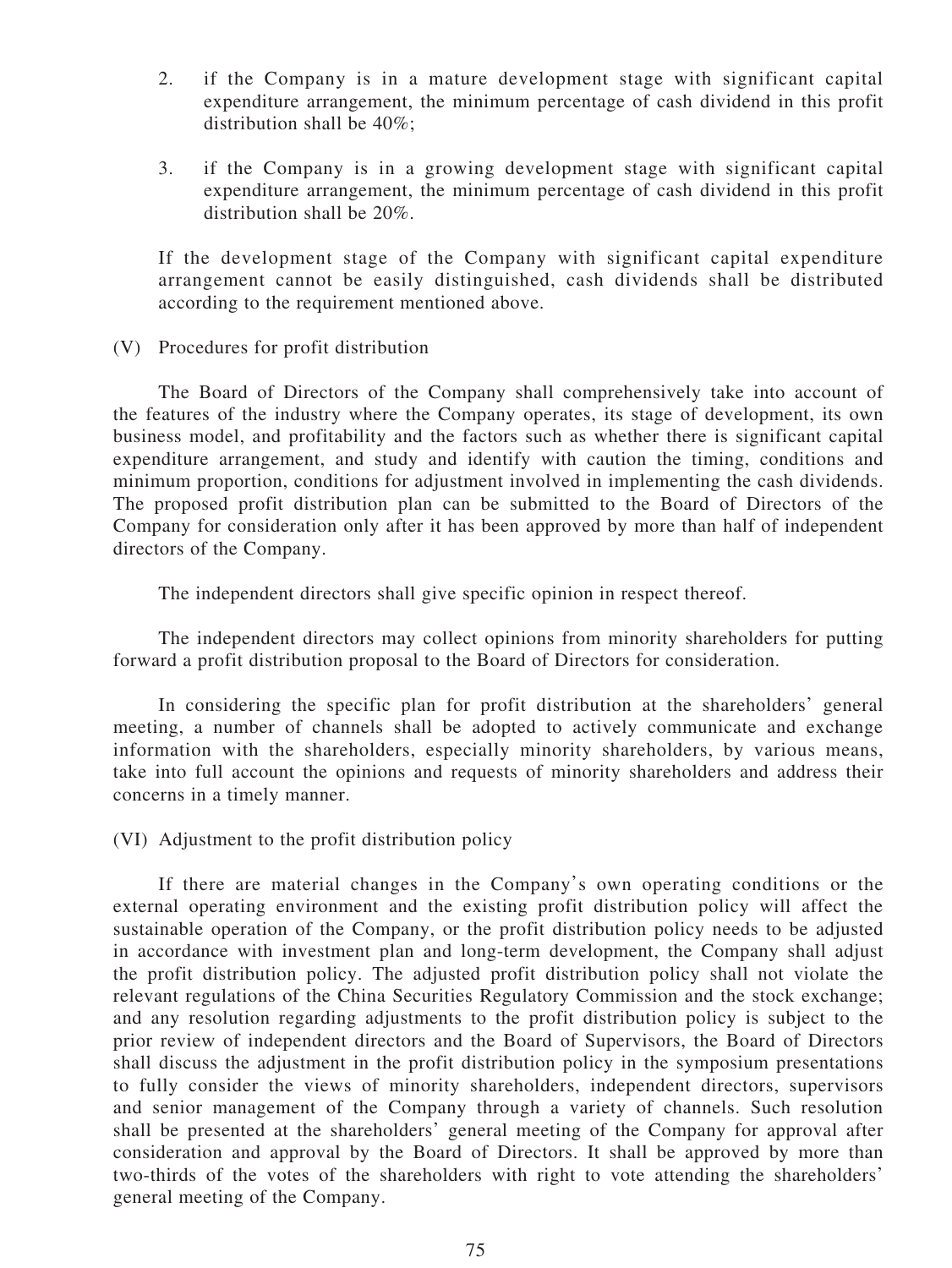Independent Directors shall explicitly give their views as to the resolution on adjustments to the profit distribution policy and the Company shall the declare the opinions of independent directors when issuing the announcement of convening the shareholders' general meeting.

In considering its profit distribution policy by the Board of Directors, the Company shall communicate proactively to especially its minority shareholders by on-site meeting, telephone, the Company's website, and interactive platform on the stock exchange, fully listen to their opinions and needs, and provide timely responses to their concerns.

To facilitate the minority shareholders, on-site voting and online voting shall be adopted in the considering resolution on adjustments to the profit distribution policy. If necessary, independent directors may solicit voting rights from minority shareholders.

#### (VII) Regulation in the profit distribution policy

Where the Board of Directors of the Company fails to submit a profit distribution plan to the shareholders' general meeting in accordance with the established profit distribution policy, the Company shall specify the reasons for and the specific use of the retained funds on a regular report, and independent directors shall express their independent opinions on such matters. Meanwhile set out clearly in a table the cash dividends and ratios of cash dividends to profit for the year of the company for the past three years. If the Company does not distribute profits in cash in the last three years, the Company shall not issue new shares to the public, issue convertible bonds or place shares to the existing shareholders.

The Supervisory Committee of the Company shall monitor the execution of cash dividend policy carried out by the Board of Directors, as well as the execution of appropriate decision-making procedures and the information disclosure. The Supervisory Committee shall express explicit opinions and urge the Board of Directors to make correction in a timely manner in case of any of the following circumstances:

- 1. failure to strictly implement the cash dividends policy;
- 2. failure to strictly execute appropriate decision-making procedures for cash dividends;
- 3. failure to make an authentic, accurate and complete disclosure of the cash dividends policy and its implementation。

**Article 250** Where the Company is profitable but the Board of Directors has not made a cash profit distribution proposal, the Board of Directors shall state the reasons for not making cash dividends and the specific use of the retained funds on a regular report of that year, and independent directors shall express their independent opinions on such matters.

If the fund of the Company is misappropriated by any shareholder, the Company shall deduct the cash dividend distributable to such shareholder accordingly when distribution of profits to repay the fund misappropriated.

**Article 251** Any share monies of any shares paid before the call shall be entitled to distributable profit. However, shareholders shall not have any right to receive the distributable profit declared thereafter in relation to the pre-paid share monies.

Subject to the relevant laws, regulations, rules and normative documents, the Company may exercise the power to forfeit unclaimed dividends, provided that it does so only after the expiration of the applicable relevant period.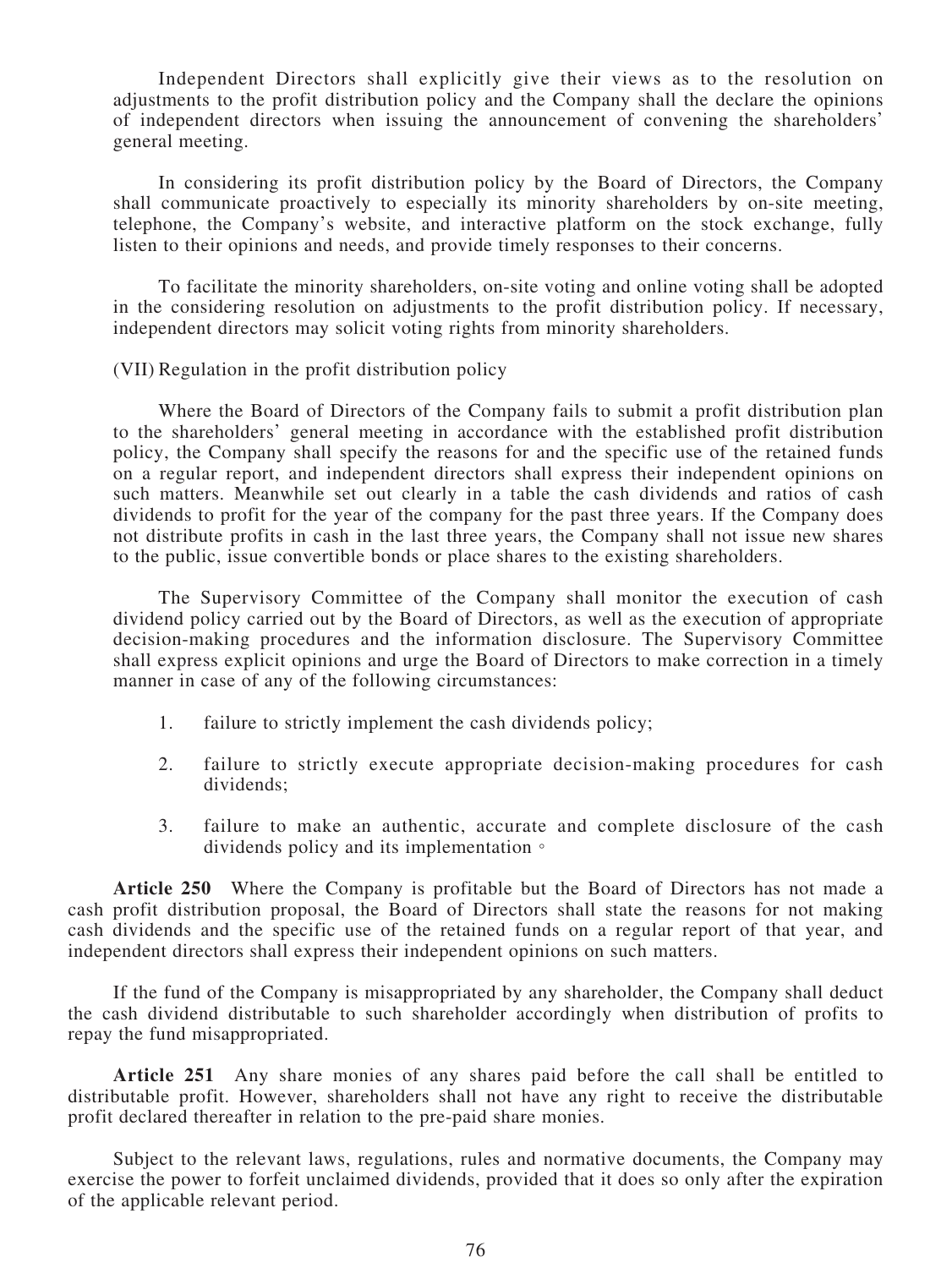**Article 252** The Company has the power to cease sending dividend warrants by post to a given holder of the H shares, but may exercise such power only if such warrants fail to be redeemed for two consecutive occasions. However, the Company may exercise such power after the first occasion on which such a warrant is returned and undelivered.

On the premise of compliance with the relevant laws, regulations, departmental rules, standards and the rules of any applicable stock exchange, the Company shall have the power to sell, in such manner as the board thinks fit, any shares of a shareholder of the H shares who is untraceable subject to the following conditions:

- (I) The Company has distributed dividends at least three times in respect of such shares within 12 years, but none of such dividends was claimed;
- (II) The Company, after the expiration of a period of 12 years, made an advertisement on one or more newspapers in the place in which the Company's shares are listed, stating its intention to sell such shares, and notified the securities regulatory authority of the place in which the Company's shares are listed of such intention.

**Article 253** The Company shall appoint receiving agents on behalf of the holders of the overseas-listed foreign shares to receive on behalf of such shareholders dividends declared and all other monies owing by the Company in respect of such shares.

The receiving agents appointed by the Company shall meet the requirements of the laws or the relevant provisions of the stock exchanges in the place where the Company is listed. The receiving agents appointed on behalf of holders of the H Shares listed in the Hong Kong shall be a company registered as a trust company under the Trustee Ordinance of Hong Kong.

#### **Section 2 Internal Audit**

**Article 254** The Company shall implement internal audit system and assign full-time auditors to conduct internal audits and supervise the financial revenues and expenditures and economic activities of the Company.

**Article 255** The internal audit system and duties of the auditors of the Company shall be subject to the approval of the Board of Directors. The officer in charge of audit shall be accountable to the Board of Directors and report to the same.

#### **Section 3 Appointment of Accounting Firm**

**Article 256** The Company shall engage accounting firms "qualified for securities related business" to audit its accounting statements, verify its net assets, or provide other relevant consulting services. The term of appointment shall be one year which commences on the date of conclusion of the current shareholders' general meeting and ends on the date of conclusion of the subsequent shareholders' general meeting. The term of office may be renewed.

**Article 257** The Company's appointment of an accounting firm shall be decided by the shareholders' general meeting. The Board of Directors shall not appoint any accounting firm prior to a decision made by the shareholders' general meeting.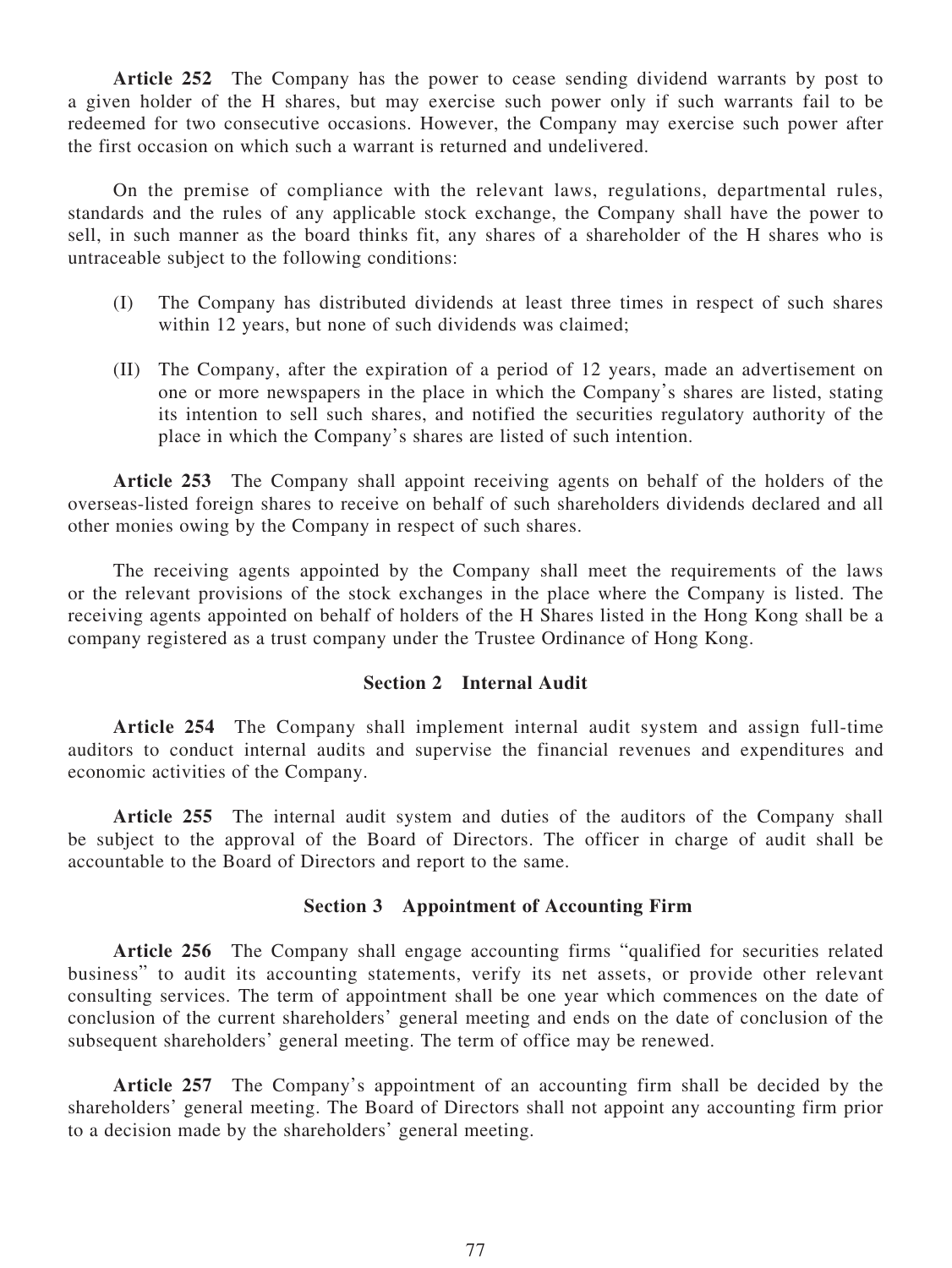**Article 258** An accounting firm appointed by the Company shall have the following rights:

- (I) To inspect, at any time, the Company's account books, records or vouchers, and shall have the right to require the directors, general manager or other senior management to provide relevant data and explanations;
- (II) To require the Company to adopt all reasonable measures to obtain from its subsidiaries data and explanations which the accounting firm requires for the performance of its duties;
- (III) To attend shareholders' meetings and to receive notices of and other information relating to the meetings that any shareholder is entitled to receive, and to speak at any shareholders' meeting in relation to matters concerning its role as the accounting firm of the Company.

**Article 259** In the event that the position of accounting firm is vacant, the Board of Directors may appoint an accounting firm to fill such vacancy before convening the shareholders' general meeting. Any other accounting firm which has been appointed by the Company may continue to act during the period of vacancy.

**Article 260** Regardless of the terms in the contract concluded between the accounting firm and the Company, the shareholders' general meeting may, through an ordinary resolution, dismiss the said accounting firm before expiration of the term thereof. In relation to any rights claimed by the accounting firm against the Company, the said rights shall not be affected.

**Article 261** The Company shall undertake to provide the accounting firm with true and complete accounting documents, accounting books, financial accounting reports and other accounting information, and shall not reject, conceal or misstate any information.

**Article 262** The remuneration of the accounting firm or the manner in which the firm is to be remunerated shall be determined by the shareholders' general meeting. The remuneration of the accounting firm appointed by the Board of Directors shall be determined by the Board of Directors.

**Article 263** The appointment, removal or non-reappointment of an accounting firm by the Company shall be decided by a resolution of the shareholders' general meeting. Such a resolution shall be filed with the securities regulatory authority of the State Council.

The shareholders' general meeting shall comply with the following provisions in passing a resolution to appoint a non-incumbent accounting firm to fill any vacancy, or to continue to appoint an accounting firm appointed by the Board of Directors to fill the vacancy, or to dismiss an incumbent accounting firm:

(I) The proposal for appointment or dismissal shall, before the notice of shareholders' general meeting is sent, be served to the accounting firm to be appointed, or will terminate or has terminated its service in the relevant financial year. The termination of service of an accounting firm may refer to the removal, resignation or retirement of such firm.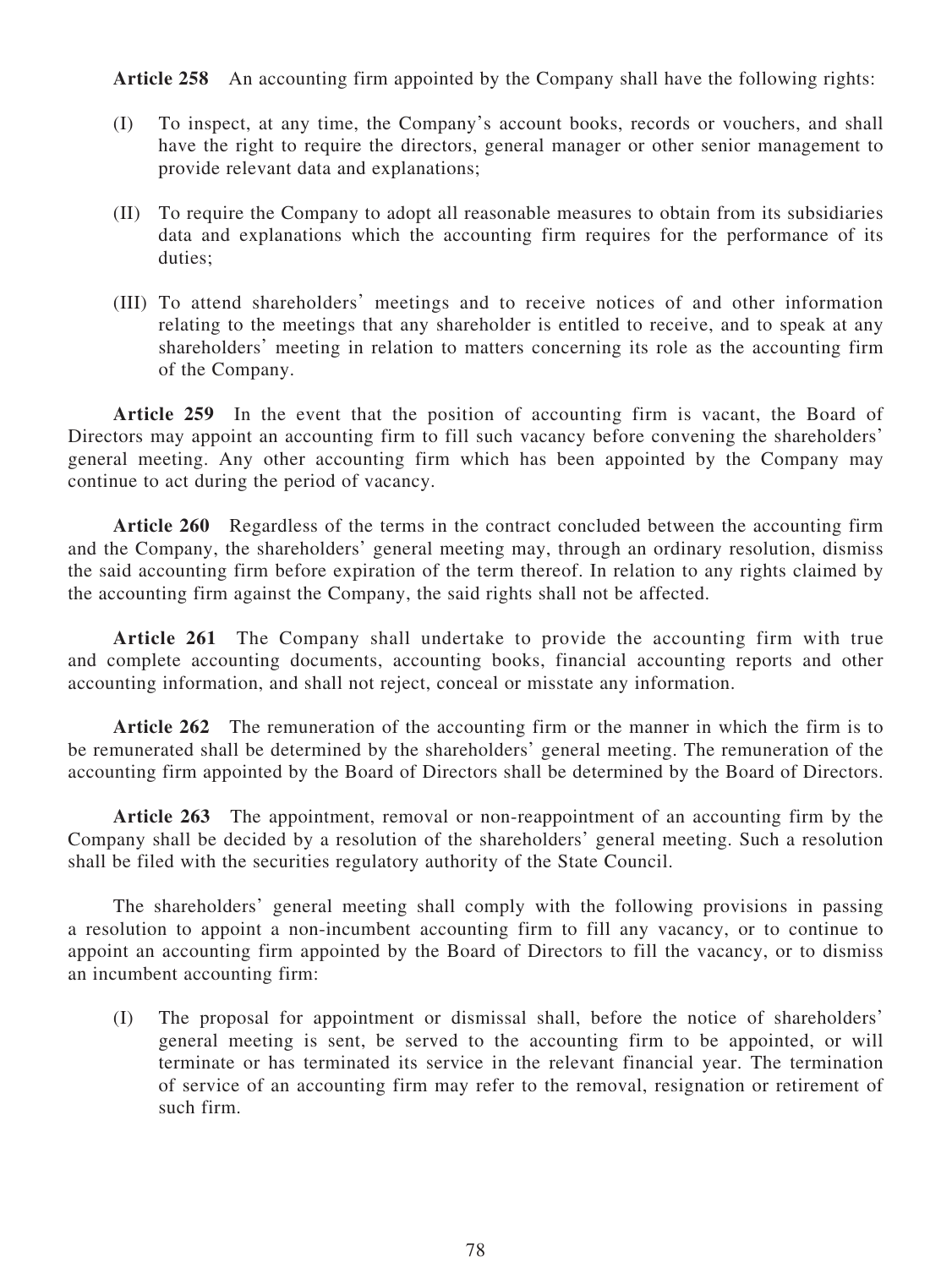- (II) If the accounting firm about to terminate service makes a written statement and requests the Company to notify its shareholders of the said statement, the Company shall take the following actions unless the written statement is received too late:
	- 1. describe in the notice issued for the resolution that the accounting firm about to terminate service has made a statement; and
	- 2. send to the shareholders a copy of the statement as an attachment to the notice in the form specified in the Articles of Association.
- (III) If the Company fails to send out the statement of the accounting firm as per clause (II) herein, the relevant accounting firm may require that the said statement be read at the shareholders' general meeting and may lodge a complaint.
- (IV) The resigning accounting firm shall be entitled to attend the following meetings:
	- 1. the shareholders' general meeting at which its term of office would expire;
	- 2. the shareholders' general meeting at which a proposal is made to fill the vacancy caused by its removal;
	- 3. the shareholders' general meeting convened as a result of its resignation.

The resigning accounting firm shall be entitled to receive all notices of, and other information relating to, any such meeting, and to speak at any such meeting which concerns it as a former accounting firm of the Company.

**Article 264** Where the shareholders' general meeting dismisses or does not continue engaging the accounting firm, 30 days of prior notice shall be issued to the accounting firm, and the accounting firm has the right to state its opinions when the shareholders' general meeting is voting on the dismissal of the accounting firm.

If the accounting firm resigns from its position, it shall make representations to the shareholders' general meeting whether there has been any impropriety on the part of the Company.

The accounting firm may resign by placing a written notice of resignation at the legal address of the Company. The notice shall take effect on the date of delivery to the legal address of the Company or on a later date specified in the notice. Such notice shall contain the following statements:

- (I) a statement to the effect that there are no circumstances in connection with its resignation which it considers should be brought to the notice of the shareholders or creditors of the Company; or
- (II) a statement of any other circumstances requiring an explanation.

The Company shall send a copy of the written notice as mentioned in the preceding paragraph to the relevant competent authority within 14 days after its receipt. If the notice contains a statement as mentioned in the preceding sub-paragraph (II), a copy of such statement shall be placed at the Company for the shareholders to inspect. The Company shall also send a copy of the foregoing statement to each shareholder entitled to receive a report of the Company's financial position, to the address registered in the register of shareholders.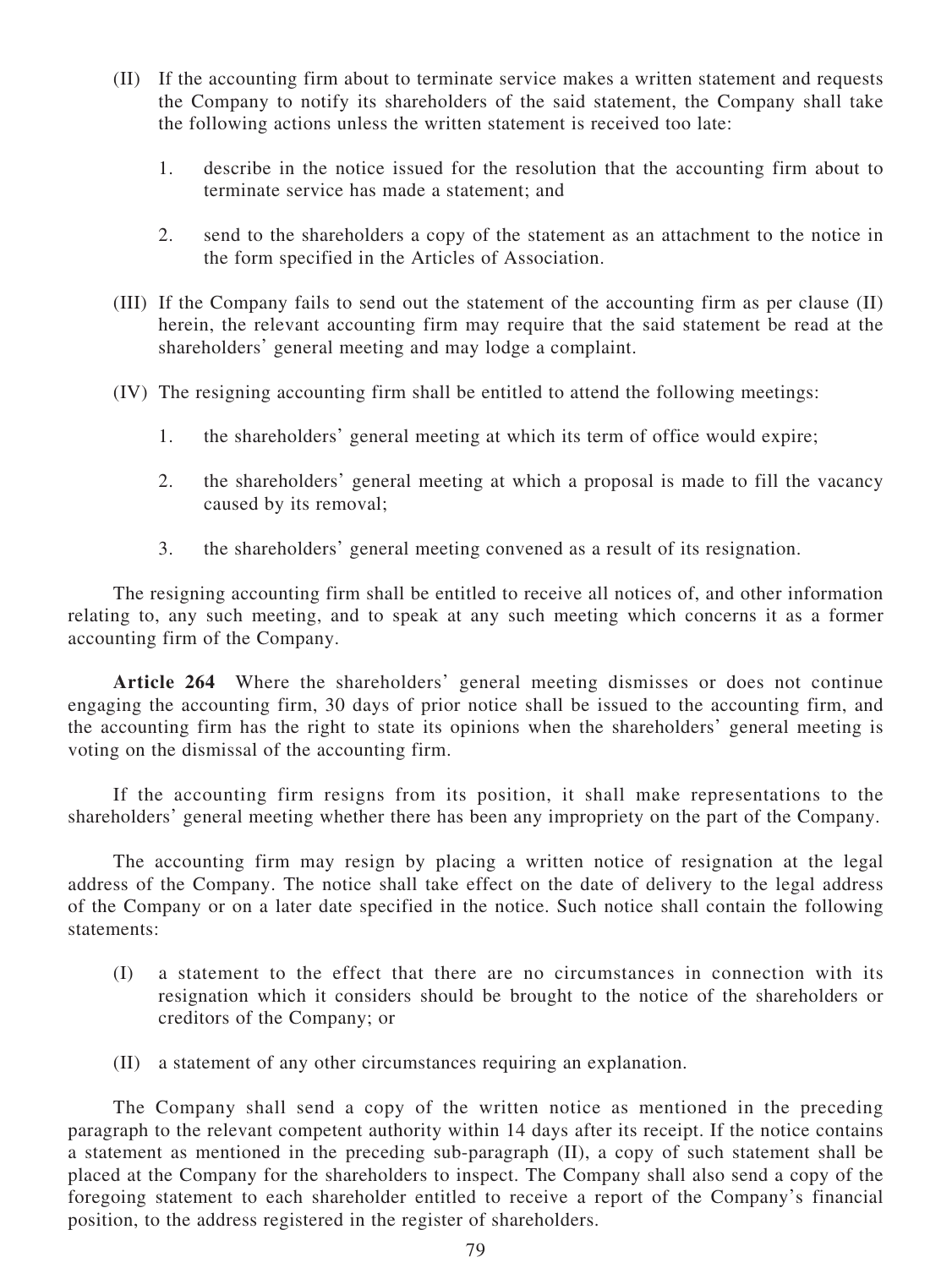If the notice of resignation of the accounting firm contains a statement that any information is to be disclosed, the accounting firm may require the Board of Directors to convene an extraordinary general meeting to listen to its explanation concerning the resignation.

## **CHAPTER 10 NOTICE AND ANNOUNCEMENT**

## **Section 1 Notice**

Article 265 Notices of the Company may be served as follows:

- (I) By personal delivery;
- (II) By fax or data message;
- (III) By email;
- (IV) By announcement;
- (V) By publication on the websites designated by the Company and stock exchanges subject to the laws, administrative regulations, departmental rules, regulatory documents, listing rules of stock exchange where the shares of the Company are listed and the Articles of Association;
- (VI) By other means agreed previously between the Company and the recipient or approved by the recipient;
- (VII) By other means specified in the laws, administrative regulations, rules, listing rules of the place where the shares of the Company are listed and the Articles of Association.

In respect of the way in which the Company provides or sends corporate communications to holders of H shares in accordance with the Hong Kong Listing Rules, on the basis of complying with the laws and regulations of the listing place, listing rules and the Articles of Association, the Company may provide or send corporate communications to holders of H shares through the website designated by the Company and/or the website of Hong Kong Stock Exchange or by electronic means.

The corporate communications referred to in the preceding paragraph refer to any document issued or to be issued by the Company for reference or action by any holders of H shares or other persons required by the Hong Kong Listing Rules, including but not limited to:

- 1. annual reports of the Company (including directors' report, annual accounts of the Company, audit reports and summary financial reports, if applicable);
- 2. interim reports and interim summary reports of the Company (if applicable);
- 3. meeting notices;
- 4. listing documents;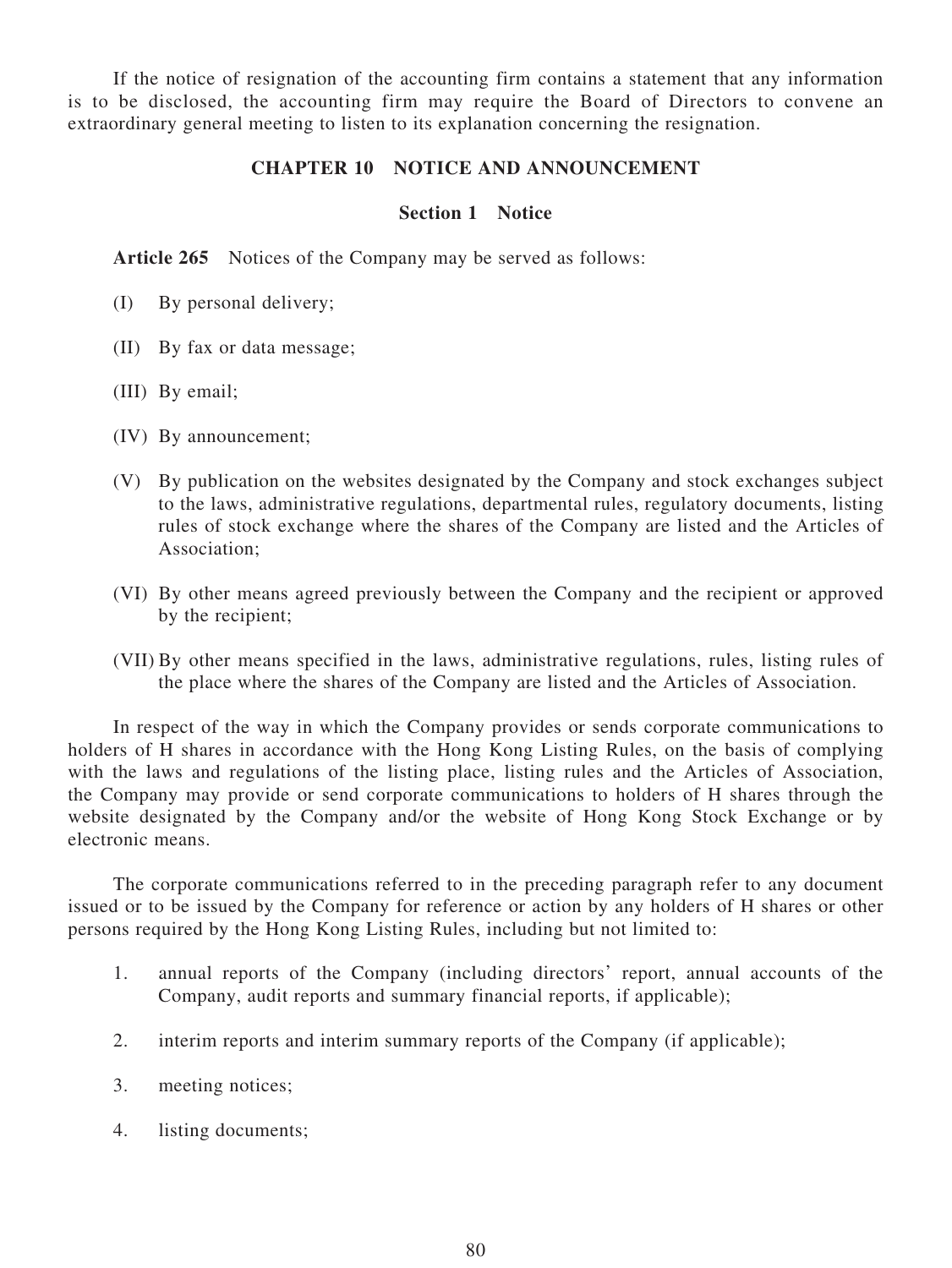- 5. circulars;
- 6. proxy forms (as specified in the listing rules of stock exchange where the shares of the Company are listed).

Where a notice is served by announcement in the exercise of the rights prescribed in the Articles of Association, such an announcement shall be published in accordance with the methods prescribed in the Hong Kong Listing Rules.

**Article 266** Subject to the laws, administrative regulations, departmental rules, regulatory documents, listing rules of stock exchange where the shares of the Company are listed and the Articles of Association, where a notice of the Company is served by announcement, the notice shall be deemed as received by the relevant persons once the notice is announced.

**Article 267** Notice of a shareholders' general meeting of the Company shall be served by announcement.

**Article 268** Notice of a board meeting of the Company shall be served by one or more of the methods specified in Article 265 of the Articles of Association, save for an extraordinary meeting of the Board of Directors which is stipulated otherwise in the Articles of Association.

**Article 269** Notice of a meeting of the Supervisory Committee of the Company shall be served by one or more of the methods specified in Article 265 of the Articles of Association, save for an extraordinary meeting of the Supervisory Committee which is stipulated otherwise in the Articles of Association.

Article 270 If the notice of the Company is served by personal delivery, the recipient shall affix their signature (or seal) to the Return on Service and the signing date shall be the date of service; if the notice of the Company is served by post, the third working day after handover to the post office shall be the date of service; if the notice of the Company is sent by fax or data message, once it is sent successfully, all relevant persons shall be deemed to have received the notice; if the notice of the Company is served by announcement, the date of first announcement shall be the date of service.

**Article 271** The accidental failure to give notice of meeting to, or non-receipt of notice of meeting by, any person entitled to receive such notice shall not invalidate the meeting and the resolutions adopted at the meeting.

**Article 272** If the listing rules of the place where the shares of the Company are listed require the Company to send, mail, distribute, issue, publish or provide by other means the relevant documents of the Company in English and Chinese versions, the Company may (according to the intentions expressed by shareholders) send only English text or only Chinese text to relevant shareholders in the range permitted by the applicable laws and regulations and according to applicable laws and regulations, provided that the Company has made appropriate arrangement to determine whether its shareholders hope to receive only English text or only Chinese text.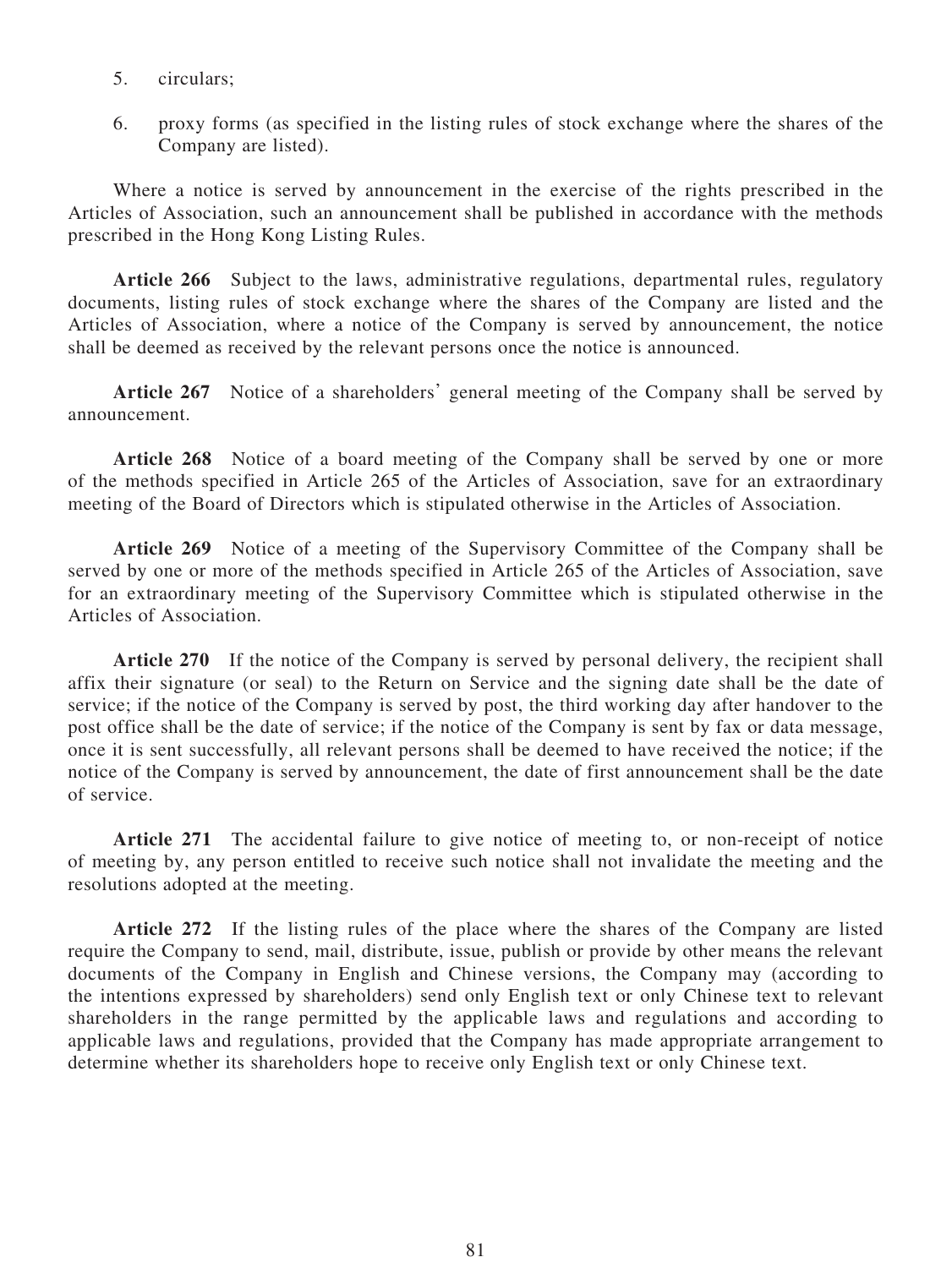### **Section 2 Announcement**

**Article 273** The Company shall publish announcements and other to-be-disclosed information to shareholders of domestic shares in newspapers and websites designated by the China Securities Regulatory Commission.

If it is required to make public announcements to the holders of H shares pursuant to the Articles of Association, such announcements shall also be published in such manner as required by the Hong Kong Stock Exchange.

The information disclosed by the Company in other public media shall not precede the disclosure in the designated newspapers and websites, and the announcement of the Company shall not be replaced by press release or press conference, or other forms.

The Board of Directors shall have the right to decide to adjust the media for information disclosure of the Company, but should ensure that the designated media for information disclosure meets the qualifications and conditions stipulated by the relevant laws and regulations in the PRC and in Hong Kong, as well as the securities regulatory authority of the State Council, the overseas regulatory authority and the stock exchange where the shares of the Company are listed.

**Article 274** The Company shall disclose regular reports and interim reports in accordance with the laws.

# **CHAPTER 11 MERGER, DIVISION, CAPITAL INCREASE, CAPITAL REDUCTION, DISSOLUTION AND LIQUIDATION**

### **Section 1 Merger, Division, Capital Increase and Capital Reduction**

**Article 275** Merger of the Company may take the form of absorption or establishment of a new company.

One company absorbing another company is merger by absorption, and the company being absorbed shall be dissolved. Merger of two or more companies through establishment of a new company is a consolidation, and the companies being consolidated shall be dissolved.

**Article 276** The merger or division of the Company shall be proposed by the Board of Directors for approval in accordance with the procedures as specified in the Articles of Association. Approval for merger or division shall be sought in accordance with the relevant legal requirements. A shareholder who disagrees with the proposed merger or division shall have the right to demand the Company or the consenting shareholders to acquire his/her shares at a fair price. The resolution of merger or division of the Company shall be contained in a special document for inspection by shareholders.

For holders of H shares of Hong Kong listed companies, the aforesaid documents shall also be delivered by mail or other means permitted by the Hong Kong Stock Exchange.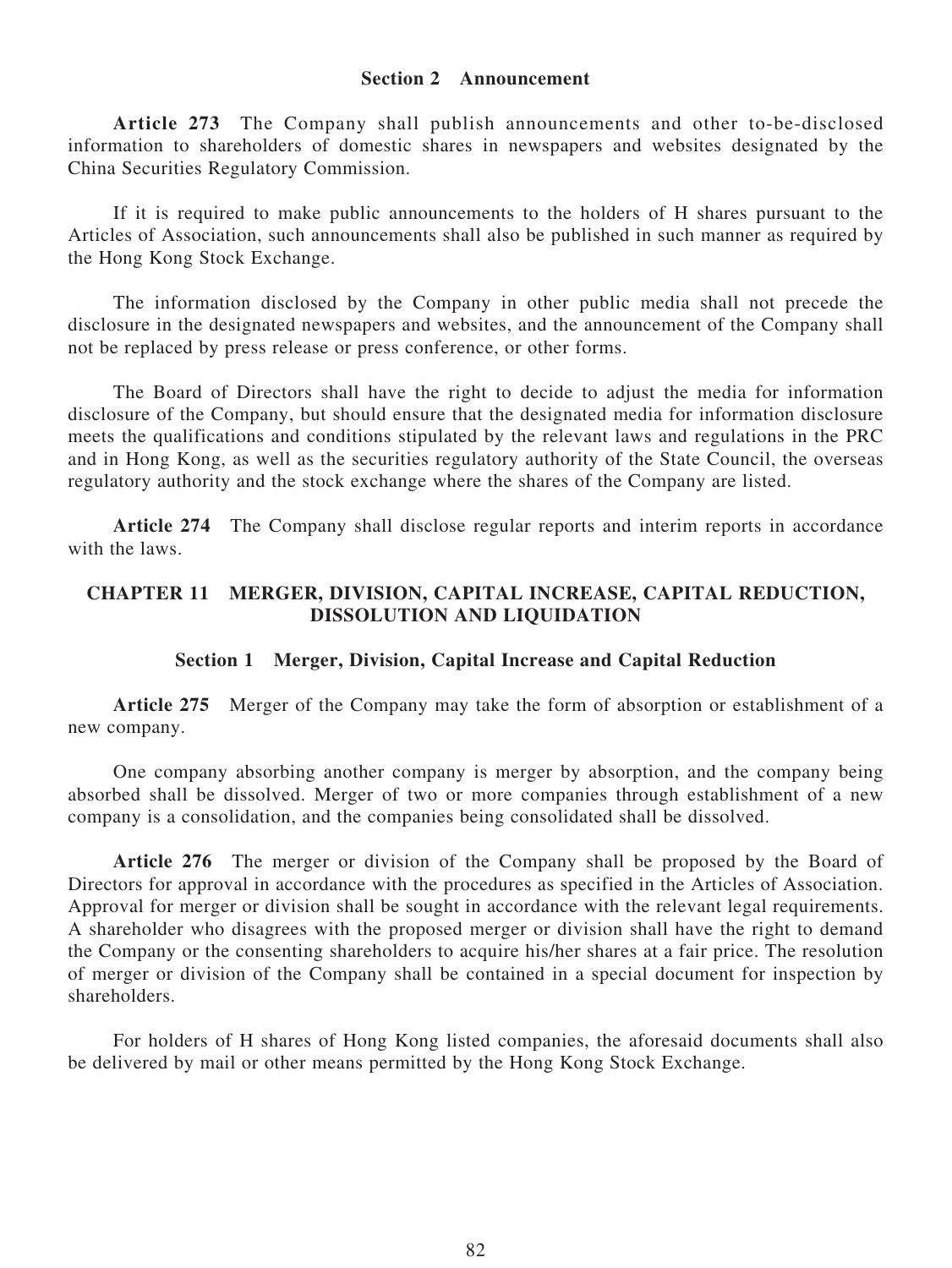**Article 277** In the event of a merger, the merging parties shall execute a merger agreement and prepare a balance sheet and an inventory of property. The Company shall notify all creditors within 10 days after adoption of the merger resolution and shall make at least three announcements in the newspapers designated by the Company for information disclosure as specified in Article 273 of the Articles of Association within 30 days. The creditors may require the Company to repay debts or to provide corresponding guarantees within 30 days after receipt of the notice or within 45 days after the announcement if the creditors have not received the notice.

**Article 278** The credits and debts of the Company during merger shall be inherited by the company subsisting after the merger or by the newly established company.

**Article 279** Where the Company is divided, its properties shall be divided accordingly.

Where the Company is divided, the parties to the division shall sign a division agreement and a balance sheet and an inventory of property shall be prepared. The Company shall notify all creditors within 10 days after adoption of the division resolution and shall make at least three announcements in the newspapers designated by the Company for information disclosure as specified in Article 273 of the Articles of Association within 30 days.

**Article 280** The debts of the Company prior to the division shall be undertaken by the companies after division, save as otherwise specified in the written agreement on debt repayment reached between the Company and its creditors before the division.

**Article 281** The Company shall prepare a balance sheet and an inventory of property when it needs to reduce its registered capital.

The Company shall notify the creditors within 10 days from the date of making the resolution to reduce the registered capital, and shall make at least three announcements in the newspapers designated by the Company for information disclosure as specified in Article 273 of the Articles of Association within 30 days. The creditors may require the Company to repay debts or to provide corresponding guarantees within 30 days after receipt of the notice or within 45 days after the announcement if the creditors have not received the notice.

The registered capital of the Company after the capital reduction shall not be lower than the statutory minimum.

**Article 282** Changes in registered particulars arising from a merger or division of the Company shall be registered with the companies registration authority according to the law. If the Company is dissolved, it shall be deregistered according to the law. If a new company is established, such establishment shall be registered according to the law.

Increase or decrease of the registered capital of the Company shall be registered with the company registration authority according to the law.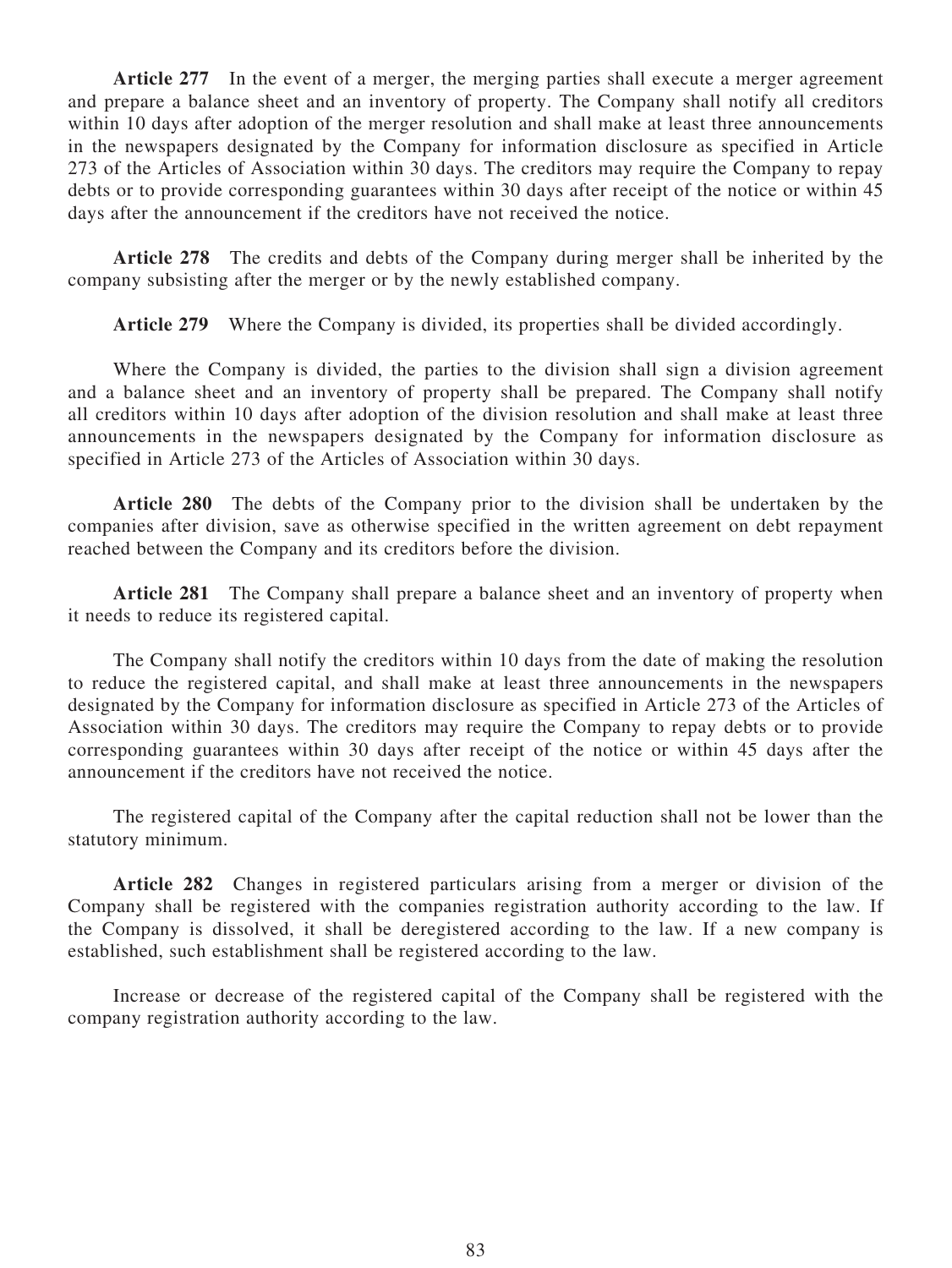## **Section 2 Dissolution and Liquidation**

**Article 283** The Company may be dissolved for the following reasons:

- (I) The term of operation stipulated in the Articles of Association has expired or circumstances for dissolution specified in the Articles of Association arises;
- (II) A resolution for dissolution is passed at a shareholders' general meeting;
- (III) Merger or division of the Company entails dissolution;
- (IV) The Company is legally declared insolvent due to its failure to repay debts as they become due;
- (V) The business license is revoked or the Company is ordered to close down or be de-registered according to the law;
- (VI) Where the Company gets into serious trouble in operation and management and its continuation may cause substantial loss to the interests of shareholders, and no solution can be found through any other channel, shareholders representing more than 10% of the voting rights of all shareholders of the Company may request the people's court to dissolve the Company.

**Article 284** In the circumstance set out in clause (I) of Article 283, the Company may continue to subsist by amending the Articles of Association.

Amendments to the articles of association pursuant to the preceding paragraph shall be subject to the approval of more than two-thirds of the voting rights held by the shareholders present at the shareholders' general meeting.

Where the Company is dissolved in accordance with clauses (I), (II) and (VI) of Article 283 hereof, a liquidation committee shall be established within 15 days from the date of occurrence of the cause of liquidation to start liquidate. The members of the liquidation committee shall be determined by shareholders through ordinary resolutions at the shareholders' general meeting.

Where the Company is dissolved according to clause (IV) of Article 283 of the articles of association, the people's court shall, according to provisions of related laws, organize the shareholders, the relevant authority and related professionals to form a liquidation committee to carry out liquidation.

Where the Company is dissolved according to the clause (V) of Article 283 of the articles of association, the relevant department in charge shall organize the shareholders, the relevant authority and related professionals to form a liquidation committee to carry out liquidation.

**Article 285** If the Board of Directors decides to liquidate the Company for any reason other than the Company's declaration of its own insolvency, it shall state in the notice on convening a shareholders' general meeting for this reason that it has made full investigation on the Company's position and believes the Company is able to pay its debts in full within 12 months from the commencement of the liquidation.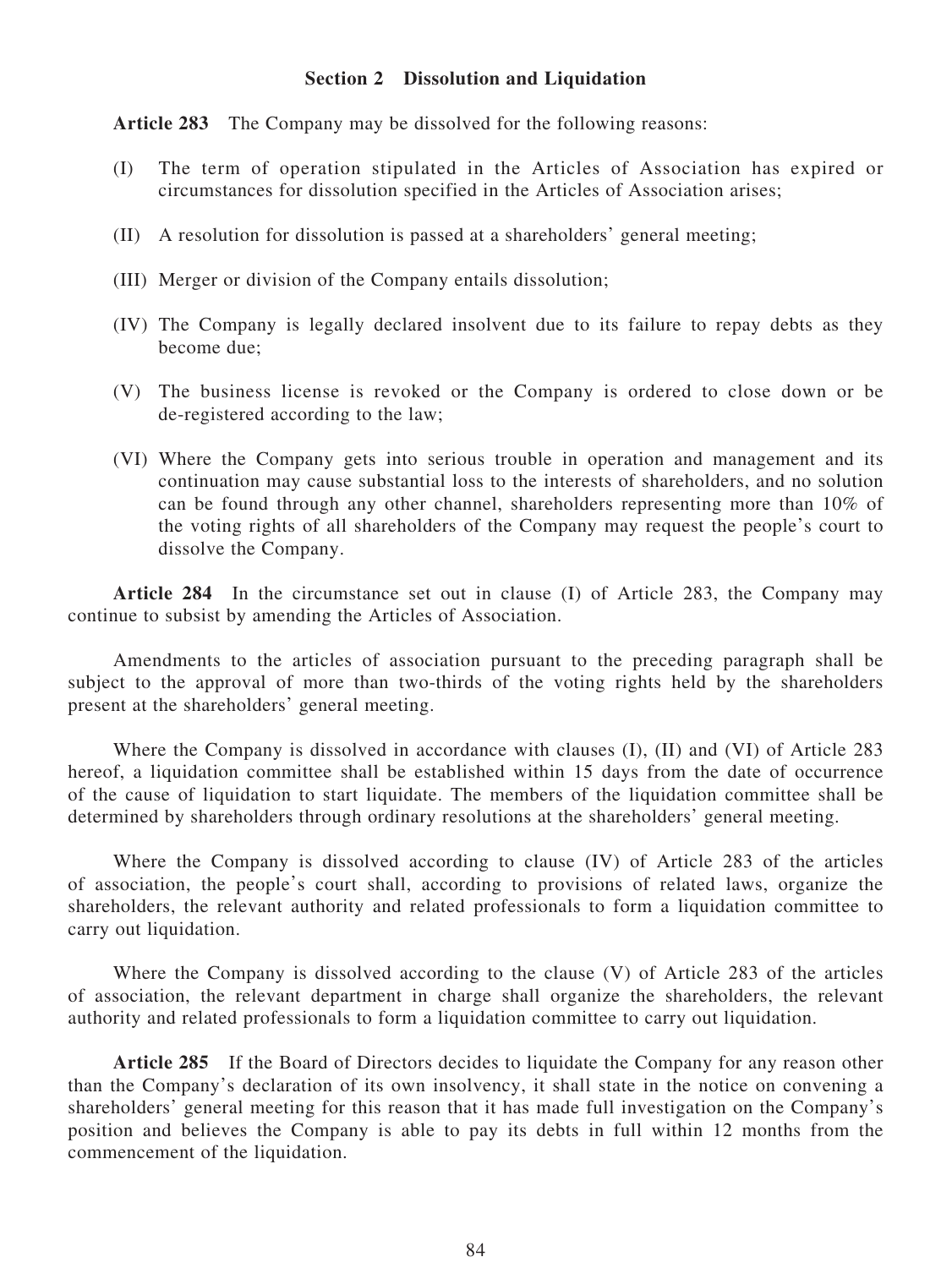Upon the adoption of the resolution at the shareholders' general meeting for the liquidation of the Company, all functions and powers of the Board of Directors shall cease immediately.

The liquidation committee shall act in accordance with the instructions of the shareholders' general meeting to make a report at least once every year to the shareholders' general meeting on the income and expenses of the committee, the business of the Company and the progress of the liquidation; and present a final report to the shareholders' general meeting on completion of the liquidation.

**Article 286** During liquidation, the liquidation committee shall exercise the following functions and powers:

- (I) To examine and take possession of the assets of the Company and prepare the balance sheet and a property inventory;
- (II) To inform creditors by notice or announcement;
- (III) To deal with the outstanding businesses of the Company relating to liquidation;
- (IV) To pay off outstanding taxes as well as taxes arising in the course of liquidation;
- (V) To settle credits and debts;
- (VI) To dispose of the remaining assets of the Company after repayment of debts;

(VII) To represent the Company in civil proceedings.

**Article 287** The liquidation committee shall notify all creditors within 10 days after its establishment and shall make announcements at least 3 times in the newspapers designated by the company for information disclosure specified in Article 273 of the Articles of Association within 60 days. The creditors shall declare their rights to the liquidation committee within 30 days after receipt of the notice or within 45 days after announcement if the creditors haven't received the notice.

The creditors shall explain matters relating to their rights and provide relevant evidential documents. The liquidation committee shall register the creditor's rights.

In the creditor's rights declaration period, the liquidation committee shall not make repayment to the creditors.

**Article 288** After the liquidation committee has examined and taken possession of the assets of the Company and prepared a balance sheet and a property inventory, it shall formulate a liquidation proposal and submit it to the shareholders' general meeting or the people's court for confirmation.

The Company shall, according to the class and proportion of the shares held by the shareholders, distribute the properties of the Company remaining after payment of the liquidation expenses, employees' salaries, social insurance expenses and statutory compensations, outstanding taxes, and the Company's debts.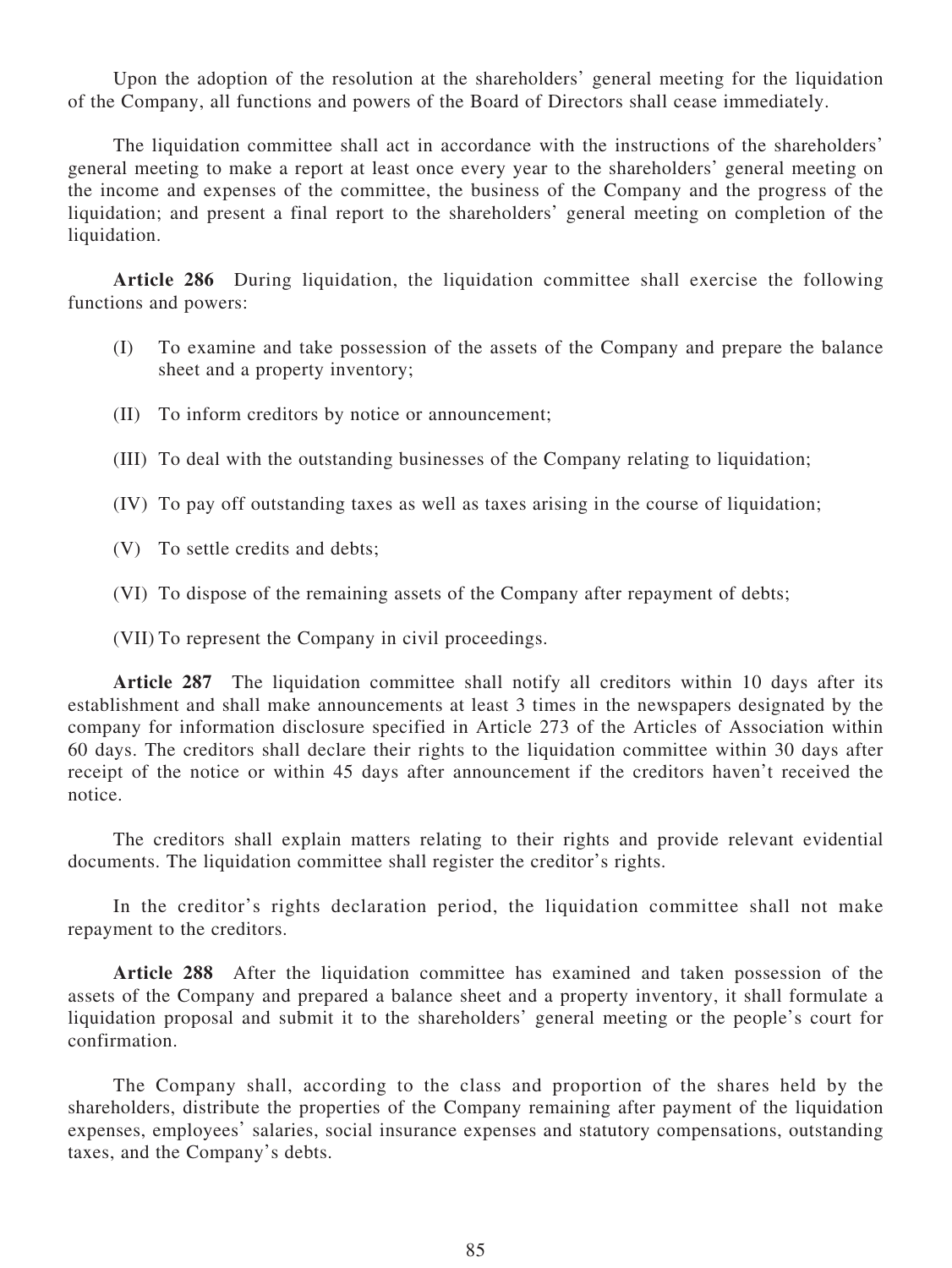The Company shall subsist in the course of liquidation but shall not conduct any business operations unrelated to liquidation. Before liquidation as specified in the preceding paragraphs, the assets of the Company shall not be distributed to shareholders.

**Article 289** After the liquidation committee has examined and taken possession of the assets of the Company and prepared a balance sheet and a property inventory, if it discovers that the Company's assets are insufficient to repay its debts in full, it shall immediately apply to the people's court to declare the Company bankrupt according to law.

Following a ruling by the people's court that the Company is bankrupt, the liquidation committee shall transfer to the people's court all matters relating to the liquidation.

**Article 290** Upon completion of liquidation, the liquidation committee shall prepare a liquidation report, revenue and expenditure report in the liquidation period and accounting books and submit the same to the shareholders' general meeting or the people's court for confirmation after verification by Chinese certified public accountant.

The liquidation committee shall, within 30 days after the confirmation of the liquidation report by the shareholders' general meeting or the people's court, submit the documents referred to in the preceding paragraph to the company registration authority and apply for cancellation of registration of the Company, and publish a public announcement relating to the termination of the Company.

**Article 291** Any member of the liquidation committee shall dutifully and lawfully fulfill the liquidation obligation.

Any member of the liquidation committee shall not abuse his official powers to accept bribes or other unlawful gains, and not to expropriate the Company's assets.

Where any member of the liquidation committee causes any loss to the Company or the creditors with will or serious negligence, the said member shall be liable for compensation.

**Article 292** Where the Company declares bankrupt according to law, bankruptcy liquidation shall be conducted pursuant to laws on bankruptcy of enterprises.

### **CHAPTER 12 AMENDMENT TO ARTICLES OF ASSOCIATION**

**Article 293** The Company may amend the articles of association in accordance with the laws, administrative regulations and the articles of association.

**Article 294** The Company shall amend the Articles of Association in any of the following circumstances:

- (I) After amendments are made to the Company Law or other relevant laws and administrative regulations, the Articles of Association run counter to the said amendments;
- (II) The conditions of the Company have changed, and such change is not covered in the Articles of Association;
- (III) The shareholders' general meeting has resolved to amend the Articles of Association.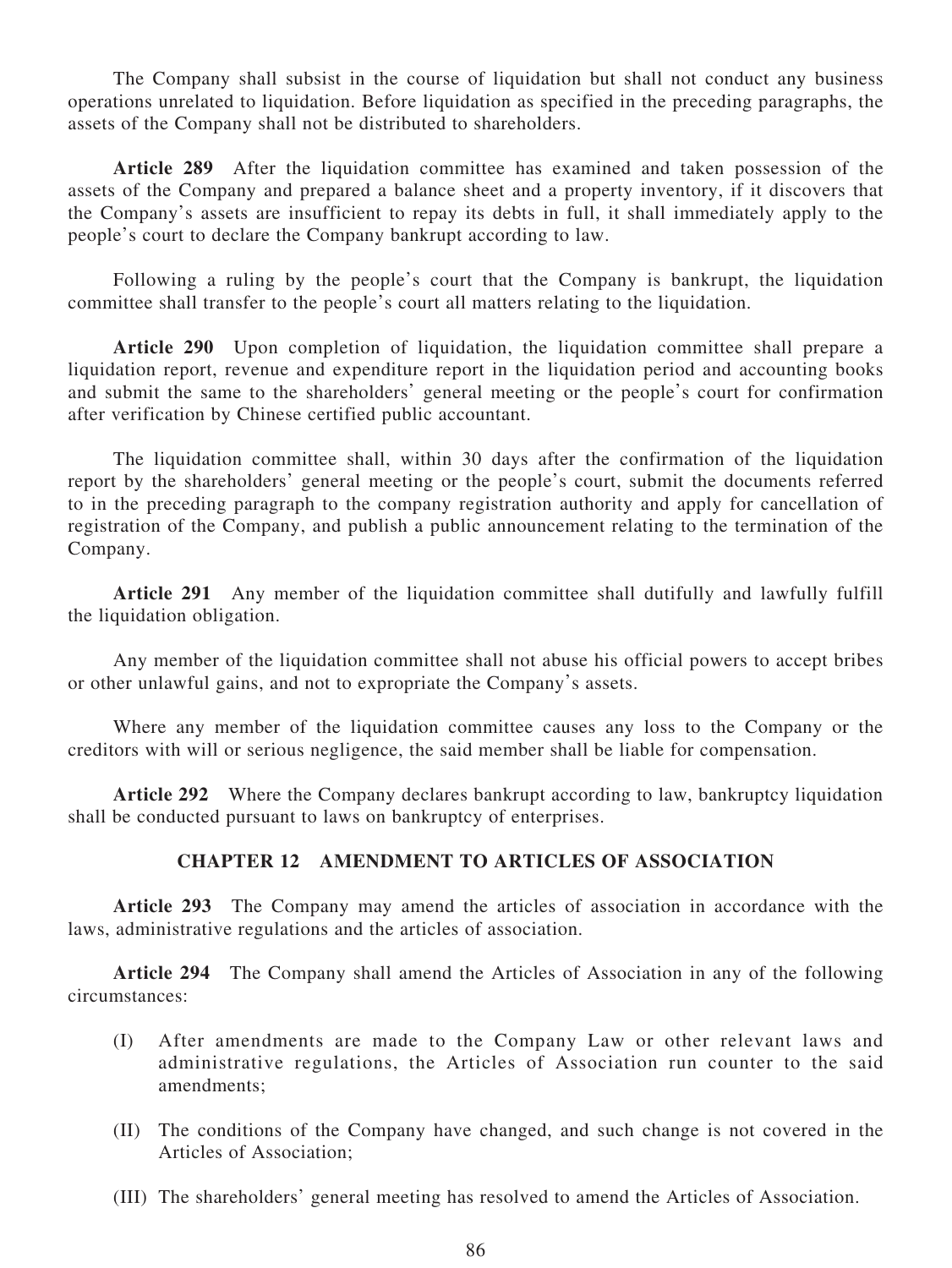**Article 295** Any amendment approved by the shareholders' general meeting to the Articles of Association shall be submitted to the competent authorities for approval where necessary; changes, if any, shall be registered.

**Article 296** The Board of Directors shall amend the articles of association in accordance with the resolution of the shareholders' general meetings on amendment to the articles of association and the examination and approval opinions from relevant competent authorities.

**Article 297** Where the amendments to the articles of association involve matters requiring disclosure by law and regulations, the amendments shall be announced as required.

**Article 298** If the amendment to the articles of association involves the content of the Mandatory Provisions, it will take effect after being approved by the company approval authority authorized by the State Council and the securities regulatory authority of the State Council. If company registration is involved, change shall be registered according to law.

# **CHAPTER 13 SETTLEMENT OF DISPUTES**

**Article 299** The Company shall abide by the following principles of dispute resolution:

(I) Any dispute or claim arising between holders of overseas-listed foreign shares and the Company; holders of overseas-listed foreign shares and the Company's directors, supervisors or senior management; or holders of overseas-listed foreign shares and holders of domestic shares, in respect of any rights or obligations arising from the Articles of Association, the Company Law or any other relevant laws and administrative regulations concerning the affairs of the Company shall be submitted for arbitration.

When a dispute or claim of rights referred to in the preceding paragraph is submitted for arbitration, the entire claim or dispute must be referred to arbitration, and all persons who have a cause of action based on the same facts giving rise to the dispute or claim or whose participation is necessary for the resolution of such dispute or claim, shall, where such person in the Company, the Company's shareholders, directors, supervisors, or senior management, comply with the arbitration.

Dispute in respect of the definition of shareholders and dispute in relation to the register of members need not be resolved by arbitration.

(II) A claimant may elect for arbitration to be carried out either at the China International Economic and Trade Arbitration Commission in accordance with its Rules or at Hong Kong International Arbitration Center in accordance with its Securities Arbitration Rules. Once a claimant submits a dispute or claim to arbitration, the other party must submit to the arbitral body elected by the claimant.

If a claimant elects for arbitration to be carried out at Hong Kong International Arbitration Center, any party to the dispute or claim may apply for a hearing to take place in Shenzhen in accordance with the Securities Arbitration Rules of the Hong Kong International Arbitration Center.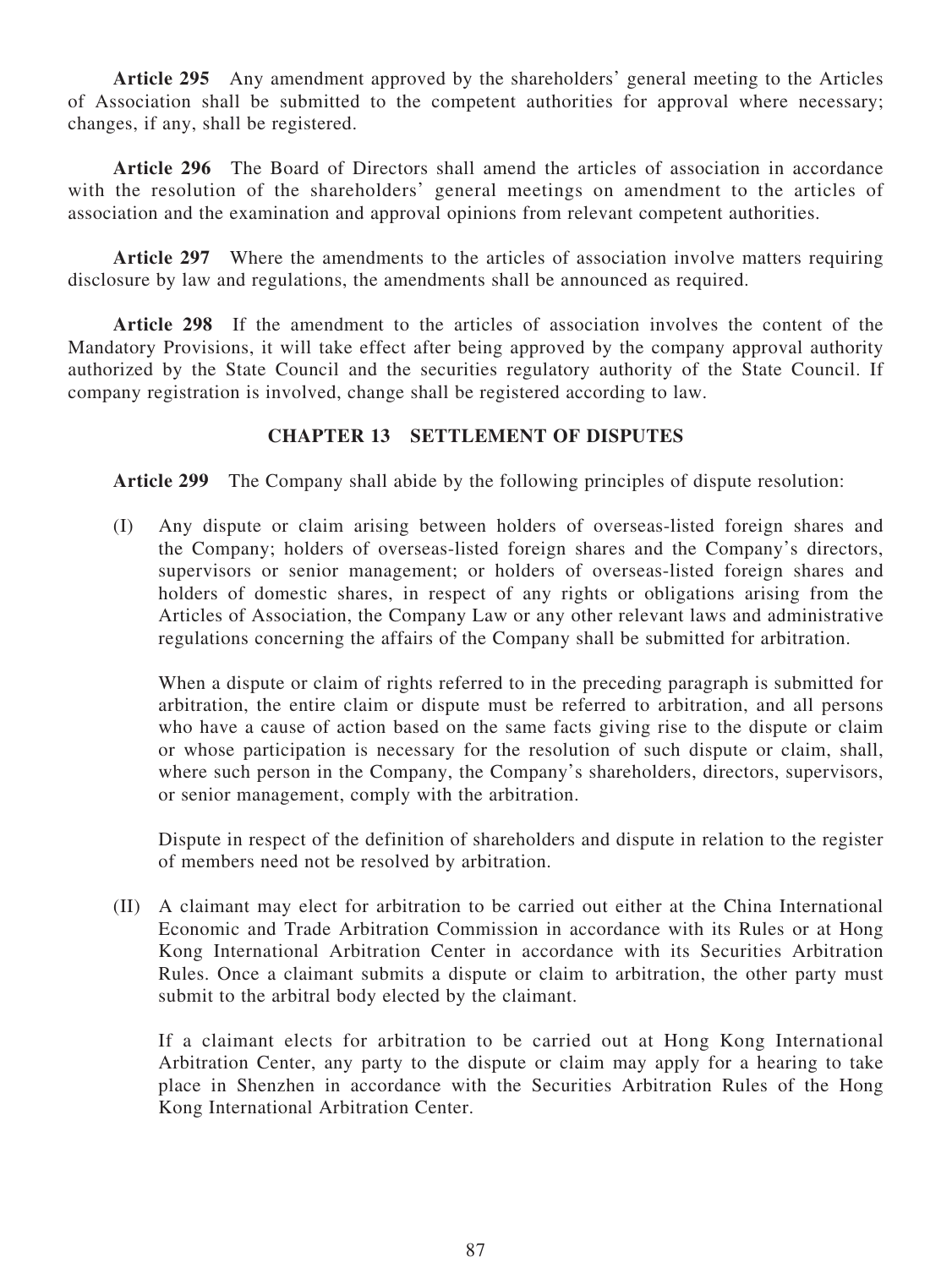- (III) If any disputes or claims of rights are settled by way of arbitration in accordance with clause (I) of this Article, the laws of the PRC govern, save as otherwise provided in law and administrative regulations.
- (IV) The award of an arbitral body shall be final and conclusive and binding on all parties.

# **CHAPTER 14 SUPPLEMENTARY ARTICLES**

### **Article 300** Definitions

- (I) Controlling shareholder: refers to a shareholder who may elect a majority of directors when acting separately or consistently with others; or a shareholder who holds more than 30% of the shares externally issued by the Company when acting separately or consistently with others; or a shareholder who may exercise more than 30% of the voting rights of the Company or may control the exercising of more than 30% of the voting rights of the Company when acting separately or consistently with others; or a shareholder who factually controls the Company by other means when acting separately or consistently with others.
- (II) De facto controller: A person that can effectively control the Company through investment, agreement or other arrangement.
- (III) Connected relations: Relations between a controlling shareholder, de facto controller, Director, Supervisor or members of the senior management of the Company and the enterprise directly or indirectly controlled by the same, which relations may give rise to a transfer of interests of the Company, provided however that there should be no related party relationship between state-controlled enterprises solely because they are under the common control of the State.

**Article 301** The Board of Directors may formulate rules of Articles of Association in accordance with the Articles of Association. The rules shall not conflict with the Articles of Association.

**Article 302** The Articles of Association are written in Chinese. Where the Articles of Association in any other language or version disagree with the Articles of Association, the Chinese version of Articles of Association latest approved and registered by the Ganzhou City Industrial and Commercial Administrative Bureau shall prevail.

**Article 303** The terms "above", "within", "following" or "at most", as stated in the Articles of Association shall all include the given figure; the terms "not exceeding", "except", "lower" or "more" shall all exclude the given figure. The terms "connected transactions", "related parties" and "affiliated relationships" in the Articles of Association have the same meanings as the "connected transactions", "connected parties" and "connected relationships" defined in the context of the Hong Kong Listing Rules.

**Article 304** The meaning of the accounting firm mentioned in the Articles of Association is the same as that of "auditors".

**Article 305** The Board of Directors shall be responsible for the interpretation of the Articles of Association.